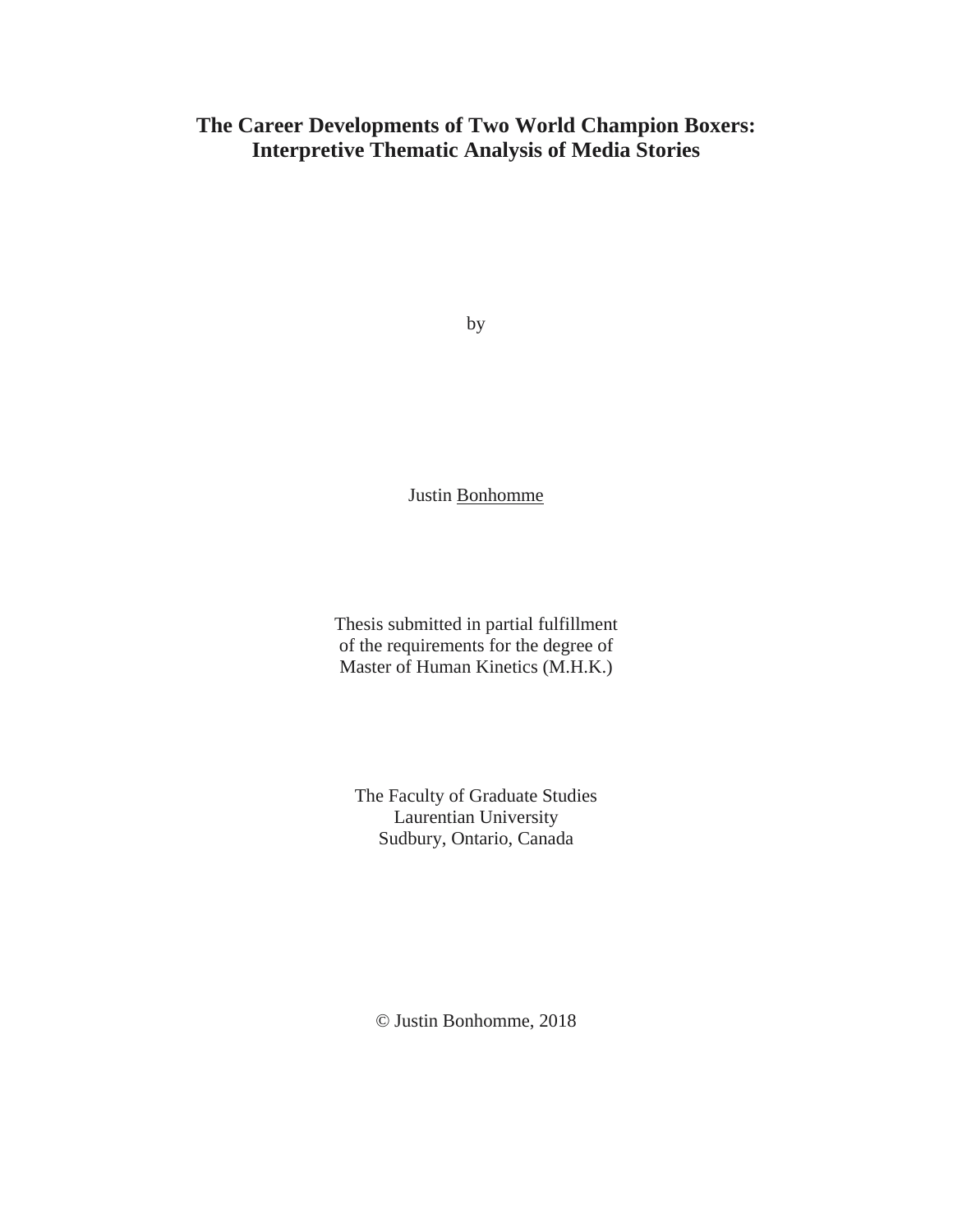## **THESIS DEFENCE COMMITTEE/COMITÉ DE SOUTENANCE DE THÈSE Laurentian Université/Université Laurentienne**

Faculty of Graduate Studies/Faculté des études supérieures

| Title of Thesis                                                                                                                                                                                                                                                                                                                    |                                                                             |                                    |  |  |  |
|------------------------------------------------------------------------------------------------------------------------------------------------------------------------------------------------------------------------------------------------------------------------------------------------------------------------------------|-----------------------------------------------------------------------------|------------------------------------|--|--|--|
| Titre de la thèse                                                                                                                                                                                                                                                                                                                  | The Career Developments of Two World Champion Boxers: Interpretive Thematic |                                    |  |  |  |
|                                                                                                                                                                                                                                                                                                                                    | Analysis of Media Stories                                                   |                                    |  |  |  |
| Name of Candidate                                                                                                                                                                                                                                                                                                                  |                                                                             |                                    |  |  |  |
| Nom du candidat                                                                                                                                                                                                                                                                                                                    | Bonhomme, Justin                                                            |                                    |  |  |  |
| Degree                                                                                                                                                                                                                                                                                                                             |                                                                             |                                    |  |  |  |
| Diplôme                                                                                                                                                                                                                                                                                                                            | Master of                                                                   |                                    |  |  |  |
| Department/Program                                                                                                                                                                                                                                                                                                                 |                                                                             | Date of Defence                    |  |  |  |
| Département/Programme                                                                                                                                                                                                                                                                                                              | <b>Human Kinetics</b>                                                       | Date de la soutenance May 01, 2018 |  |  |  |
| <b>APPROVED/APPROUVÉ</b>                                                                                                                                                                                                                                                                                                           |                                                                             |                                    |  |  |  |
| Thesis Examiners/Examinateurs de thèse:                                                                                                                                                                                                                                                                                            |                                                                             |                                    |  |  |  |
| $\mathbf{R}$ $\mathbf{R}$ $\mathbf{R}$ $\mathbf{R}$ $\mathbf{R}$ $\mathbf{R}$ $\mathbf{R}$ $\mathbf{R}$ $\mathbf{R}$ $\mathbf{R}$ $\mathbf{R}$ $\mathbf{R}$ $\mathbf{R}$ $\mathbf{R}$ $\mathbf{R}$ $\mathbf{R}$ $\mathbf{R}$ $\mathbf{R}$ $\mathbf{R}$ $\mathbf{R}$ $\mathbf{R}$ $\mathbf{R}$ $\mathbf{R}$ $\mathbf{R}$ $\mathbf{$ |                                                                             |                                    |  |  |  |

Dr. Robert Schinke (Supervisor/Directeur de thèse)

Dr. Olivier Serresse (Committee member/Membre du comité)

Dr. Kerry McGannon (Committee member/Membre du comité)

Dr. Olivier Schmid Dean, Faculty of Graduate Studies (External Examiner/Examinateur externe) Doyen, Faculté des études supérieures

 Approved for the Faculty of Graduate Studies Approuvé pour la Faculté des études supérieures Dr. David Lesbarrères Monsieur David Lesbarrères

#### **ACCESSIBILITY CLAUSE AND PERMISSION TO USE**

I, **Justin Bonhomme**, hereby grant to Laurentian University and/or its agents the non-exclusive license to archive and make accessible my thesis, dissertation, or project report in whole or in part in all forms of media, now or for the duration of my copyright ownership. I retain all other ownership rights to the copyright of the thesis, dissertation or project report. I also reserve the right to use in future works (such as articles or books) all or part of this thesis, dissertation, or project report. I further agree that permission for copying of this thesis in any manner, in whole or in part, for scholarly purposes may be granted by the professor or professors who supervised my thesis work or, in their absence, by the Head of the Department in which my thesis work was done. It is understood that any copying or publication or use of this thesis or parts thereof for financial gain shall not be allowed without my written permission. It is also understood that this copy is being made available in this form by the authority of the copyright owner solely for the purpose of private study and research and may not be copied or reproduced except as permitted by the copyright laws without written authority from the copyright owner.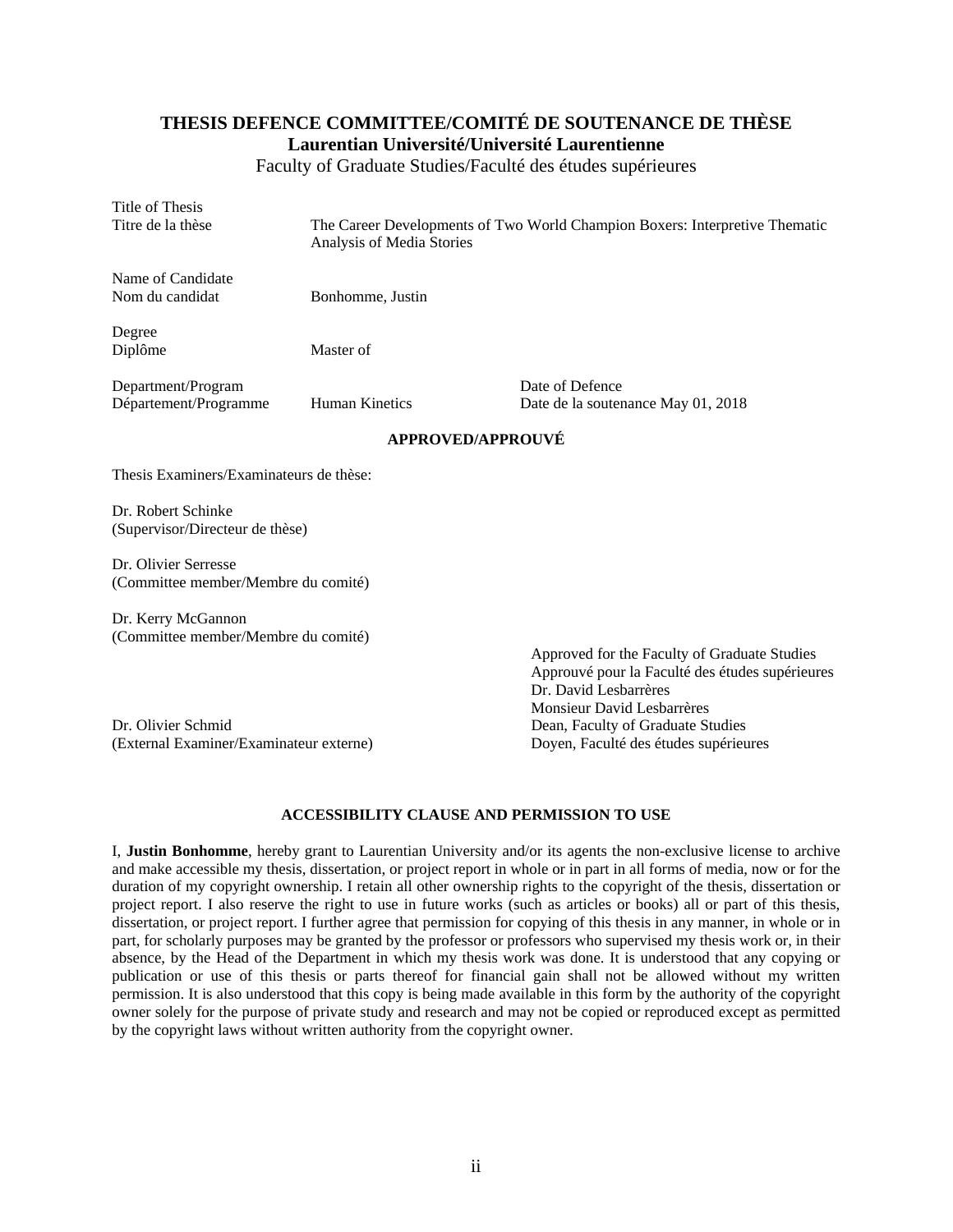#### **Abstract**

Athlete development can be described through transitions that mark turning phases throughout athletes' careers. Media data was utilized in this project to unpack the career developments of two prominent world champion boxers from their early lives to world championship status. Employing interpretive thematic analysis, five themes were identified: (1) weathering hardships of early life (subthemes: the rough life of an inner-city kid; abject poverty in war-torn Philippines), (2) entry into sport (subthemes: groomed to fight; boxing to escape poverty), (3) amateur experience (subthemes: Olympic medallist en route to the pros; struggling amateur with dreams of greatness), (4) launching a professional career (impressive American prospect; a charismatic unpolished slugger) and (5) capturing a world title (subthemes: the much-anticipated world champion; the unexpected world champion). This exploration augments our understanding of how two worldrenowned boxers presented their career transitions to the world, with implications for boxers and those who work with them.

*Keywords:* boxing; brand; career development; career transition; athletic identity; media data; thematic analysis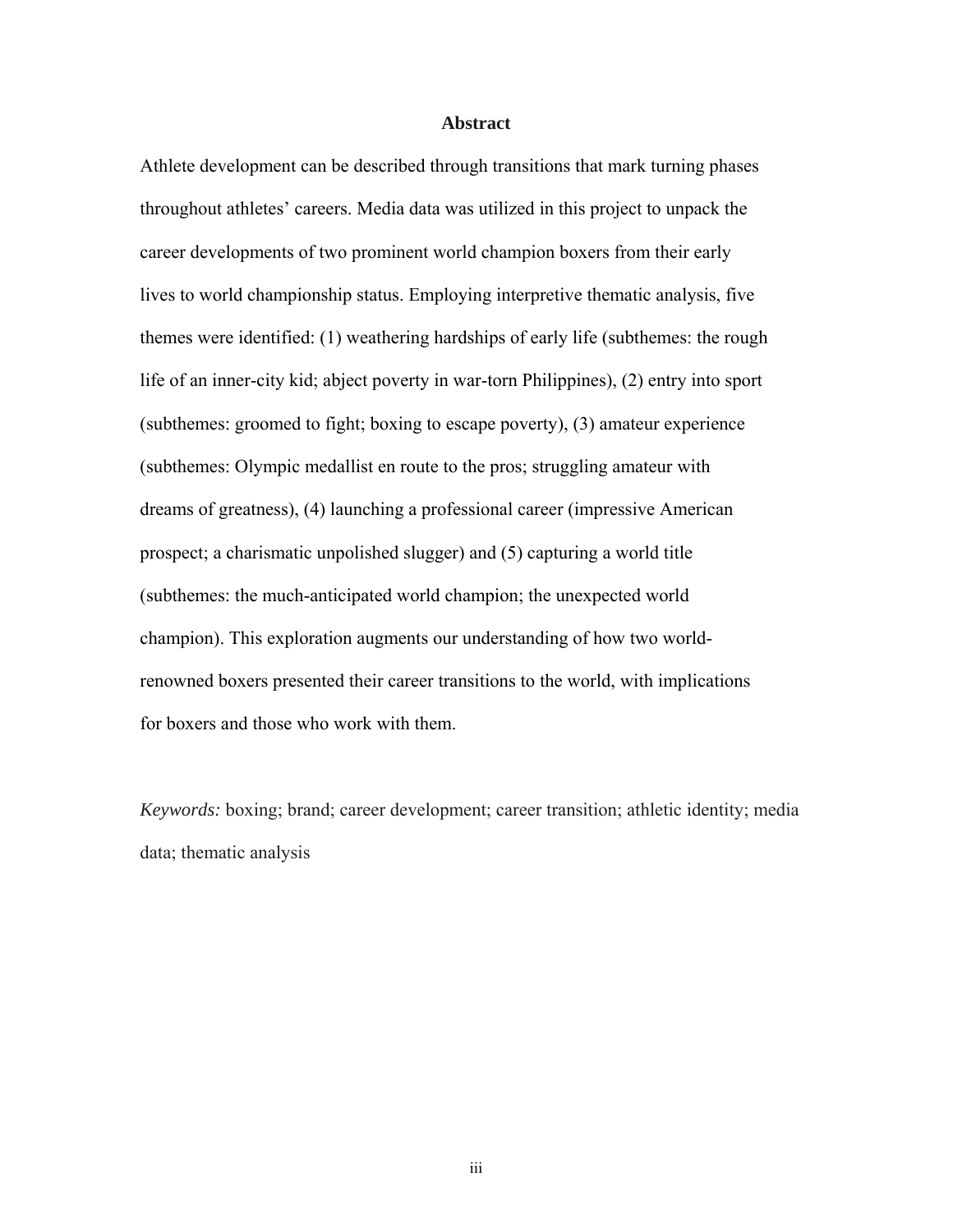#### **Acknowledgements**

 Firstly, I would like to express the upmost gratitude to my graduate supervisor, Dr. Robert Schinke, without whom this project, and my completion of it, would not have been possible. Dr. Schinke has been a reliable source of guidance and support, and has consistently provided me with timely and succinct feedback through every step of this journey. He has fostered an environment of positivity, industriousness, and productivity among his stable of graduate students, which has inspired me to strive for better in my own academic work. Most importantly, I would like to thank Dr. Schinke for keeping faith in my ability to complete this project and sticking by me when others in his position would likely have asked me to withdraw. His patience and generosity with me over the years is deeply appreciated – more than I can say. Additionally, I offer my thanks to my committee members, Dr. Kerry McGannon and Dr. Olivier Serresse, my external examiner, and to Michelle Seanor, for any and all contributions they have made and the time that they have dedicated to this project.

 Finally, I would like to thank my family. The last several years have been a dreadfully trying time for me. Since developing a debilitating medical condition in late 2011, I have watched my physical health deteriorate and been forced to either forfeit entirely or substantial limit my participation many of the activities most important to me: my amateur boxing career, academics, exercise and fitness, travel, and an active social life. Although I stubbornly remained registered in my graduate program for the majority of the last several years, my symptoms have made completing my studies in a timely manner virtually impossible. The support that my family, especially my mother, has shown me throughout this time cannot be overestimated. From moving me back home

iv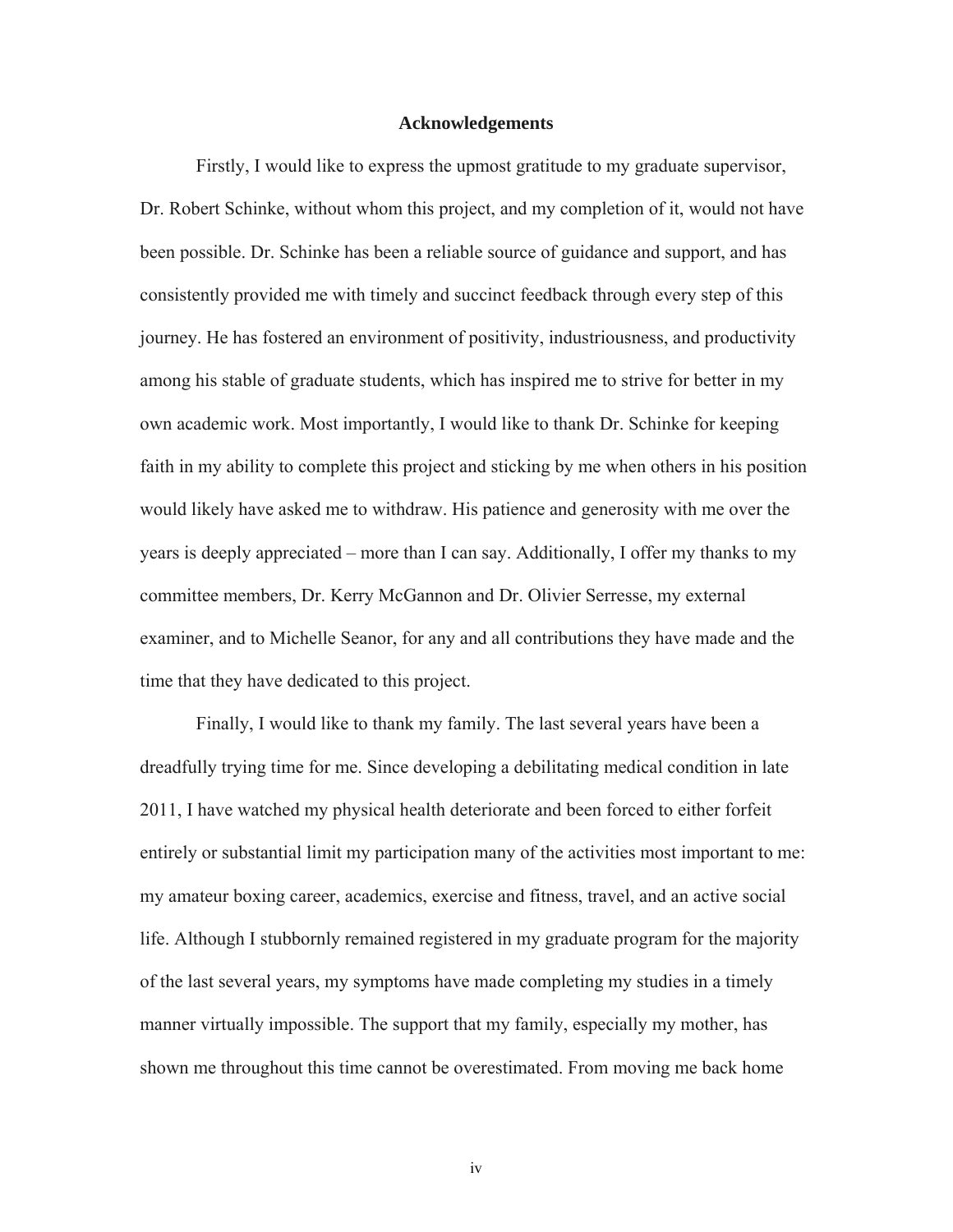and providing me with room and board, to subsidizing much of my hefty medical expenses and tuition costs, to offering me emotional support and motivation when I required it most, she has been the person who has quite literally kept me going throughout this journey. I also thank other members of my family and close social circle for their positivity and your motivational words in trying to spur me on towards completion at times when I was beginning to lose hope.

## My sincerest thanks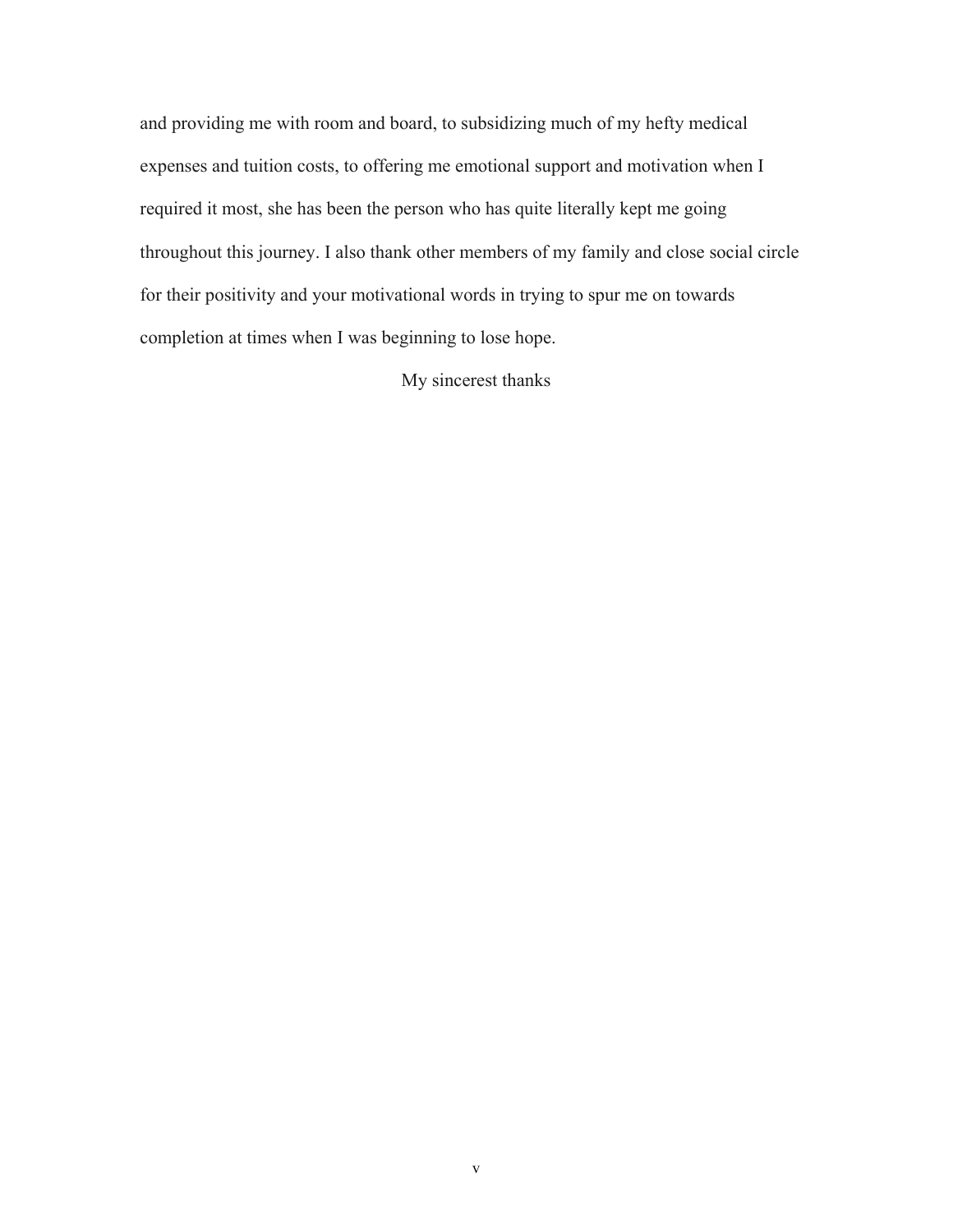| $\mathbf{1}$   |                                                                   |  |
|----------------|-------------------------------------------------------------------|--|
|                |                                                                   |  |
|                |                                                                   |  |
|                |                                                                   |  |
|                |                                                                   |  |
|                |                                                                   |  |
|                |                                                                   |  |
|                |                                                                   |  |
|                |                                                                   |  |
| $\overline{2}$ |                                                                   |  |
|                |                                                                   |  |
|                |                                                                   |  |
|                |                                                                   |  |
|                |                                                                   |  |
|                |                                                                   |  |
| 3              |                                                                   |  |
|                |                                                                   |  |
|                |                                                                   |  |
|                |                                                                   |  |
|                |                                                                   |  |
|                |                                                                   |  |
| $\overline{4}$ |                                                                   |  |
|                |                                                                   |  |
|                |                                                                   |  |
|                |                                                                   |  |
|                |                                                                   |  |
|                |                                                                   |  |
|                |                                                                   |  |
|                |                                                                   |  |
| 5              |                                                                   |  |
|                | 5.1 Culturally Informed View of Boxers' Developments70            |  |
|                |                                                                   |  |
|                | 5.3 Recommendations for Applied Practitioners and Support Staff77 |  |
|                |                                                                   |  |
|                |                                                                   |  |
|                |                                                                   |  |
|                |                                                                   |  |
| 6              |                                                                   |  |
| 7              |                                                                   |  |
|                |                                                                   |  |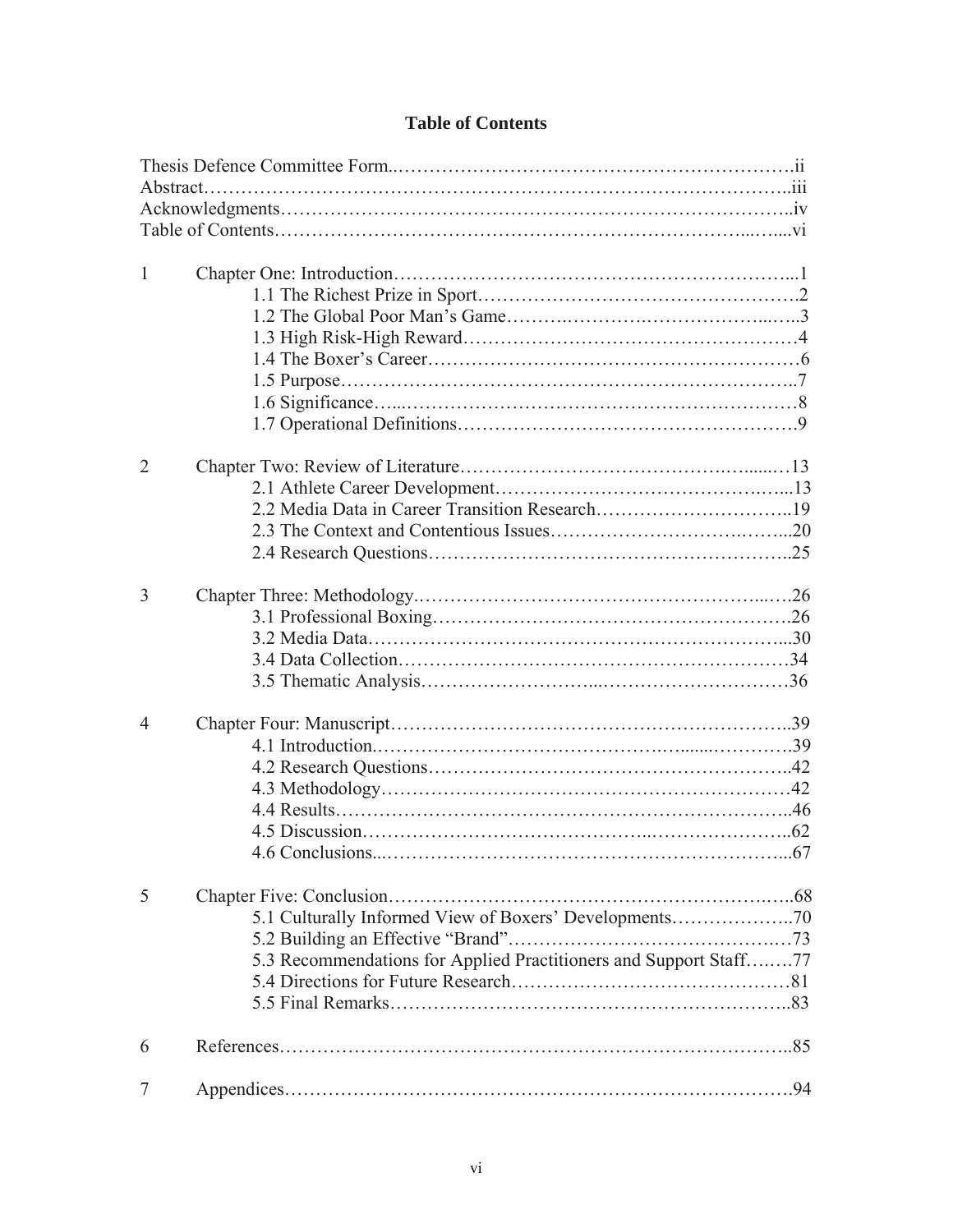#### **Chapter One:**

#### **Introduction**

Professional boxing is a sport characterized by high drama, brutality, and controversy. A boxing match, also known as a bout, consists of two combatants, shirtless and gloved, pitted against one another in a contest of pugilistic skills, physical prowess, and attrition. Professional bouts are filled with spectacular violence, juxtaposed with an artful exhibition of skill and the beauty of the human form. The naked drama of boxing has long excited and inspired the societies in which it has been a practiced. One of oldest known sporting contests, artful depictions of boxing matches found on stone reliefs have been dated back to third millennium BC Mesopotamia and Egypt (Boddy, 2008; Woodward, 2014). Great writers of classical antiquity made frequent references to boxing, such as in Homer's *Iliad* (750 BC) and *Odyssey* (725 BC) and Virgil's *Aeneid* (19 BC) (Boddy, 2008). Boxing, especially its modern professional variant, continues to engender a cultural fascination, particularly in the Western world, evidenced in the still frequent depictions of boxing in media, including visual and literary arts (Woodward, 2014). Perhaps the most salient evidence of this fascination is found in the frequent release of major Hollywood films that feature a protagonist immersed in the world of professional boxing. Recent examples include: *Creed* (2015), *Southpaw* (2015), and *Hands of Stone* (2016).

Along with their cinematic counterparts, real-life professional boxers have also historically had an ability to capture the attention and admiration of both sports fans and the general public alike. In fact, many of the most iconic athletes in the history of modern sport emerged boxing. Perhaps the most salient example is the late Muhammad Ali (born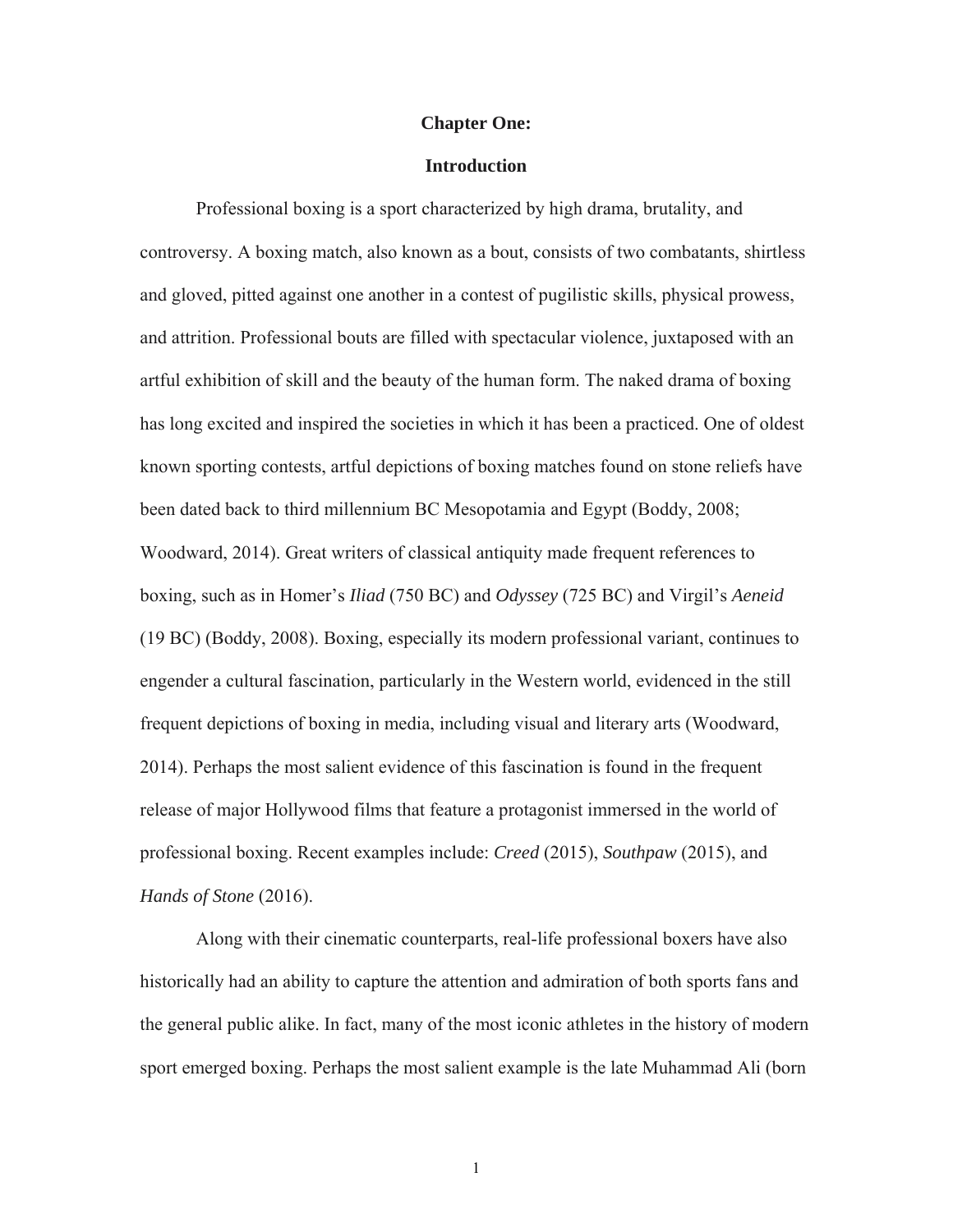Cassius Marcellus Clay Jr.), who, in 1999, was named "Sportsman of the Century" by *Sports Illustrated* and "Sports Personality of the Century" by the *BBC*. Ali and several other historic boxers, such as Jack Dempsey, Joe Louis, Ray Robinson, and Mike Tyson are sporting icons whose names have become synonymous with the sport of boxing. Through media portrayals of their remarkable successes and compelling stories, eminent boxers have had the ability to excite fans and capture the imagination of the public to become recognized worldwide as both great athletes and ambassadors of sport.

#### **1.1 The Richest Prize in all of Sport**

Of all the accolades a boxer might accrue over the course of his career, perhaps the most recognizable and appreciated of achievements is the world boxing championship – or world title. Traditionally, a boxer wins a world boxing title by challenging and defeating the current world champion to become his successor: the *new* world champion. Though four major sectioning bodies issuing world titles currently exist in professional boxing (i.e., WBA, WBC, IBF, WBO), a boxer who unifies the titles, or who upsets the reigning undisputed world champion, becomes regarded as the "lineal" world champion in his respective weight class. The lineal world champion represents the best boxer, and the recognized "king," of his respective weight division, be he lightweight, middleweight, or heavyweight, etc. The prestige surrounding a world boxing championship has, historically, tended to be greater for the heavier weight divisions; the world heavyweight championship was, at one time, known by the epithet "the richest prize in all of sport." That said, periods of drought with respect to talent and excitement in the heavyweight division have often coincided with periods of surging talent and excitement in the lighter divisions, allowing boxers in those lighter divisions, such as the welterweight and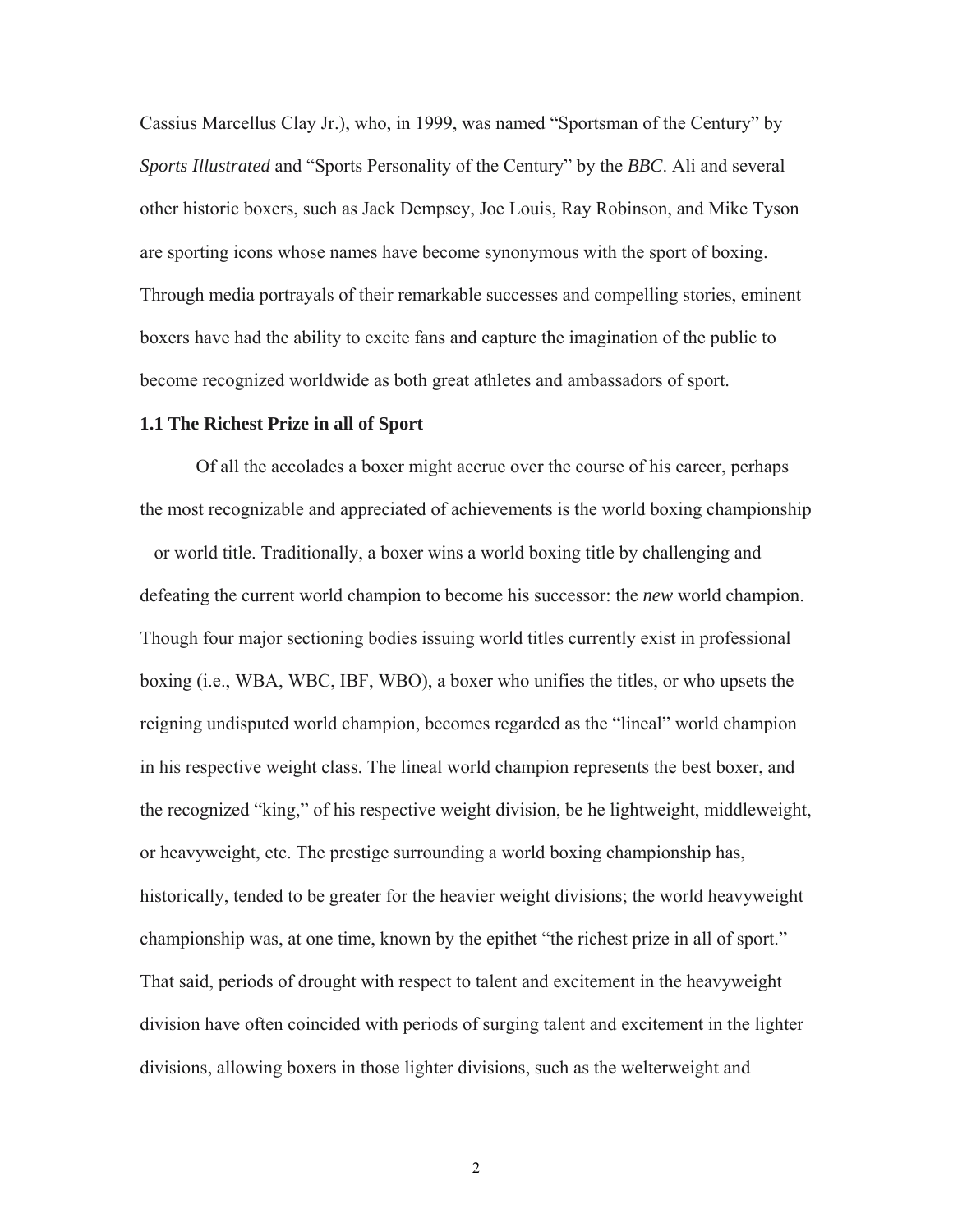middleweight divisions, to fall into greater favour and appreciation among sport fans. What has not fluctuated with the changing times, however, is the profound meaning that a world championship title carries for those who have been talented and fortunate enough to win one. In the words of boxing writer, William Dettloff (1999):

For a fighter, there is no greater accomplishment than winning a world title. It represents the culmination of everything he was worked toward in a life dedicated to his art. It speaks to his talent, of course, but even more so to his sacrifice, his pain, and his dedication. It is recognition. (p. 27)

#### **1.2 The Global Poor Man's Game**

Though the sport has taken on a somewhat nostalgic quality in the West where its popularity has dwindled over the past several decades, boxing's reach remains truly global with boxers hailing from an eclectic assortment of national, ethnic, cultural, and racial backgrounds – most often from disadvantaged homes. (Heiskanen, 2012). Athletes from all over the world take up boxing at a young age, and many of those who show promise eventually specialize in the sport to compete at an elite level. Boxers have often, though not always, come from humble beginnings, raised in financially challenged homes with little opportunity for sumptuous activities. Conditions of economic deprivation and social isolation can foster feelings of desperation in young would-be boxers, creating a strong desire to excel beyond their circumstances, fuelled by the promise of success, notoriety, and large monetary rewards (Schinke, 2004). Throughout its modern history, boxing has been utilized as a vehicle for upward social mobility (Heiskanen, 2012). It's been suggested that, since its revival during the English golden age (see Boddy, 2008), boxing has, perhaps more than any other sport, provided a social commentary on issues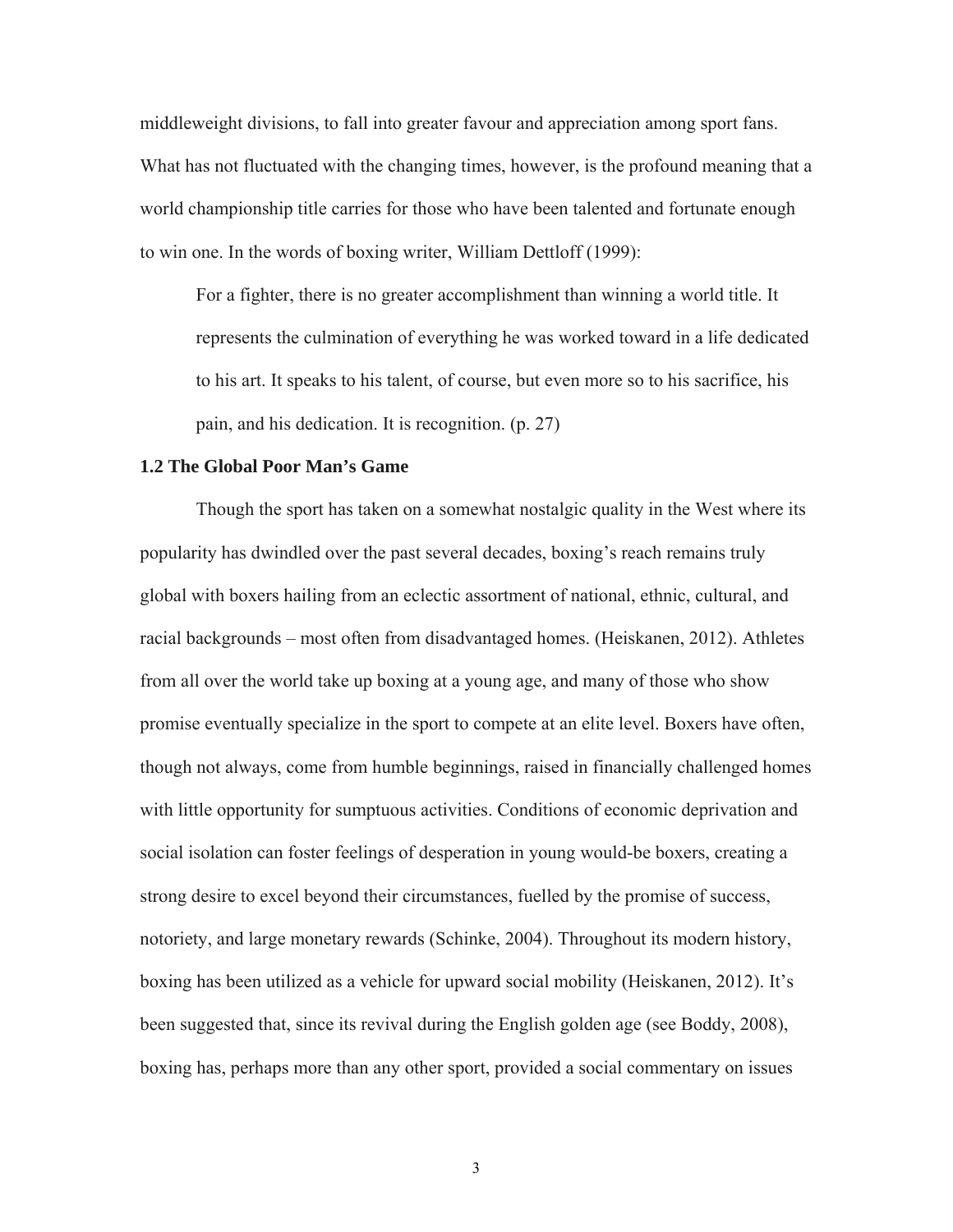of group identity (e.g., race, ethnicity) and class in society. The particular success of any identity group in the professional boxing ring seems to have historically correlated with that group's marginalization and economic deprivation within the societies they inhabited. In the British and American contexts, these groups have included the Irish, followed by the Jews, then the Italians, and most recently, African-American and Hispanic fighters (who are still overrepresented in the boxing ring today) (Woodward, 2014). Acting on the desire to transcend their class and the circumstances of their birth – what Wacquant (1995) called *ontological transcendence* – many young boxers, typically those who have achieved some level of success as amateurs, turn professional in the hopes of becoming professional world boxing champions and enjoying the notoriety and lavish lifestyle that are available to boxers of the most elite status. Tragically, very few boxing hopefuls are able to achieve such a transformation of status through a professional boxing career. Most make little money in the sport, have short careers, and retire into occupations commensurate with their level of education and social origins – either working-class or lower middle-class (Gems, 2014).

## **1.3 High Risk-High Reward**

At the highest levels of the sport, professional boxing is both lucrative and highrisk. Professional boxing operates as an unrestrained free market with no centralized regulatory body, and without the existence of boxers' unions or other special legal protections for boxers to ensure liveable wages, which allows for tremendous levels of inequality between boxers. Inequalities are present even at the onset of boxers' professional careers, in terms of the financial backing, experienced management, and expert professional assistance that is guaranteed to some boxers throughout their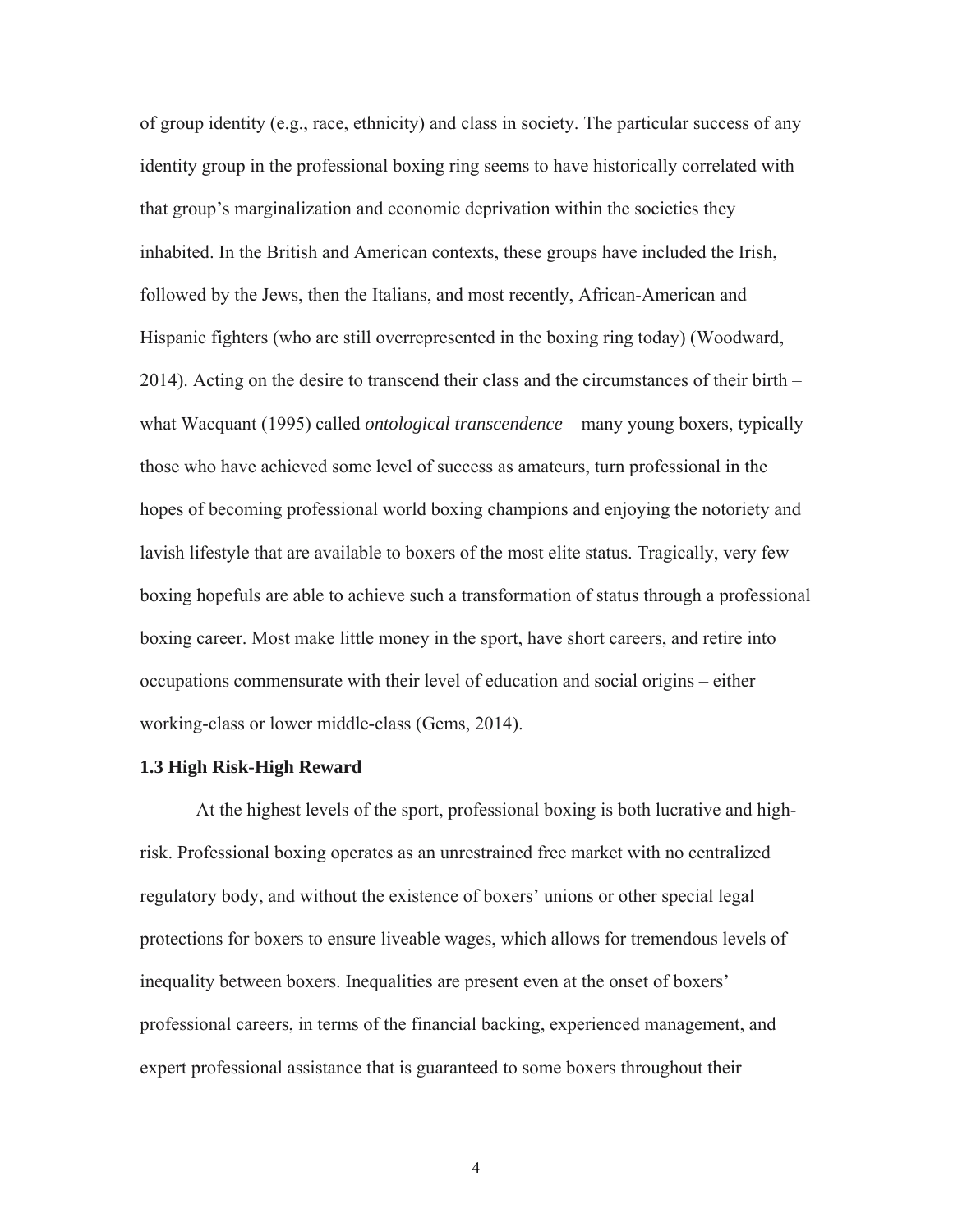transition into professional boxing but not to most. Athletes at the pinnacle of the professional boxing world posses the status to fill large stadiums with tens of thousands of paying spectators, as well as attract *Pay-per-view* television audiences in the millions to garner massive revenues (Fried, 2004; Tenorio, 2000). At the highest echelons of contemporary professional boxing, boxers have been known to fill stadiums and amass a paying television audience of millions, receiving pay in excess of \$20 million for a single bout (Tenorio, 2000); in highly anticipated matchups, boxing's true superstars have been able to generate revenues in excess of \$100 million for a single bout (Heiskanen, 2012). In stark contrast to the otherworldly earnings collected by boxing's biggest names, relatively unknown boxers competing in untelevised bouts often make as little as \$100 per round (before necessary deductions to trainers, managers, etc.) (Heiskanen, 2012). In this way, the professional boxing landscape resembles a steep hierarchical pyramid with a razor thin peak that flares out to form a very broad base – success is rare and extravagant, failure is commonplace and grim.

The degree to which a professional boxer is able to climb the ladder of success in his sport is mediated not only by his talent and effectiveness in the ring but also by his marketability. Given the sport's current structure, high profile (i.e., televised) bouts that lead to exposure and recognition are offered to boxers with public appeal – both talented and highly marketable. A boxer's public appeal is directly linked to his reputation in the sport, which is built over the course of a career and is strongly correlated with the quality of his performances in last several bouts, as well the magnetism of his publicized media persona or "brand." It is only boxers who are both effective in the boxing ring and at attracting viewership that reach a state of eminence in boxing. Although a boxer's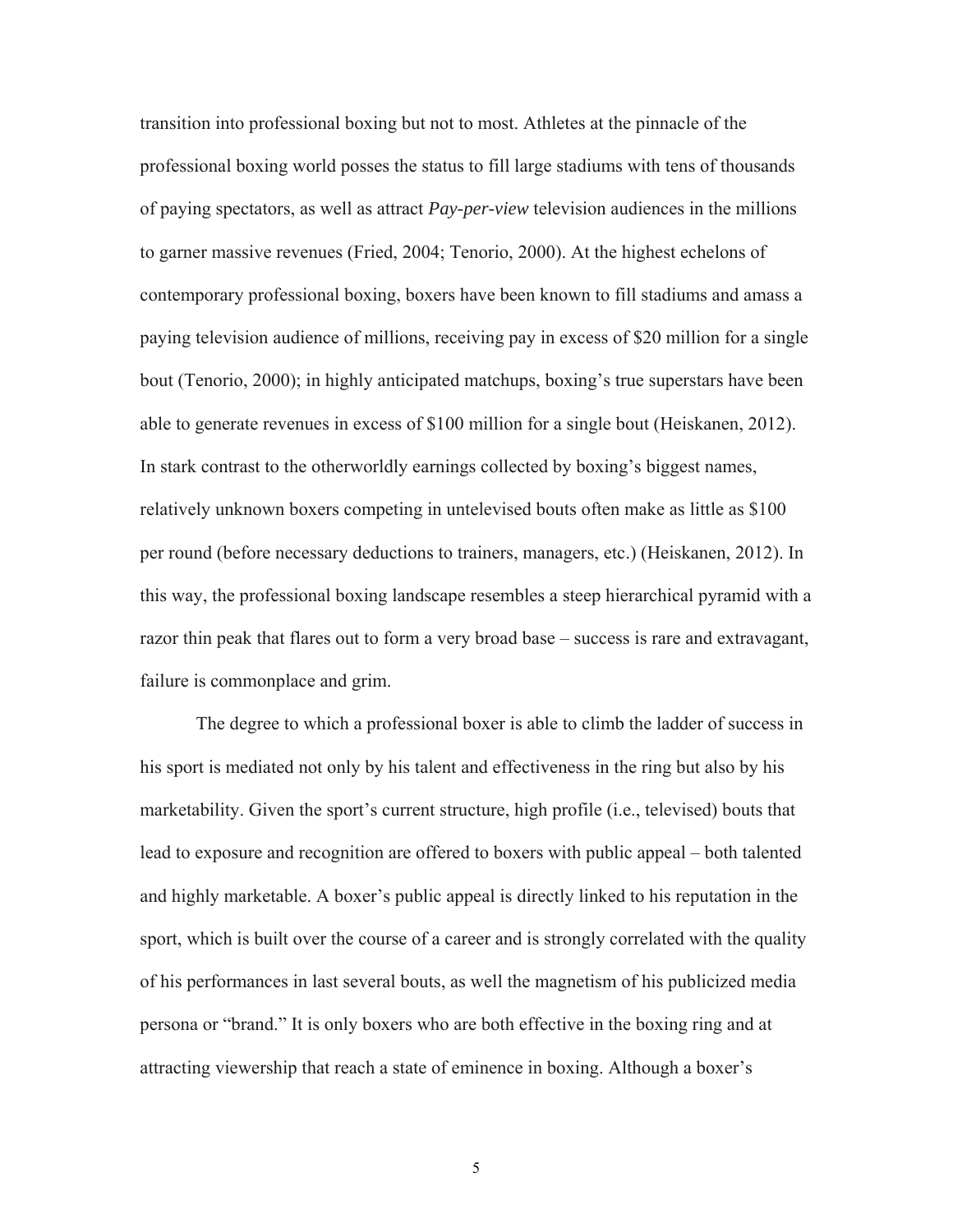earnings are typically guaranteed to the boxer before a bout, the boxer's performance in each bout can have a significant impact on his future earnings and security in the sport (Hauser, 1986). Moreover, setbacks in professional boxing can come at a great cost as a single poor performance can damage a boxer's credibility, lowering his status and public appeal, thus making him less marketable to boxing promoters (Schinke, 2004; Tenorio, 2000). In addition, loses in the boxing ring can also come at a tremendous physical (Zazryn, McCrory, & Cameron, 2009) and psychological (Uphill & Dray, 2009) cost to the boxer. While credibility and public appeal may be at least partially rejuvenated with one or more great performances, opportunities to compete in monumental bouts can diminish as a consequence of a prior poor performance.

#### **1.4 The Boxer's Career**

The boxer's career is unique in several respects. One salient feature of professional boxing not yet mentioned, distinguishing it from most other professional sports, is the frequency in which the athlete competes. Professional boxers who are well managed have their bouts scheduled in accordance with an individualized development plan designed by their support-staff, which often includes a nutritionist, strength and conditioning coach, mental training coach, an assistant technical coach, head coach, as well as more general management (Schinke, 2004). Bouts are physically and psychologically draining, requiring ample time for athlete recovery; they cannot be fought on a weekly basis. Instead bouts are staggered with time between successive bouts ranging from six weeks, near the beginning of the boxer's career, to six months or more for experienced professionals. Professional boxers near the pinnacle of the sport nearly always have win-loss records that demonstrate over 30 wins, relatively few to no losses,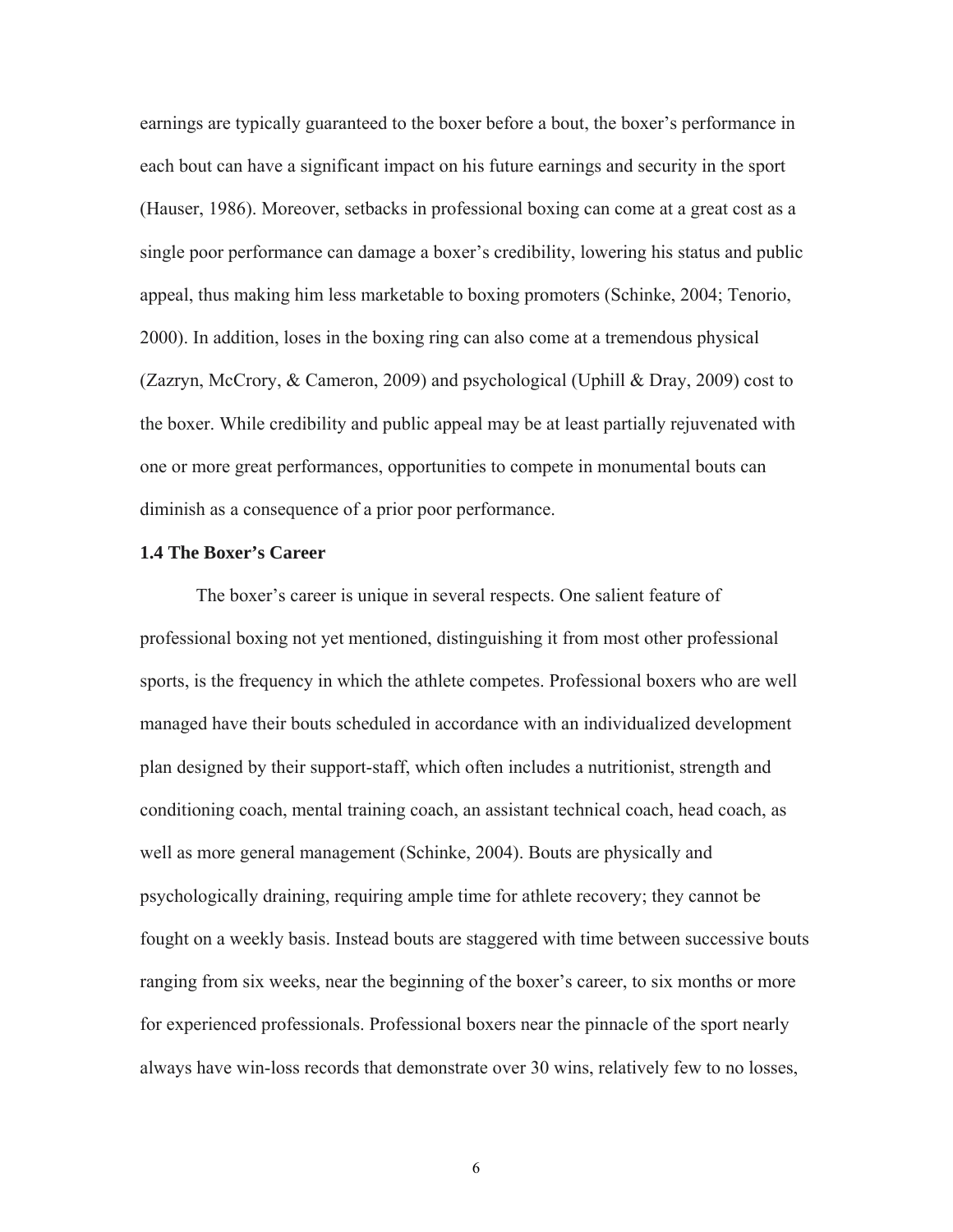and have often (though not necessarily) won a significant percentage of their bouts by way of knockout (Schinke, et al., 2012). The professional boxing career also differs greatly from the amateur boxing career in terms of rules, regulations, competition frequency and structure (i.e., tournament vs. single bout) so that talented amateur boxers do not necessarily make good professional boxers, just as not all successful professional boxers were stand out amateurs. This implies an especially demanding transition from amateur to professional boxing.

For any avid fan of professional boxing, it is apparent that the careers of elite boxers can be seen as comprising several developmental stages through which the athlete must transition in order to progress forward in his career. It is suggested that the career development of a professional boxer can be understood according to the boxer's ability to progress through transitional challenges encountered throughout his career path. Schinke and Ramsay, (2009) and Schinke, et al. (2012), both demonstrate that part of what separates successful boxers from unsuccessful boxers is the willingness and ability to learn from each bout and enter into subsequent bouts with an enhanced understanding and control.

#### **1.5 Purpose**

The purpose of the current project is to further the literature on athlete career developments into the context of elite professional boxing by examining storied media accounts of the careers of two world-renowned professional boxers, from their earliest involvements in boxing to the first monumental achievement of their professional careers – namely, winning a world boxing title. To do so, I explored media portrayals of the career developments of two iconic professional boxers, and the factors presented as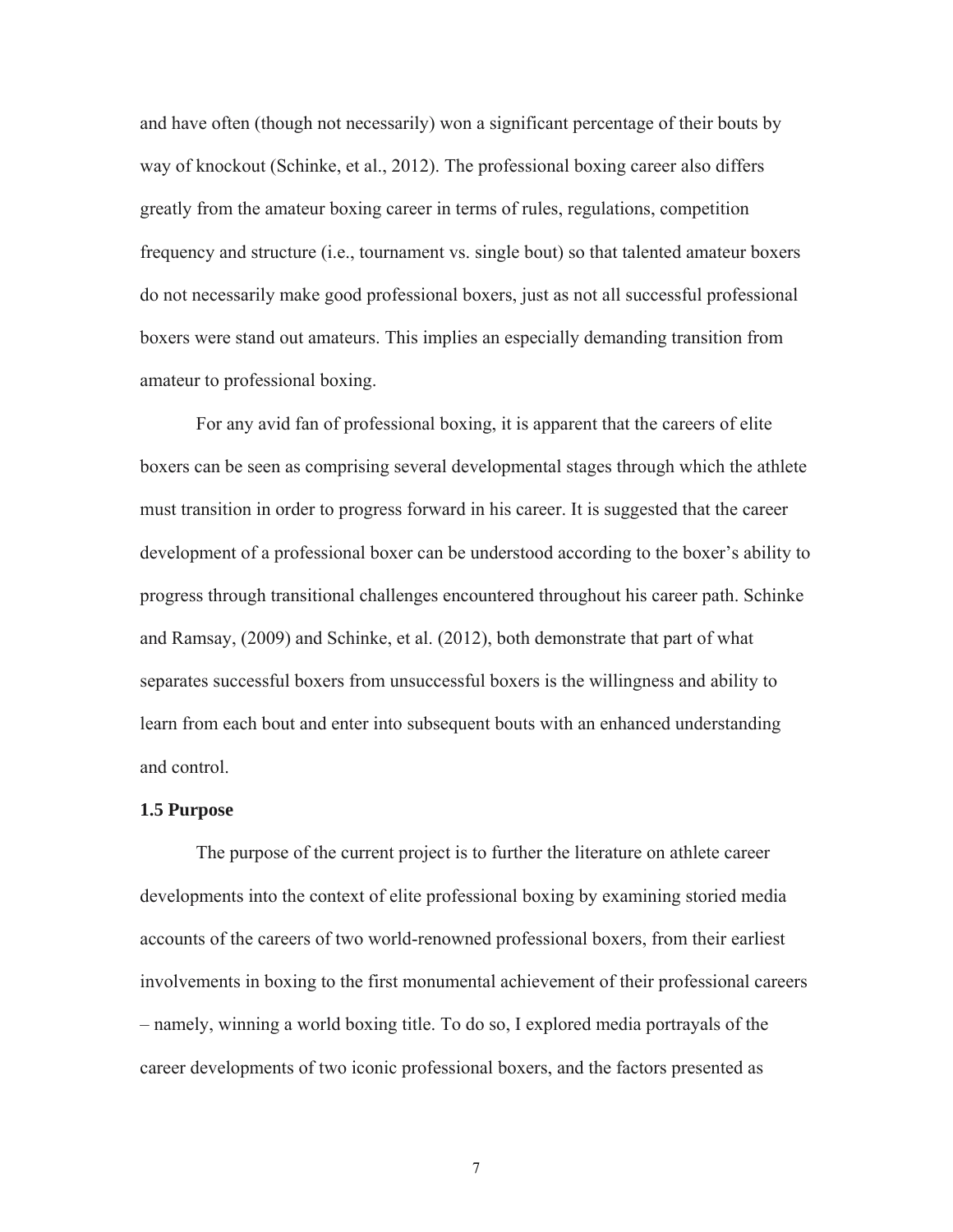contributing to each boxer's ascension from obscurity to become world boxing champions. My hope was that a thorough examination of media data chronicling the parallel personal and athletic developments of two world champion boxers, with distinct biographies, would be useful in helping to better understand the shared experiences and idiosyncrasies presented as contributing to the career developments of the most elite professional boxers. The intent of this project was to further current knowledge of career development in the context of elite professional boxing, as *re*presented in the storied media accounts of two prominent professional world champions.

## **1.6 Significance**

Research in sport psychology has yet to focus on the career developments of boxers over a multiyear timeline, from childhood to winning a world boxing title. Stambulova, Alfermann, Stalter, and Côté (2009) suggested that the existing models of athletes' careers provide a general outline and description of the athletic career that apply universally to elite athletes of different cultures, sports, and genders, etc. However, in order to gain a more in-depth and detailed understanding of career development in a specific athlete population (i.e., elite professional boxers), it is necessary that researchers narrow their focus to study these athletes exclusively in greater detail. Studying the career development of professional boxers, from total obscurity to world champion status, through storied media accounts was intriguing for three main reasons. Firstly, professional boxing is a unique sport context in ways that invite an investigation into the career development of elite professional boxers. These include professional boxing's free market structure, in which a boxer's success rests not only on their performances in the ring, but also on their ability to construct a marketable brand that appeals to the public;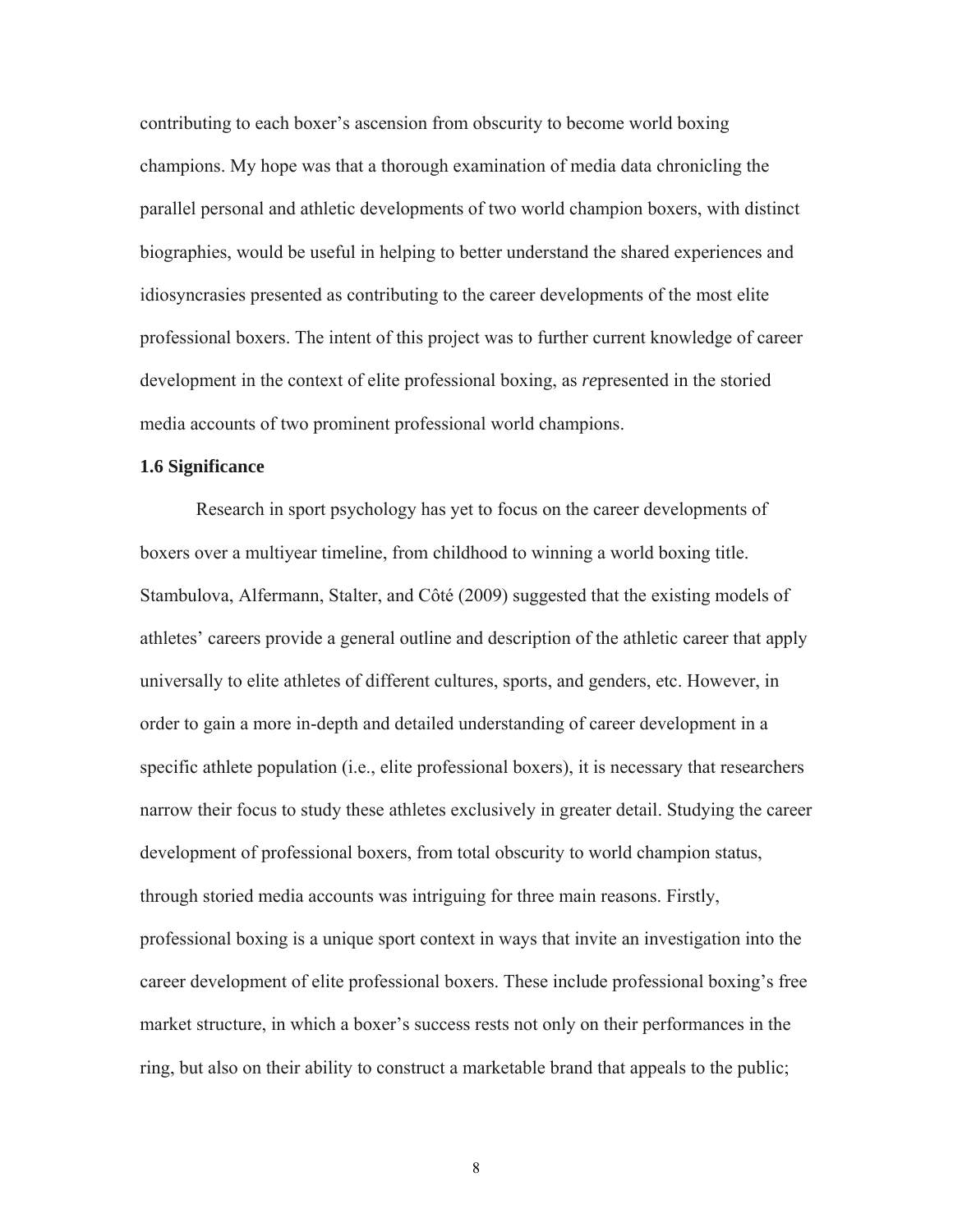the decreasing frequency of competition as boxers reach higher levels their careers; the enormous inequality between professional boxers, in terms of financial backing and expert professional assistance, even as they embark upon their careers; and professional boxing's high risk nature. Secondly, it provides further insight into the career developments of two prominent elite professional boxers, as *re*presented through storied media accounts, and the factors put forth as influencing how boxers constitute their career paths towards a professional world boxing championship. The exploration of these sport media narratives offers both coaches and athletes insight into how the careers two worldrenowned professional boxers were storied in the media and the factors put forth in media *representations as contributing to the boxers'* success in navigating transition challenges to reach world champion status. Boxers, sport psychology practitioners and support staffs may draw from this project's findings to inform their approach in guiding the careers of professional boxers, and assist these athletes in their developments through career transitions to ensure that athletes possesses the resources coping strategies necessary reach their potential in the sport. Finally, understanding the manner in which athletes present themselves and their experiences through media channels may prove helpful for current and prospective professional boxers, and their support staff, to understanding how to project their personal and athletic narratives to the public through sport media in a manner that reflects a strong athletic identity and helps to construct a compelling "brand."

#### **1.7 Operational Definitions**

**Athletic career.** A succession of stages and transitions that includes the athlete's initiation into and continued participation in organized competitive sport and that is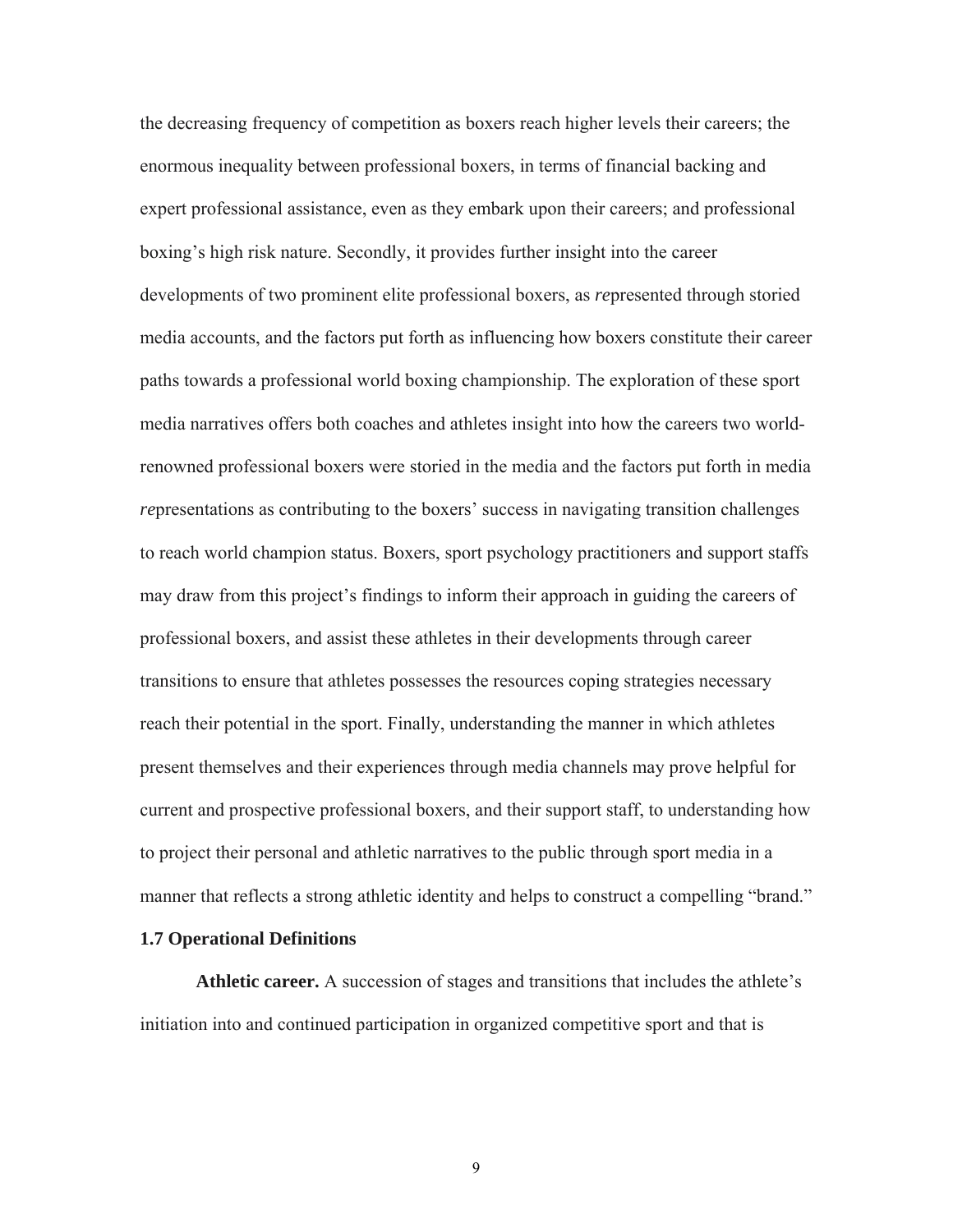terminated with the (in)voluntary but definitive discontinuation of participation in organized competitive sport (Wyllman, Theeboom, & Lavallee, 2004, p. 511).

**Career stage.** Temporal stage of an athlete's career, encapsulating a distinct period of an athlete's development in their chosen sport(s). Each career stage is associated with the athlete facing different demands and relying upon different resources (see Côté, 1999; Durand-Bush and Samela, 2002).

**Career transitions.** Transitional phases occurring over the course of an athletic career, from its beginning to its culmination, proposing challenges to the athlete, who must successfully adapt in order to progress (Alfermann & Stambulova, 2007). The challenges or stressors associated with professional career transition can be normative or non-normative in nature.

**Deliberate practice.** Deliberate practice refers to systematic and effortful engagement in activities that have been specially designed for the purpose of improving current levels of performance within a specific domain (Ericsson, Krampe, & Tesch-Römer, 1993).

**Eminence.** A personal attribute characterized by an individual's high degree of public acknowledgement, attained as a result of their significant achievements within a particular vocational or performance domain (e.g., sport, music, science, philanthropy) (Simonton, 1999, 2006).

**Media data.** A unique and multifarious source of data that has recently begun to see increasing use in the sport psychology literature. Media data can be can be approached from a positivist or post-positivist epistemology that treats the words found in media as representative of reality, or of the perspectival "realities" of the individual to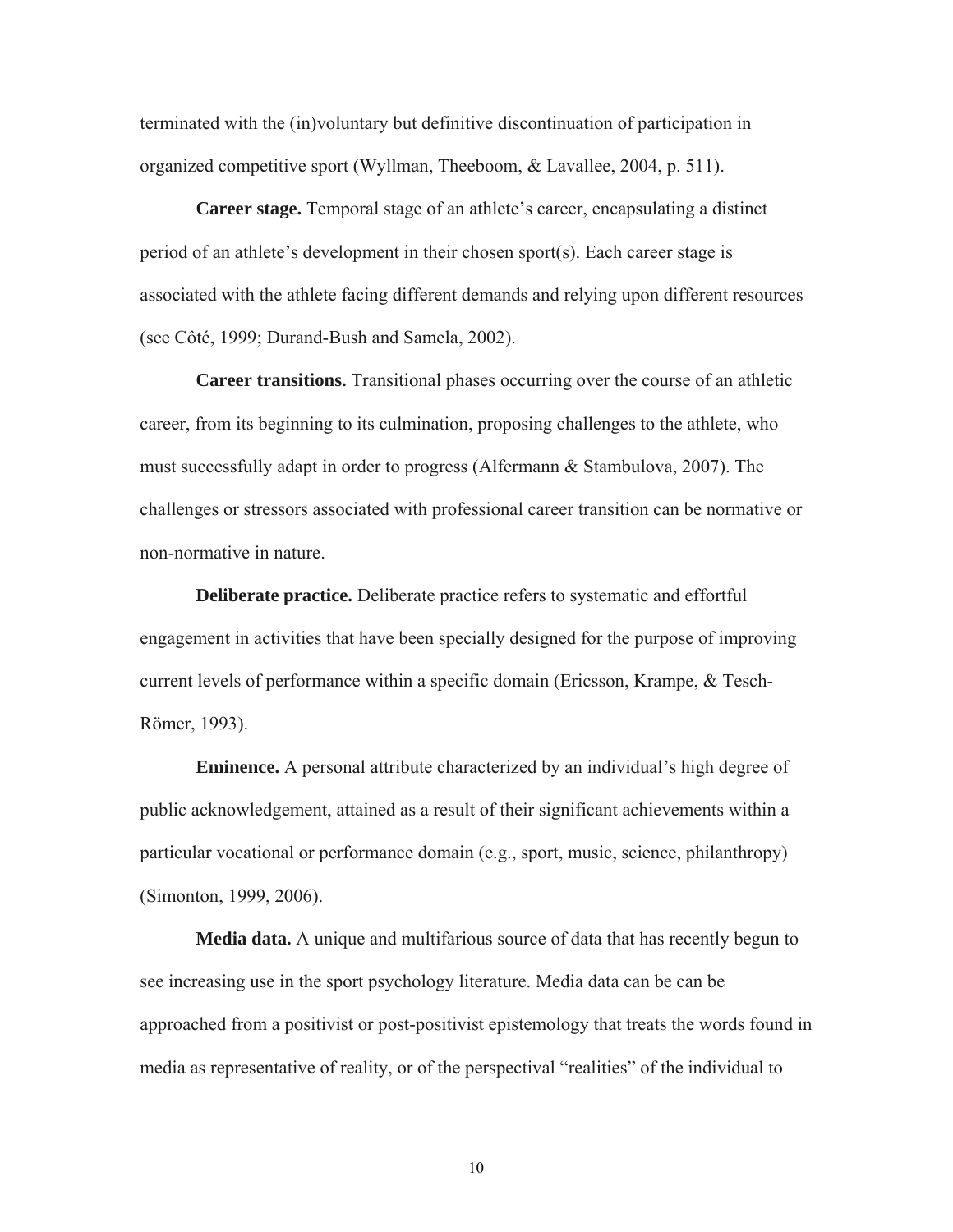whom the words belong, and that something can be learned about individuals on the basis of words attributed to them in media portrayals (see Schinke, et al., 2012). Media data can also be approached from a social constructivist epistemology that sees the represented words of individuals as constructions that what can be learned from these data is how media constructs identities and forwards certain narratives at the subversion of others (see McGannon, Hoffmann, Metz, & Schinke, 2012). Media data can consist of digital and mass media (Millington & Wilson, 2016), which includes print publications, audio/video recordings (i.e., documentary films, miniseries, and television interviews), as well as posts on social media that are often informal, yet contain rich information useful in examining issues that might be difficult to explore using conventional data sources.

**Non-normative transition**. A transitional period that arises spontaneously during the athletic career, and is therefore less predicable, making it difficult for athletes to prepare for the transition in advance (Stambulova, Alfermann, Statler, & Côté, 2009).

**Normative transition.** A transitional period that occurs inherently as part of the athlete's career, allowing athletes to prepare in advance of the by anticipating the associated stressors in order to facilitate a successful transition (Stambulova et al., 2009).

**Professional boxing.** Also referred to as prizefighting, is a professional sport in which athletes fight with gloved fists over a number of predetermined rounds (max 12) for a monetary reward. A panel of judges determines the winner, however, a fight, or bout, can end prematurely in a stoppage, where one boxer is knocked out, deemed unable to continue, or disqualified.

**Quasi-normative transition.** A transitional period or event in athletes' careers that is predictable and can be prepared for in advance, but only for a identifiable subset of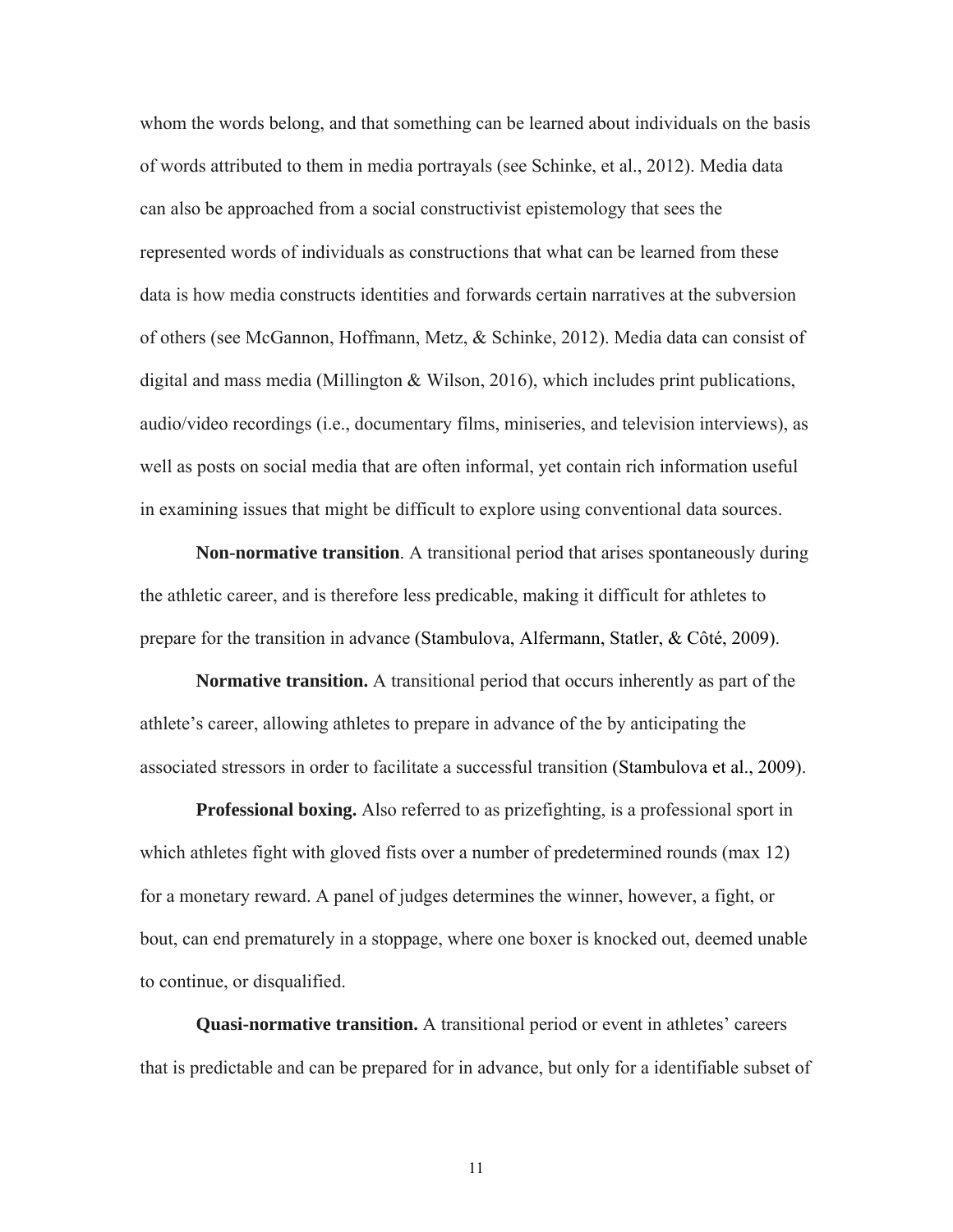athletes (e.g., National Team athletes competing in a world championships). (Schinke, Stambulova, Trepanier, & Oghene, 2015)

**Thematic analysis.** A widely used qualitative research method analysis where researchers identify patterns within a data set, called themes that serve to address the specified research questions. This type of analysis, discussed by Braun and Clarke (2012), offers researchers flexibility in their approach to data analysis and does not necessitate any particular conceptual or theoretical framework: researchers may take an experiential or critical approach to qualitative data, coding of data can proceed inductively or deductively, and can either describe data in terms of its sematic meaning or can interpret latent meaning found in data.

*World-title bout.* A championship bout in professional boxing contested for possession of a world-title. The world titleholder (champion) attempts to defeat a challenger thereby defending and retaining his title. Conversely, the challenger seeks victory in dethroning the champion to become the new world titleholder.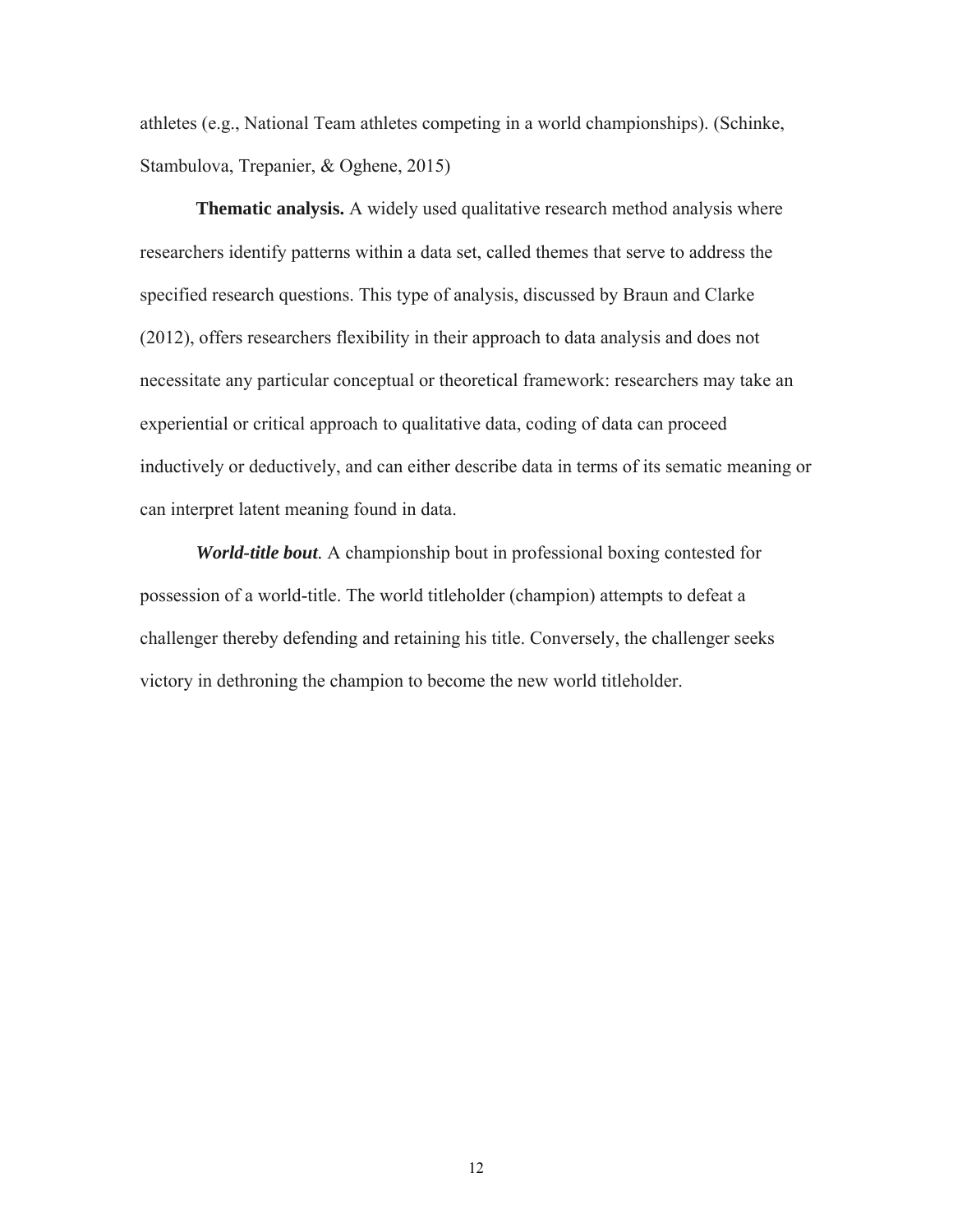#### **Chapter Two:**

## **Review of Literature**

Within this chapter, the reader will find a detailed review of the literature relevant to the examination of the career development of elite professional boxers. This will include a review of the general literature on talent development, research on the athletic career and its temporal stages, career transition literature, media data in sport psychology, psychological examinations of elite professional boxers, followed by a discussion of contentious issues that remain and the research questions that guided the current project.

#### **2.1 Athletic Career Development**

Research on career development in sport can be seen as having been an outgrowth of literature examining the acquisition of genius or talent in exceptional individuals throughout several spheres of achievement, including athletics. These researchers considered the development of talent in elite athletes as a series of stages leading to the acquisition of expert performance. Talent development researchers, most notably Bloom (1985), Ericsson (1996), and Côté (1999), studied athletes' development up until they reached their highest level of performance. The athletic career has been conceptualized as comprising a series of successive stages through which an athlete must transition in order to proceed forward in an athletic development. Transitions have since been acknowledged as occurring throughout and beyond the athletic career, in the form of transitional phases rather than single, discrete events, and are believed to involve the interaction of several different spheres of parallel development within the athlete's life (see Wylleman & Lavallee, 2004), with athletes required to adapt to overcome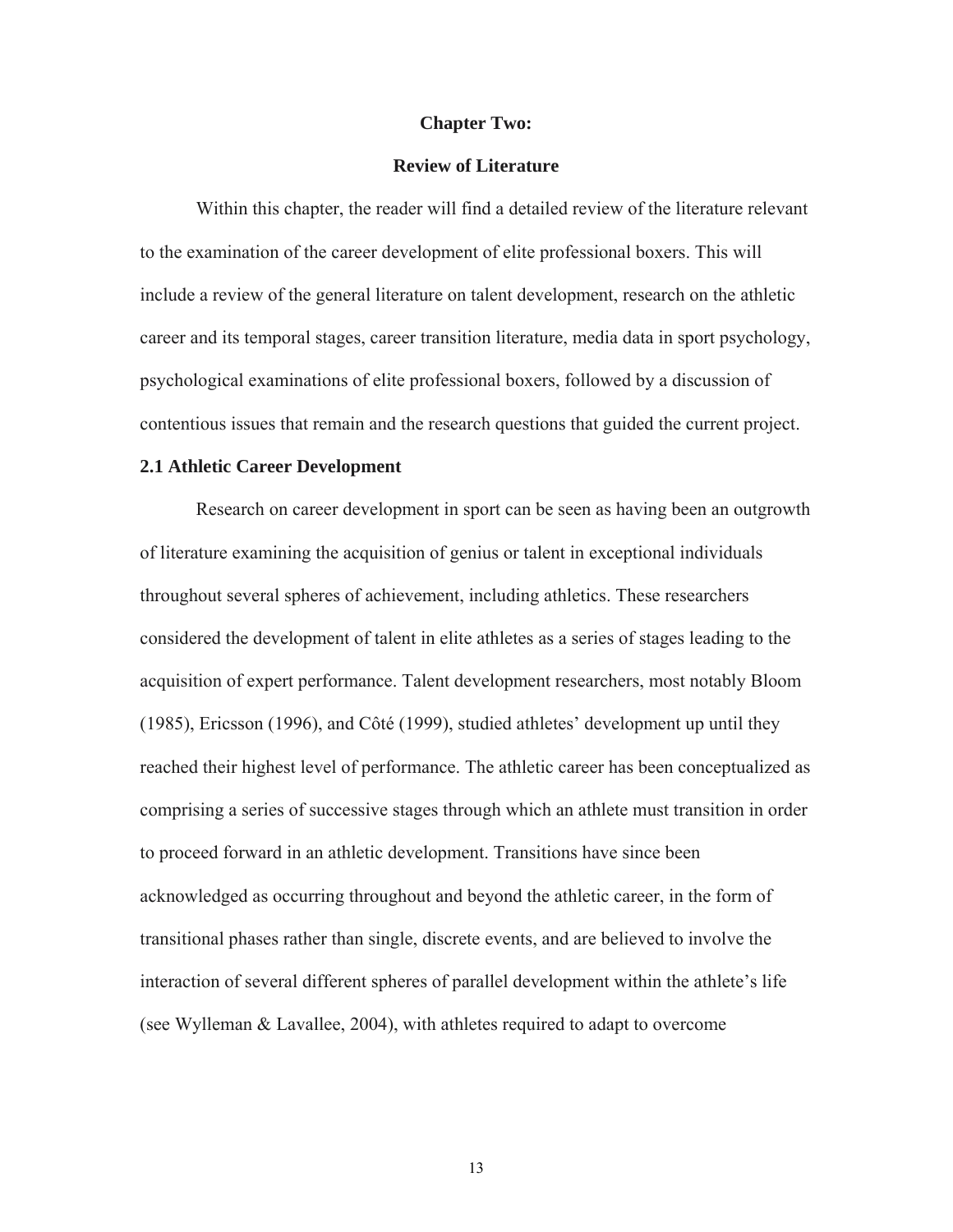transitional demands encountered when attempting to graduate to a successive career stage.

#### **2.1.1 Talent research and the identification of stages in athletes'**

**development.** The roots of research on athletic career development can be traced back to a literature examining talent in extraordinary achievers. Scholars and intellectuals have long conjectured and pontificated about the nature of remarkable talent and its determinants in eminent individuals; Sir Francis Galton's *Hereditary Genius* (1869) is widely credited as the first rigorous exploration of human ability from a hereditarianism perspective. Empirical talent development research examining the acquisition of performance excellence has greatly expanded over the last four decades (Stambulova, 2016). Early talent development researchers examined eminence (i.e., renowned ability) primarily in cognitive skill/knowledge-based domains such as chess (Chase  $\&$  Simon, 1973), though later research expanded to explore talent in perceptual and motor skillbased domains like athletics (Swann, Moran, & Piggott, 2014). One of the pioneering researchers in athlete talent development was Bloom (1985) who studied the acquisition of superior functioning in several different fields of achievement, including athletics. Bloom sought to determine how and why certain exceptional individuals are able to acquire such a supreme level of talent in a given field. He conducted in-depth interviews with 120 eminent Americans, including Olympic swimmers, star tennis players, concert pianists, sculptors, mathematicians, and neurologists. In these interviews, the participants discussed their early beginnings through to their highest level of achievement. The results of this study indicate that talent development in these extraordinary individuals requires a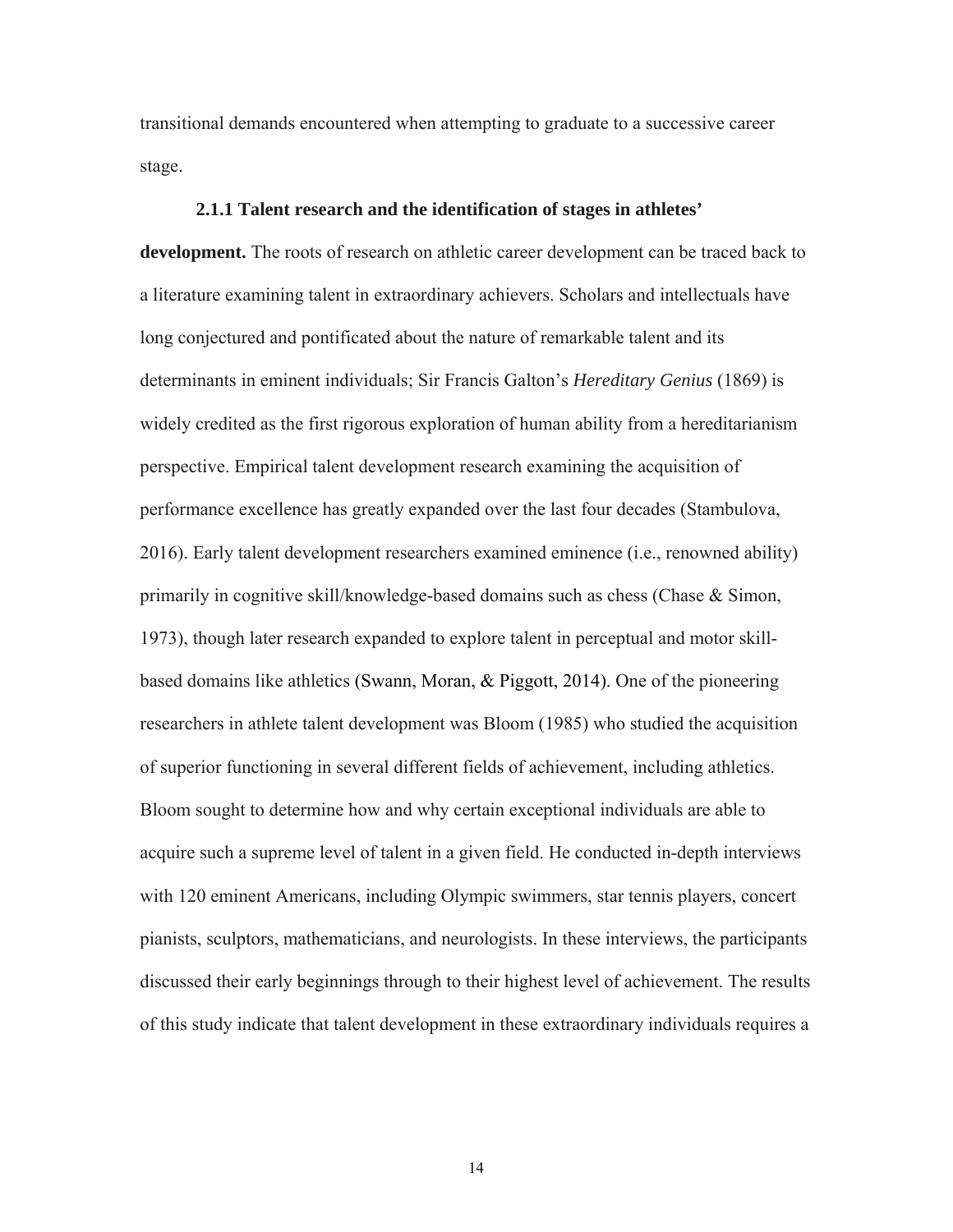minimum of twelve years of dedication to learning and improvement in their chosen field.

Bloom (1985) was also able to identify distinct developmental stages through which all these exceptional people appeared to progress on the road toward excellence: the early years (initiation), the middle years (development), and the late years (mastery), followed by a discontinuation phase. The *early years* are characterized by fun, playful activities, with athletes often participating in more than one sporting activity and relying heavily on adults (i.e., parents and coaches) for support and guidance throughout this stage. The *middle years* describe the stage when athletes, with the moral and financial support of parents/guardians, become more dedicated to their sport and performanceorientated by increasing their level of specialization and training volume in one or two sports, withdrawing from or minimizing participation in others. These years correspond with a shift in identity as athletes begin self-identifying as "swimmers" or "tennis" players," rather than as individuals who merely participate in those activities. Finally, athletes reach the *late years* when they attain their highest level of athletic excellence. At this stage, athletes are highly motivated to perform at their absolute best, taking primary control of their own athletic improvement; coaches assume a more managerial role whereas parents are even less involved. Bloom (1985) emphasized that in all of the participants, the quality and amount of social support and guidance they received, particularly as children, from parents and teachers/coaches played a central role in their successful development.

Bloom was not the only researcher to study the development of talent in exceptional performers. Many researchers carried Bloom's work forward with elite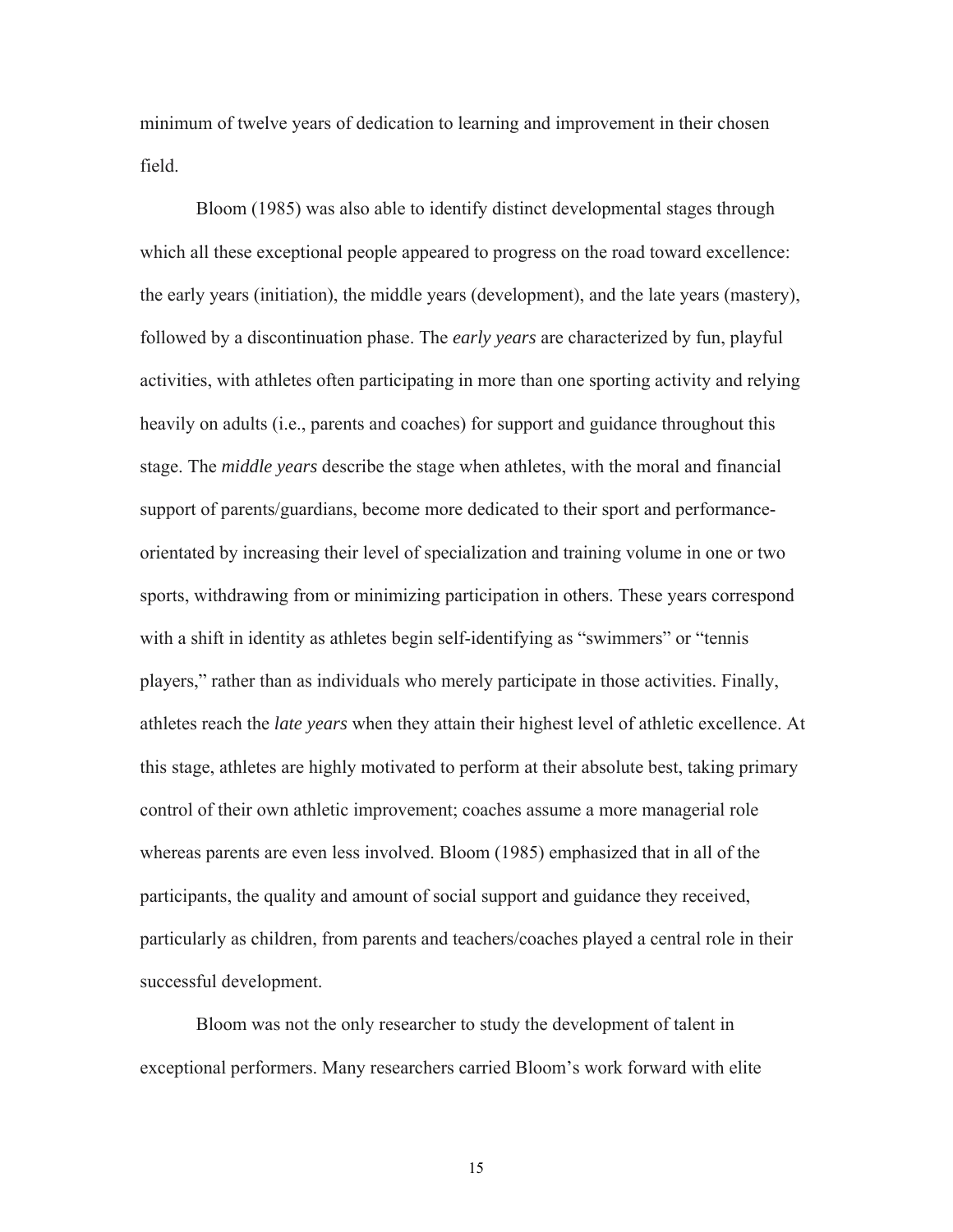athletes. Ericsson, Krampe, and Tesch-Römer (1993), building on Bloom's research, investigated the development of exceptional performers and proposed a general requirement of 10000 hours of "deliberate practice" in the acquisition of expert performance. Deliberate practice refers to effortful engagement in activities that have been specially designed for the purpose of improving current levels of performance within a specific domain (Ericsson, et al., 1993). Though the 10000-hour rule was ascertained primarily from studies of expert musicians, Ericsson's research suggested that the required amount of deliberate practice in a given domain corresponds to approximately 10 years of structured development within that domain – similar to the 12 year minimum suggested by Bloom. Focusing exclusively on athletes, Côté (1999) also examined how elite athletes developed talent throughout their careers to achieve excellence in their sport, proposing a developmental model of expertise. Similar to Bloom, Côté uncovered a series of developmental stages that appeared to comprise an athlete's career up to their highest level of achievement. Côté identified the stages of *sampling* – analogous to Bloom's initiation stage, followed by *specializing* – resembling Bloom's development stage, and finally *investment* – which corresponds to Bloom's mastery stage, except that Côté's stages are more specific to the context of sport, having studied the development of athletes exclusively. Also of particular interest to Côté was the influence of family in contributing to talent development, which he viewed as instrumental and changing over the course of an athlete's development.

Extending beyond the stage of investment, Durand-Bush and Samela (2002) studied returning Olympic and World Champion athletes, augmenting Côté's work with the introduction of a fourth stage called maintenance, wherein the athlete has reached the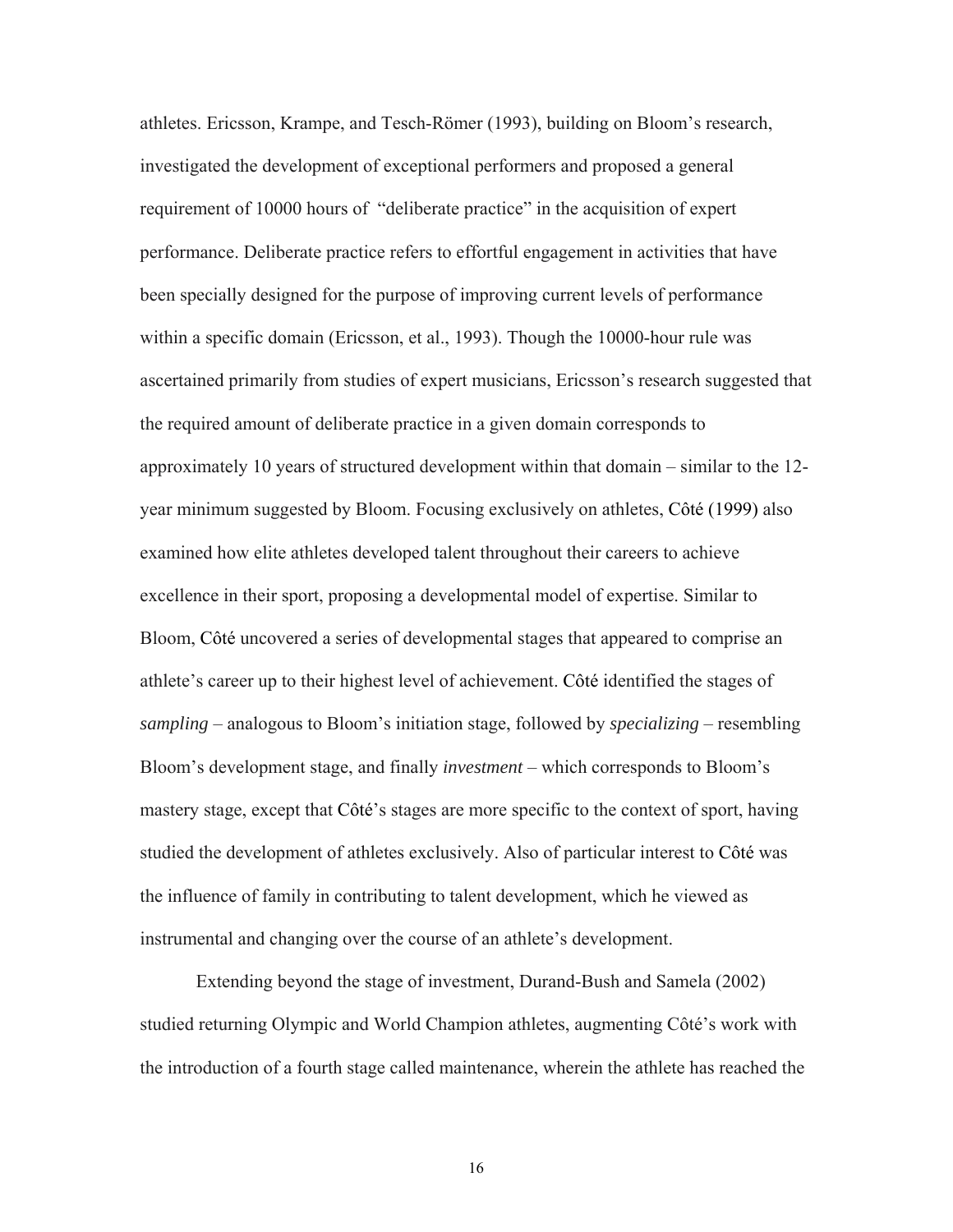highest level of expertise in their sport yet continues to train and compete with a focus on improving performances in order to remain at the pinnacle of their sport. Durand-Bush and Samela found that athletes in the maintenance stage were required to be creative and innovative, developing new tactics and skills in order to prevent performance stagnation and keep an edge on competitors. They also found that while some factors relevant to athletes' development varied in their expression between individual athletes, others were consistent, including: the positive influence on athletes of the sport context in which they were immersed, the importance of several social resources (e.g., parents, coaches, other athletes), the reduced role of parental figures in later states of athletes' development. Together, the work of the aforementioned talent development researchers stressed that the development of exceptionally talented individuals, including athletes, begins early in their lives and is a product of focused, structured practice over many years; in addition to strong social support and guidance from family, coaches, mentors, and peers, whose roles in relation to the athletes evolve as the athletes proceed in their development.

**2.1.2 The athletic career and career transitions.** Alfermann and Stambulova (2007) defined the athletic career as "a succession of stages and transitions that includes the athlete's initiation into and continued participation in organized competitive sport" (p. 713). These transitions are seen as turning phases in which athletes are faced with several demands, challenging the athlete to respond with effective coping strategies in order to overcome these demands (Alfermann & Stambulova, 2007; Samuel & Tenenbaum, 2011). Sport psychology researchers investigating the struggles associated with career termination were among the first to consider career transitions in sport (e.g., Sinclair & Orlick, 1993; Taylor & Ogilvie, 1994; Werthner & Orlick, 1986). What followed was a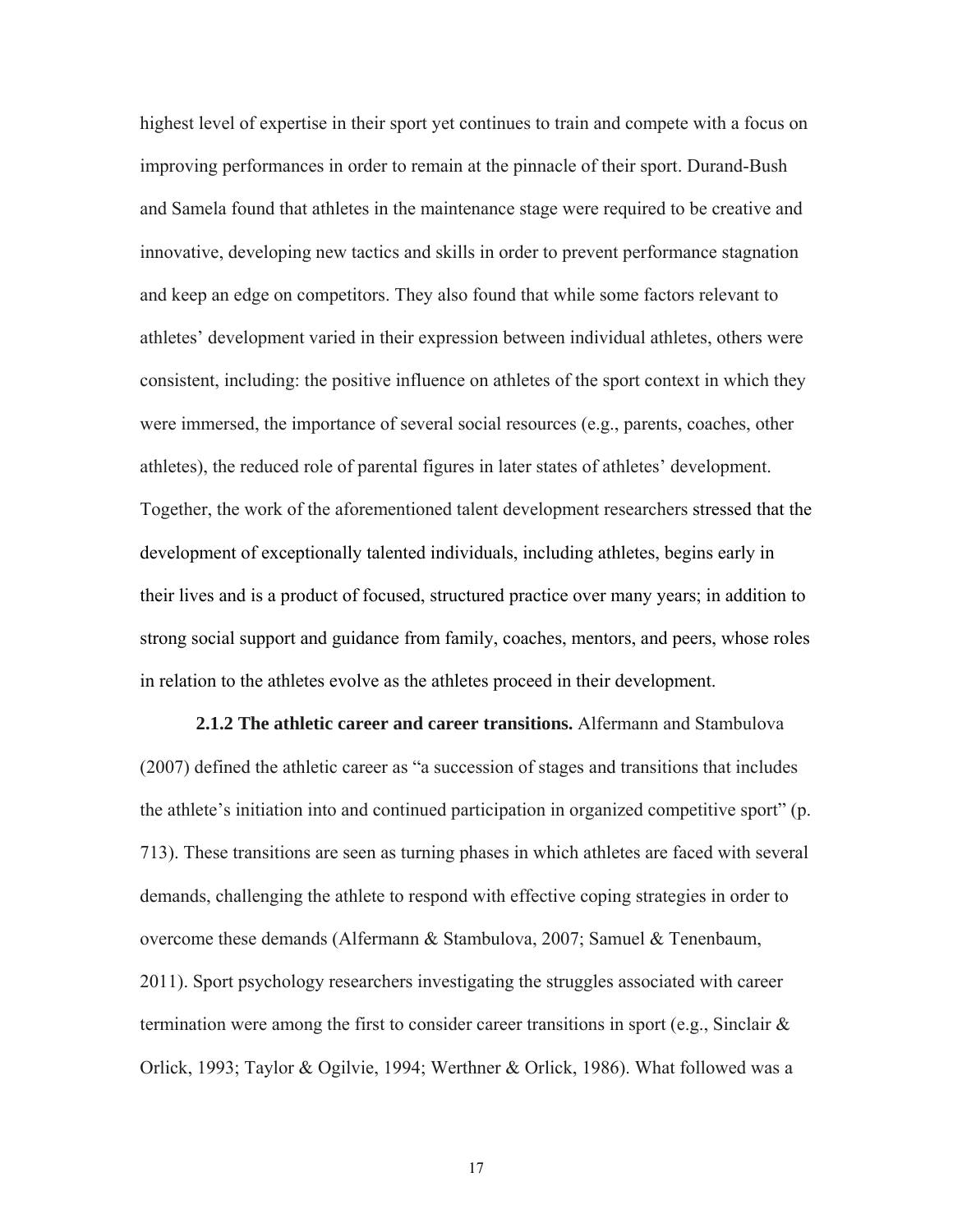shift in perspective on athlete retirement as researchers began interpreting career termination as a complex transitional process, as opposed to a discrete stressful event in an athlete's life. With the view of athlete career termination as a transitional process, sport psychology researchers, during the 1990s, began to investigate other significant transitions occurring over the span of athletes' careers (Wylleman, Alfermann, & Lavallee, 2004).

Stambulova (1994) studied the transitions occurring in the careers of over 200 elite Russian athletes and developed an original stage model of the athletic career. Stambulova identifies six "critical points", a term used to describe the predictable transitional phases in the athletic career that were found to be associated with defined difficulties, important for athletes to overcome. These transitional phases that emerged from her research were: (1) the beginning of sports specialization, (2) the transition to special intensive training in the chosen sport, (3) the transition from junior mass popular sports to senior high achievement sports, (4) the transition from amateur sports to professional sports, (5) the transition from the culmination to the end of the athletic career, and (6) the end of the athletic career. The identification of these critical points and corresponding transitions helped to broaden the focus of career transition research from a fixation on career termination to the entire athletic career and beyond, demonstrating that athletes experience the athletic career as a series of transitions that are intrinsic to their athletic development.

Initiating a shift toward a more holistic perspective towards athletic career development, Wylleman and Lavallee (2004) put forth a model exploring how developmental stages occurring in different spheres of athletes' lives (i.e., athletic,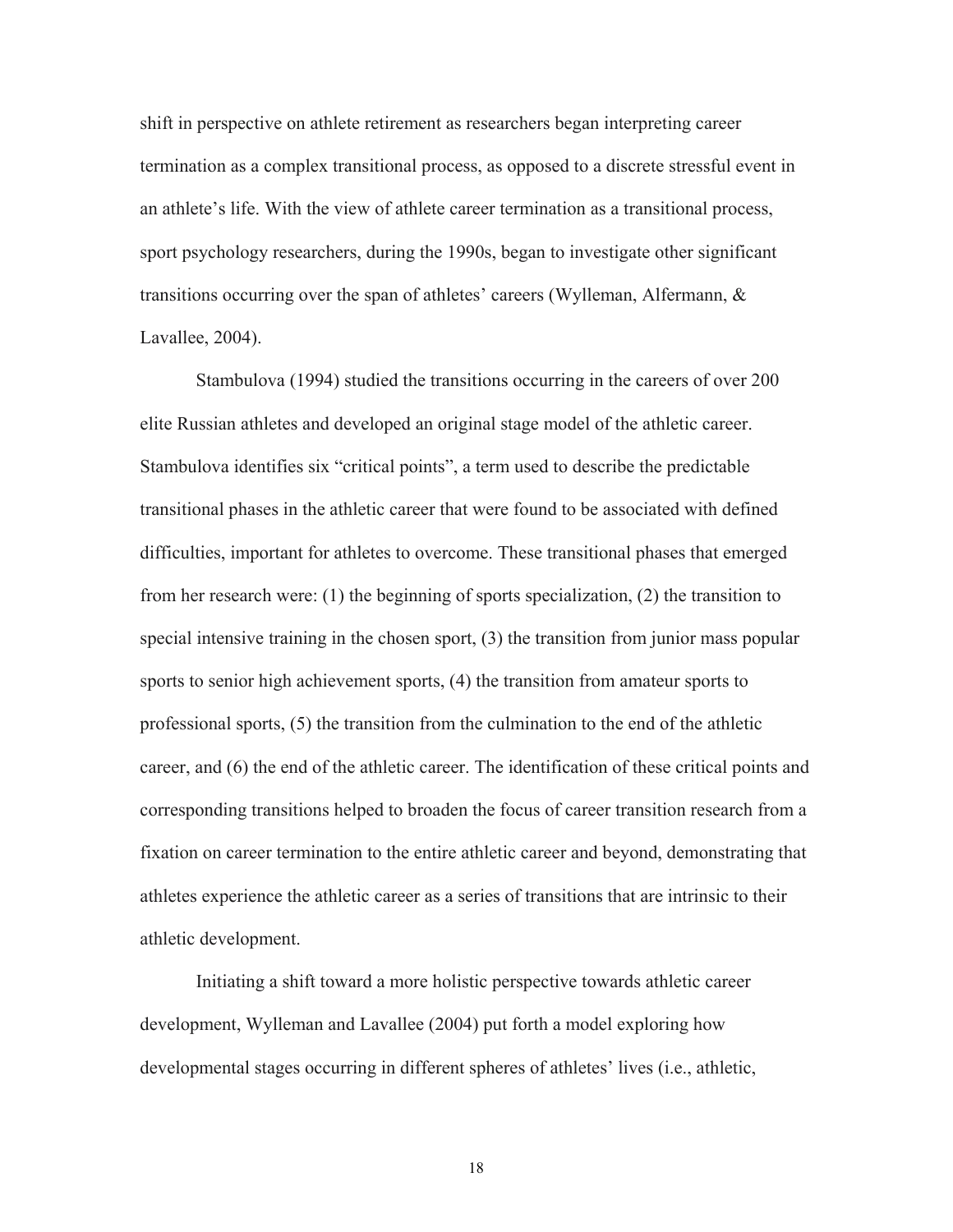psychological, psychosocial, and academic/vocational) interact to influence their progress in sport. Through their developmental model of the athletic career, Wylleman and colleagues emphasized a more broadened whole person/whole career approach, which acknowledges that important non-athletic transitions occur in an athlete's life that may interact constructively or destructively with transitions in the athlete's career to determine the course of their athletic development (Wylleman et al., 2004). Researchers taking this holistic lifespan consider the athletic career is both an important part of, and resource for, an individual's broader life. The frameworks proposed by the aforementioned athletic career development researchers come to the overarching conclusion that the athletic career of elite athletes exists as a series of career stages and that athletes must progress through a transitional phase in order to succeed to the next stage of their development. The knowledge brought forth in the athletic career development literature informed the current project's broad focus in exploring the career development and transitions of two eminent professional boxers as they were *re*presented through media stories. In particular, the chosen scope of the project – from the boxers' early life and sport initiation to their first world title victories – was broad enough to identify a number of important transitions of interest. In addition, the shift in literature towards a holistic perspective influenced the consideration of factors outside the athletic career.

#### **2.2 Media Data in Athletic Career Transitions Research**

Some sport psychology researchers have, in recent years, directed increased attention to sport media, in it's various forms. Sport media encompasses *mass media*, including television, radio, newspapers, magazines, etc. and *digital media*, which includes user generated content on social media (e.g., Twitter, Facebook) (Millington &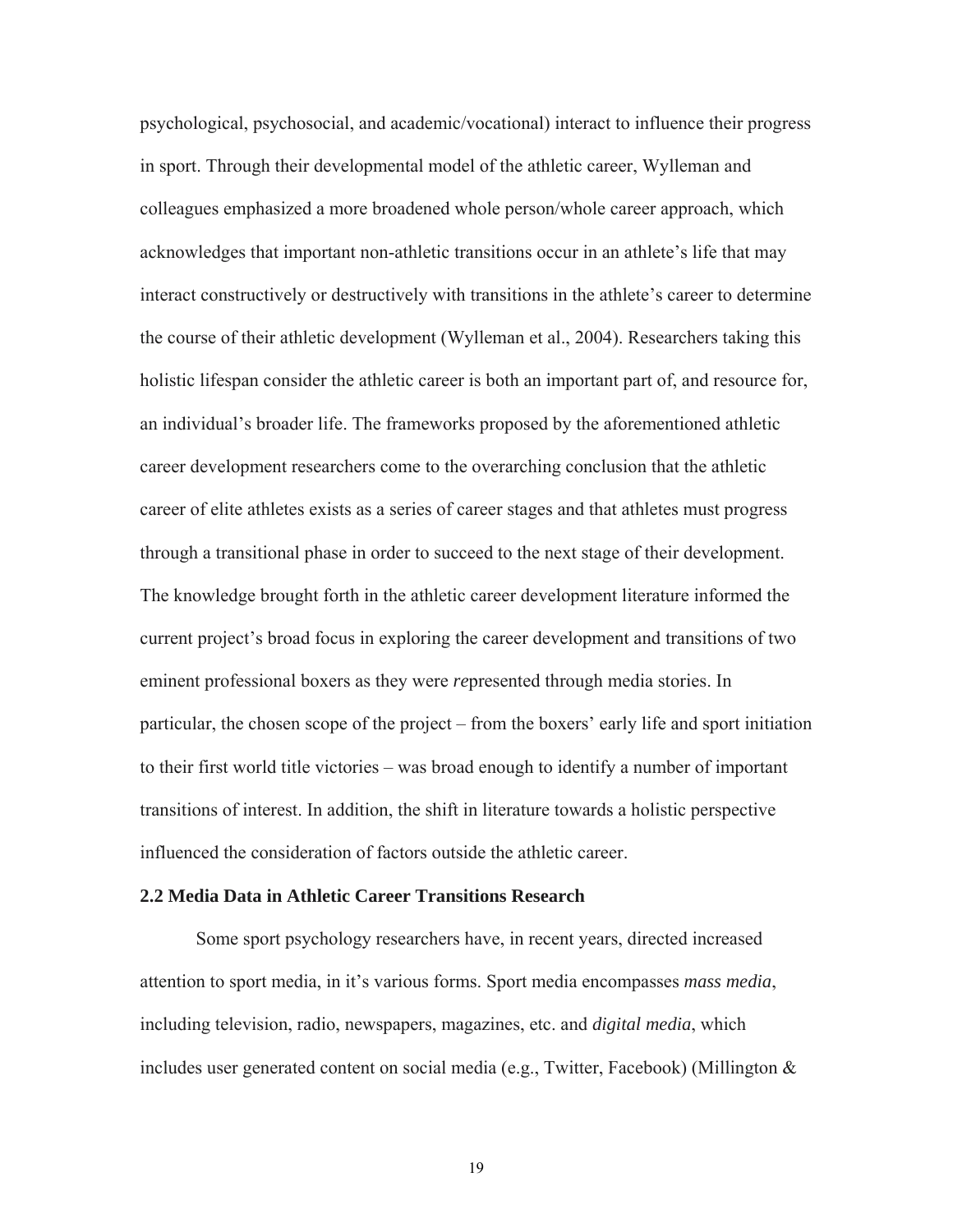Wilson, 2016). While research utilizing sport media has typically been the practice of sport sociologists (e.g., Kian, Vincent, & Mondello, 2008; Crolley & Teso, 2007; Capranica, et al., 2005) and sport studies scholars, sport psychology researchers have turned to sport media both as a cultural site that represents athletes and sport in meaningful ways (McGannon  $\&$  McMahon, 2016) and as a channel providing rich access to the words of elite amateur and professional athletes (Battochio et al., 2013).

Sport psychology researchers have utilized media data as a tool with which to explore athletes' career experiences through their *re*presented words. Media data has been employed in several qualitative studies exploring the internal and external adaptation processes of athletes in relation to transition stressors encountered in their careers. Schinke, Gauthier, Dubuc, and Crowder (2007) and Battochio, Schinke, Battochio, Halliwell, and Tenenbaum (2010) utilized media data to explore the adaptation processes of NHL athletes to stressors encountered as rookies – corresponding to the career stage of "investment" and transition from amateur to professional sport – and later as veterans – corresponding to the career stage of "maintenance" and the transition from culmination to end of the athletic career. A similar approach was taken by Schinke, et al. (2008) in a study of Canadian Olympians' adaptation processes as they prepared in lead up to the Olympic tournament, as either promotion athletes (first time Olympian qualifiers) or retention athletes (Olympic veterans). In these studies, contextual experts were enlisted as co-researchers to assist in interpreting and clarifying the words of the athletes *re*presented in sport media; a number of themes were found in the represented words of athletes that signify adaptation strategies exhibited by athletes, which corresponded to their career stage. The work of these sport psychology researchers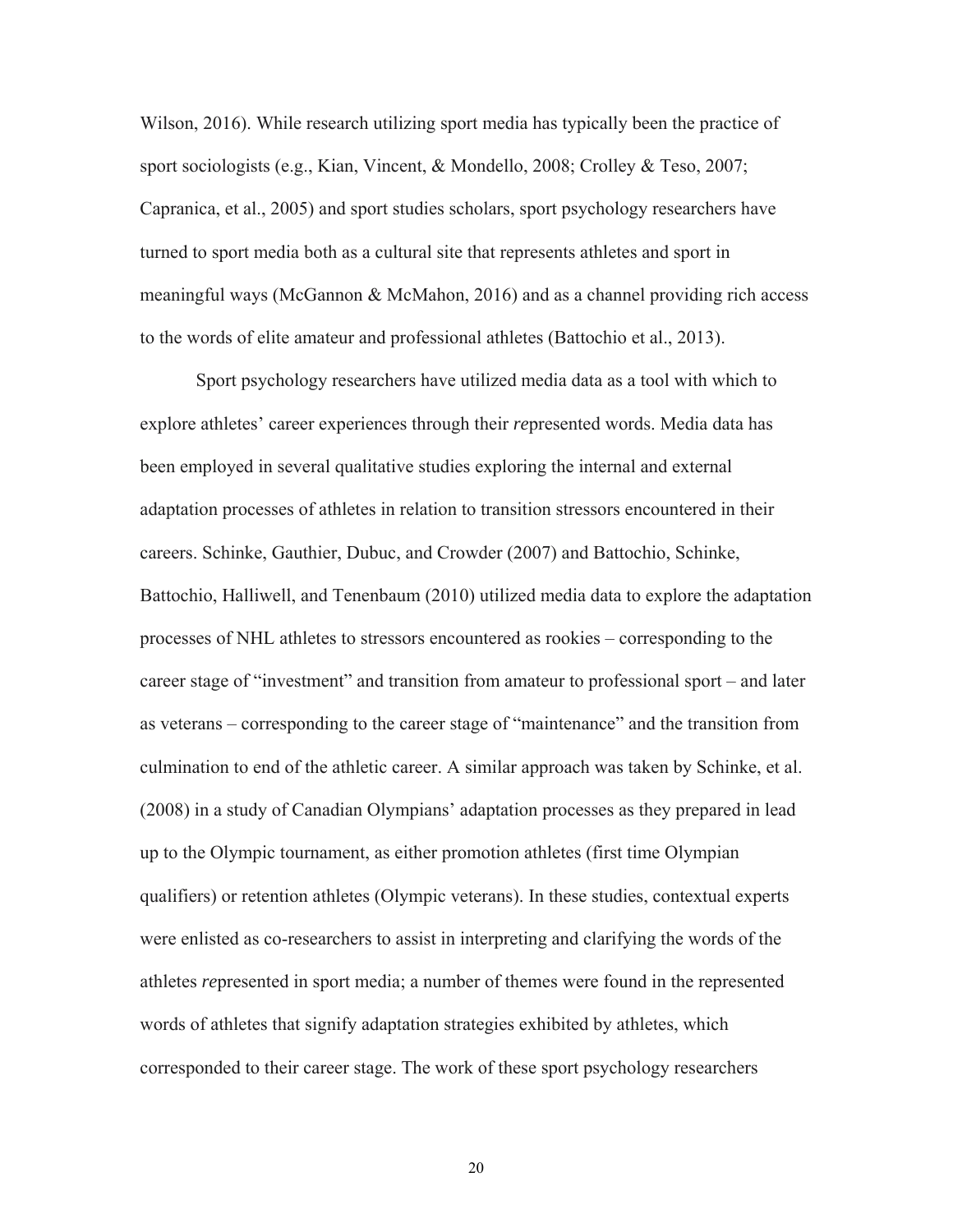helped to establish that media data can act as a viable tool through which to gain insight into the experiences of athletes as they encounter stressors in relation to career transitions.

Researchers with an interest in sport media have also considered the role of media in promoting certain identities and narratives to the subversion of others, and its power to shape attitudes and culture (Millington & Wilson, 2016). To study sport media, a number of researchers have adopted a social-constructionist perspective and view media as a cultural site that is involved in: the forwarding of narratives that help shape the sociocultural context of elite sport, and in the construction of athlete identities (McGannon, Hoffman, Metz, & Schinke, 2012). As McGannon and McMahon (2016) note, research of this kind fits within the emerging genre of cultural sport psychology, in which athletic identities are "conceptualized as the product of individual, social, and cultural narratives which interact to create particular meanings concerning cultural identities" (p. 44). Sport psychology researchers who utilize media data to study athlete career transitions have more recently demonstrated a greater appreciation of sport media as a cultural site that plays a significant role in constructing and shaping athletes' identities, and the understanding that career transitions cannot be understood outside the cultural context in which the athlete is immersed (Cosh, Crabb, & Tully, 2015). Schinke, et al. (2012) examined the transition processes of professional boxers competing in Showtime's Super Six World Boxing Classic and found that a boxers' success or failure to adapt to tournament demands could be understood in terms of how boxers' identities were constructed through media portrayals. Research has carried on in this direction of examining media representations of athletes' transition experiences with recent examples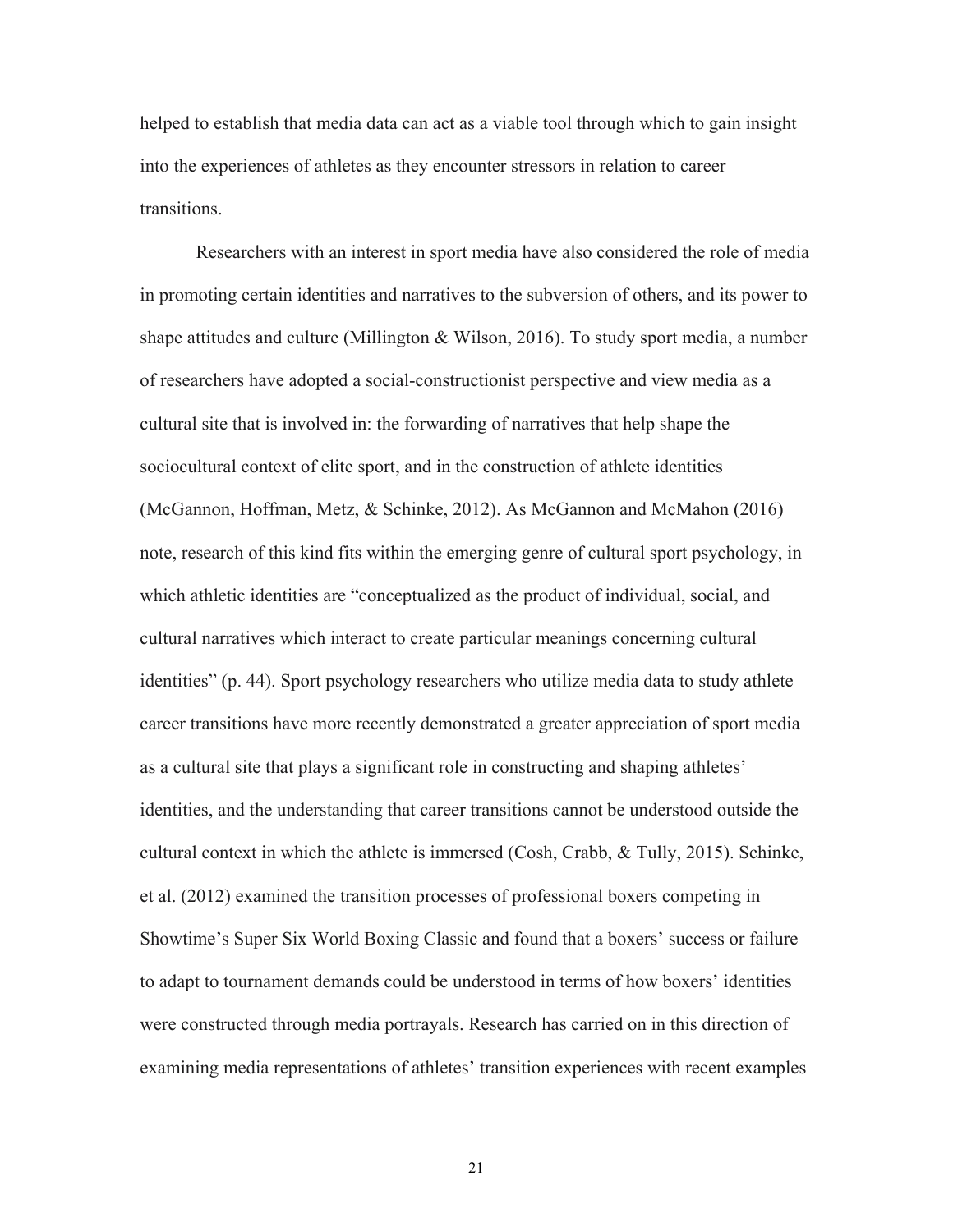including Cosh, et al. (2015) in their exploration of the transition to retirement of two Australian Olympic Swimmers, and McGannon, McMahon, Schinke, and Gonsalves (2017) in their study of professional tennis player Kim Clijsters' transition back into sport following childbirth to win the 2009 U.S. Open. This research has been significant to further understandings of sport media as having a role in the construction of athlete identities, with media influencing the way athletes are perceived by the public as well as the way athletes view themselves.

#### **2.3 The Context and Contentious Issues**

One elite sport that has received relatively little attention in the career development literature up to this point is professional boxing. The sport of professional boxing is a compelling venue in which to study career development due to the highstakes nature of the sport, characterized by the pressures to excel and the dire consequences for failure (Schinke et al., 2012). Schinke and Ramsay (2009) noted that an important part of success as a professional boxer is the ability to learn from each previous bout and systematically implement these lessons during training in order to approach each subsequent bout with an enhanced level of understanding and control. Schinke and Ramsay suggested that in the early stages of the professional boxing career, the athlete's use of either adaptive or mal-adaptive strategies, in response to their performance stress, is a key contributor to how the athletes will perform when they face opponents who are equally matched. This implies that in order to be successful and improve beyond this period, it's necessary that athletes continue to utilize effective strategies in dealing with the challenges faced throughout their career developments. Athletes committed to this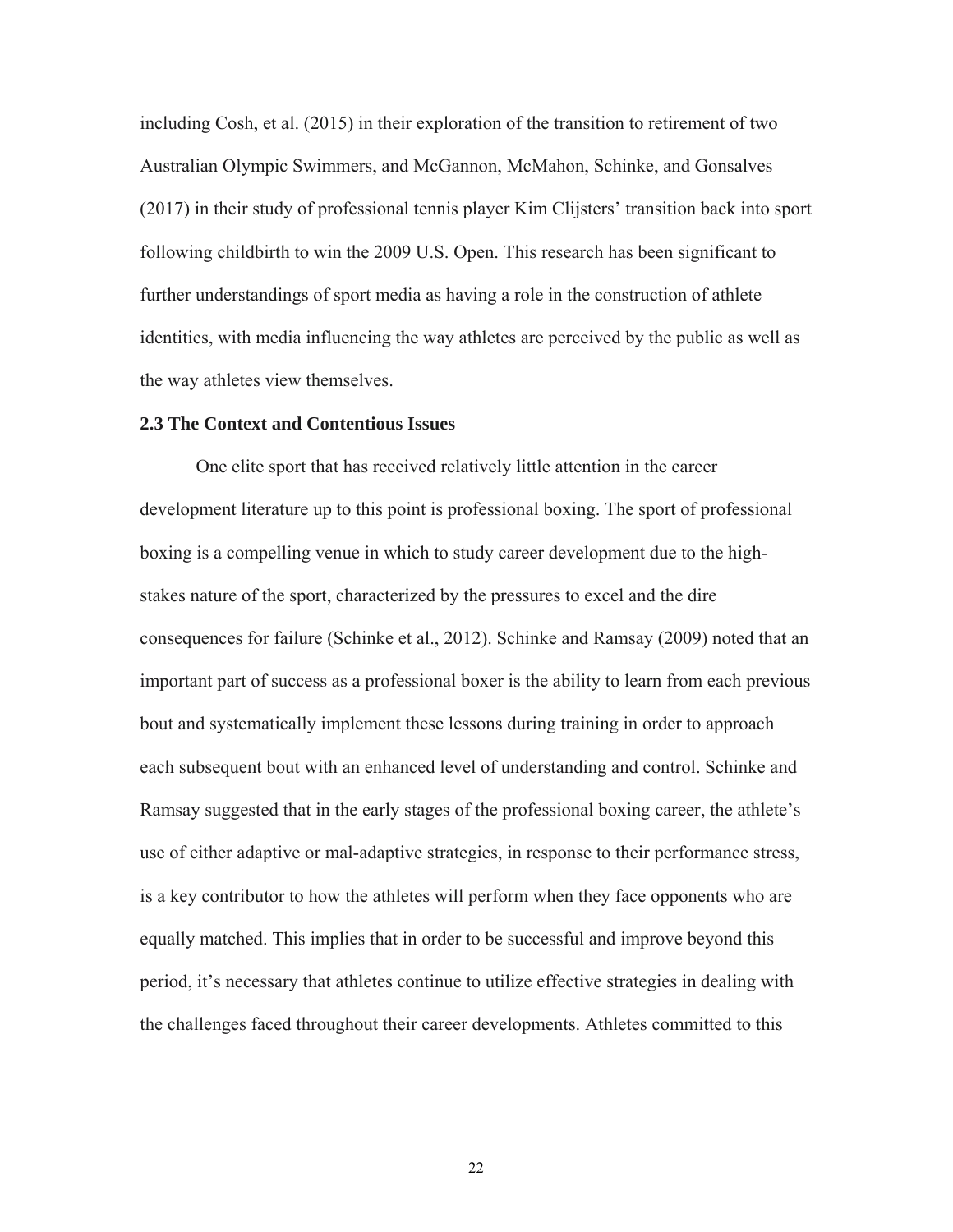approach give themselves a greater chance of both reaching and maintaining marquee status in the world of professional boxing.

One of the significant challenges faced by professional boxers is encountered when the boxer turns professional, namely his transition from amateur to professional boxing; one of the six normative athletic career transitions identified by Stambulova (1994, 2000). The transition from amateur to professional sport requires adaptation to the specific demands and regulations of professional sport. According to Stambulova (1994), these demands and regulations include competing against equally matched opponents, the necessity to win but to do so in a way that is exciting and beautiful to appeal to spectators, and the necessity for individual or independent training. Stambulova also noted that additional problems may appear if, for example, an athlete signs a contract with a foreign club or league, which may require adaptation to the social and cultural norms of another country as well as gaining proficiency in a new language (Battochio, et al., 2013). Due to the vastness of the divide between amateur and professional variants of boxing, this transition can be an especially challenging one for many boxers. The foregoing literature has provided researchers with the opportunities to uncover a great deal about how athletic career developments, how they differ between athletes of different sports and skill level, and the consequences of successful and unsuccessful transitions to the athlete. Yet despite the advances in this line of research over the last decade, several issues remain unexplored. These issues include 1) a limited understanding of career development in the context of elite professional boxing, which is warranted given the many particularities (Stambulova, 2009). While transitions have been explored over the course of a novel profession boxing tournament (Schinke, et al., 2012)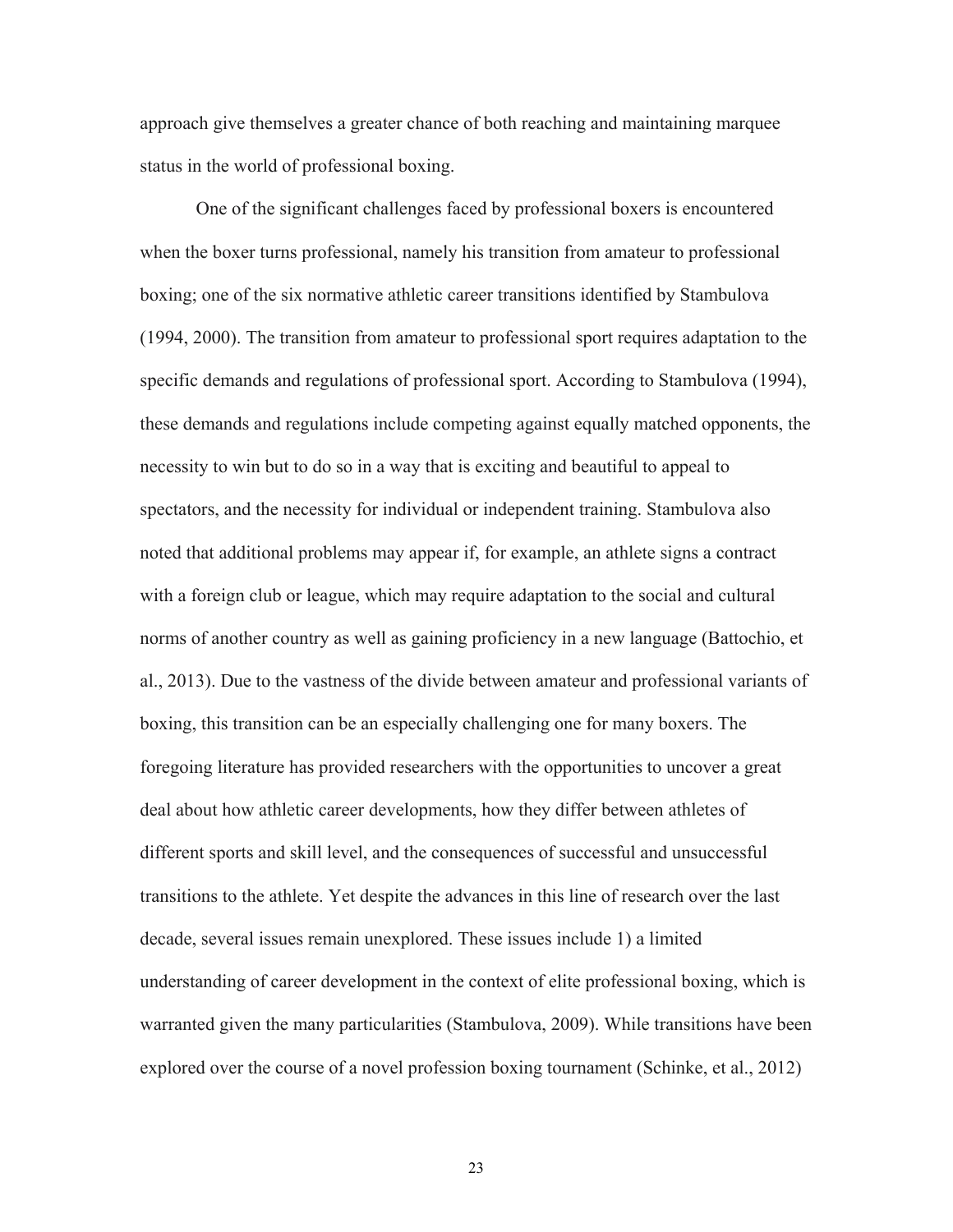and the Olympic boxing cycle (Schinke, et al., 2015), researchers have not until now examined the career developments of boxers from their early lives up until their first world title victory. Given boxing's place as a global sport wherein elite professional bouts often generate tens of millions of dollars or more revenue (Tenorio, 2000), new understandings garnered from the exploration of boxers' career development over the timeline in question could have widespread appeal and be of value to sport researchers, professional boxers, and those who work with them. And 2) a lack of research investigating the differential career paths and experiences of professional boxers through storied media accounts in a culturally informed and holistic approach, considering contextual factors such as the influence of sociocultural norms and values. This project was undertaken to explore the internal and external factors credited as necessary to reaching the pinnacle of professional boxing, and in the construction of boxers' athletic identities and public brands as presented through storied media accounts.

While success will be considered in relation to the athlete's career as a professional boxer, it is assumed that athletes draw upon resources extending beyond sport and into other domains of their lives. Empirical evidence of this holistic nature of adaptation in elite athletes is found in research by Schinke, Battochio, and colleagues examining adaptation in elite amateur and professional athletes (e.g., Battochio et al., 2010; Schinke et al., 2008, 2007). The two athletes to be examined in current study have reached a state of eminence as the most accomplished and iconic professional boxers of their time. It is suggested here that an in-depth examination of these eminent boxers' careers can help to delineate these athletes' career paths and the factors represented as attributing to their success in attaining a world boxing title. This information may also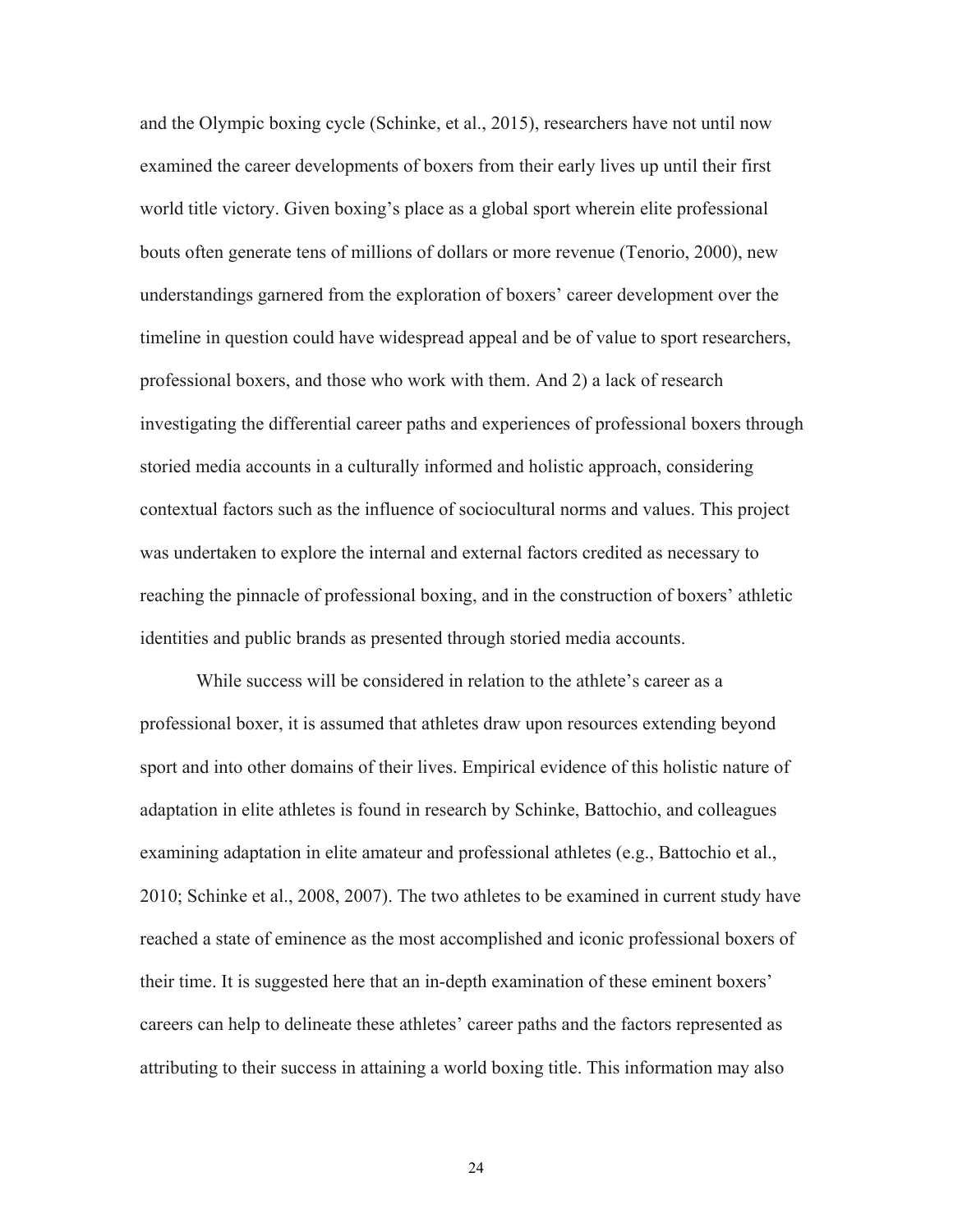prove extremely useful to current and prospective professional boxers, as well as their coaching staff, by allowing them to draw lessons from the media stories of these two world-renowned professional boxers' career developments, and carry those lessons forward into their own careers.

### **2.4 Research Questions**

The following research questions guided the study:

- (1) What career developments were *re*presented (i.e., storied by members of the media based on their interpretations of the boxers' words) through sports media in relation to two world-renowned boxers, as they progressed from childhood to world champions?
- (2) What stories offered from boxers, in relation to their sport and personal lives, did the media *re*present as contributing to their world championship status?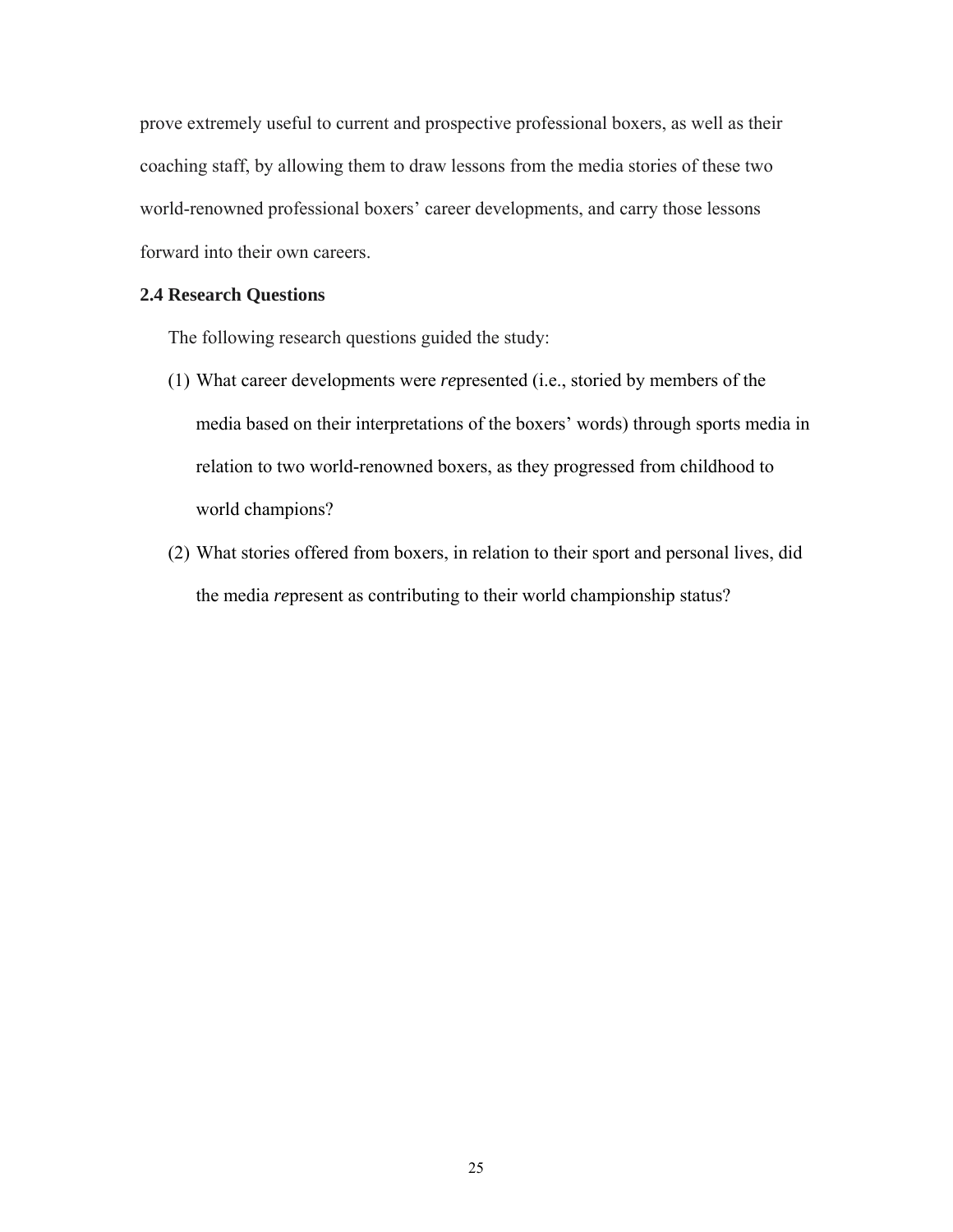#### **Chapter Three:**

#### **Methodology**

 The current chapter outlines the methodology of the current project, beginning with a section describing the context of professional boxing in relation to the design of the research, which includes an introduction to the athletes under study and to myself as the researcher. The chapter continues with a section on media data, outlining why the use of media data was in line with the purpose of this study, and includes examples in the literature where this type of data has proved invaluable. Finally, this chapter concludes with sections describing the methods of data collection and the interpretative thematic analysis that were employed. This study featured the words of two world champion professional boxers, their support staff, and boxing writers, collected through various sport media sources. The analysis of this media data entailed a qualitative approach, via an interpretive thematic analysis (Braun and Clarke, 2012) to identify themes that emerged from the athletes' media stories relevant to their career developments.

#### **3.1 Context Setting**

Professional boxing is a sport characterized by a violent and furious fisted exchange between two boxers. Contests involve two gloved, shirtless athletes, each attempting to better their opponent in a battle of skill, physical prowess, and attrition. Research on professional boxing suggests that it is a compelling context in which to study athlete career development and transitions. Professional boxers face a number of challenges associated with career transition, the consequences of which are both physical (Zazryn, McCrory, & Cameron, 2009) and psychological (Uphill & Dray, 2009). The path to world championship status in professional boxing is one that requires many years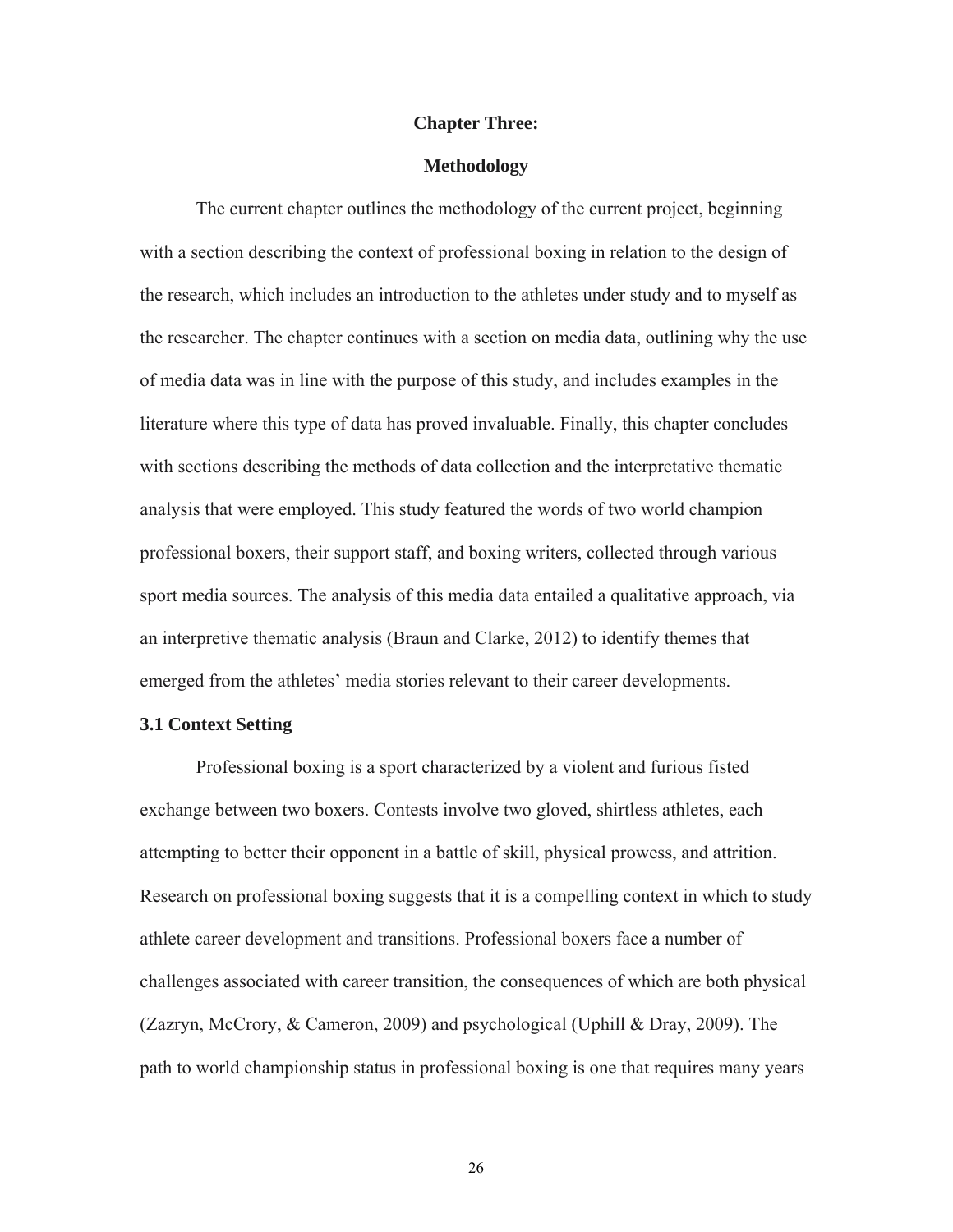of dedication and carful navigation through a number of transitional phases, each posing its own challenges. As demonstrated by Schinke et al. (2012), reaching championship status requires athletes to be able to utilize effective strategies before, during, and after crucial performances or performance events (i.e., tournament). Misguided strategies led to undesirable performances and negative consequences for boxers, regardless of their level of talent. Very few boxers who embark upon a professional boxing career are able to reach world championship status or accrue any level of fame or notoriety. A tiny minority of boxers, however, do flourish over the course of their development to capture world boxing titles, thereby reaching the pinnacle of their sport.

**3.1.1 The athletes.** The athletes chosen as ideal for the purposes of this project were two world-renowned professional boxers, Floyd Mayweather Jr. (USA) and Manny Pacquiao (Philippines). I chose these athletes because 1) they are unquestionably the most eminent and recognizable boxers of the last decade and thus have enormous represented in sport media. Two other factors that made the examination of these particular boxers' careers through media data especially interesting were 2) the parallel nature of their careers, with the athletes being born a year apart, and both turning professional and winning their first world boxing titles at roughly the same time; and 3) each athlete originating from vastly different cultural contexts and with different national sporting systems and norms. These factors allowed for a fascinating analysis of the athletes' careers, as they emerged from contrasting cultural backgrounds and national origins to progress along coinciding timelines toward the same destination (a world boxing championship). *Floyd Mayweather, Jr*. is an undefeated American boxing champion. An Olympic silver medalist in 1996, Mayweather went on to win 15 world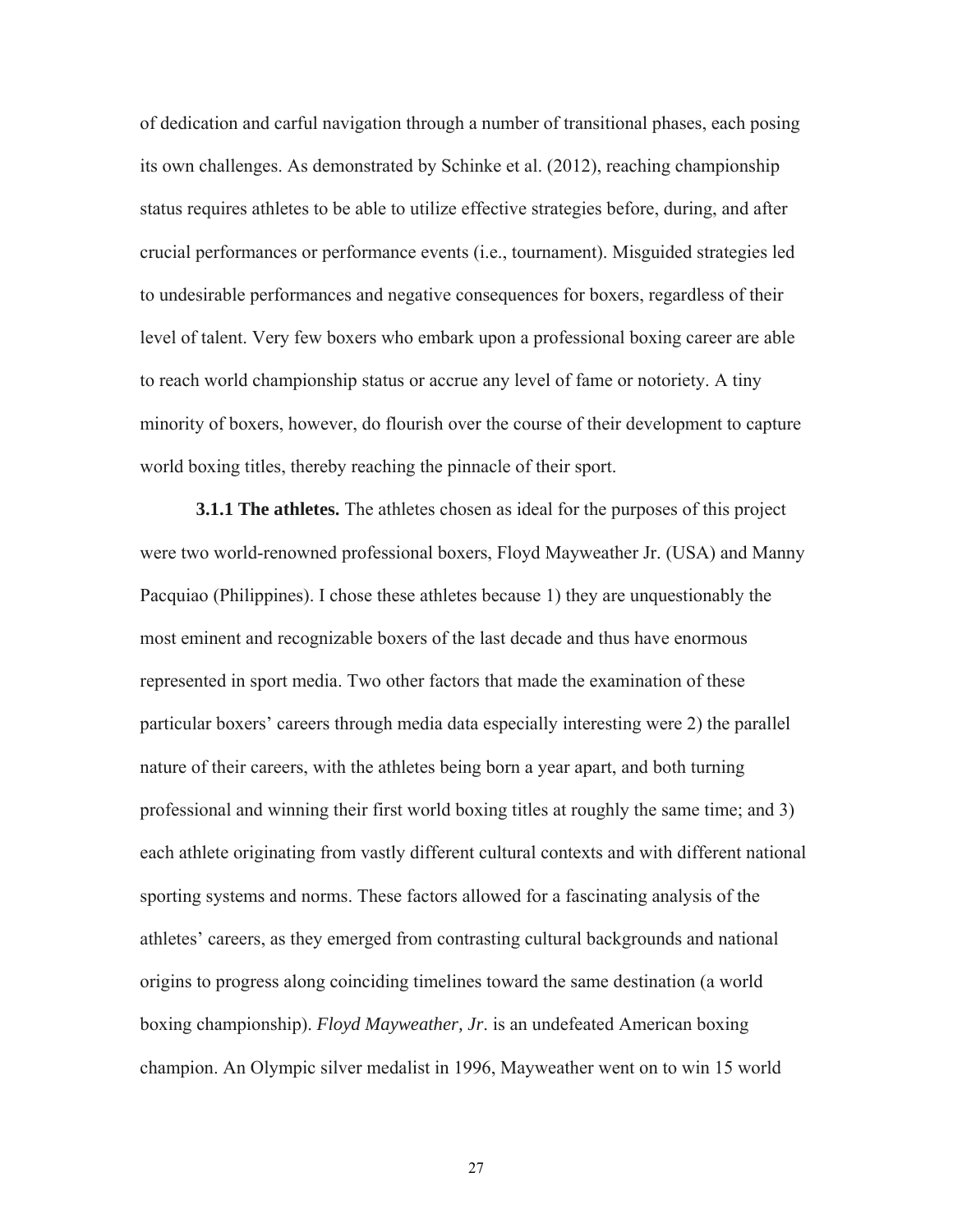titles in five different weight divisions and has been the "lineal" (i.e. undisputed, universally recognized) champion in four of those five weight divisions. Mayweather has received a number of accolades including being named 'Fighter the Year' multiple times, by *Ring* magazine and the Boxing Writers Association of America (BWAA), and, up until his recent retirement, was rated as the number one pound-for-pound fighter in the world by several major boxing and sport media giants (e.g. *Ring* magazine, *Sports Illustrated*, ESPN, etc.). He is also widely regarded as one of the greatest defensive boxers of all time. *Manny Pacquiao* is a world champion boxer from the Philippines. His accomplishments include being the first and only eight-division world champion, becoming the lineal champion in five of those divisions – the first to achieve this feat as well. Pacquiao was named "Fighter of the Decade" (2000-2009) by the BWAA, the World Boxing Council (WBC), and World Boxing Organization (WBO). Like Mayweather, Pacquiao was also considered the pound-for-pound best fighter in the world for several years. The mean age of these boxers is 39 years. Their combined boxing record is 109 wins in 118 bouts, 7 losses, and 2 draws with 65 wins by knockout.

**3.1.2 Situating myself as the researcher.** The study of the career development in the context of elite professional boxing was of great personal interest to me, due to my background as an elite amateur boxer and as an avid fan of professional boxing. My initial acquaintance with boxing began in childhood when I developed a fascination with professional heavyweight boxing after having viewed a live bout on television. This fascination eventually inspired me to join a local boxing club in 2004 and embark upon an amateur boxing career of my own. I did so under the tutelage of a former National Team coach with Olympic/World Championship experience, and with experience as a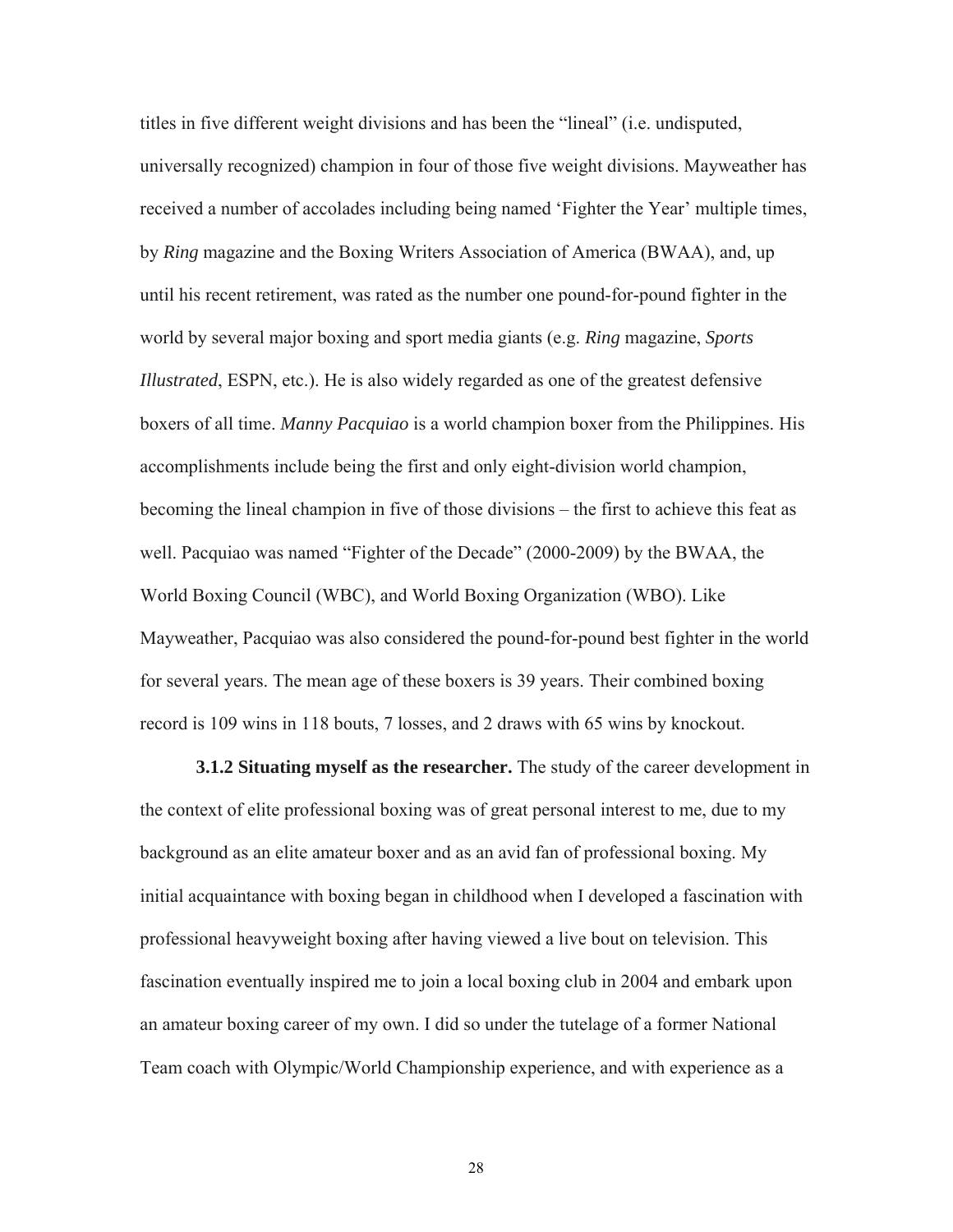professional boxing trainer. After competing as an amateur boxer for roughly 8 years, I amassed over 50 bouts and represented Canada on more than one occasion, including, most notably, at the 2009 Jeux de la Francophonie (Francophone Games) in Beirut, Lebanon where I received a bronze medal. On a number of instances, I had the opportunity to train and spar with professional boxers at various levels, including national titleholders. Over the course of my amateur career, I gained a substantial amount of practice in interacting with local media, including newspaper reporters and journalists. In addition to competing as an athlete, I adopted the role of a coaching assistant, which often entailed running recreational boxing classes wherein I would orchestrate training sessions, supervising and instructing more novice athletes, and in 2011 I completed a NCCP level 1 coaching clinic with Boxing Ontario. After finishing my undergraduate education, which culminated with an honours thesis on the biomechanics of the boxer's punch, I entered graduate school and began studying psychological adaptation to transitions in elite professional boxing.

I approached the current project from the perspective of a former amateur boxer with a long-standing interest in high-level professional boxing. My background as an elite amateur boxer, together with my knowledge of professional boxing, afforded me a contextual familiarity with boxing subculture that greatly assisted in this research, and was necessary for me to contextualize the words of athletes, coaching staff, and boxing writers and interpreting their meanings in relation to the research questions.

Throughout this project, I was granted the oversight of my graduate supervisor, Dr. Robert Schinke. Dr. Schinke is a sport psychology researcher and professional consultant with over 20 years of experience working with professional boxers at various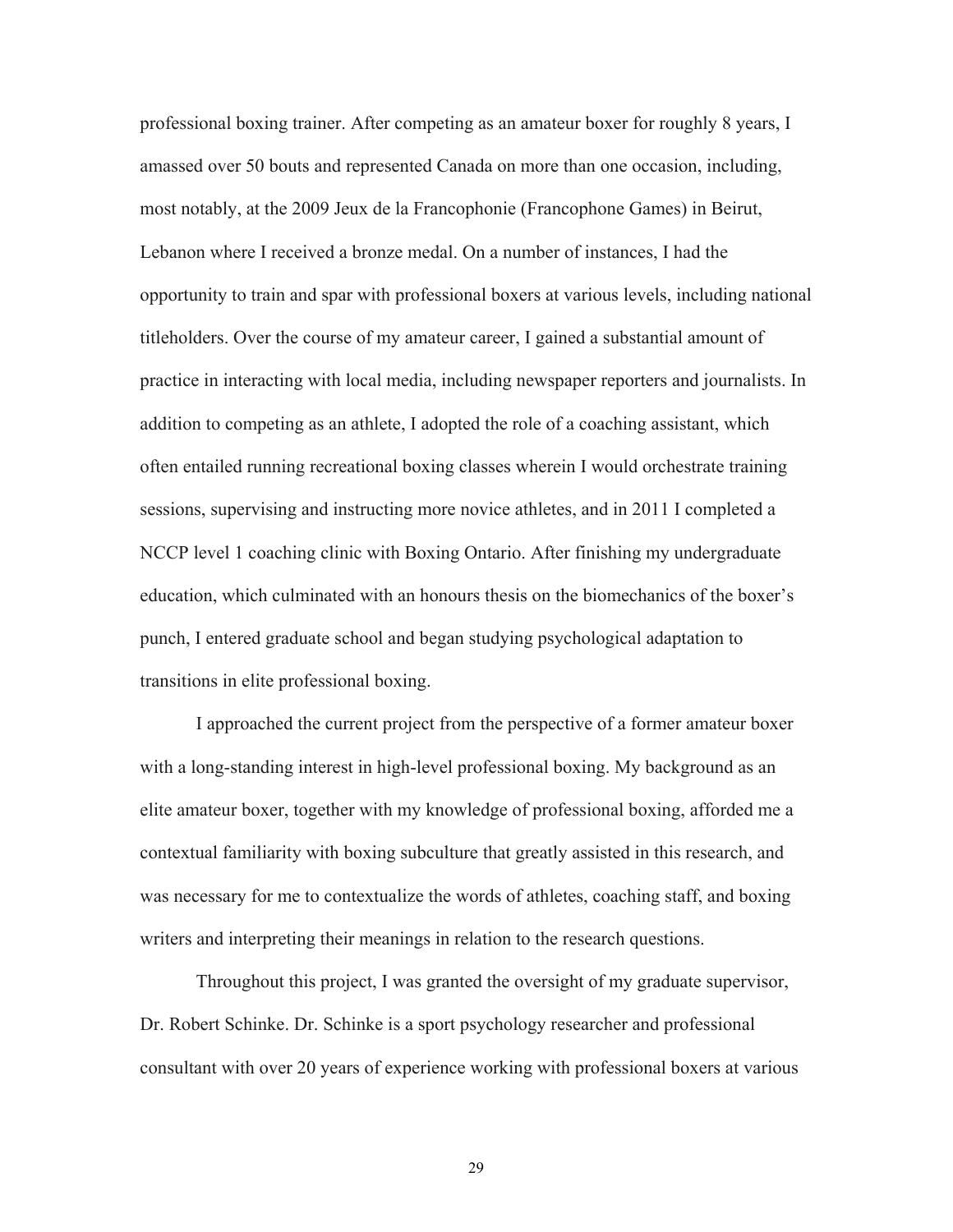stages of their careers, from embarking upon a professional career to defending their world title on a major television broadcast (e.g., HBO, Showtime). He has, therefore, gained experience in consulting with, and offering psychological assistance to, athletes facing or in the midst of career transition. Dr. Schinke's supervision allowed me to carry out this project from a position of contextual expertise, given our combined understanding of elite boxing's subculture and accumulated experience working media in our respective capacities.

#### **3.2 Media Data.**

In order to further understandings of how professional boxers navigate through challenges to constitute their individual career paths, I employed a unique and underutilized data source: media data. The type of media data utilized for this project is known as mass sport media (e.g., newspapers, magazines, books, audio/video recordings) (Millington & Wilson, 2016). Sport media provided me with access to the words of two world champion professional boxers and their handlers through media *re*presentations., which allowed me to investigate the boxers' development over a significant duration of their careers: from early life to winning a professional world boxing title. The use of media data has been adopted in recent years by sport psychology researchers interested in how media portrayals play a role in constructing athletes' identities and shaping cultural expectations of athletes (McGannon, et al., 2012; McGannon, et al., 2017). In the current project, media data was utilized to gain access to the words of two world champion professional boxers and their support networks, which provided storied media accounts of these athletes' career development, to better understand the factors put forth as contributing to their success through each developmental stage.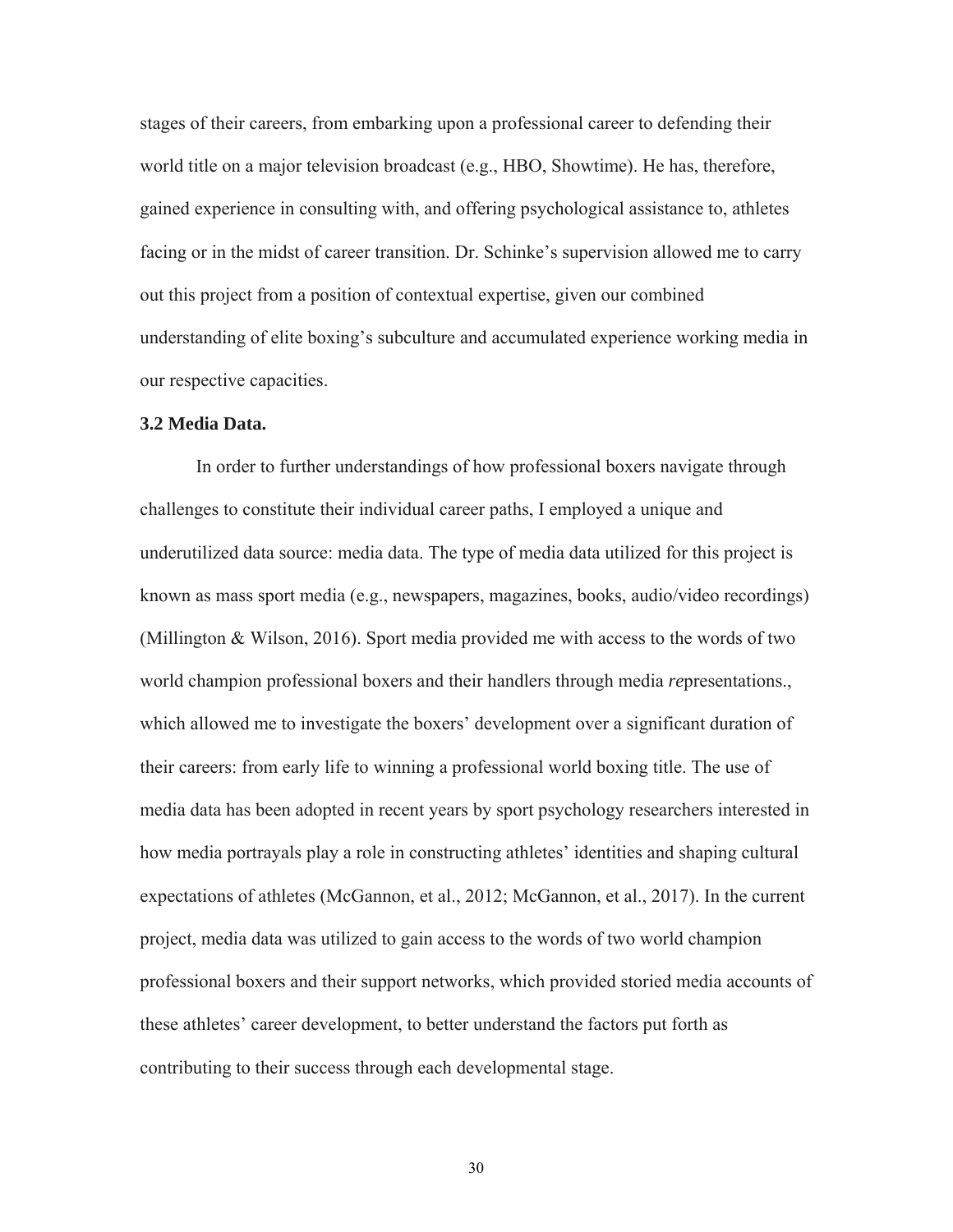In their study examining psychological adaptation of professional boxers through the Super Six World Boxing Classic, Schinke et al. (2012) successfully utilized media data to delineate the adaptation/maladaptation processes of these boxers over the course of the tournament. Given the contextual similarities of the study by Schinke and colleagues in terms of the sport context (professional boxing), the athletes (elite professional boxers), and the phenomenon of interest (career transition experiences), I, with the direction of my graduate supervisor, determined that the use of media data was most appropriate for this project. In particular, media data allowed me to collect boxer narratives at different stages of these boxers' careers. In the current project, media data consisted of published media narratives taken from print magazines (*Ring* & *Sports Illustrated*), documentary films and miniseries, television interviews, online newspaper articles, and boxing information websites, relevant to the career development experiences of the two boxers chosen for investigation. Although the time period considered in this project culminates with each athletes' first world title wins in 1998, the media data I collected spanned years 1996-2015. This was important because the athletes were granted modest representation in sport media until well after their first world title victories. Incorporating more recent media data into the analysis, together with media data from the period in question, featured the words of the athletes reflecting on their careers retrospectively, as well as commenting contemporaneously in the lead up to or following significant performances, which provided me with a much larger and more robust data set. These data resembled athlete responses from semi-structured or conversational interviews.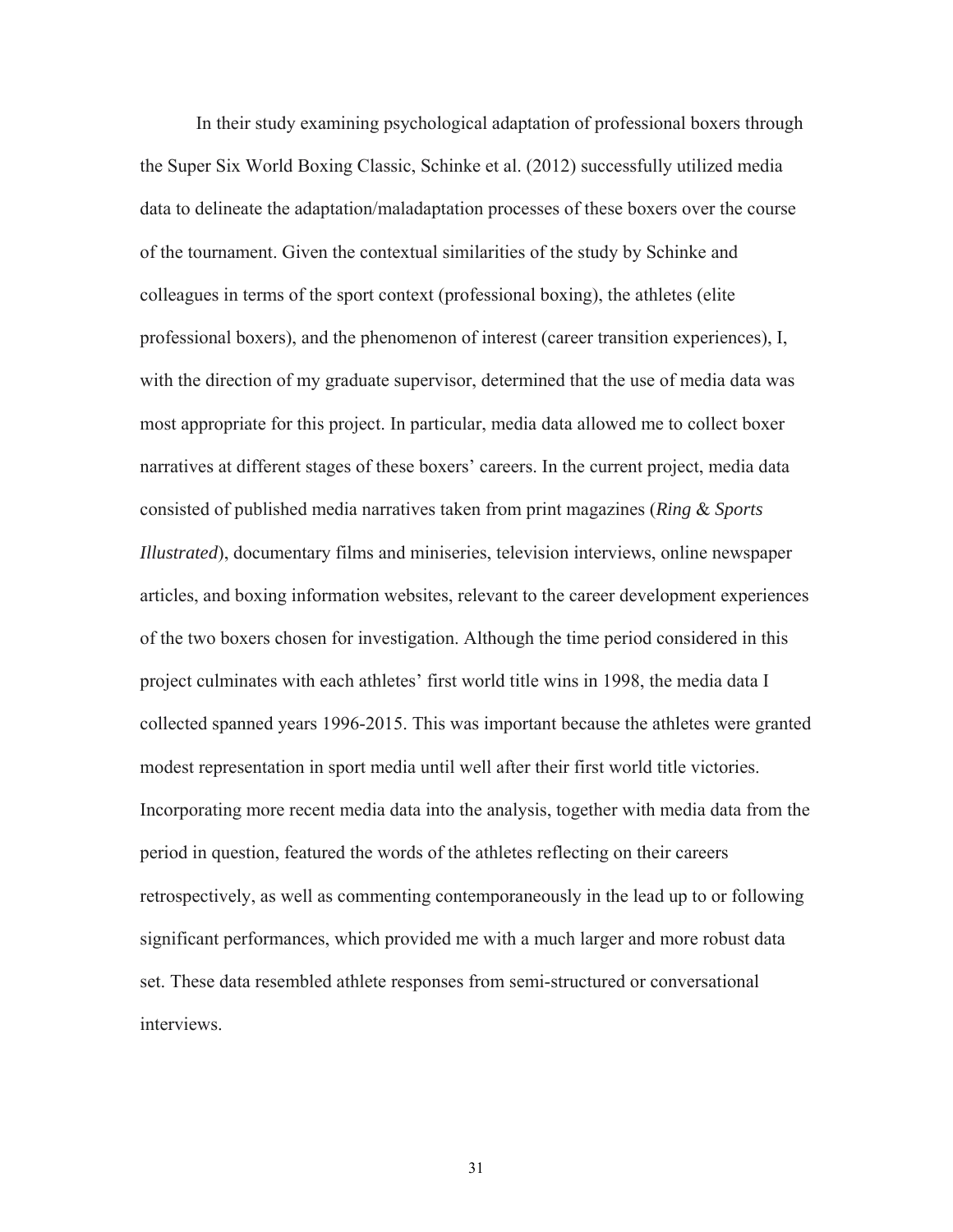**3.2.1 Print publications.** Print sources comprised magazine and journal that contained articles on the boxers Floyd Mayweather Jr. and Manny Pacquiao. The two primary print sources were *Ring* magazine and *Sports Illustrated*. *Ring* magazine was launched on Feb 15, 1922 as the first-ever publication dedicated to the sport of boxing. Due to the magazine's long history and continued dedication to covering the top stories in professional boxing, it has acquired the appellation: "the bible of boxing." Upon *Ring*'s creation, the guiding principles set forth for the magazine were: to speak for, fight for, foster, build-up, and perpetuate the sport of boxing. This monthly publication grew from a newsletter-like pamphlet to become a full-fledged magazine with international distribution, eventually published in both English and Spanish. The *Ring* is held in high regard within the boxing community. The publication even awards its own championship belts to professional boxers who it deems have proven to be the undisputed, linear champions of their respective weight division. In fact, many of the top professional boxers prefer to showcase their *Ring* magazine belt during public appearances (e.g., press conferences) as opposed to the belt(s) issues by the major sanctioning bodies, due to the status the *Ring* belt implies. The *Ring* also provides rankings for boxers in each weight class and awards such as fighter of the year, fight of the year, upset of the year, and knockout of the year. I chose *Ring* magazine as the print publication most suitable for this study because 1) it is undoubtedly the world's most prominent and respected boxing magazine, 2) it focuses exclusively on boxing and therefore contained more in-depth coverage of the boxers chosen for investigation as opposed to a publication covering a variety of sports, and 3) it provided a more in-depth look at development in the career of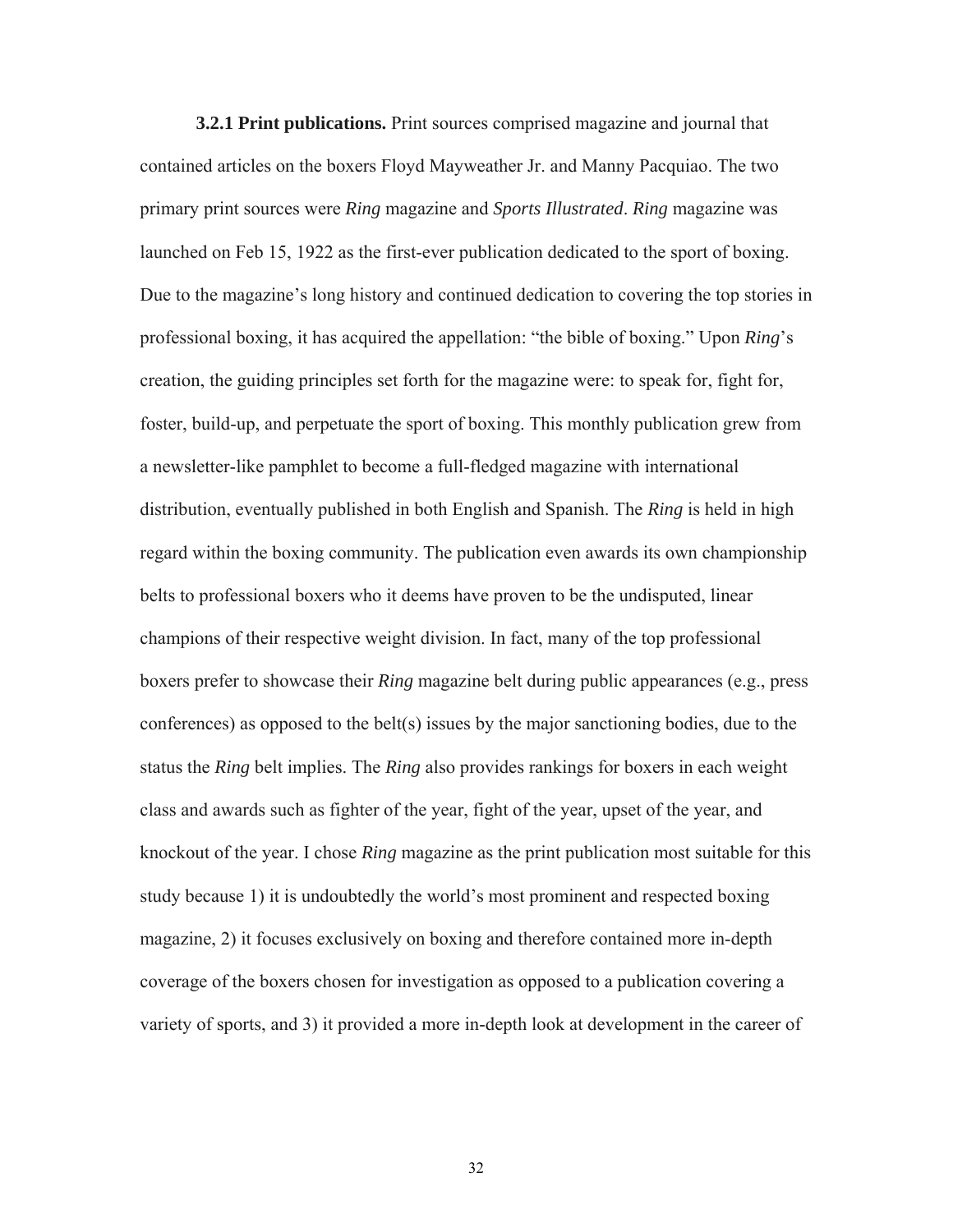the athlete through long form profile pieces, more than what can be found in daily newspaper accounts.

The other primary print source was *Sports Illustrated* magazine. First launched on August 16, 1954, *Sports Illustrated* is one of the most popular weekly magazines of any kind in North America with over three million subscribers and 23 million weekly readers. Though *Sport Illustrated* covers a variety of popular North American sports, professional boxing is regularly included in its coverage. The magazine offers in-depth sports reporting from some of the most prominent sportswriters and has been honoured with several awards, including the GLAAD Media Award for Outstanding Magazine Coverage Overall and the National Magazine Award for General Excellence. Professional boxing is a sport that has received significant coverage in *Sports Illustrated* since the magazine's inception with 134 issues with a boxing-related cover story between years 1954 and 2009. I determined *Sports Illustrated* to be an appropriate print source for the purpose of this project due to 1) the magazine's high editorial quality, 2) excellent reputation regarding its boxing coverage, 3) and considerable coverage of the two athletes examined in this study.

**3.2.2 Video and web-based media data.** The current project also included data from other media including recorded television interviews, documentary films (e.g., Manny) and miniseries (e.g., 24/7, All Access), online newspaper articles (retrieved from cbssports.com, latimes.com, inquirer.net, dailymail.co.uk, espn.go.com), and online boxing databases and encyclopaedias (e.g., boxrec.com). I accessed the aforementioned sport media in video format, such as the televised interviews and documentaries, through online purchase or viewed them through free video streaming websites such as YouTube,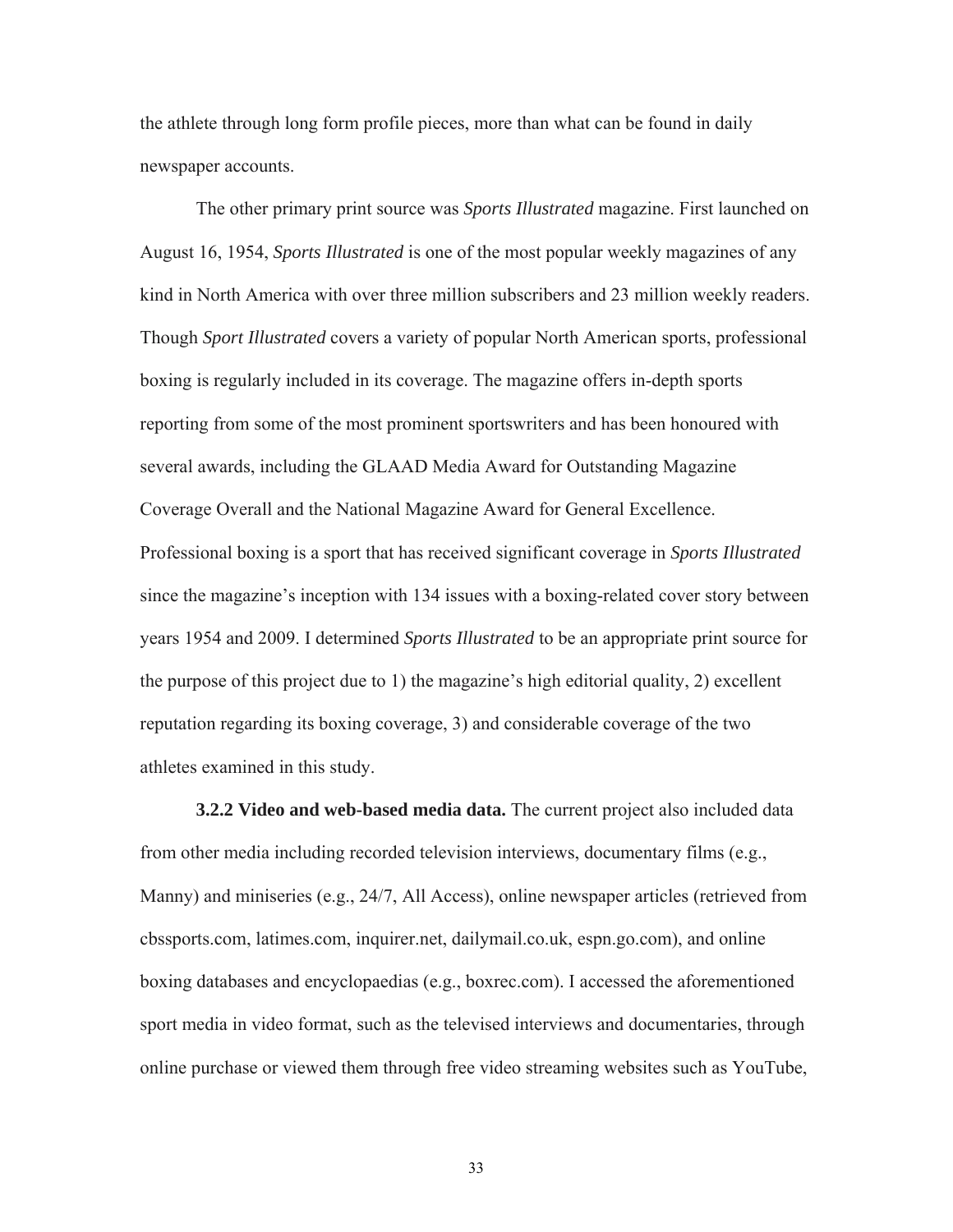when available. Articles from online versions of newspapers and biographical information from web-based boxing encyclopaedias were accessed online at their respective web addresses. This data, together with print sources, was essential to cultivating a rich and robust dataset, and was very useful in acquiring additional information about each boxer, including biographical details, boxer win-loss records, and information relevant to the athletes' boxing careers before achieving sufficient media recognition and coverage. These data served to augment and support those collected through print and digital media sources in order to deepen the understanding of each boxer's career and their unique backgrounds.

## **3.3 Data Collection**

Data were pulled from articles published in print publications, located and accessed utilizing library and online resources. Video and web-based digital media were retrieved online, including online editions of newspaper articles and boxing encyclopaedias (e.g., boxrec.com), as well as television interviews, documentaries, and documentary series that I either purchased online through iTunes or viewed using video streaming websites (e.g., YouTube). The data collection procedure I followed can be detailed in six steps. First, I performed a search through the Laurentian University online library databases (accessed through http://laurentian.ca/library) to identify print sources featuring the athletes under study. This included issues of *Ring* magazine and *Sports Illustrated* that contained articles on either of the athletes under investigation. From the library home page, I navigated to the SPORTDiscus database (Library Databases>Human Kinetics>SPORTDiscus), providing user name and password information to pass through the proxy. Once in the SPORTDiscus database the names of Floyd Mayweather OR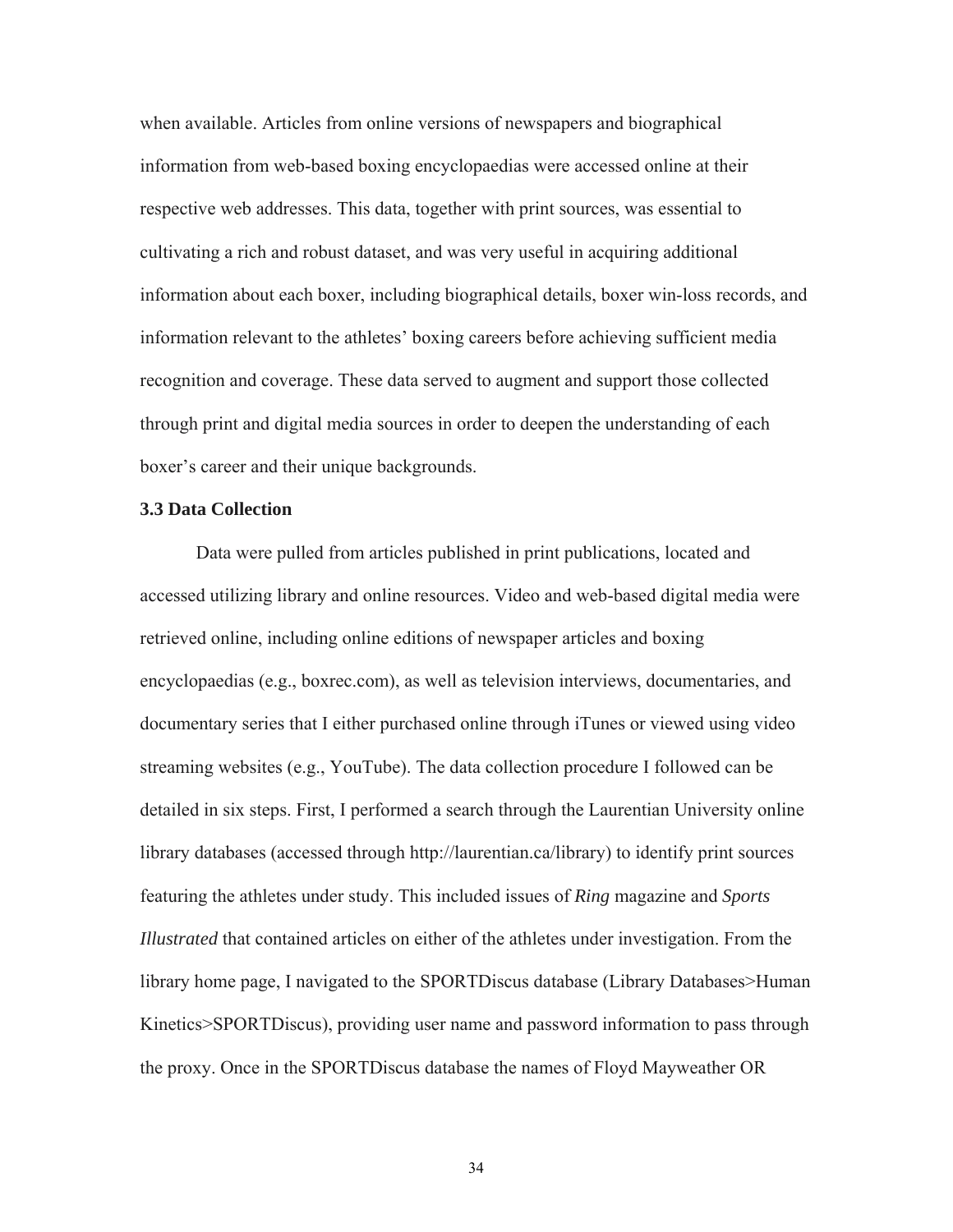Manny Pacquiao along with the International Standard Serial Number of the *Ring* magazine (0035-5410) and *Sports Illustrated* (0038-822X) were entered into the search fields before selecting the search button. Second, a document containing a list of all the articles (including volume, issue, page number) returned by the searches was generated using MS Word. This included articles as far back as 1996 and as recent as 2015, for reasons provided in the above section on media data. Third, these articles listed were located in person, photocopied, and skimmed through to assess their content's relevancy to the current project. I retrieved the articles available at the JN Desmarais library of Laurentian University, which included articles issues of *Sports Illustrated*, while remaining articles were retrieved at Toronto Reference Library, including all articles in issues of *Ring* magazine. After skimming through all retrieved articles, I determined which of them contained content germane to the aims of the project. Fourth, photocopies of the relevant articles were read through carefully and emergent quotations from athletes, coaching and support staff, and boxing writers were transcribed into a Word document. Fifth, I performed a series of web searches containing athletes' names to identify and locate various available recordings of television interviews, documentaries and documentaries miniseries, as well as online-version newspaper articles that featured either of the two athletes discussing their careers. Most of the video sport media returned by the searches were freely accessible through YouTube and other video streaming websites, while one of the documentaries (i.e., Manny) needed to be purchased online through iTunes. In addition, websites were sourced to obtain additional biographical information on each athlete and the details of their professional record (i.e., bout dates, win-loss info, etc.). Sixth, all video and web data I retrieved through this series of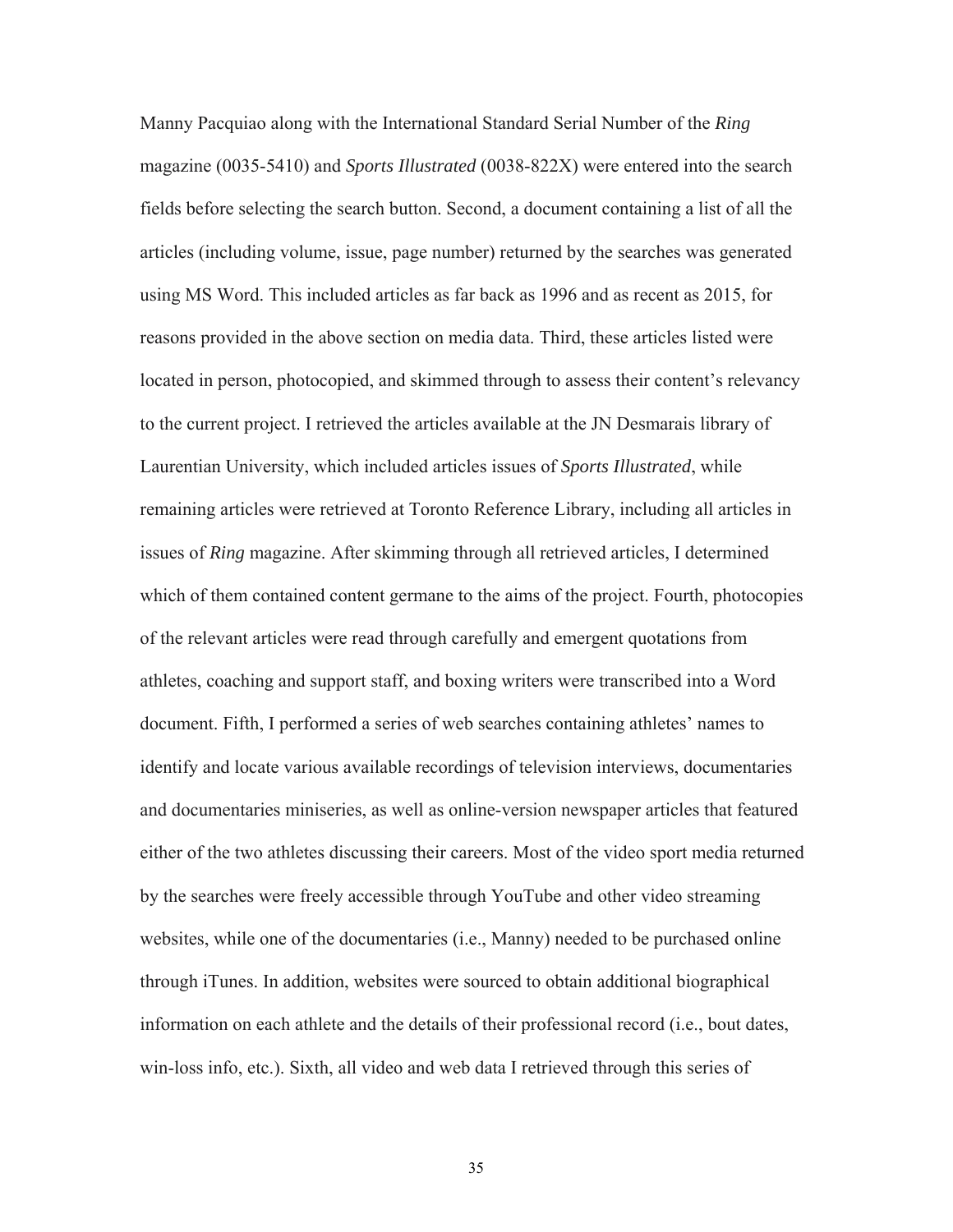searches was read or viewed, depending on the format, several times and all seemingly relevant text or audio was transcribed into a separate Word document – noting the source of the data. These transcriptions formed the basis of a rich dataset that included numerous print articles (Mayweather -  $n = 48$ ; Pacquiao -  $n = 51$ ), videos (Mayweather -  $n = 38$ ; Pacquiao - n = 33), and supplementary online articles (Mayweather - n = 3; Pacquiao - n  $= 5$ ).

## **3.4 Thematic Analysis**

Media data were subjected to an interpretive thematic analysis. Thematic analysis (TA) is a method for identifying, analyzing, and reporting patterns (i.e., themes) within data (Braun & Clarke, 2012) and has been in use by qualitative researchers in some form since at least the 1970s. This type of analysis is helpful in organizing and describing data in rich detail insuring that the analysis integrates themes that were discussed frequently, as well as those discussed less frequently (Schinke, et al., 2012). TA is simply a method of data analysis and does not necessitate adherence to any one particular theoretical perspective or ontology/epistemology, and thus TA offers researchers the advantages of both accessibility and flexibility in their analytic approach (Braun & Clarke, 2012). Using TA, I developed themes and subthemes from the data to form a thematic map comprised of quotations and excerpts that spoke to larger meanings (themes) relevant to the research questions.

The analysis proceeded in accordance with a more latent or interpretive approach outlined by Braun and Clarke, going beyond surface level meanings of text, interpreting and organizing data into codes in themes in relation to the deeper, latent meaning expressed. Terry, Hayfield, Braun, and Clarke (2017) described the six-step (or "six-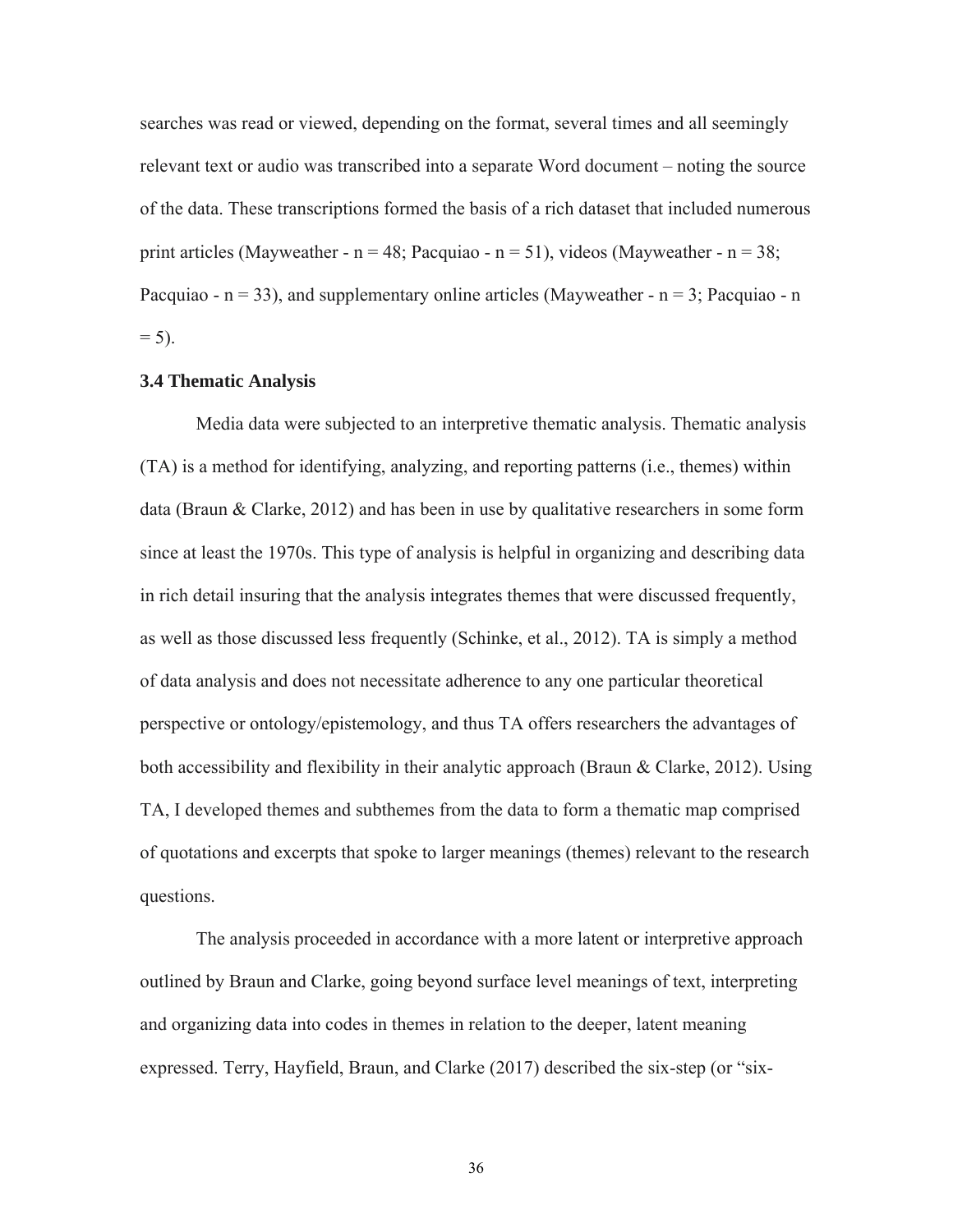phase") approach to thematic analysis in comprehensive detail, which guided the analysis in a theoretically and methodologically sound fashion. The analytic process is not strictly linear, it is instead iterative and recursive, meaning that the researcher moves back and forth between different phases of the analysis (Terry et al., 2017). The first phase of the analysis is known as *familiarization* and involved collecting relevant quotations from the boxers, coaching staff, and boxing writers to form a dataset. I accomplished this by reading through the quotations and excerpts several times to familiarize myself with the words of the boxers, their social/professional support networks, and the narratives put forth by journalists. This familiarization required reading in a way in which I was actively engaging with the data; noticing patterns or peculiarities, asking questions, and making rough summary notes of anything I felt was significant. The second phase involved *generating codes*. To complete this phase, I identified features of the data that conveyed a meaning relevant to the research questions. When these meaningful segments of the data were identified, I, attached a code in the form of a pithy phrase or label that effectively encapsulated the meaning of the coded data. Third, I reviewed the codes to identify the central organizing concept expressed across similar codes. This involved considering codes in relation to one another and to the research questions, and grouping similar codes (i.e., codes that appear to express the same central concept) together in a process of *constructing themes*. The resulting themes were constructed to tell a coherent and relevant story about the data. Fourth, in *reviewing* the themes, I considered the relationships between themes, ensuring themes make sense in relation to the coded data, the broader dataset, and the research questions. Themes were aligned into a thematic map with themes organized temporally to represent a chronology of the athletes' careers,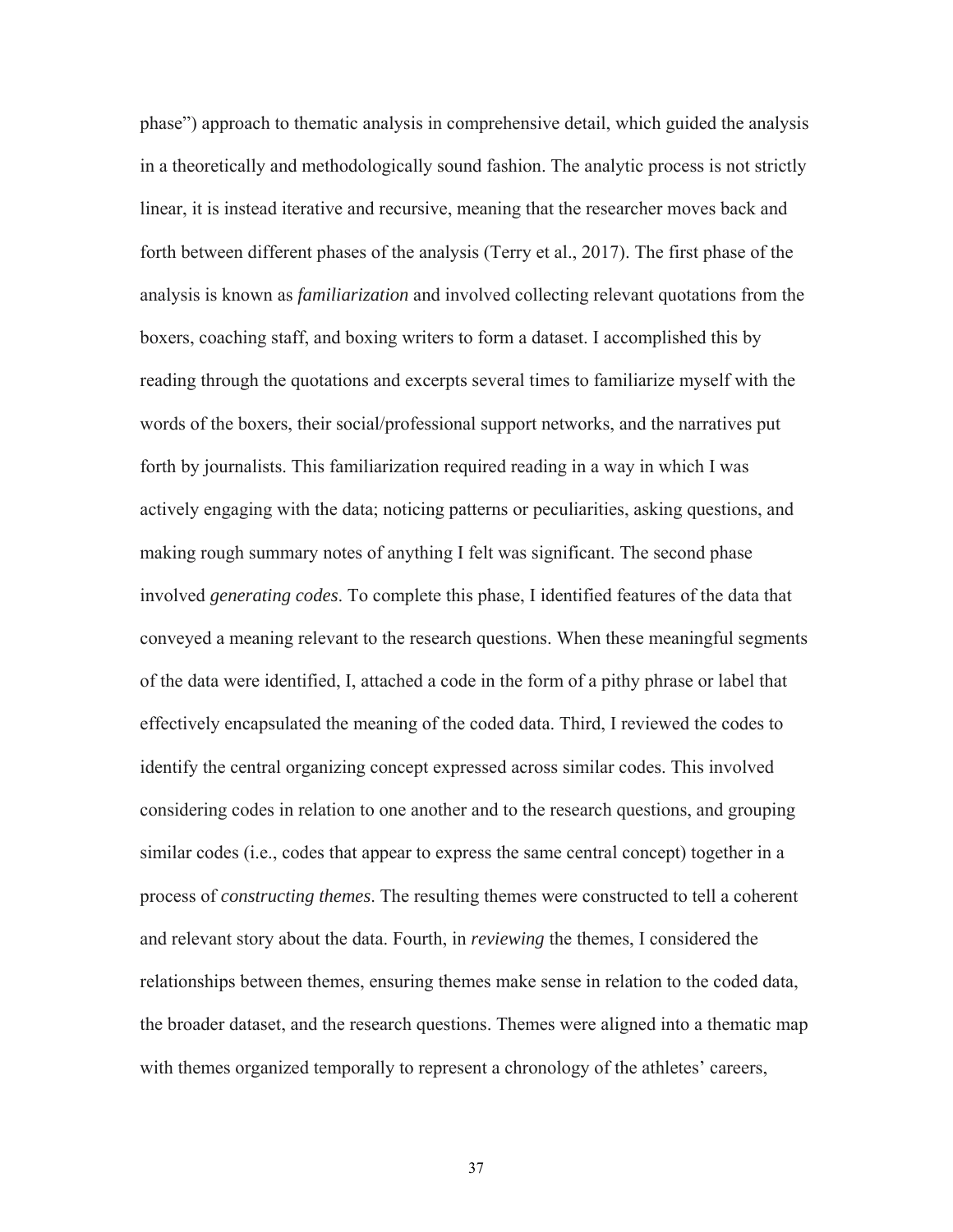ensuring that themes told a meaningful story that adequately addressed the research questions. Fifth, in *defining and naming themes*, I generated clear theme names and definitions to accurately describe each theme, capturing their full diversity of meaning. Sixth, came the final phase of *producing the report*. To do this, I reviewed the data for a number of compelling excerpts that assisted in tying the analysis back to the original research questions and existing sport psychology literature on athletic career development. Once the analysis had been completed, the results of the analysis were written up. In doing so, I the interpreted the data in relation it to what is already known about career development of high-profile professional athletes, weaving together data, analysis, and connections to literature. During this process, some areas of the analysis required further refinements, which were later incorporated into the results.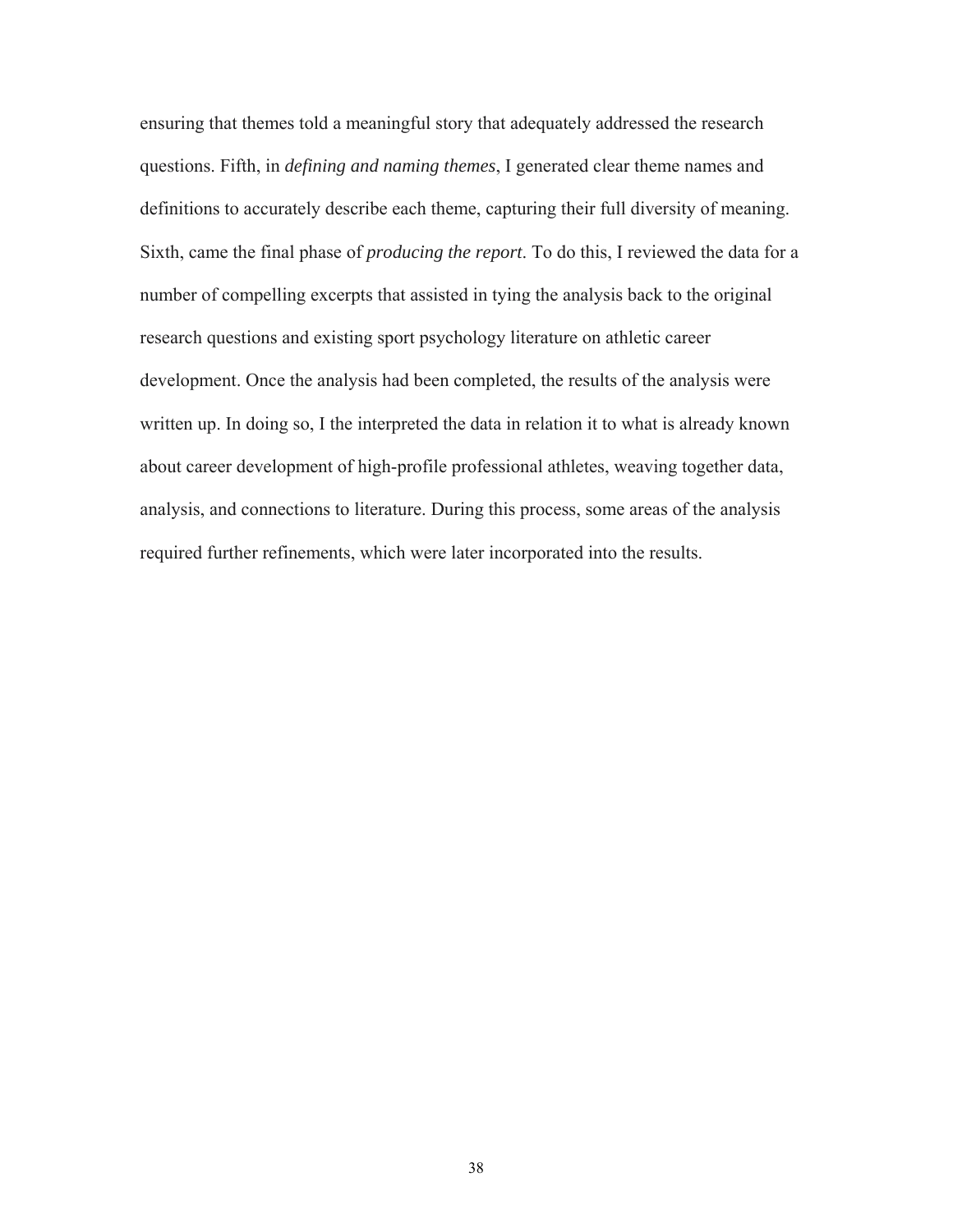### **Chapter Four:**

### **Manuscript**

*This article is an invited piece to the journal Sport in Society as part of a special issue on "Transitions in Sport Life" aimed at (a) bringing together original transition research contributing to better understanding of various transitions in sport life (e.g. normative, non-normative and quasi-normative) and also of different athletic populations (e.g. ablebodied and athletes with disabilities, male and female athletes, coaches, referees, and sport managers), (b) advancing theoretical and methodological contributions to the Transitions in Sport Life theme and (c) stimulating a dialogue and exchanges of ideas between transition researchers representing different sport sciences (mainly psychology and sociology).* 

### **4.1 Introduction**

A world boxing title represents the most coveted prize in professional boxing, alluding to the titleholder's supreme talent and years of sacrifice. For decades, researchers have attempted to determine how and when extraordinary performers' development diverges from their contemporaries (Stambulova, 2016). Career models map athletic careers through a series of transitions. Presently, sport psychology practitioners consider transitions as processes (Stambulova, 2016) wherein successful transitions require athletes' adaptation to changing contextual demands to advance along their career path. For example, Stambulova (1994) outlined elite careers through six "critical points." These points included the beginning of sport specialization, the transition to more intensive training in the chosen sport, from junior to senior/high achievement sport, amateur to professional sports, peak to the final stage and to the post-career. Elite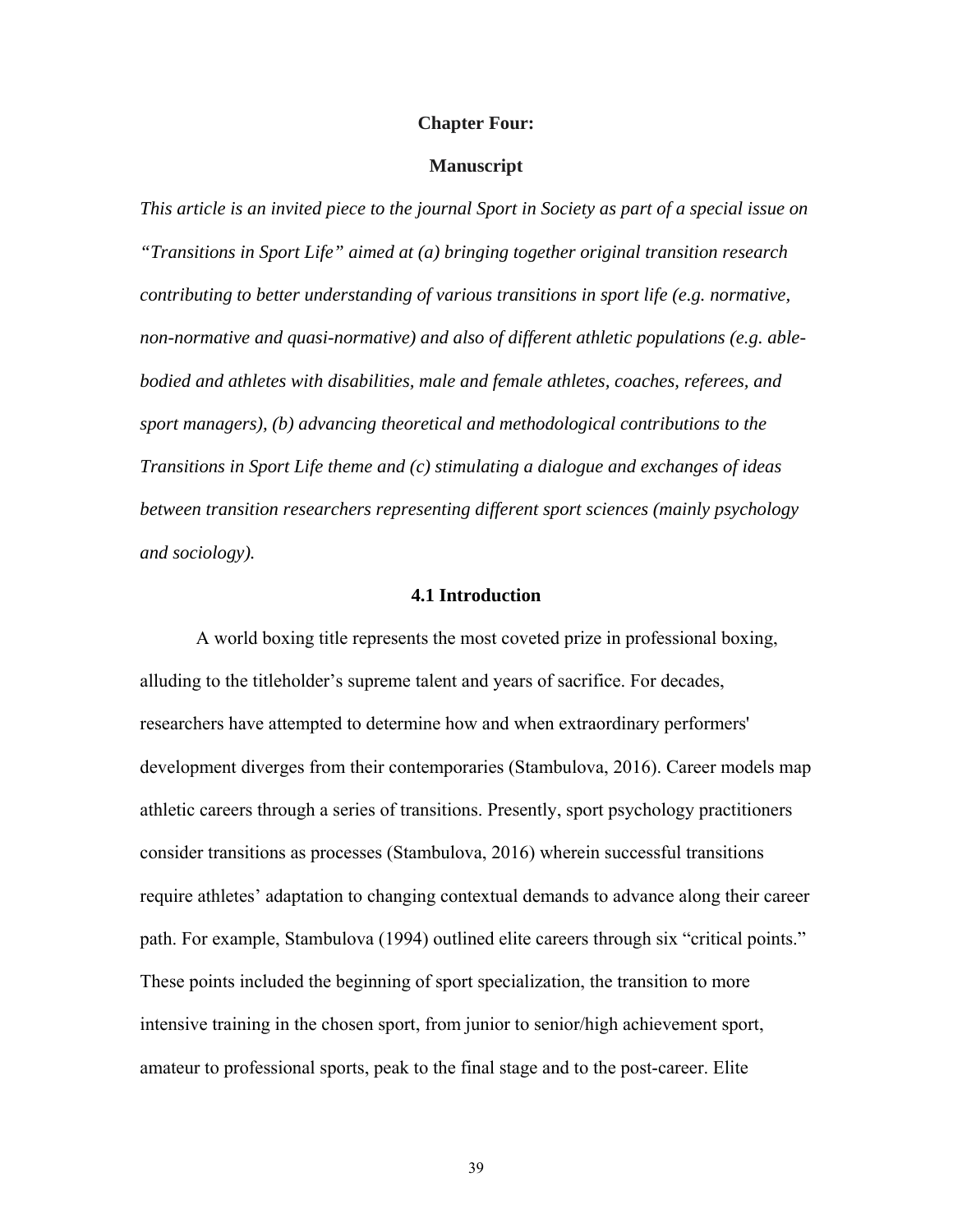athletes' careers are accentuated by high-performance events, such as World Championships or Olympic Games. These kinds of transitions are considered 'quasinormative' because they are experienced by only a small subset of elite athletes. Success through these transitions is related to athletes' preparedness for the contextual demands associated with the event (Schinke et al., 2015). Wylleman, DeKnop, and Reints (2011) highlighted that athletes experience transitions across psychological, psychosocial, academic/vocational and athletic domains. The interactive, concurrent and often reciprocal nature of athletes' development in these four domains has directed researchers towards a more holistic understanding of athlete development. This broader 'whole career/whole person' exploration into athletes has allowed for a richer understanding of career development.

Consequently, Stambulova, Alfermann, Stalter, and Côté (2009) suggested that career transition scholarship warrants specific understandings in relation to individual sport contexts and particular athlete populations. For example, Collins and MacNamara (2012) noted that a disproportionately high incidence of trauma is found among the histories of elite athletes. The authors asserted that low points during athletes' formative years can result in a refocusing, wherein challenges were interpreted as opportunities for positive growth. For these athletes, experiences from their lives outside of sport fostered internal resources that supported their adaptation through sport transitions. Layering athletes' transitions from their sport and personal lives uncovers parallel pathways to elite status. This idiosyncratic lens highlights the interplay between athlete's transitions and their sociocultural environment that manifest as a contextualized career pathway.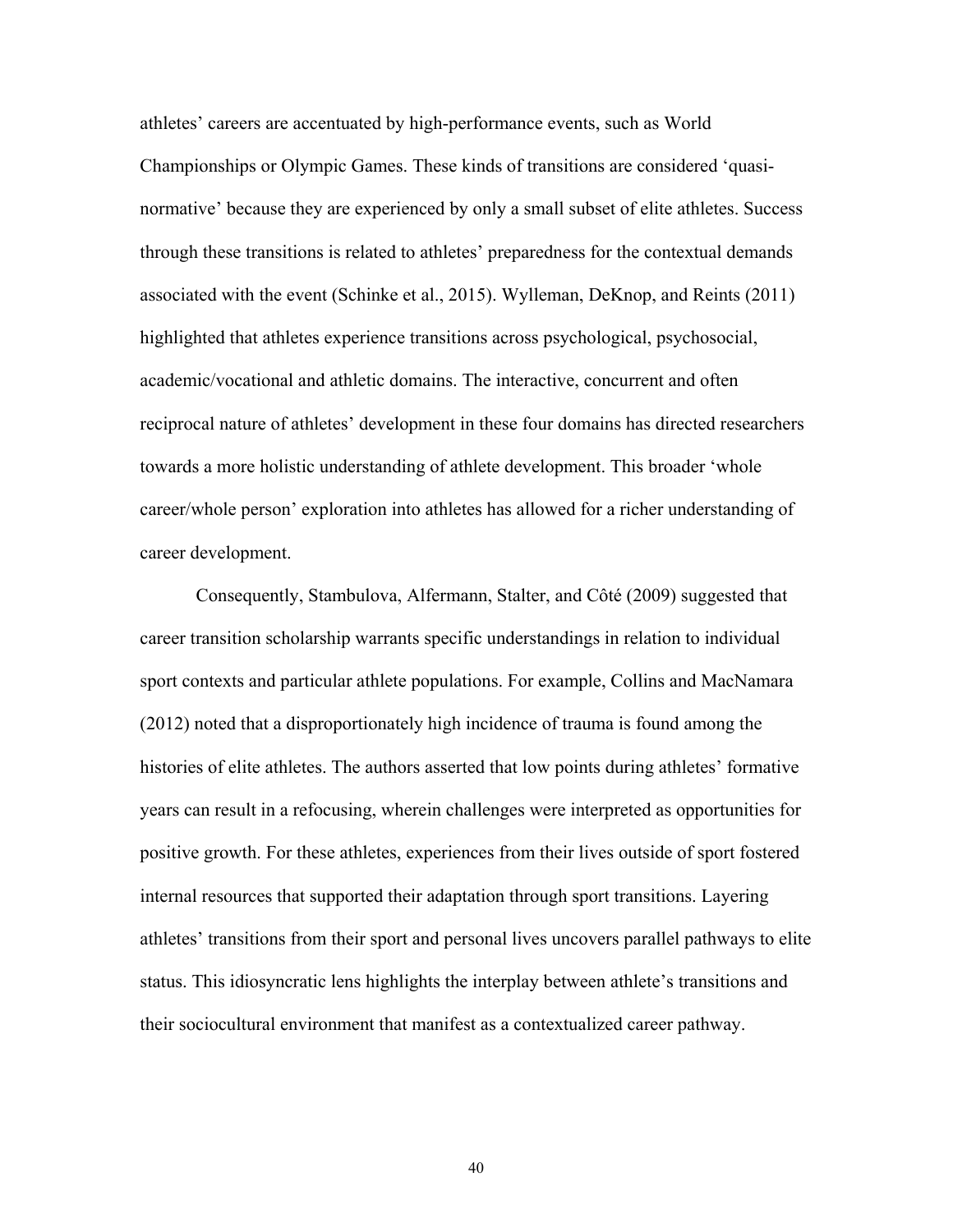## **Professional Boxing**

Professional boxing is a sport characterized by a dramatic and violent contest between two gloved and shirtless athletes. The athletes drawn to this sport are often from inner cities and single parent households, with culturally diverse backgrounds, spanning race, ethnicity, nationality and limited formal education (Schinke et al., 2015). These athletes' modes of expression often reveal slang and solecism. Hence, what is often known about these athletes is second hand, retold through films and media interviews. The unique demands of professional boxing make it a compelling context in which to study athlete career developments (Schinke et al., 2012). Professional boxing is uniquely high risk. Wins propel a boxer forward towards notoriety and lucrative earnings, whereas losses can damage a boxer in terms of marketability and future opportunities (Schinke et al., 2012). Schinke et al. (2012) utilized sport media to examine the internal adaptation processes of six top professional boxers as they proceeded through a novel professional boxing tournament. The boxers' experiences in this context were idiosyncratic in relation to other career and life experiences, such as number of fights amassed, quality of previous opposition, age, financial status and marital status. Boxers' success or failure moving through the tournament was understood in the way athletes' identities were storied within the high-performance context. Although this extended our understanding of professional boxers' career development, researchers have yet to investigate the "forging" of the highest profile professional boxers from childhood to world championship status, offering potential pathways through career challenges. Our aim was to examine the storied media accounts of two iconic world champion boxers, Floyd Mayweather, Jr. and Manny Pacquiao, from their earliest boxing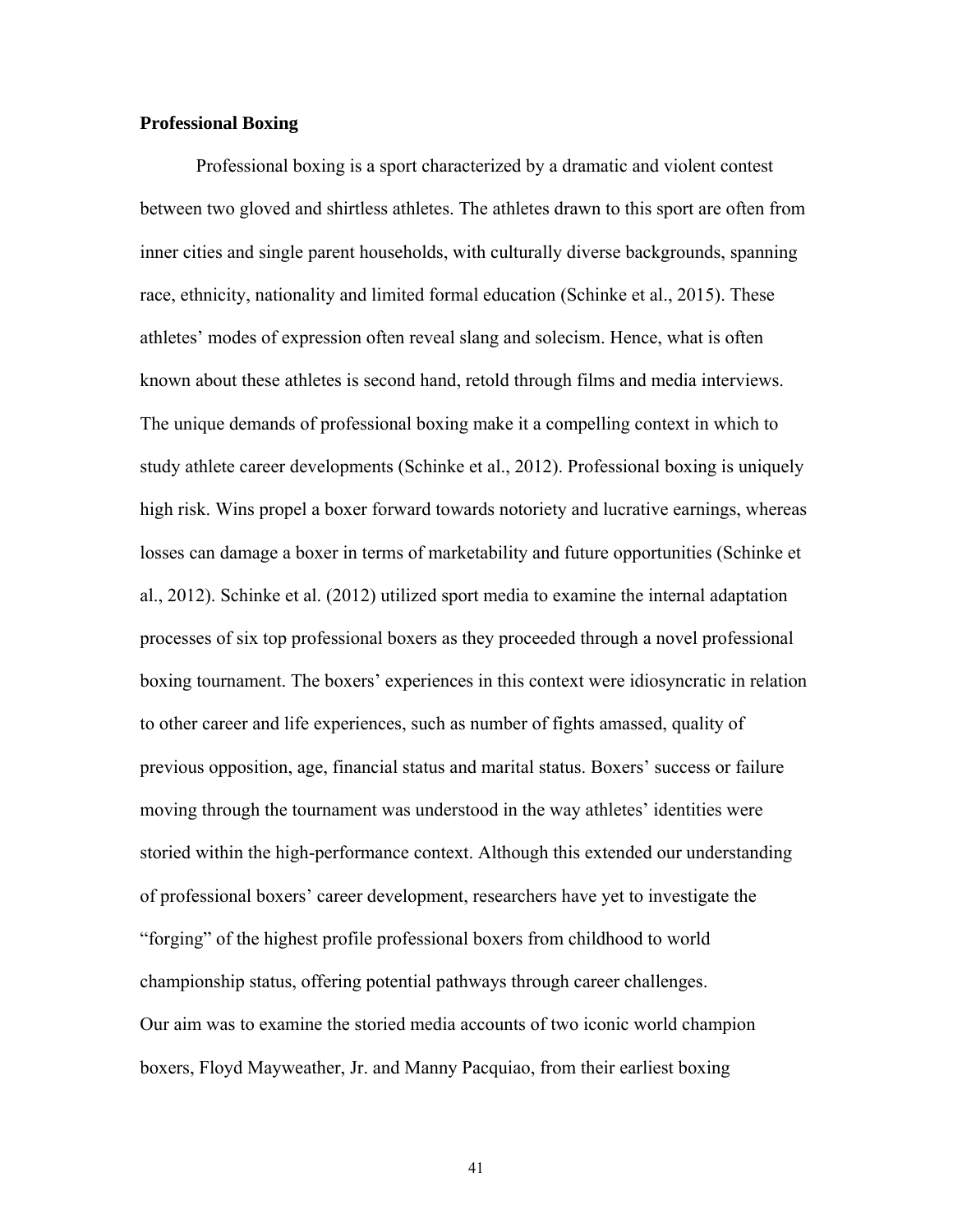involvement through to their first world title victories. Examining athletes' represented stories (i.e., stories represented by the media and interpreted by the researchers) along this timeline provided insight into how iconic sport accomplishments, such as a boxer's first world championship title, are nurtured holistically within a professional sport context. Additionally, examining media portrayals of these athletes' over a multiyear timeline provided insight into how these professional athletes' personal and athletic stories were layered to project a marketable public identity tailored for professional boxing.

#### **4.2 Research Questions**

- (3) What career developments were *re*presented (i.e., storied by members of the media based on their interpretations of the boxers' words) through sports media in relation to two world-renowned boxers, as they progressed from childhood to world champions?
- (4) What stories offered from boxers, in relation to their sport and personal lives, did the media *re*present as contributing to their world championship status?

#### **4.3 Methodology**

### **The Athletes**

*Floyd Mayweather Jr*. is an undefeated American boxing icon. An Olympic bronze medalist in 1996, Mayweather won his first world title in 1998 and has since won 15 world titles in 5 different weight divisions. He has been the lineal (i.e., undisputed) champion in four of those five weight divisions. Mayweather was regarded as the best pound-for-pound fighter in the world from 2005 to 2007, and again from 2012 to 2015. *Manny Pacquiao* was a world champion boxer from the Philippines. Pacquiao captured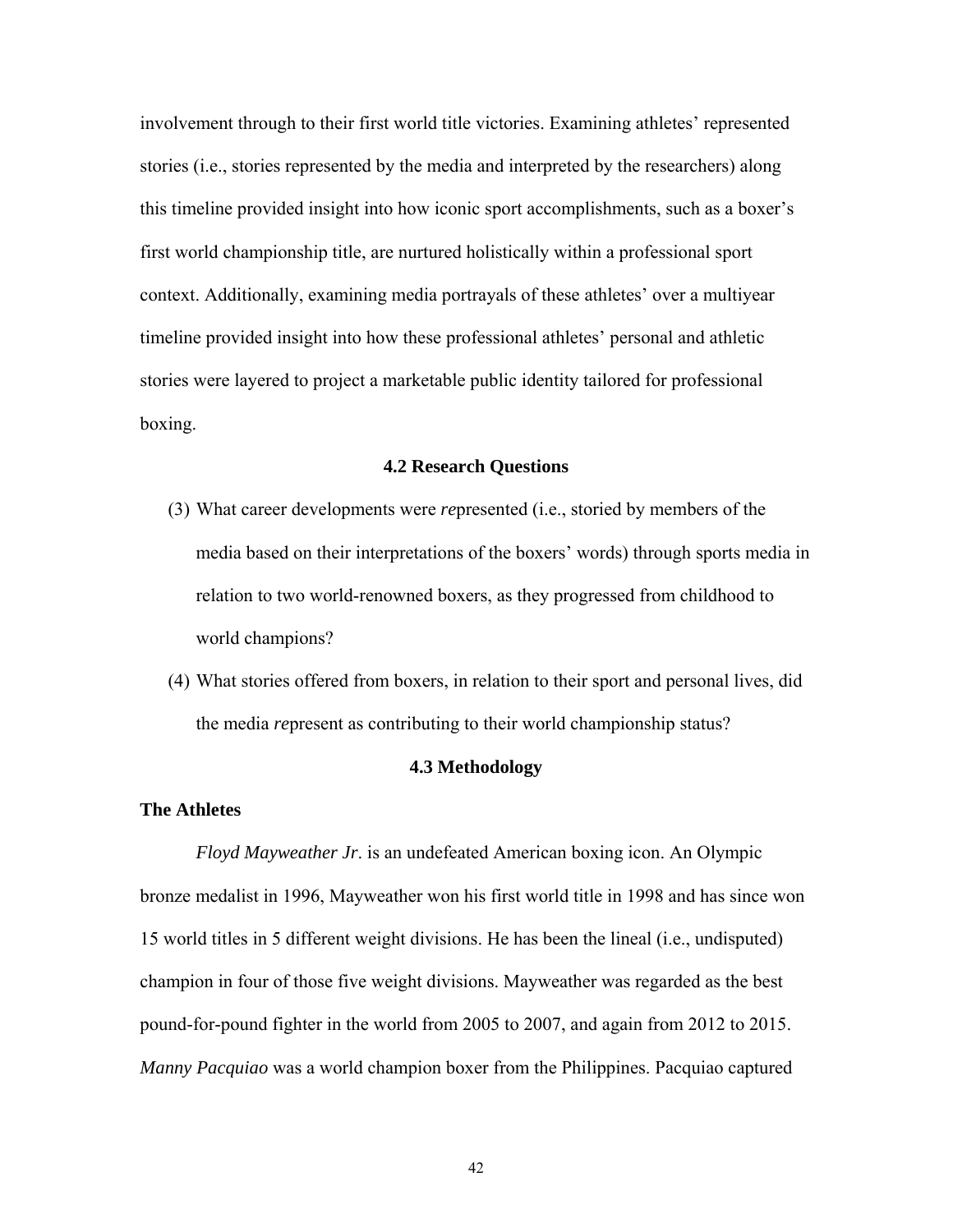his first world title in 1998. He is the only boxer to win world titles in 8 of professional boxing's 17 weight classes and has been the lineal champion in four weight divisions – the first to achieve this feat. Pacquiao was considered the best pound-for-pound fighter in the world from 2008 to 2011. These athletes were selected for three reasons. First, both athletes achieved similar status and remain the two most iconic names in contemporary professional boxing with salient representation in sport media. Secondly, the parallel career timelines of the athletes – with the boxers born a year apart, turning professional a year apart, and winning their first world title in the same year – allowed for an interesting comparison of their respective career trajectories. Thirdly, the boxers' distinct cultural origins permitted consideration of unique cultural narratives presented in the athletes' storied media accounts. At the time of these writings, the mean age of these boxers was 40 years with a combined record of 109 wins in 118 bouts, with 65 wins by knockout.

# **Media Data**

Utilizing media data in the present study helped piece together and represent storied media accounts pertaining to a  $\sim$ 20-year timeline in the athletes' early lives/careers. Examining storied accounts of Floyd Mayweather Jr. and Manny Pacquiao's careers necessitated the use of media data; particularly mechanical mass media (Millington and Wilson, 2016). Sport psychology researchers have recently utilized media data to access the represented words of elite amateur and professional sport stars (Battochio et al., 2013) and to explore the role of media portrayals in constructing athletes' identities (e.g. McGannon et al., 2012). Within this project, understanding media representations of athletes' personal narratives showcases how their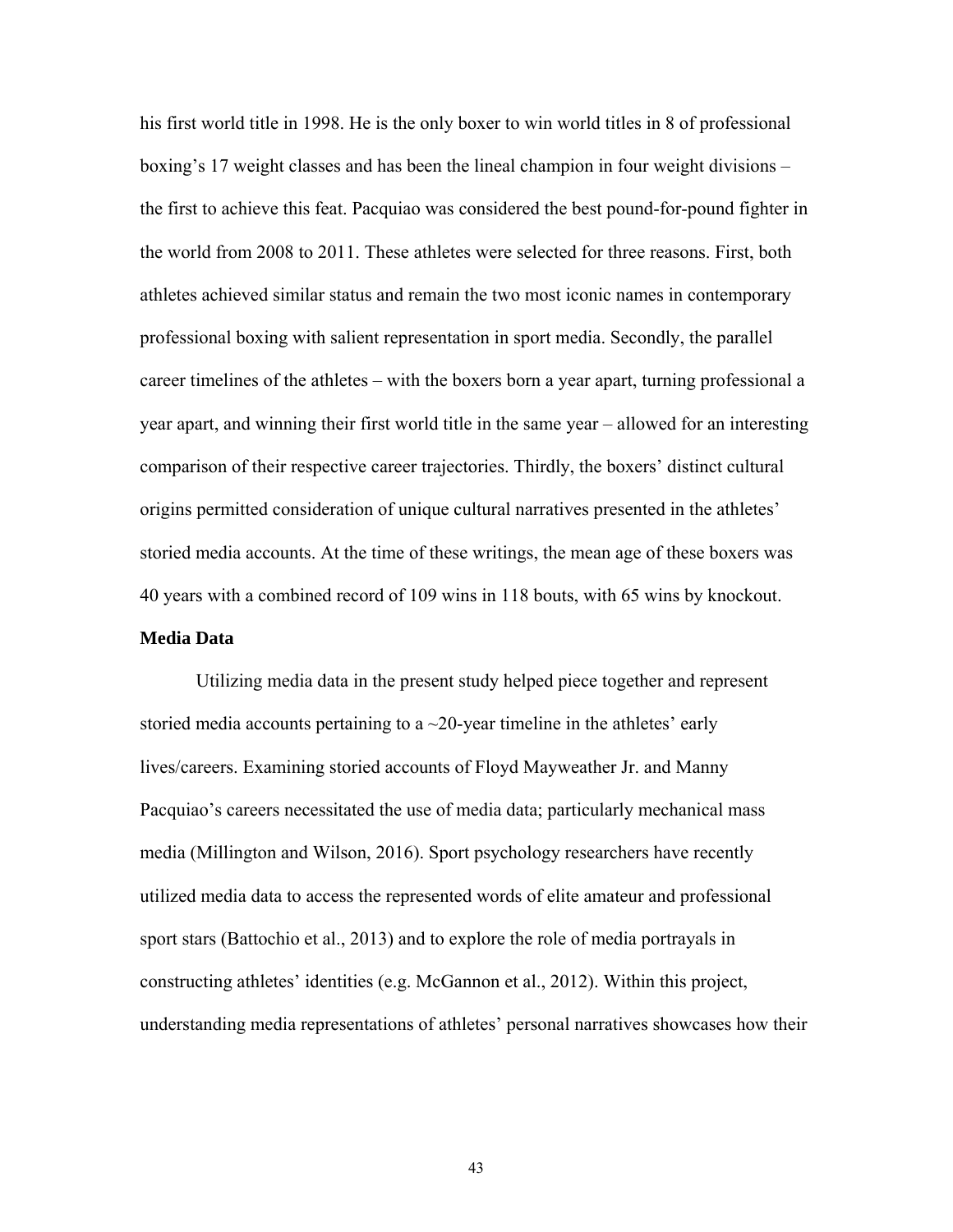identities were constructed in relation to their sport subculture and broader cultural norms.

## **Data Collection**

The data were obtained from magazines, online news publications and video sport media. Ring magazine, the world's premier professional boxing publication, and Sports Illustrated, one of North America's most prominent sport-oriented magazines, were chosen as primary print sources. Video sources comprised television interviews and video documentaries available for purchase, or accessible through online streaming services (e.g., YouTube) and major media outlets' websites. Supplementary data included articles from online media sources (cbssports.com, latimes.com, inquirer.net, dailymail.co.uk, espn.go.com) and online boxing encyclopaedias (e.g., boxrec.com). A web search was performed utilizing the SPORTDiscus research database to identify articles in either of the two primary print sources containing the keywords "Mayweather OR Pacquiao", while video sources and supplementary online publications were identified through separate Google searches. Relevant data included in-depth athlete profiles, examining boxers' lives in and out of the ring, which contained quotations from the athletes, their staff, and family members and friends; pre- and post-bout interviews with athletes and their staff; and athlete biographical data. Print articles (Mayweather  $- n = 48$ ; Pacquiao –  $n = 51$ ), videos (Mayweather –  $n = 38$ ; Pacquiao –  $n = 33$ ) and supplementary online articles (Mayweather  $-n = 3$ ; Pacquiao  $-n = 5$ ) were transcribed into separate Word documents, noting the original sources of all data. These data featured the words of Floyd Mayweather and Manny Pacquiao, their social support networks (e.g., coaches, family members) and sports journalists, either reflecting on these athletes' boxing careers and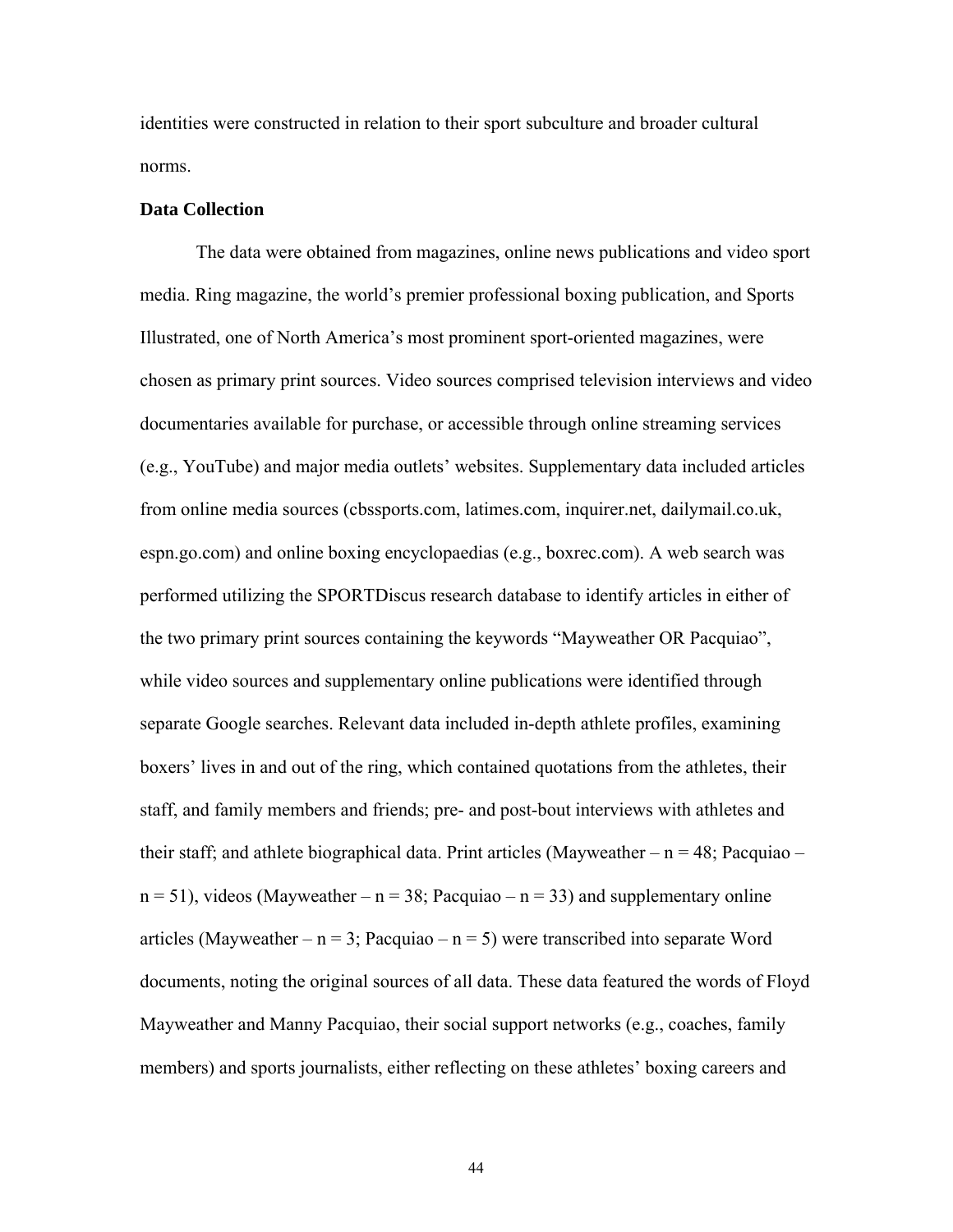broader lives retrospectively, or commenting contemporaneously in the lead up to or following significant performances; resembling conversational interviews.

## **Thematic Analysis**

Thematic analysis is a method for identifying, analysing and reporting patterns (Braun and Clarke, 2012). The analysis proceeded according to the six steps described by Braun and Clarke. First, the transcribed media data were collected and read through several times, actively engaging with the data (i.e., noticing patterns, asking questions, writing summary notes), to become intimately familiar with the words of the athletes, their social/professional support networks, and narratives as represented by journalists and subsequently interpreted second hand by the authors. Second, features of these data were identified in relation to the research questions and relevant words were assigned codes to denote the meaning conveyed through the coded excerpts. Third, codes were reviewed for deeper meanings, considering codes in relation to one another and to the research questions, and data were grouped based on code similarity to construct themes. Fourth, the relationships between and within themes were considered and organized temporally to represent a chronology of the athletes' career development. Each theme was split into subthemes to capture the athletes' idiosyncratic stories (e.g., "weathering hardships of early life" was split into subthemes: "the rough life of an inner-city kid" and "abject poverty in war-torn Philippines"). Fifth, names of themes and subthemes were generated and defined to convey the essence of each theme, and to capture their full diversity of meaning. Finally, the data were reviewed and compelling excerpts that tied the analysis back to the research questions were selected around which to write up the results, representing a coherent story of the athletes' development. In preparing the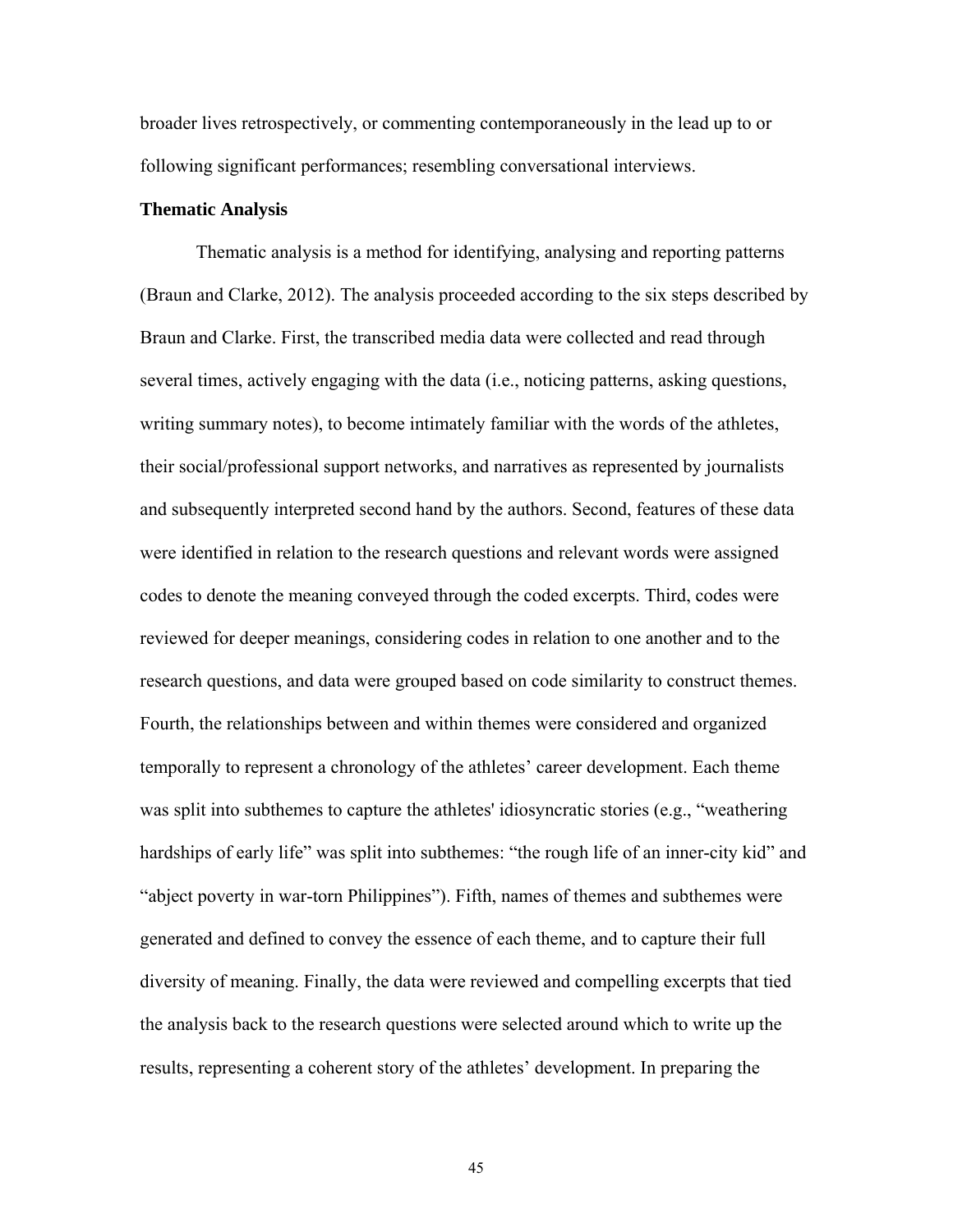current manuscript for journal submission, a second author (a PhD student and elite coach, knowledgeable in athlete development), as well as a third author (a sport psychology researcher with 20-year experience working in professional boxing), and a fourth author (a recognized expert in career scholarship) contextualized the results.

## **4.4 Results**

The athletes' career developments, from their early life to winning their first world boxing title, are presented in five temporal themes: (1) weathering hardships of early life (subthemes: the rough life of an inner city kid, abject poverty in war-torn Philippines), (2) entry into sport (subthemes: groomed to fight, boxing to escape poverty), (3) amateur experience (subthemes: Olympic medalist on route to the pros, struggling amateur with dreams of greatness), (4) launching a professional career (subthemes: impressive American prospect, a charismatic unpolished slugger) and (5) capturing a world title (subthemes: the much-anticipated world champion, the unexpected world champion). Themes and subthemes describe the athletic career and broader life, as portrayed through sport media.

## **Theme I: Weathering Hardships of Early Life**

Mayweather and Pacquiao described enduring hardships throughout their formative years. While details of each athlete's origins are unique, they share characteristics of poverty, instability and violence. The athletes credited these difficult experiences with igniting a deep-seeded motivation to better their circumstances. Within this theme, their upbringings serve as a prologue, providing the contextual backdrop to both athletes early involvement in boxing. Mayweather retold his life as a poor innercity kid, while Pacquiao reflected on a childhood of abject poverty in war-torn Philippines.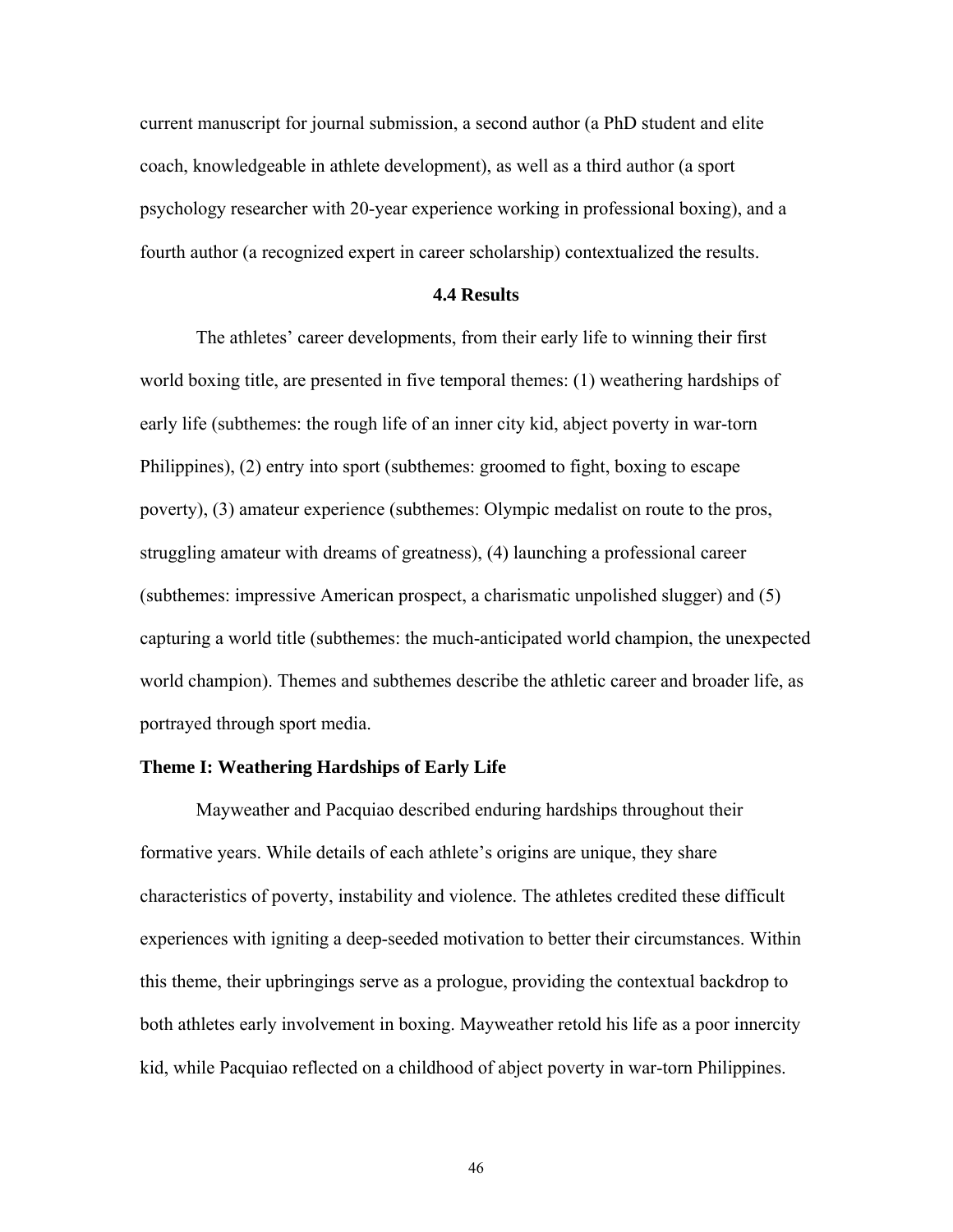**The rough life of an innercity kid.** Floyd Mayweather Jr. was born 24 February 1977 in Grand Rapids, Michigan, USA to Floyd Mayweather Sr., a then professional boxer and Deborah Sinclair. Mayweather described low socio-economic living conditions. His parents were both alleged to have had involvement with illegal drugs: his father as a drug trafficker, his mother with drug addiction. These ill-fated activities of Mayweather's parents reportedly contributed to an unstable home environment, requiring a young Mayweather's living arrangements to change frequently. A transient, Mayweather spent time living with his mother, his father and his paternal grandmother during childhood and adolescence. Mayweather recalled moving away from, and later back to, his hometown of Grand Rapids, and commented on the privations of growing up in a low-income household: "I stayed with my dad for a certain period of time, then eventually I moved with my mother to Jersey. There were seven people staying in a onebedroom apartment, no heat, sometimes no lights" (Bernstein, 2012). Mayweather expressed the pain he endured witnessing his mother's battle with drug addiction and his father's enabling of her habits:

My mother, she was on crack at one particular time, and eventually I moved back to Grand Rapids, Michigan with my father. … And she eventually moved back to Grand Rapids, Michigan, and I was happy when she moved back, but she was back on drugs. I seen my dad sell my mother drugs. (Bernstein, 2012)

At 16, Mayweather's father was arrested and imprisoned for drug trafficking, compounding Mayweather's domestic instability: "That's where I come from, a hard, rough life. A mother on drugs, a father a former drug dealer, went to prison" (Bernstein, 2012). Faced with the vacuum created by his father's incarceration, Mayweather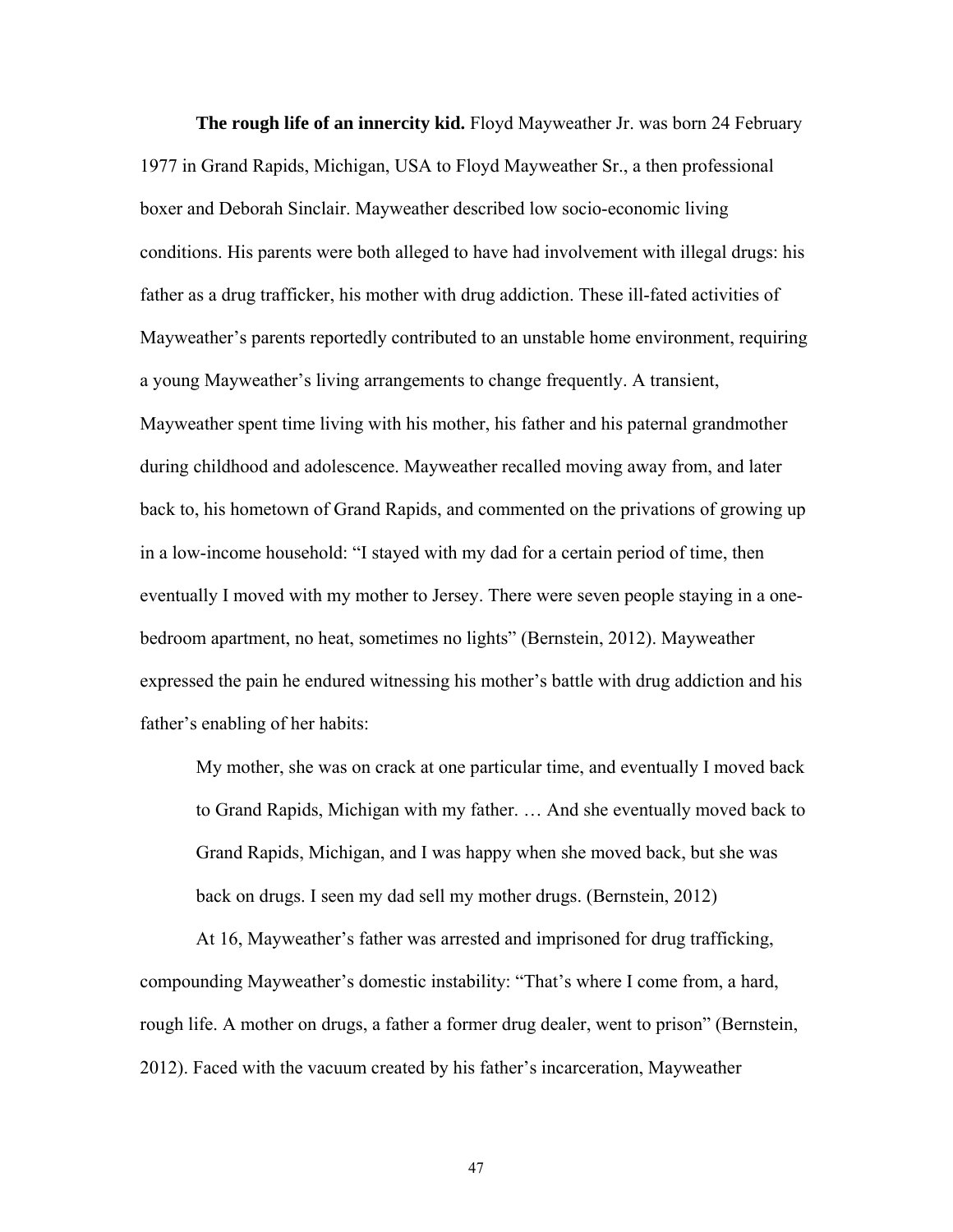described being tempted by the criminal lifestyle he witnessed in his upbringing: "My dad had just went to prison and my best friend was like … we talked about getting into the drug game. We talked about it … something told me, 'no'" (Bernstein, 2012). Following his conscience away from the temptations of inner city "street life", Mayweather described committing himself to boxing, despite the physical absence of his father, and presented the hardships he faced throughout early life as essential to later success as a professional boxer: "I've always been fighting through obstacles, going back to when I was a little kid, and the difficulties my mother and father had. Every time people said I couldn't do it, I fought through it. That's what made me a champion" (Mayo, 2008, p. 35). With this represented statement, Mayweather expressed the importance of having been challenged throughout his youth, nurturing resilience as an internal resource integral to meeting the transitional demands faced along his path to world championship status.

**Abject poverty in war-torn Philippines.** Manny Pacquiao was born December 17, 1978 in Kibawe, Bukidnon, Philippines to Rosalio Pacquiao and Dionisia Dapidran-Pacquiao. Media accounts of Pacquiao's youth tell of extreme poverty, danger and a struggle for survival. Pacquiao's family was desperately poor and lived in a small, oneroom hut in the small farming village of Tango, Philippines: "All I can remember is that we were very poor. Our home was a small hut. The roof and walls were made from leaves of a coconut tree" (Mayer et al., 2014). During this period, Pacquiao's father worked as a farm hand, climbing trees to harvest coconuts, to provide Pacquiao's family with enough to survive. Even as a child, Pacquiao contributed to the family income: "My mom took care of us because my father wasn't around. All of my siblings worked and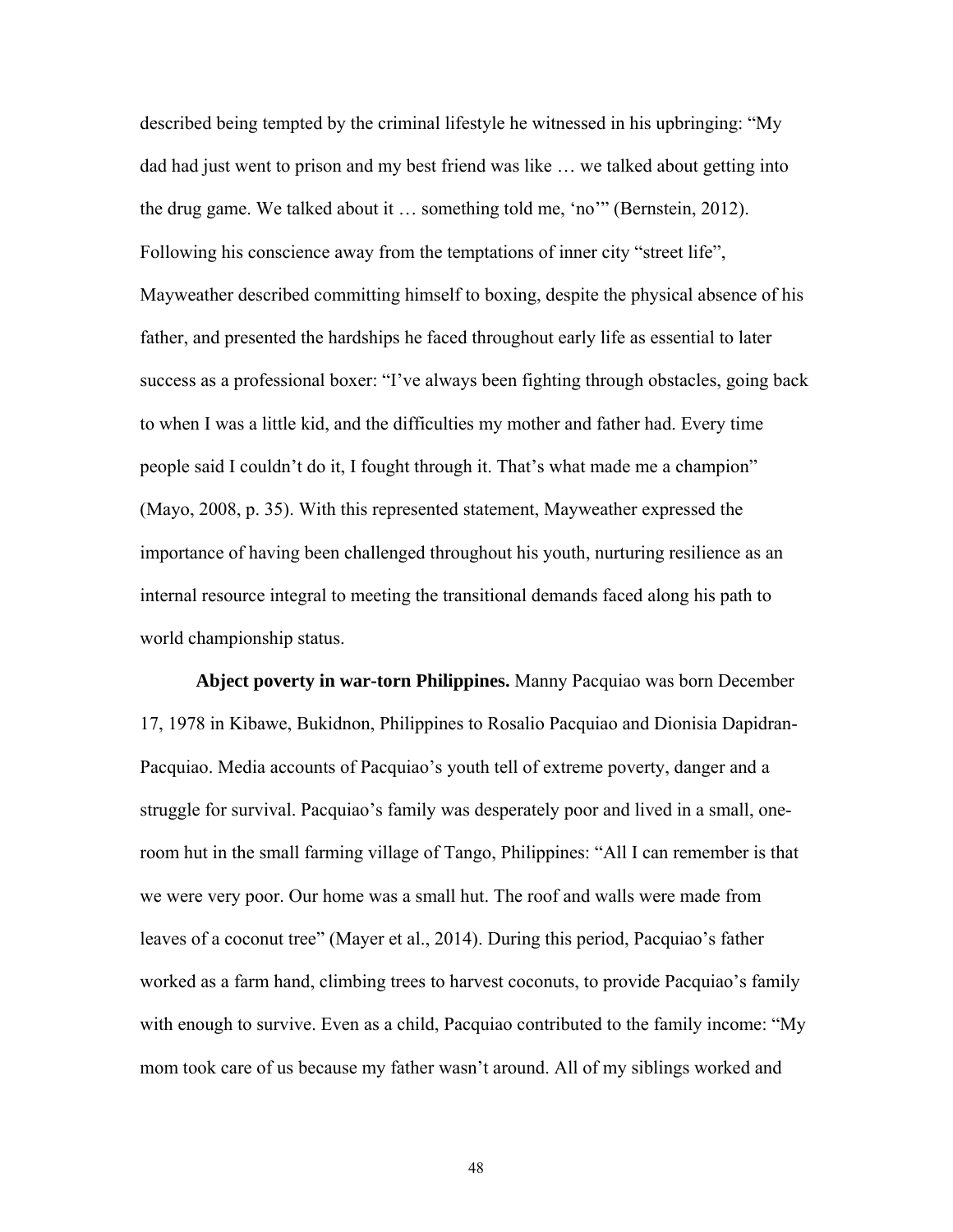looked for jobs so we could survive. Sometimes we would go days without eating" (Mayer et al., 2014).

Civil war ravaged the Philippines during Pacquiao's childhood. His stories told of conflicts between opposing forces in proximity to his home inducing feelings of imminent danger, complicating his grim living conditions. Pacquiao's narrations portrayed exposure to violence at a very young age that eventually prompted the family to flee their village. He recalled one instance in which he witnessed a captive from the rebellion forces decapitated:

One time, this happened between the rebel and the army. The rebel, first they ask for water. … And then, after twenty minutes, the group of the army passed by our house. They asked for our mother, the group of people with arms. And my mother is like, 'No, we didn't see the group.' The army left, and after maybe twenty to thirty minutes, 500 meters from our house I saw the army cut the head of the rebel. I was five years old. (Mayer et al., 2014)

Fleeing Tango for General Santos, Pacquiao's family distanced themselves from the violence of war, but not from the hardships of poverty. Pacquiao, following his parents' separation and his father's departure from the family, reportedly quit school in the sixth grade to seek out full-time work to feed his family. Vocational attempts included welding, stitching clothes and selling flowers and donuts on busy roadways.

Prayer and spirituality were central to stories from the Pacquiao home, manifesting through devout Catholic observance: "At the crack of dawn, our mother would wake us up to say the rosary. We would pray to the Lord. What kind of life will we have when we grow up?" (Mayer et al., 2014). The hardships endured by the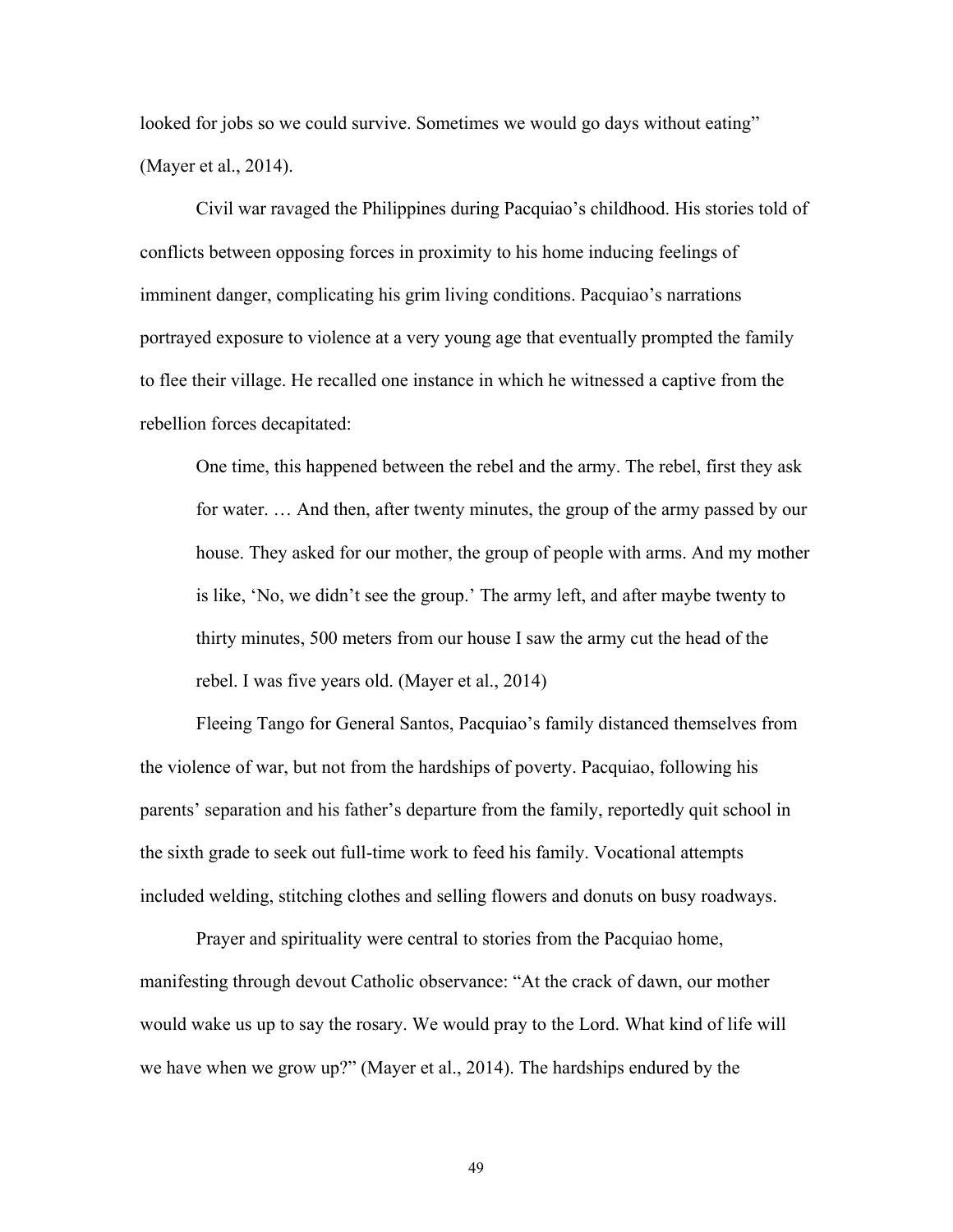Pacquiao family were in accordance with a religious worldview: "We suffered being poor and we work hard, we keep dreaming, I keep dreaming and live honestly. And have faith in God" (Mayer et al., 2014). Pacquiao's represented words suggested strong internal resources and a deep motivation to improve his family's circumstances with hard work and continued faith.

## **Theme II: Entry Into Sport**

The presentations of Floyd Mayweather and Manny Pacquiao's origins in boxing are quite distinct. Mayweather was born into a boxing family and immersed in boxing culture from infancy, where he was groomed to fight from a very young age. Pacquiao, in contrast, discovered boxing as a preteen and developed a passion for the sport, which he viewed as a means to lift his family out of poverty.

**Groomed to fight.** Born into the Mayweather boxing family, Floyd Mayweather was immersed in boxing culture from an early age. Mayweather's father was a professional boxer of repute, and two of his uncles were also professional boxers. Mayweather's father assumed a father/coach role and began to teach Mayweather to box from the time he was a toddler: "That's the first thing I ever knew about was boxing. Before I knew about anything else in life, I knew about a boxing gym. I knew how to throw punches" (USA Today, 2013). Mayweather's father was deeply invested in his development as a boxer, through immersion and strict coaching practices. Boxing reportedly consumed Mayweather's youth, which precluded him from activities enjoyed by his peers. Mayweather's cousin expressed that Mayweather had been deprived of his childhood: "He never really had a chance to be a kid like us. His daddy expected so much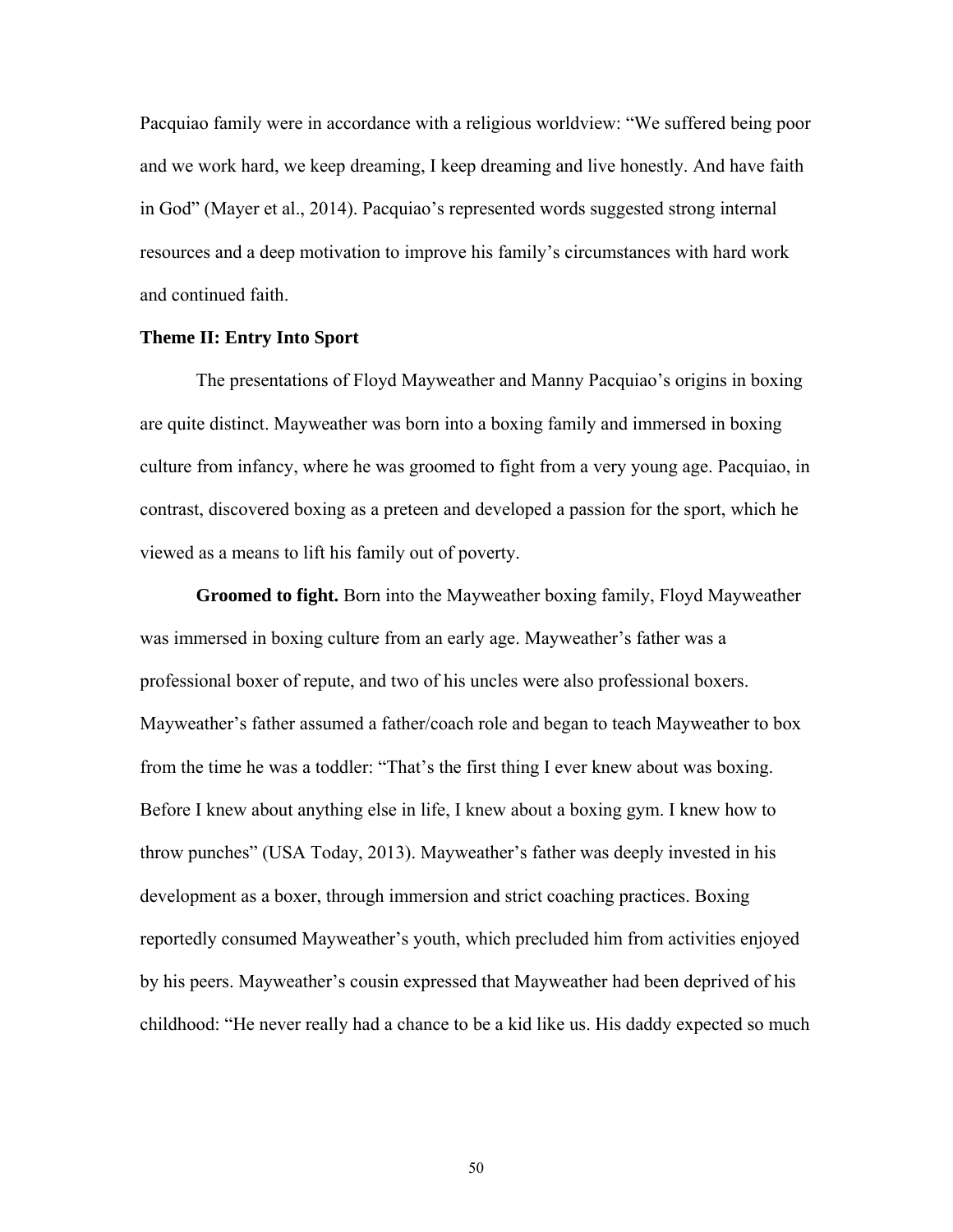from him. He just missed out on so much" (Bernstein and Greenburg 2007). Boxing was represented as how Mayweather connected with his father:

My dad was only there for the boxing gym, to come get me to take me to the boxing gym. But when I think back on it, me and my dad has never been to a movie, just me and him, me and my dad has never been bowling, me and my dad has been to dinner and sit down and talk father and son. Me and my dad relationship has always just been boxing. Nothing else, just boxing. (Bernstein, 2012)

Justifying his parental tactics, Floyd Sr. suggested that Mayweather's success was a product of the rigorous training methods he imposed: "I've heard so many people say, 'your dad treated you like you were in a boot camp.' Well, you know what? Look at him today" (Bernstein and Greenburg, 2007). Floyd Sr.'s dictatorial coaching and parenting developed Mayweather's talent, but not a conducive, healthy father–son relationship.

**Boxing to escape poverty.** Pacquiao's story tells of his early curiosity with boxing. His mother recalled: "His teacher told me, 'We often catch your son outside the class punching thin air,' Then I said, 'I'm sorry, it's a habit of his. He's thinking of becoming a boxer when he turns 14'' ([Boxing Unlimited], 2015). Following the separation of Pacquiao's parents and his father's departure from the family, he and remaining family stayed with his uncle. The family at this time could not afford sending Pacquiao to school, effectively halting his formal education in the sixth grade. Mejia, his uncle, contended that he introduced a 12-year-old Pacquiao to boxing, viewing it as an avenue to earn money. He recalled that Pacquiao demonstrated a passion for the sport: "Manny was the first person I trained. Even without shoes, he jogged. And I saw in him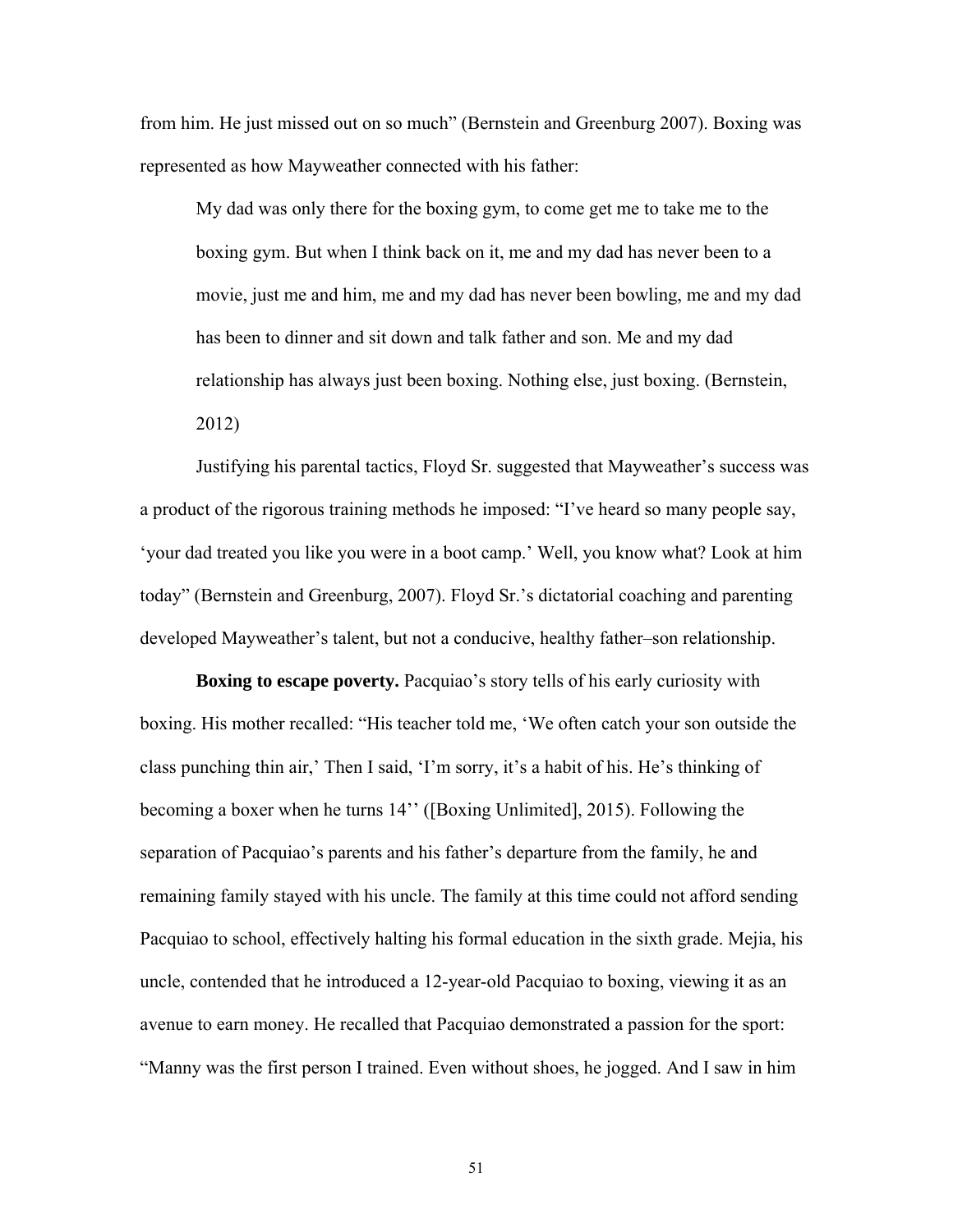his passion. I also saw they didn't have money to send him to school. That's why I trained him" (Mayer et al., 2014). Contemporaneously, Pacquiao was reported to have befriended a budding amateur boxer, Abner Cordero. Abner, who was trained by his father, Dizon, recalls Pacquiao's infatuation with boxing: "Manny would wear gloves and play around like other kids. He asked me, 'Do you have a punching bag?' I said, 'yes.' The next day he came over to our house" ([Boxing Unlimited], 2015). Reports suggest that Dizon became Pacquiao's next coach, followed by local boxing matches and small purses:

One Sunday, he registered me for a boxing match at the park. Thank God I won the fight. I made 100 pesos which is about \$2. I kept on fighting and I was always winning. There was a tournament, the Mindanao Open. For one week I fought every day. I won on Monday, then came Tuesday, I won again. Then on Wednesday I fought for the bronze medal. Thursday, I won for the silver, then, on Saturday, I won the Gold medal. (Mayer et al., 2014)

Pacquiao provided context to illustrate the significance of these earnings: "When I boxed, I earned 100 pesos per fight. At the time, a kilo of rice cost 3 to 4 pesos so it was a big deal" ([Boxing Unlimited], 2015). Becoming aware of the ability to feed his family was represented as having fortified Pacquiao's boxing passion.

## **Theme III: Amateur Experience**

Contained within this theme are the distinct presentations of Mayweather and Pacquiao as amateur boxers. While details of these amateur careers contrast, both athletes relied on success as amateur boxers to position themselves for a professional career.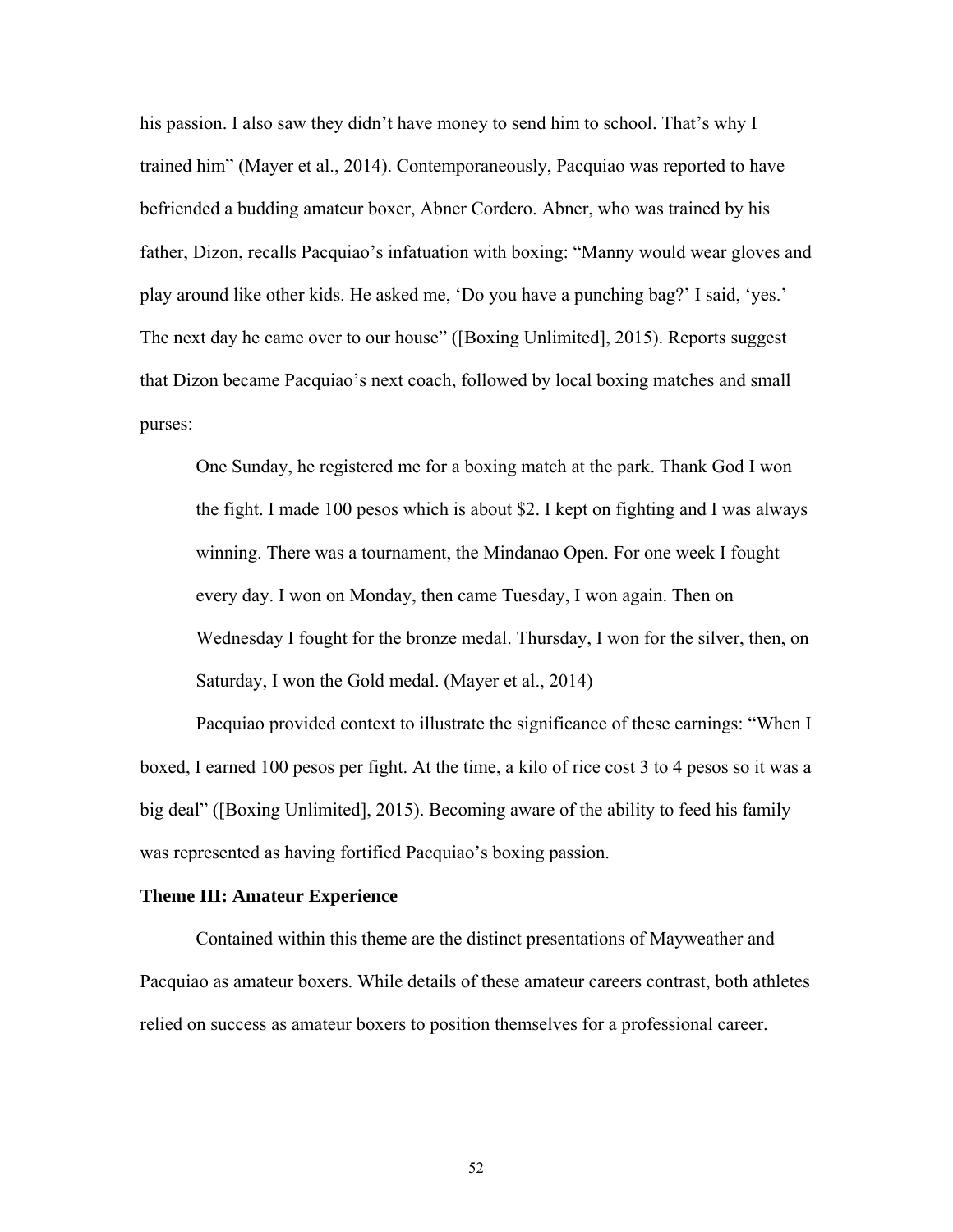**Olympic medalist en route to the pros.** Mayweather's success as an amateur boxer culminated at the 1996 Olympic Games in Atlanta. Mayweather was a highly decorated amateur boxer in the USA, having won three national Golden Gloves championships. As a member of the '96 USA Olympic team, Mayweather was impressive in the 57-kg division of the boxing tournament, winning his preliminary bouts decisively. During the quarterfinals, he narrowly defeated Cuba's Lorenzo Aragon to become the first American boxer to defeat a Cuban boxer in 20 years, advancing to the tournament's semi-finals. Mayweather received a bronze medal after a highly controversial decision in his semifinal bout. Following his elimination at the Olympics, Mayweather reportedly grew disillusioned with amateur boxing, and expressed his eagerness to become a professional: "We all know I got ripped off. It's time for me to turn professional. I can't deal with amateur boxing anymore" (Fitzsimmons, 2015). While obviously frustrated and disappointed with the outcome of the Olympics, Mayweather's represented words suggested a self-understanding that his style would be better suited to professional boxing. When reflecting on his Olympic experience, Mayweather explained: "In the '96 Olympic Games, I'm happy with how the results went. Because that made me strive and work hard to get to where I'm at today" (Fitzsimmons, 2015). Mayweather gave *post hoc* meaning to his Olympic experience as motivating him towards a professional career where decisions would be less dubious.

**Struggling amateur with dreams of greatness.** Many storied details of Pacquiao's career as an amateur boxer remain obscure. According to media sources, representatives of the Philippines' amateur boxing association (ABAP) recruited Pacquiao as part of the association's "Go For Gold" talent search programme, which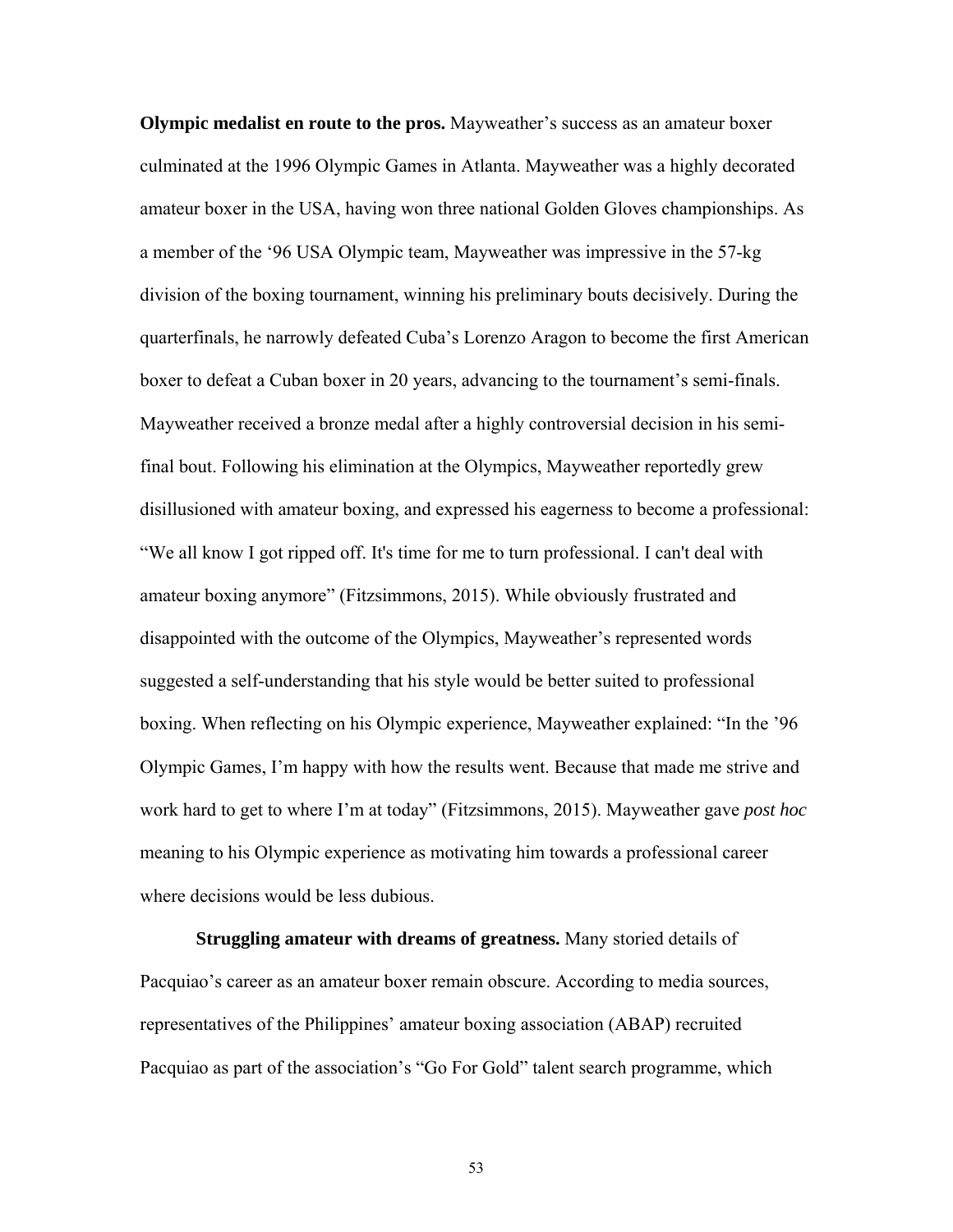assembled promising young boxers from across the Philippines to train and compete out of a central training centre in Manila. Pacquiao, together with friend Abner Cordero and eight other young boxers, relocated to Manila to further their boxing careers. The move entailed further hardships for Pacquiao, who was not provided with proper overnight accommodations, reportedly living out of the boxing facility where he trained: "I didn't have any relatives to live with in Manila, so I slept in the ring at night" (Mayer et al., 2014). Pacquiao was not granted many opportunities to compete in the months after relocating, stifling his sole means to generate income. He was compelled to seek employment, where he found work as a metal scraper in a junkyard, to subsidize his living expenses and to send remittances back to his family. Abner Cordero recalled, "I thought we'd be boxing but we ended up working. We didn't have a fight for 7 months" ([Boxing Unlimited], 2015).

Rather than discouraging Pacquiao, the difficulties he faced after relocating reportedly emboldened him. Beyond earning enough income to provide a better life for his family, expressions of Pacquiao's ambitions became more grandiose. As reported by one boxing writer: "[Pacquiao became] enthralled with the possibilities of a career in boxing. 'I dreamed of another level of boxing,' [said] Pacquiao. 'I wanted titles. I wanted money'" (Mannix, 2011, p. 96). These dreams of professional fame and fortune seemingly propelled Pacquiao towards a professional career, despite being younger than the required age:

I wanted to become a professional boxer. So, I went to sign up for a boxing license. They told me that the required age is 18 but I was only 16. So I lied and told them I was 18 years old. At that time I weighed 98 lb, which was 10 lb under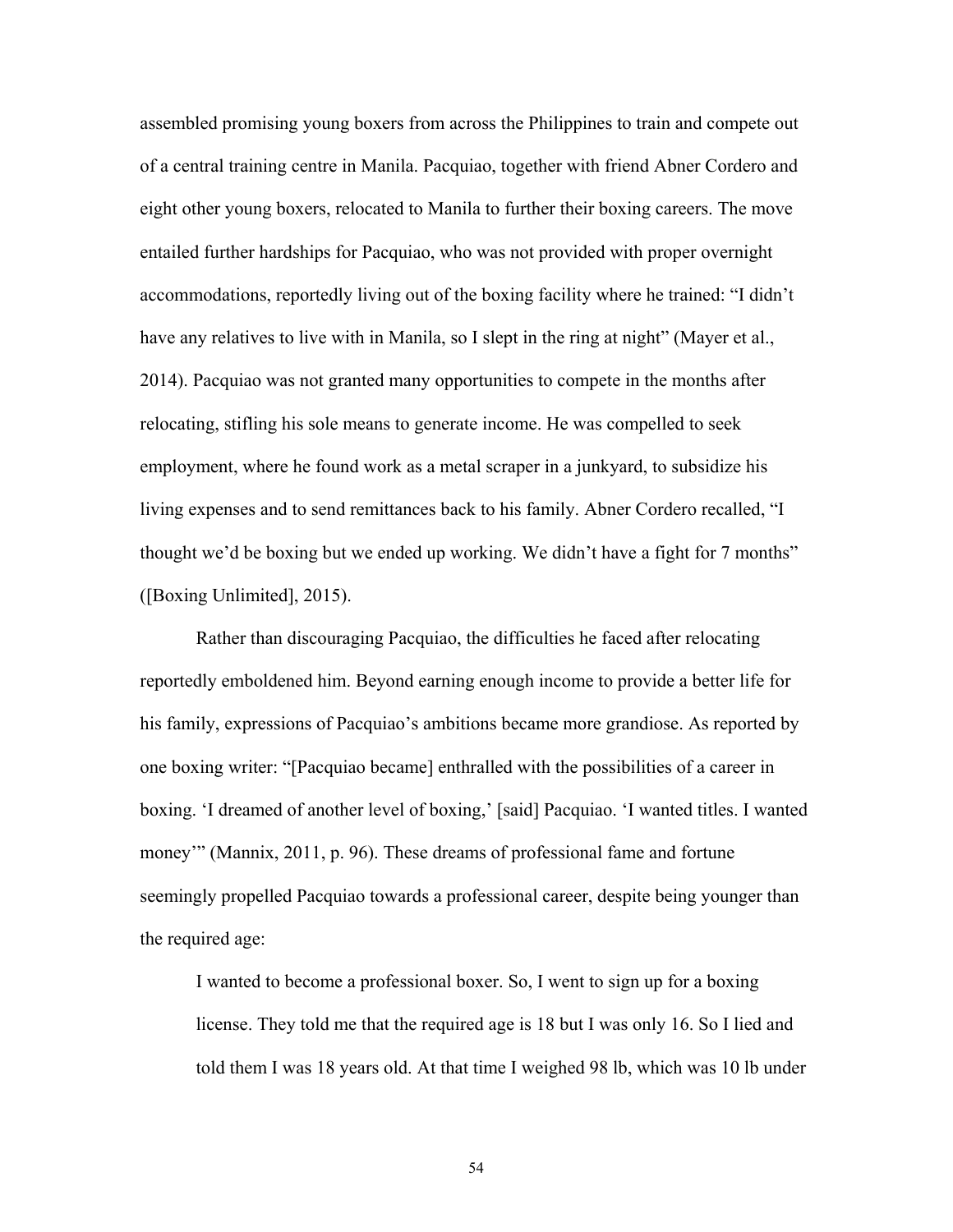the minimum weight. So, in order to make weight, I put heavy objects in my pockets to make me heavier. (Mayer et al., 2014)

Although never competing internationally as part of his country's national team, or amassing any noteworthy amateur accomplishments, Pacquiao is reported to have competed in 64 bouts – earning an amateur record of 60–4. This regional success as a junior amateur seemed to serve as cursory preparation for his move into professional boxing.

#### **Theme IV: Launching A Professional Career**

Mayweather and Pacquiao first began to attract coverage in major boxing and sport news publications as young prospects in their respective weight divisions. This theme reveals accounts of these athletes' stories during their ascent through their professional careers. In the early years after turning professional, both athletes compiled a string of impressive wins. Mayweather gained attention in the U.S. professional boxing circuit as an impressive American prospect, while Pacquiao competed in the relative obscurity of the Philippines as an unpolished slugger.

**Impressive American prospect.** Floyd Mayweather turned professional in 1996 at age 19, immediately following his appearance at the Olympic Games. Upon turning professional, Mayweather signed with Bob Arum's Top Rank, one of the foremost boxing promoters. Mayweather's uncle Roger acted as chief trainer, while his father served as Mayweather's manager and personal mentor. Together, Mayweather's uncle and father possessed a wealth of professional expertise. Uncle Roger provided Mayweather with specialized training and expert supervision, while Floyd Sr. offered counsel and guidance from the confines of prison. Being a decorated amateur boxer and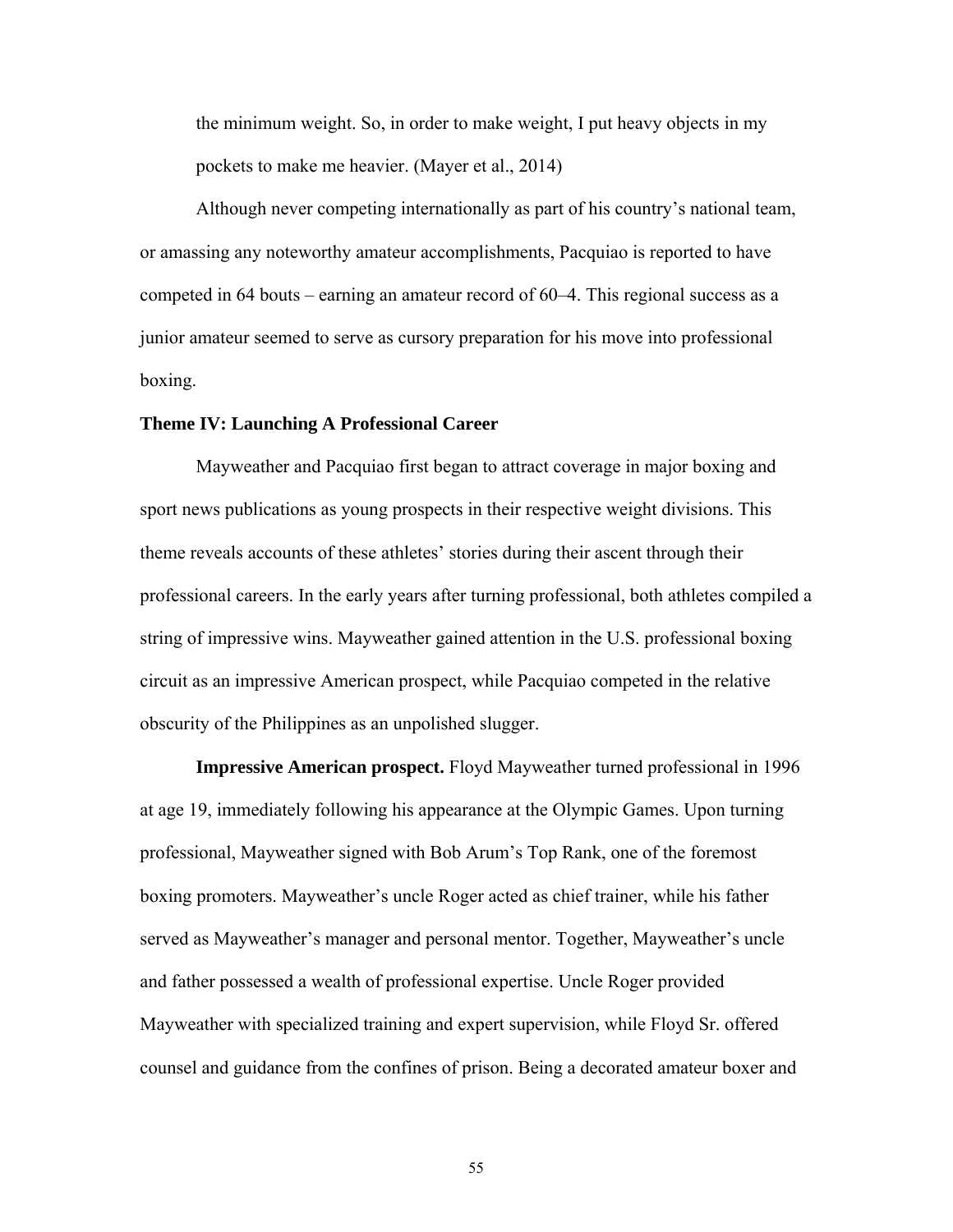Olympic medalist from the United States with the representation of a prominent promotional company, Mayweather was afforded a carefully planned transition into professional boxing, aimed at showcasing his superior talent. His first several bouts came against novice and heavily overmatched opponents, then against opponents of increasingly greater calibre, in a systematic fashion. Commenting on Mayweather's readiness for the transition into professional boxing, marked by an adjustment to competing in bouts with a greater number of scheduled rounds, Mayweather's father affirmed: "Floyd has been around boxing for so long it was not even an adjustment for him to turn pro, or go fight from six to 10 rounds" (Mladinich, 1998, p. 56). Mayweather drew attention for his impressive ring performances, dominating and outclassing opponents in one-sided victories, with media praising him as a future great. Navigating this stage of his career, Mayweather expressed confidence in his abilities, tremendous work ethic and an unwavering focus on his boxing career:

I can go 10 rounds or 15 round or 20 rounds if I have to. I run in the mountains every morning and box at least 11 rounds a day. Boxing is the sole focus of my life, my bread and butter. I'm 20 years old and all I think about is boxing. I don't think about distractions. (Mladinich, 1998, p. 56)

Storied media accounts place boxing as the driving force in Mayweather's life, with him avoiding any activities that might jeopardize his becoming a world champion. The intense singular focus was compatible with this early stage of Mayweather's professional career, given the frequency with which he was able to compete. Mayweather's talent and dedication, coupled with external resources of expert training, management and representation, permitted a quick ascent.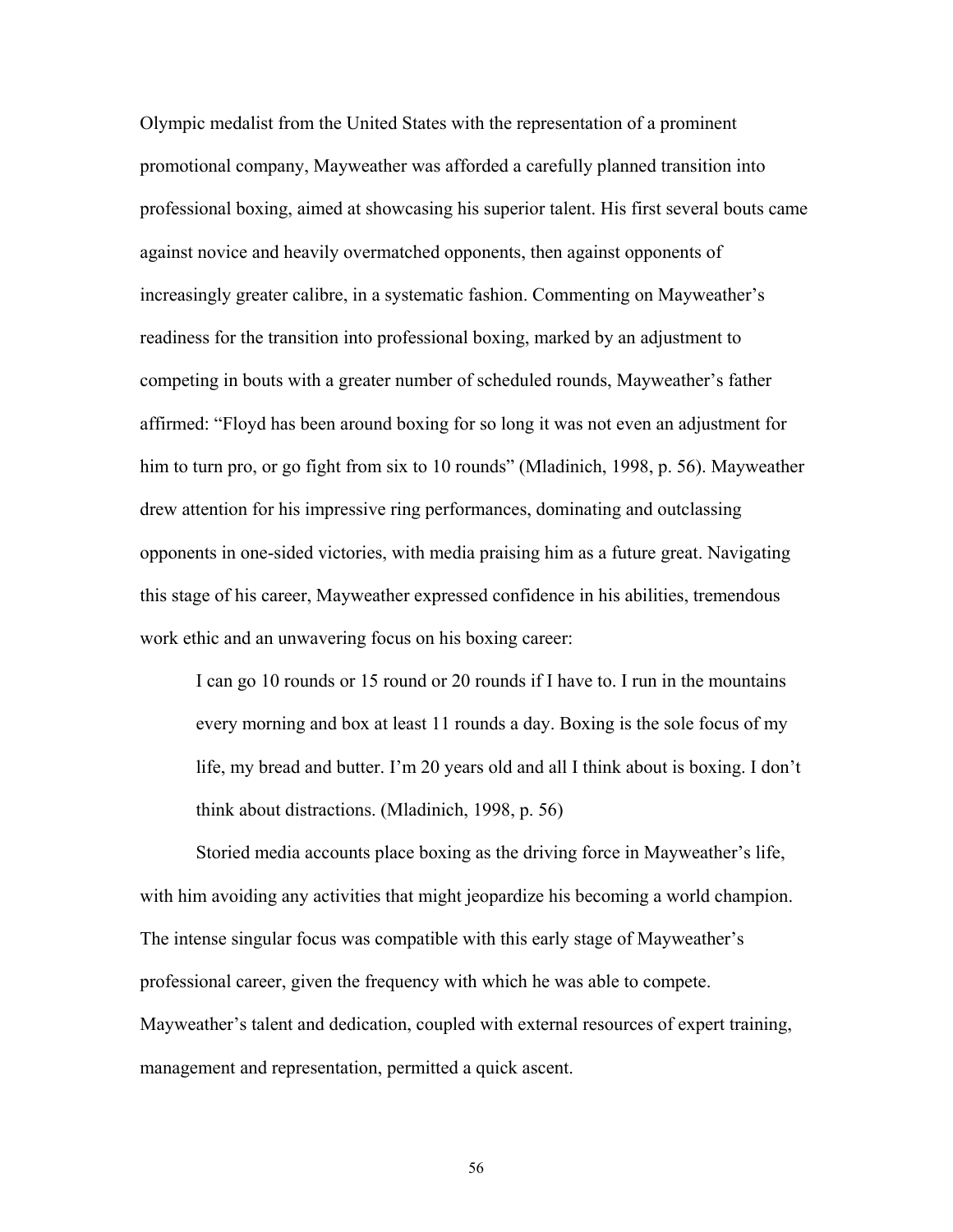**A charismatic, unpolished slugger.** Pacquiao is reported to have turned professional at 16 by falsely indicating that he was 18 on his application for a boxing licence. Coinciding with this move into professional boxing, he entered into a business relationship with Rod Nazario, owner of the LM Gym in Manila, who acted as Pacquiao's business manager/promoter. After watching him train, Nazario, along with producers from a nationally syndicated Filipino television programme Blow By Blow, facilitated Pacquiao's transition into professional boxing. At such a young age and without any noteworthy amateur achievements, Pacquiao was not afforded a gentle transition into the professional ranks. Pacquiao faced a varied calibre of opposition in his early professional career, not according to a predictable pattern of increasing difficulty (as seen in Mayweather's early career). His first 20 opponents seem to have been a mixture of soft opponents, journeymen and other young prospects, most of whom appeared larger and more physically matured than Pacquiao. Rather than acting as exhibitions to showcase Pacquiao's prowess, his early bouts were rugged. Pacquiao was able to garner attention and endearment from fans for his aggressive, all-action style: "The thing that made Manny such a popular figure in the ring was his exciting style. He was very explosive. Every time Manny stepped inside that ring, the fans could expect a wonderful victory or a glorious defeat" ([Boxing Unlimited], 2015).

Despite Pacquiao's charisma and exciting ring performances, discerning observers noted that he lacked the finesse and technical boxing skills attributed to professional boxers. Pacquiao's unpolished style and lack of sophisticated boxing craft during this stage of his professional career were symptomatic of a lack of a qualified professional boxing trainer, and of an elite-level amateur background. Judging by his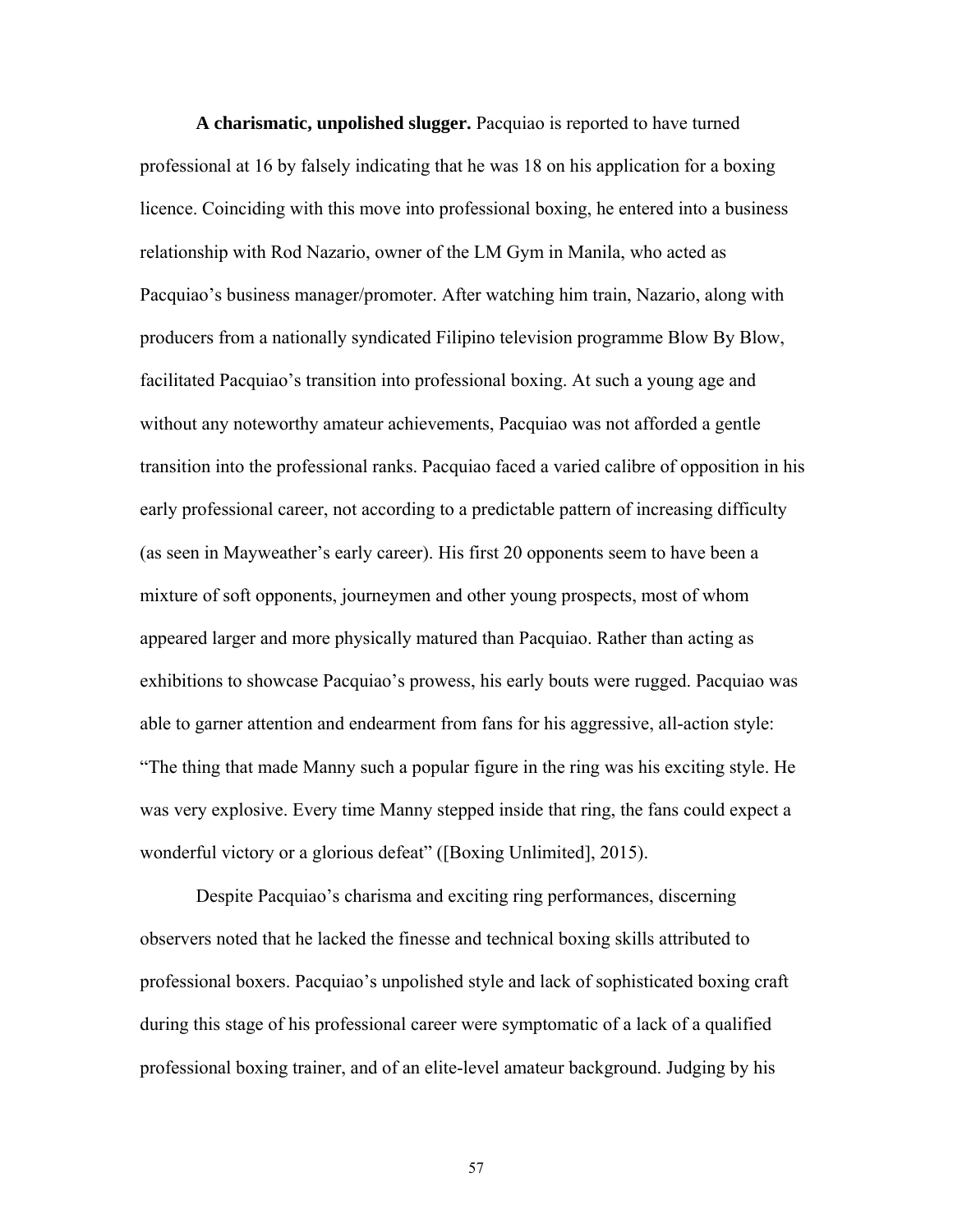performances during this stage, boxing analysts portrayed Pacquiao as an exciting club fighter and doubted he would become a world champion. Filipino sports broadcaster Ronnie Nathanielsz noted:

I never thought he was going to be a world champion when I saw him on Blow by Blow, but he had two things going for him. One, his courage was indomitable. The other was his power. But his style was terrible, he just threw punches, he just came at you. He didn't have the finesse necessary to become a world champion. He went after his opponents from the opening bell, non-stop. ([Boxing Unlimited], 2015)

During this first stage of his professional career, Pacquiao's storied media account tells of tenacity and raw talent. Compensating for his lack of refined boxing skills, Pacquiao seemed to overwhelm his opponents with barrages of punches, blinding hand speed and punching power. The rugged bouts that made up Pacquiao's early professional career are represented as having hardened him, and having carried him forward into challenging bouts against stiffer opposition. Additionally, exposure to growing crowds and a television audience can be seen to have cultivated Pacquiao's love of showmanship.

### **Theme V: Capturing A World Title**

After success as young professional prospects, Mayweather and Pacquiao earned the opportunity to fight for their world titles. Winning a world boxing title is a landmark accomplishment for a professional boxer, instantly placing the boxer at the top of their weight division, accompanied by increased recognition and potential earnings. Mayweather and Pacquiao won impressively in their first world title bouts, each earning a stoppage victory over an experienced world champion to capture super featherweight,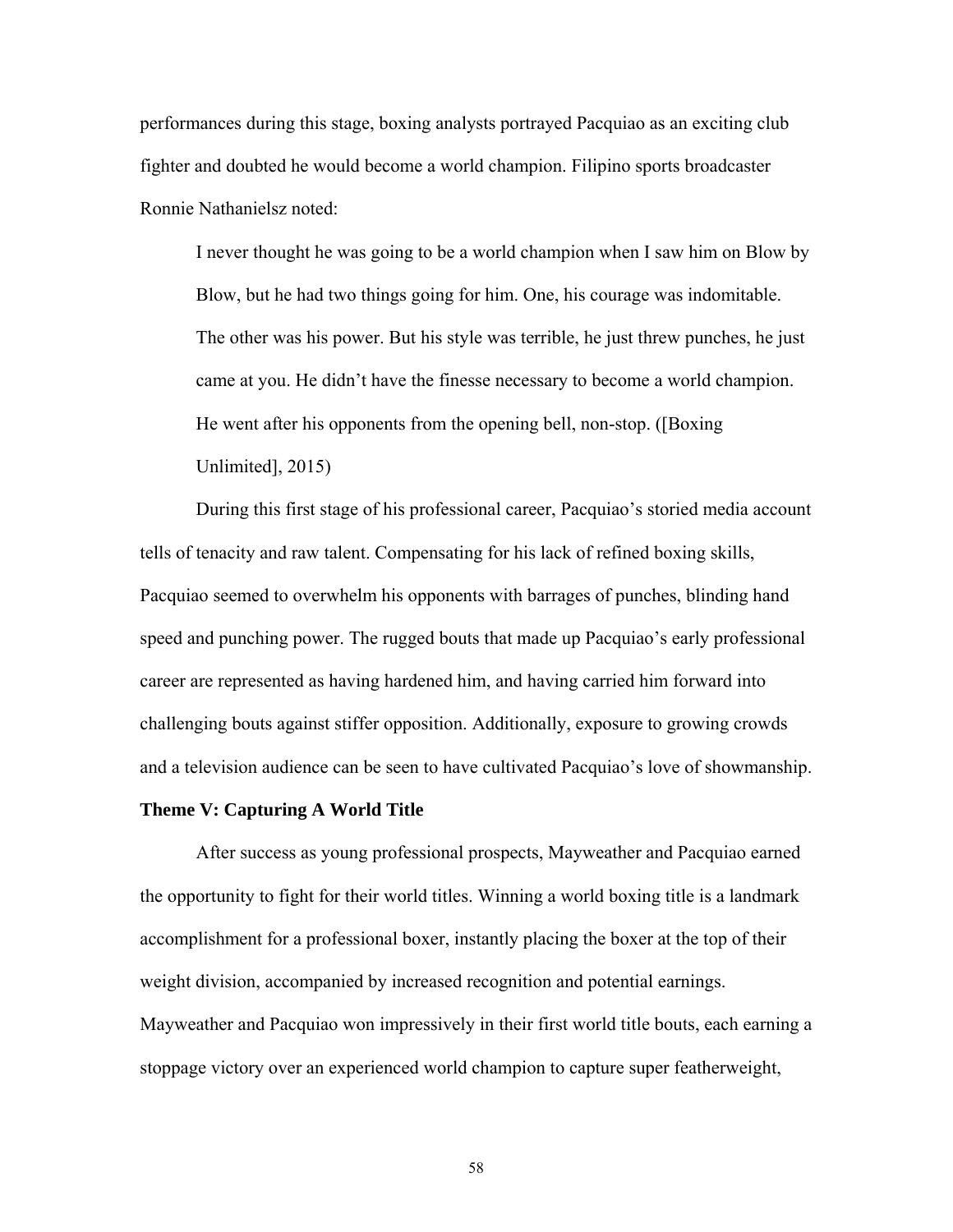and flyweight, world titles, respectively. Mayweather realized his place atop the featherweight division becoming an anticipated world champion, whereas Pacquiao earned a title shot to become an unexpected champion. Media stories of both athletes leading up to and during their first world title bouts are presented in this theme.

**The much-anticipated world champion.** Mayweather earned his first title shot against WBC and lineal featherweight champion, Genaro Hernandez, which took place in Las Vegas, USA on October 3, 1998. Hernandez held an admirable record of 38–1-1, with 17 of his 38 wins by knockout. Though not known for possessing outstanding speed or punching power, Hernandez was a tall (5′11″) and rangy champion with respected skills. The bout was negotiated following Mayweather's 17th consecutive victory as a professional, only two years after his professional debut. In the months leading up to the bout with Hernandez, Floyd Sr. had finished serving his five-year prison sentence. Shortly thereafter, he overtook the duties of training Mayweather, transitioning back into his role as Mayweather's head coach. While members of the boxing media had long considered Mayweather as an inevitable world champion, some questioned Mayweather's readiness for a world title shot. Floyd Sr. expressed confidence in his son, affirming, "If he wasn't ready for Genaro Hernandez, I'd be the first one to jump and say we don't need that fight right now" (Raskin, 1998, p. 40). Mayweather's promoter Bob Arum also addressed questions concerning Mayweather's short tenure as a professional in advance of the title shot. Arum insisted that Mayweather should not be held back, given his immense talent, "A potential superstar like Floyd always has great ambition, and as a promoter, I can't hold him back" (Raskin, 1998, p. 59). Mayweather exuded confidence in bout preparations, and expressed advantages in age, physical strength and versatility,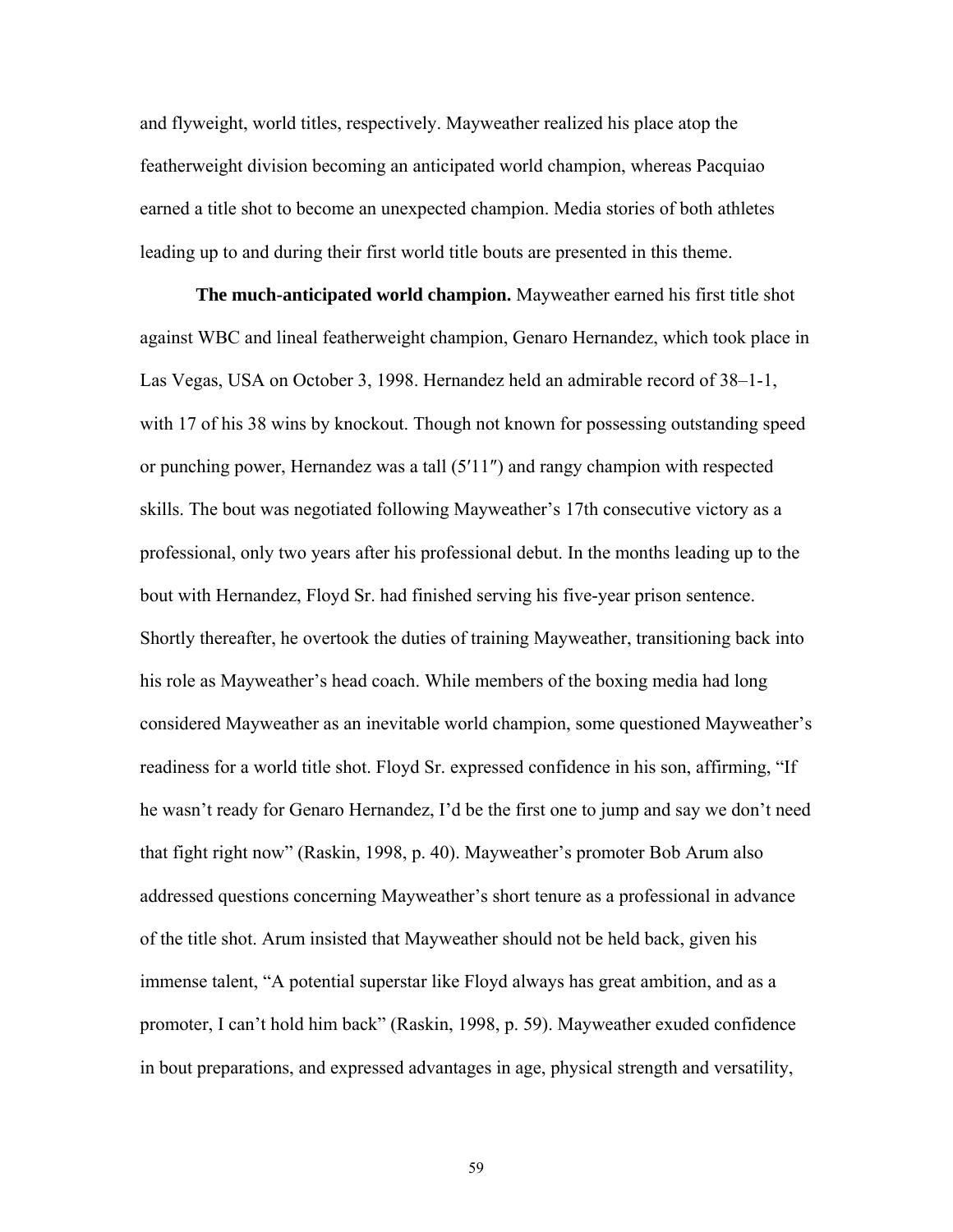"I know I can go the distance easy. I'm younger, I'm stronger. I can be the aggressor or fight on the move, go forward or backward. I got the total package." (Raskin, 1998, p. 42).

Mayweather's demeanour suggested that he carried that confidence into the bout and, according to the commentary of sports broadcasters at ringside, appeared in control from the first round onwards Mayweather is described as having manoeuvred swiftly away from attacks mounted by Hernandez, and responded with accurate and well-timed counter attacks. Mayweather is portrayed to have increasingly dominated the bout with each passing round, eventually prompting Hernandez's coaching staff to forfeit the bout before the beginning of the ninth round. Mayweather became the first of his Olympic teammates to win a world boxing title. After the bout, Mayweather commented on his performance, "It took me a couple rounds to feel him out. But after the second round, I started using my jab, and then I took control of the fight" (Pugmire, 2015). Mayweather's represented words reveal the importance of asserting control over his opponent, and over the outcome of the bout. This world title victory stood as a monumental step towards the fulfilment of the prophecy put forth by boxing experts: that he would become a boxing superstar.

**The unexpected world champion.** Pacquiao earned an opportunity to fight in his first world title bout on 4 December 1998 in Putthamonthon, Thailand against WBC and lineal flyweight champion, Thailand's Chatchai Sasakul. Sasakul was defending his title for the fourth time in his bout against Pacquiao and held an impressive professional record of 32–1-1 with 21 of his wins via knockout. Contrasting with Pacquiao, Sasakul was a decorated amateur known for being a highly skilled boxer and was a quarter-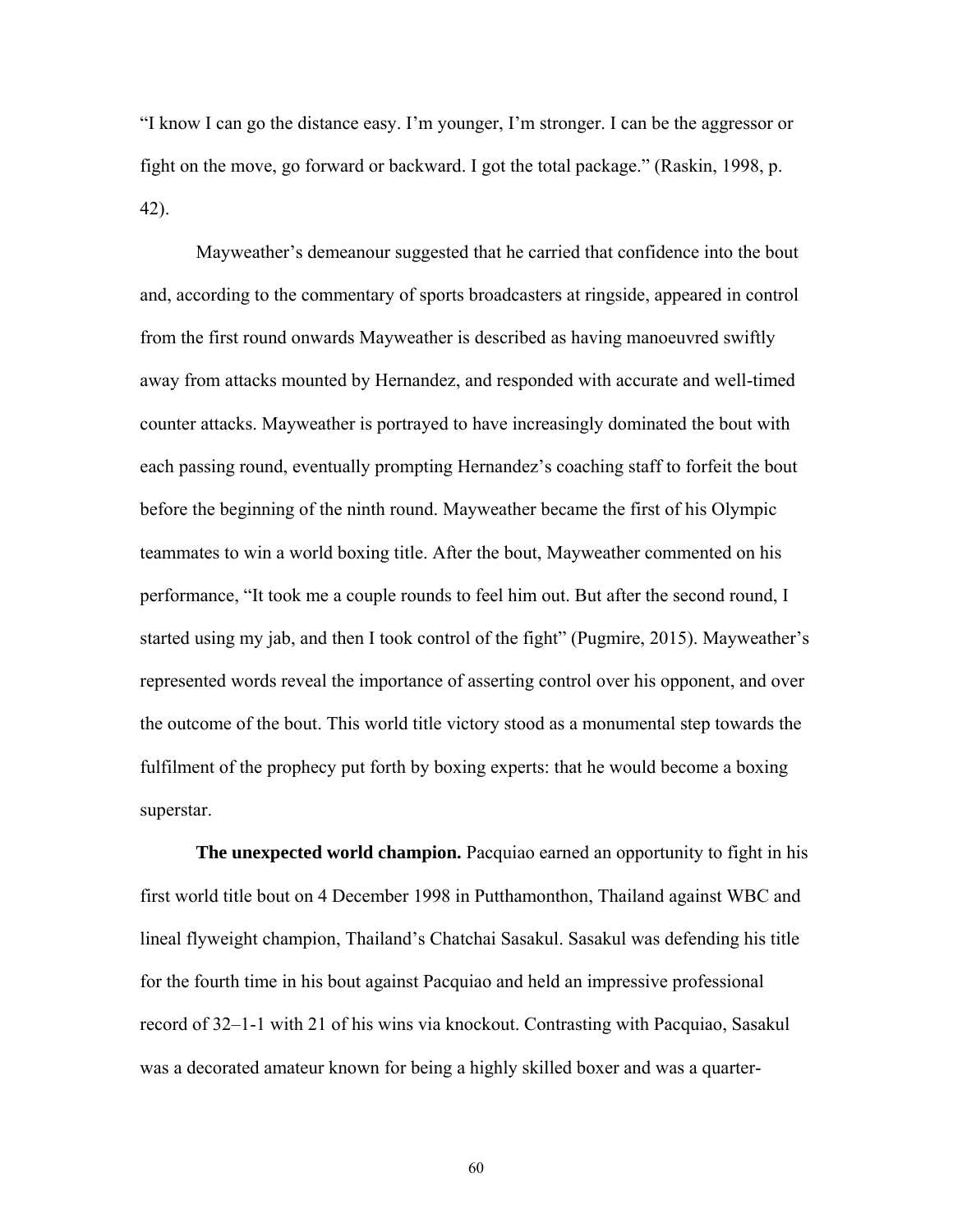finalist at the 1988 Olympic Games. Pacquiao elevated his status and earned the eligibility to fight for a world title through a string of exciting wins by knockout, for which he was able to hire a formal boxing trainer. Benedicto Delgado, who claims to have been Pacquiao's first legitimate professional boxing trainer, began working with Pacquiao following his 18th bout, and recalled Pacquiao's initiative, obedience and expedient learning curve: "What's good about Manny is that he has initiative. You don't have to repeat yourself during training ... He's sensitive to the training. No matter what you tell him, he will obey you without question" (Lugay, 2015). Pacquiao's structured preparation and coaching correlated with his sharpened boxing skills, and seemingly improved his ring tactics. In his fourth bout after winning and once defending a lesserknown Asian boxing title, Pacquiao fought for his first world boxing title. For the first six rounds of this bout, according to the boxing commentators, Pacquiao was heavily outclassed. Sasakul was credited with having displayed superior boxing skills and controlling the bout, scoring with sharp blows and defending himself against most of Pacquiao's spirited attacks. Descriptions of the bout note that, despite being outclassed; Pacquiao moved forward and pressured Sasakul. The seventh round was a turning point; commentators emphasized a jolting straight left punch delivered by Pacquiao that noticeably shook Sasakul. Commentary from ringside described Pacquiao as having pressured Sasakul throughout round seven and into round eight until, with 20 s left in the round, Pacquiao landed a straight left punch that knocked his opponent out. Being overmatched in a bout was familiar territory for Pacquiao, having triumphed over opponents who possessed physical advantages (e.g., in size, strength) and/or more elite experience. Pacquiao reflected on his high level of motivation and intense physical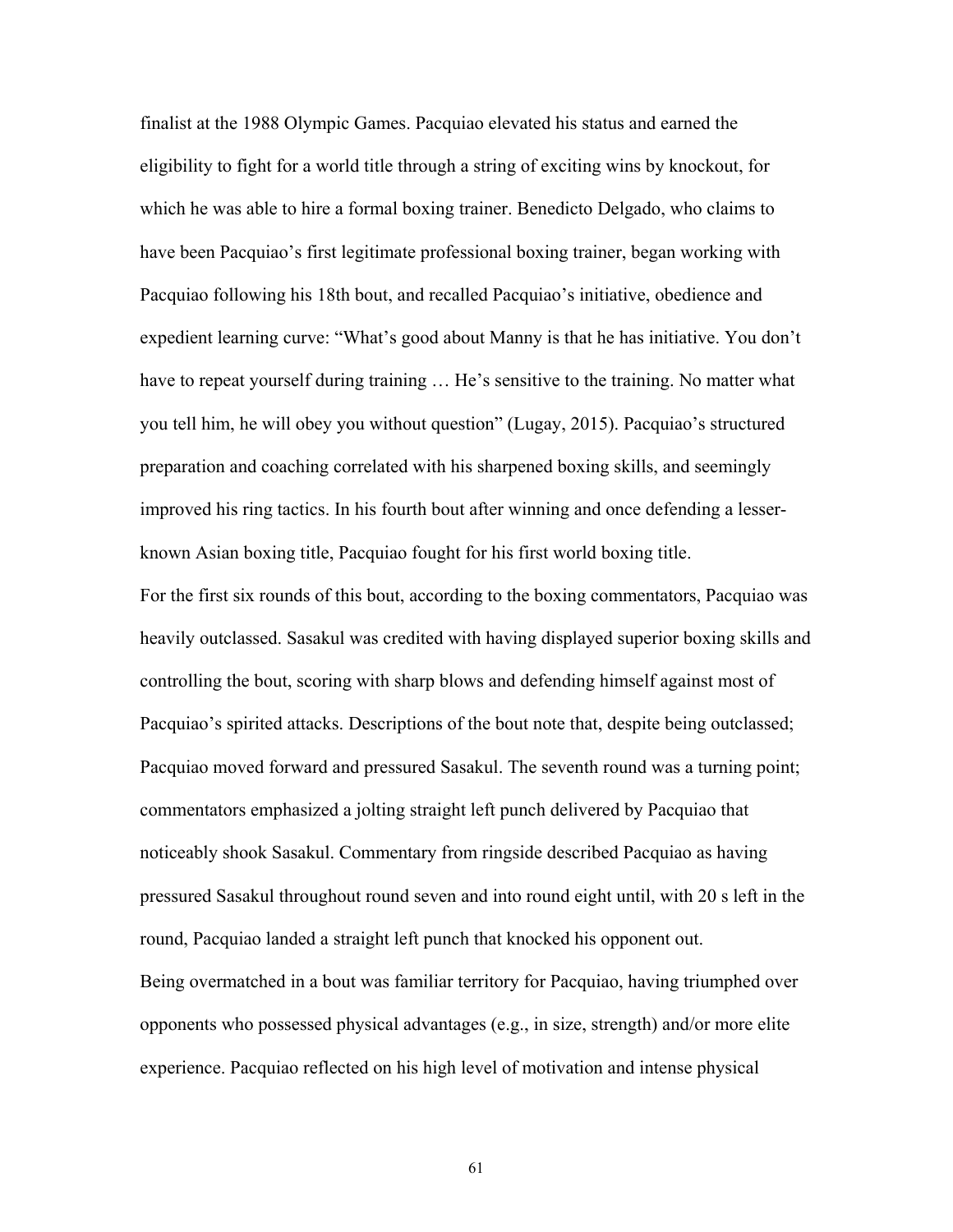preparation: "I was so motivated to win that fight, I trained hard and the outcome was so rewarding. I knocked him out in the eighth round" (Lozada, 2015). With this represented statement, Pacquiao reveals the importance of overcoming his lack of finesse and technical skill with a determined and strategic use of his explosive punching power and hand speed. The win propelled Pacquiao to world status, surprising his pundits.

### **4.5 Discussion**

Floyd Mayweather and Manny Pacquiao's careers, from early life to their first World title, spanned roughly 20 years. During this time, the athletes experienced idiosyncratic careers in relation to their sociocultural contexts. We were guided by two questions: (1) what career developments were represented through the authors' interpretations of sports media in relation to two world-renowned boxers, as they progressed from formative development to world champions? and (2) what stories offered from boxers, in relation to their sport and personal lives did the media represent as contributing to their world championship status? The boxers' media stories highlighted cultural considerations throughout their athletic careers and subcultural considerations about building their brands as professional boxers.

### **Cultural Considerations**

Researchers have highlighted the importance of culturally informed career transition scholarship (Stambulova et al., 2009). Mayweather and Pacquiao's media stories offered culturally informed accounts of their career developments, including their motivations and personal foci, and distinct career paths in relation to each boxer's sociocultural context, national sporting system and available athletic opportunities. Utilizing this cultural lens illuminated their individualized world championship pathways.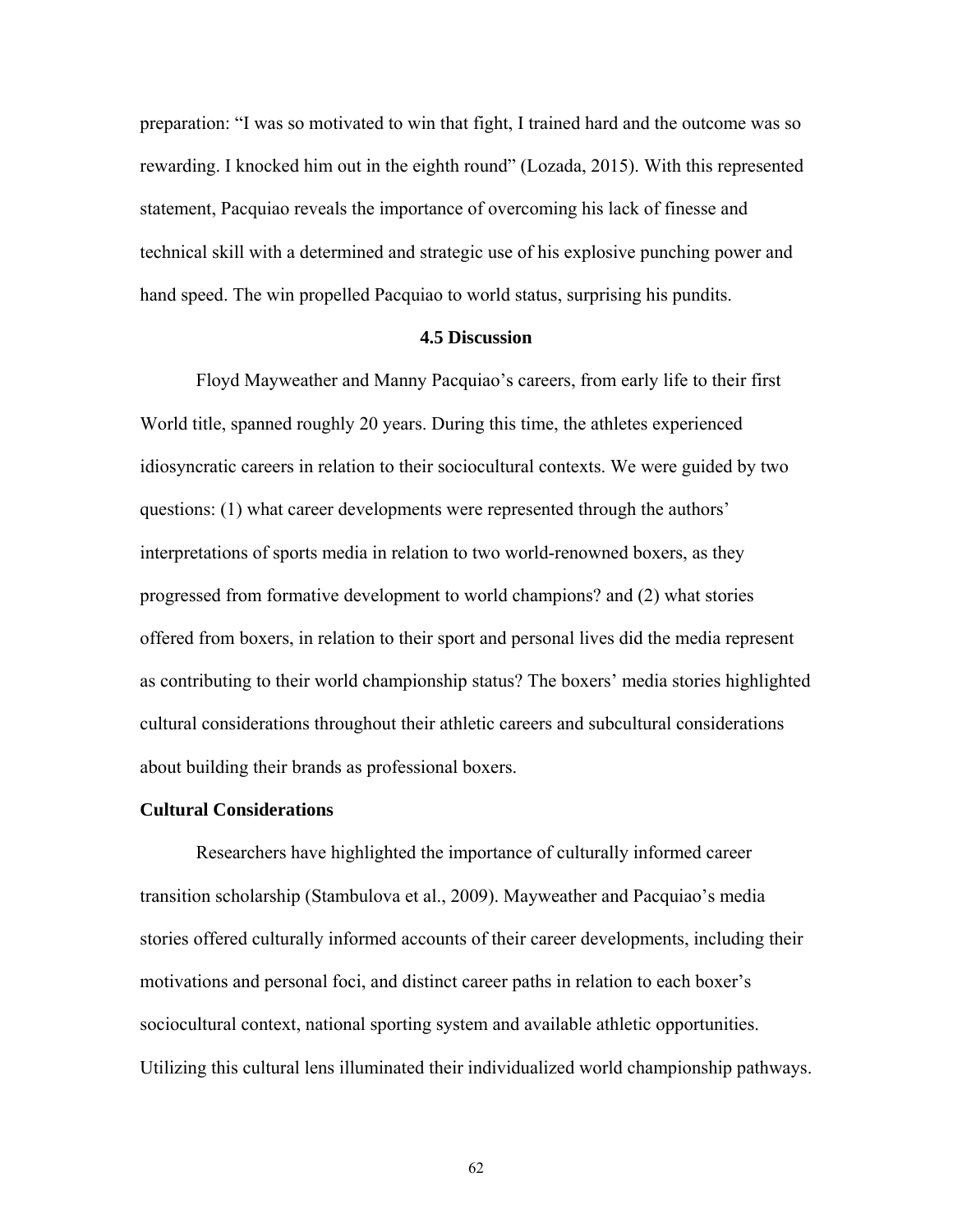The athletes' cultural contexts influenced their endured hardships and their roles in relation to family, necessitating strong internal resources and unique foci as the athletes' careers developed. The boxers' individualist and collectivist cultural backgrounds (Kontos and Breland-Noble, 2002) were expressed throughout their publicized personas. Aligning with North American ideals, Mayweather was presented as a self-made rising star, boasting of his attributes, while Pacquiao was portrayed as a charismatic fighter for the people, whose stories spoke of a commitment to family and religion, resembling collectivist values. Schinke et al. (2012) identified athletes who present their holistic identities, including internal resources such as religious faith, as sources of strength within a sport context are more successful through transitions. Whereas, Schinke et al. considered this phenomenon through a single tournament; Mayweather and Pacquiao's careers suggest that successful boxers' holistic identities, including their cultural heritages, are projected into their broader sport contexts. The boxers' storied careers showcase how professional athletes can pull their holistic identities forwards into their professional sporting contexts.

Additionally, media analysis of the boxers' careers provided culturally informed considerations of the athletes' career development regarding boxing regulations and available athletic opportunities in each athlete's country of origin. Mayweather's development in the American boxing system afforded him a decorated amateur career before turning professional. Pacquiao's career was comparatively expedited. His early professional experience stood in place of an elite amateur career. Some countries allow boxers to turn professional as young as age 15, or unreliably enforce minimum ages. This highlights the temporal variance possible in boxers' development (Stambulova, 2016),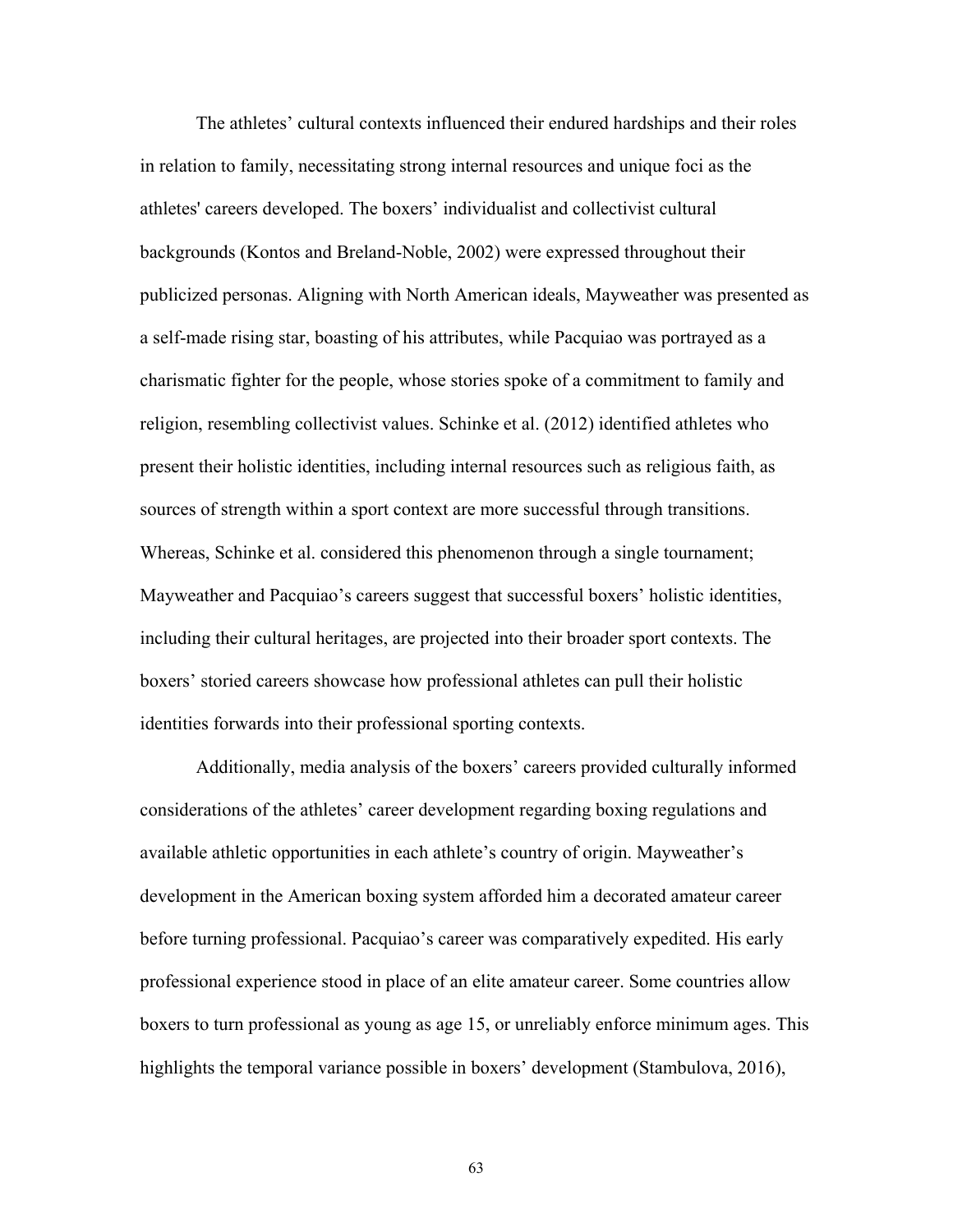wherein athletes may experience their transition to professional sports prior to reaching adulthood (Wylleman, DeKnop, and Reints, 2011). Comparing these two boxers' careers suggests that sport transitions are non-linear (Stambulova, 1994) but are temporally idiosyncratic in accordance with context-dependent variables that influence their career chronology. Cultural factors can push athletes forward through sport transitions at variable stages in their psychosocial development. Mayweather and Pacquiao's careers augment our understanding of variances in holistic athlete development in different countries. These findings further promote the need for culturally informed investigations of career transitions, especially outside of Western sporting systems.

### **Building an effective 'brand'**

As much as career paths can be culturally differentiated, sport subculture also impacts athletes' careers (Stambulova et al., 2009). Athletes' media identities are central to professional sports. Considering the boxers' life stories through a holistic lens provided insight into how media sources layer athletes' identities in relation to their sport and promoted further consideration of the bidirectional relationship between athletes' public and self-identities (McGannon et al., 2012). Viewing Mayweather and Pacquiao's represented career stories broadly, including their sport and non-sport experiences, augments our understanding of how the media layers athletes' lives to construct media personas. For example, both athletes' stories told of childhood trials pertinent to their success. Aligning with Collins and MacNamara (2012), Mayweather and Pacquiao's memories of hardships have been framed as sources of strength. As world champions, the athlete's stories expressed attributes such as resiliency and being 'saved' through a strong commitment to boxing. Stambulova (2016) highlighted that athletes' successful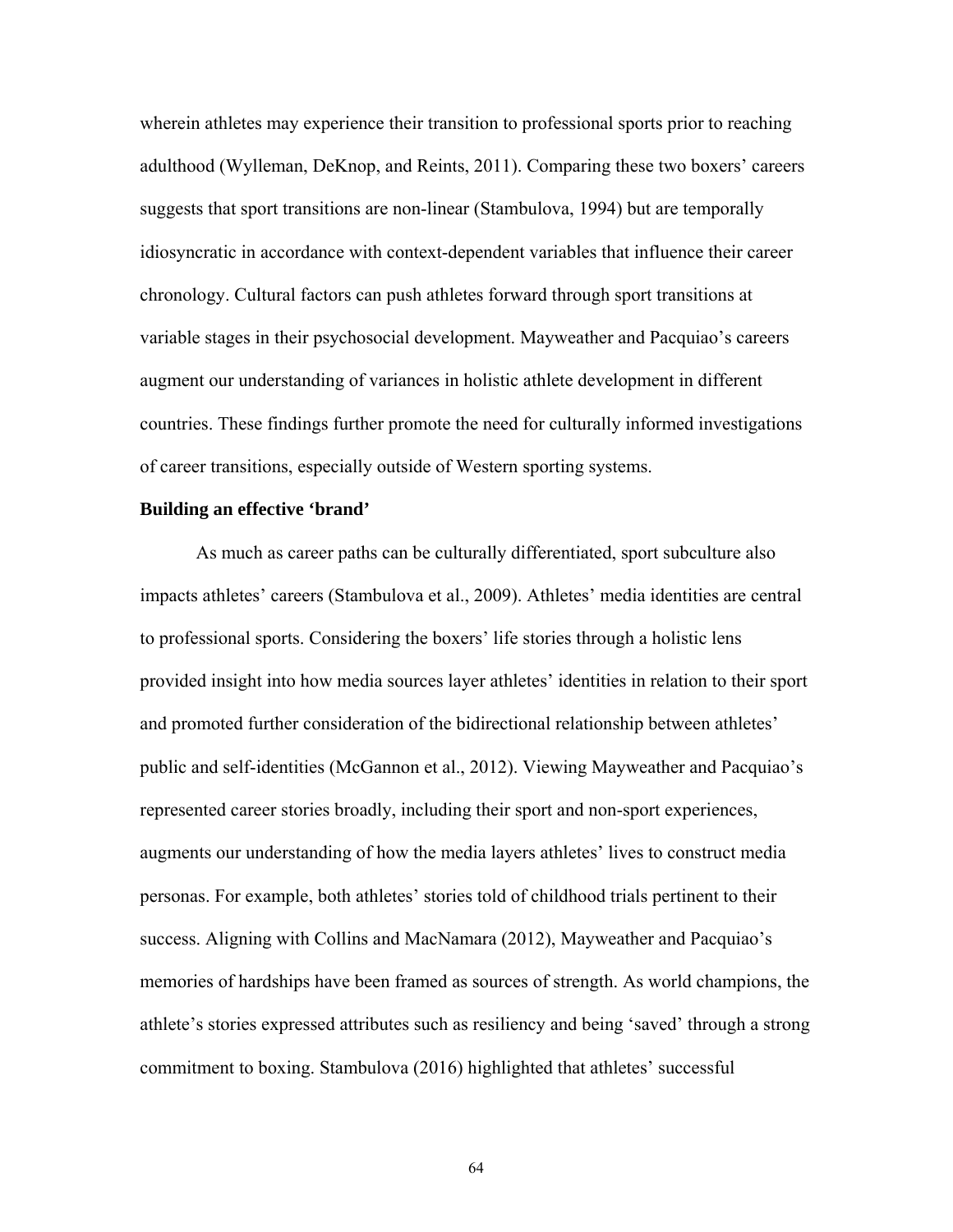transitions are attributed to a balance between athletes' contextual demands and available resources. Athletes foster the resources for successful transition holistically. The media analysis of Mayweather and Pacquiao's careers alluded to how the media frames tumultuous experiences as key events that armed the athletes with the resources to meet the contextual demands of their athletic careers. For example, these represented stories suggested that the internal resources nurtured through trauma in the athletes' early lives supported them through challenging career transitions, such as Mayweather's upset at the Olympic Games or Pacquiao's abrupt professional boxing debut. Additionally, external resources (e.g., family members, coaches, promoters) were represented in athletes' stories as supporting their development, with quality of support influencing the relative stability (or turbulence) of their differential career paths, as in Mayweather's smooth transition into professional boxing or Pacquiao's raucous early professional career. In this way, athletes' contrasting sport experiences – either in dominant performances over handpicked opposition, or in upset victories as an underdog – can be seen to have uniquely prepared them for their eventual transition to world championship status. However, it is important to note these insights present post hoc valuations of the athletes' career experiences. We wonder if such appraisals would have sustained if the athletes' careers had culminated without significant status, whereupon struggles could have been viewed as insurmountable transition barriers.

Although the relationship between athletes' self-perceptions and their publicized identities has been acknowledged (McGannon et al., 2012), practitioners have yet to consider how they could use the media as a tool to assist athletes through transitions. Consideration of represented media accounts of Mayweather and Pacquiao's careers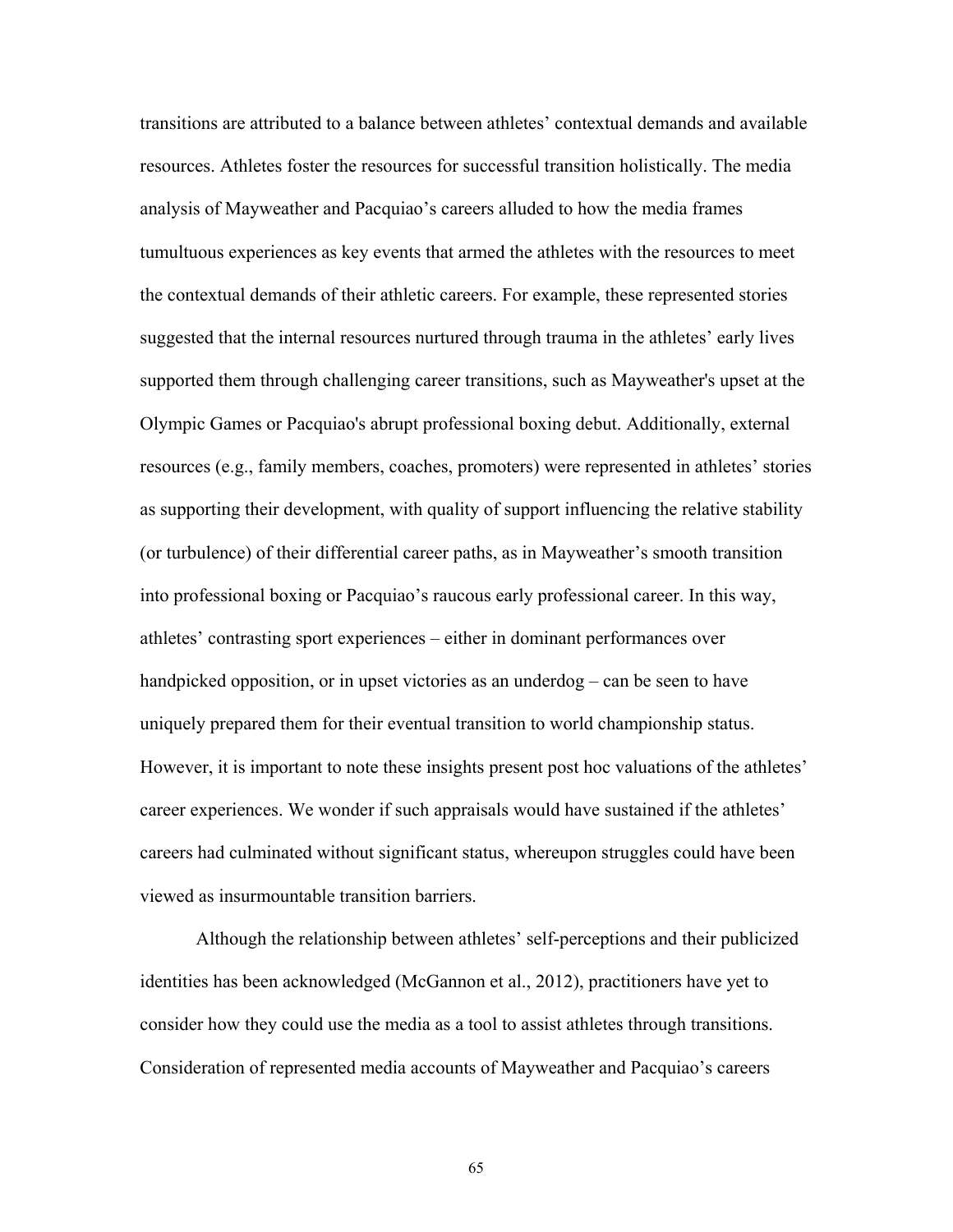suggests that practitioners could utilize scripted media stories to help their athletes internalize characteristics conducive to successful transitions. For example, Mayweather and Pacquiao intimated their identification as world champions while competing as amateurs, inspiring their transitions into professional boxing. By their early professional careers, Mayweather was projecting himself as an inevitable world champion, whereas Pacquiao expressed unwavering determination and faith in his eventual good fortune. Given that a strong athletic identity can help support athletes through transitions, especially during the elite amateur or professional career (Stambulova et al., 2009), Mayweather and Pacquiao may have reinforced behaviours conducive to boxing greatness by publicly professing their commitment. Moreover, the athletes' espoused athletic identities foreshadowed their success within a world-championship context. Mayweather was hailed as an inevitable boxing star, while Pacquiao's persona was that of a routinely victorious underdog. Schinke et al. (2015) identified that athletes are more successful through quasi-normative transitions, such as world title bouts, if they are informed about their context. The boxers' publicized personas were tested and validated through their careers in contexts that mirrored the challenges of a world championship bout. These foreshadowing personas, aligning with Schinke et al. (2015), can be seen to have cultivated contextual familiarity for the boxers through their quasi-normative transition. Considering the media as a tool suggests that if practitioners craft a strategic persona, they may be able to better support athletes through transitions to fulfil their prophesied successes.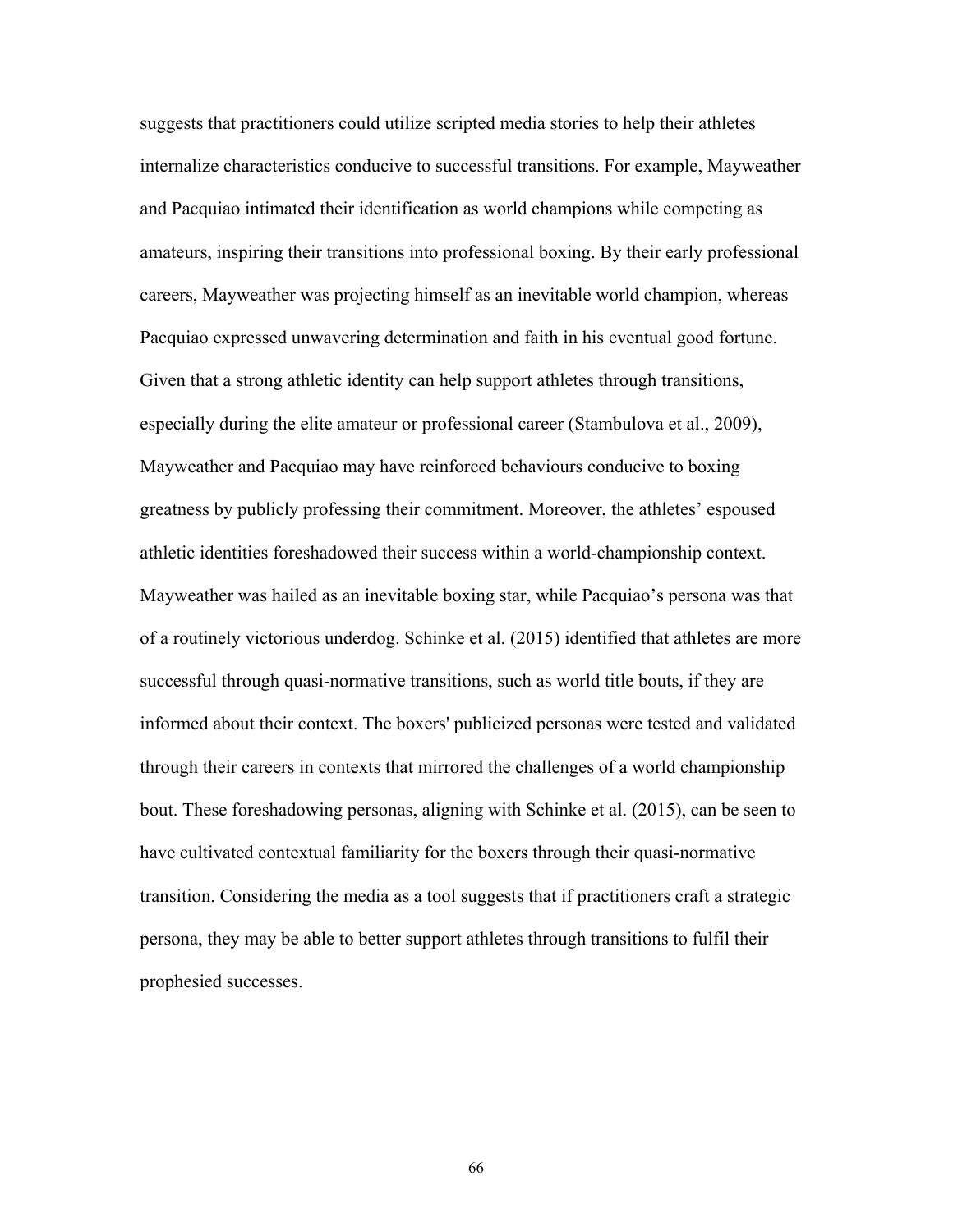#### **4.6 Conclusions**

Media data has been utilized to reveal the accounts of two world champion boxers. Most often, career development scholarship in relation to elite performers has been focused on the athletes' experiences and how they do (and sometimes do not) move forward in relation to a career path. The current project reveals a different tact. First, the athletes' progressions are derived from media data, suggesting that they are accounts recast by sports journalists. Professional boxers tend to present themselves to the media in deliberate ways, consistent with the identities they wish to project, such as being a warrior, or surmounting the trials of a criminogenic background to make something of oneself. What these stories might offer is how the highest profile professional boxers were projected through the boxing media in relation to their career paths. Second, the data are purposefully focused on the whole athlete, as opposed to a narrowed focus on training and competition. These athletes' stories included the tribulations of family life, a lack of financial resources and physical danger. This broadened lens permits richer storied accounts of why they presented themselves as they did, either as responsible citizens, maintaining their faith or having tenuous relationships with parents that were inconsistent influences, all layering into complex personas brought to the ring.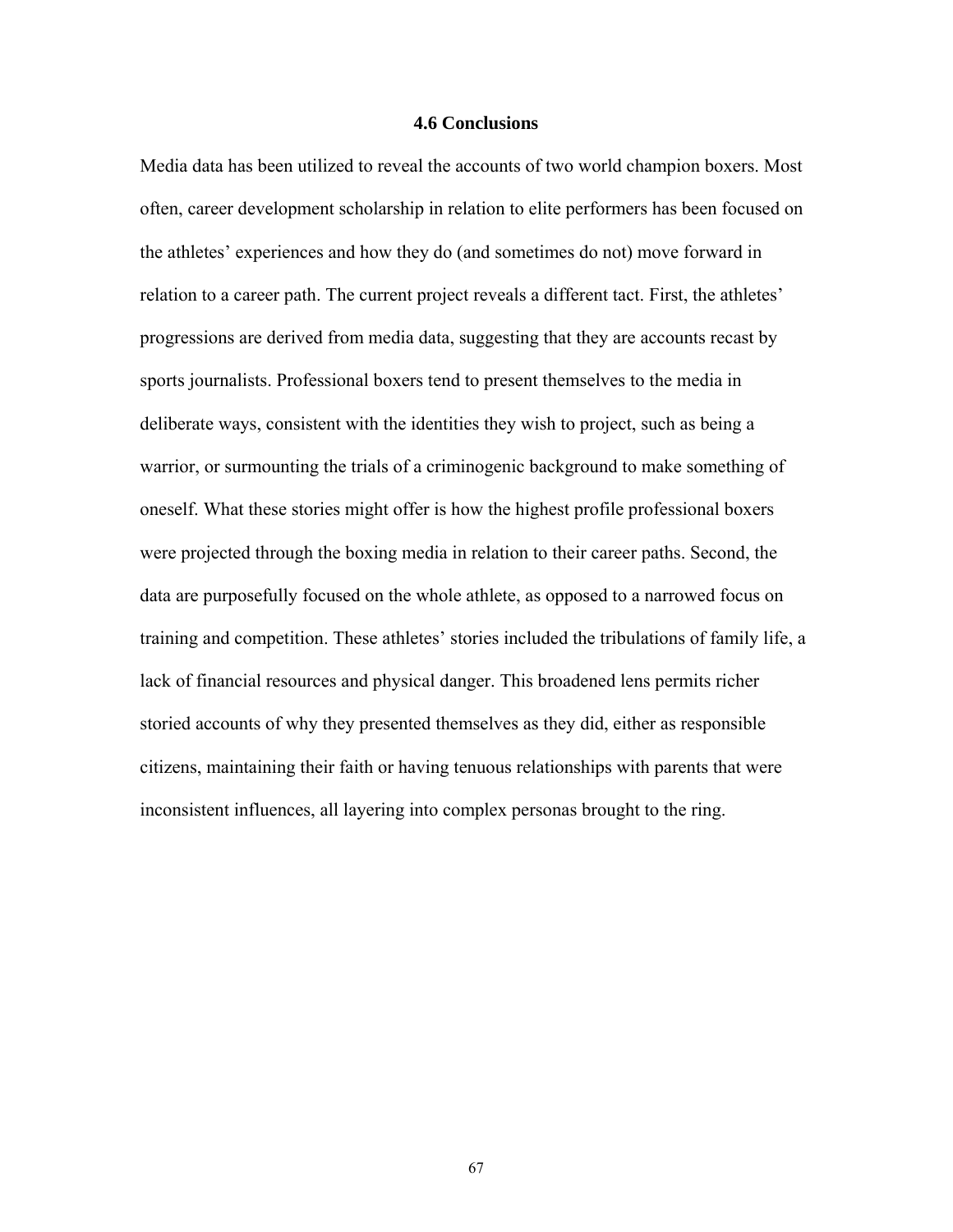#### **Chapter Five:**

# **Conclusion**

This conclusion chapter will comprise a general summary of the project, followed by a discussion of the findings, as well implications for applied practitioners, boxers, and support staff, directions for future research, and final remarks. The careers of two worldrenowned boxers, Floyd Mayweather and Manny Pacquiao, were examined through media data as each athlete progressed along an approximate 20-year timeline, from early life to winning a world boxing championship. Interpretive thematic analysis (Braun & Clarke, 2012) was employed to analyze media portrayals of boxers' careers, and those narratives relevant to each athlete's career development. This research presented the opportunity to explore athlete career development in the context of elite professional boxing. In addition, the chosen scope of the study allowed for a longitudinal perspective of career development from early involvement in boxing, to winning a professional world title. Finally, the parallel journeys of the athletes, from different national origins, allowed for an examination of how the career paths of boxers can be influenced by cultural factors. The aims of this research were distilled into two guiding research questions:

- (5) What career developments were *re*presented through sports media in relation to two world-renowned boxers, as they progressed from childhood to world champions?
- (6) What stories offered from boxers, in relation to their sport and personal lives, did the media *re*present as contributing to their world championship status?

The project yielded intriguing findings that assist in further establishing professional boxing as a compelling context through which to study athletic career transitions. Among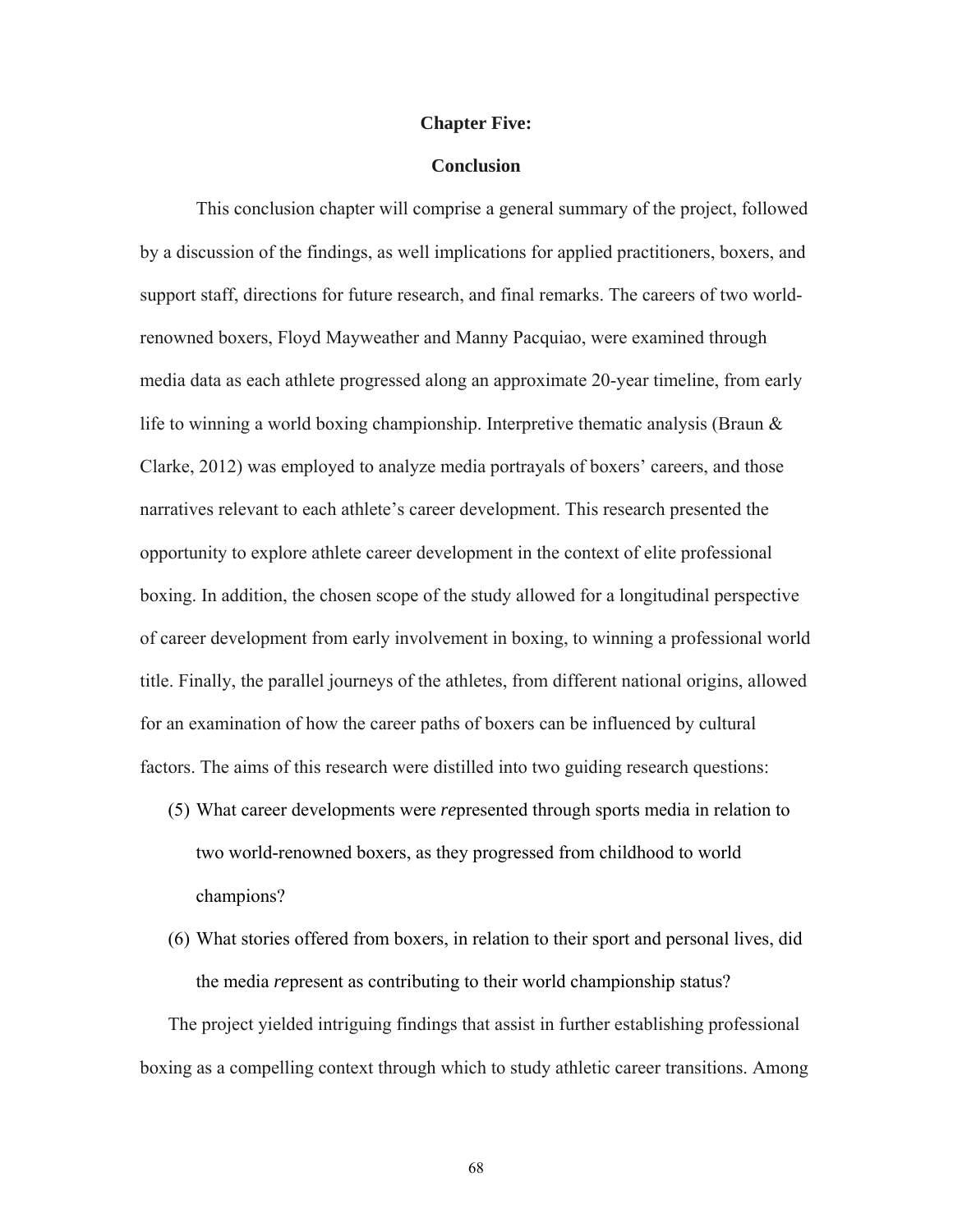these were the differing career development pathways available to boxers, as influenced by the cultural context from which they originated, and the importance of boxers' constructed media personas or "brands" in reaching world champion status. The results were presented in accordance with five temporal themes: (1) weathering hardships (subthemes: the rough life of an inner city kid, abject poverty in war-torn Philippines), (2) origins in boxing (subthemes: groomed to box, boxing to escape poverty), (3) amateur experience (subthemes: Olympic medalist en route to the pros, struggling amateur with dreams of greatness), (4) launching a professional career (subthemes: impressive American prospect, a charismatic unpolished slugger), and (5) capturing a world title (subthemes: the much-anticipated world champion, the unexpected world champion). These themes and subthemes represented salient media narratives of the athletes' careers and broader lives relevant to their career developments. These narratives comprised the storied accounts of Mayweather and Pacquiao's rise from humble beginnings to world championship boxers, as *re*presented in sport media.

The career developments identified, as broadly outlined in the resultant themes, included Mayweather's and Pacquiao's introductions to and early participation in boxing, amid the unique circumstances and larger cultural context of each athlete's country of birth, followed by their contrasting journeys through the amateur boxing system and transition into professional boxing, their early professional careers, and finally, their successful campaigns for a world boxing championship. The examination of the storied media accounts of Mayweather and Pacquiao's career development pathways revealed contrasting nuances in their transition experiences, despite both boxers' being very close in age and achieving world championship status along a similar timeframe. These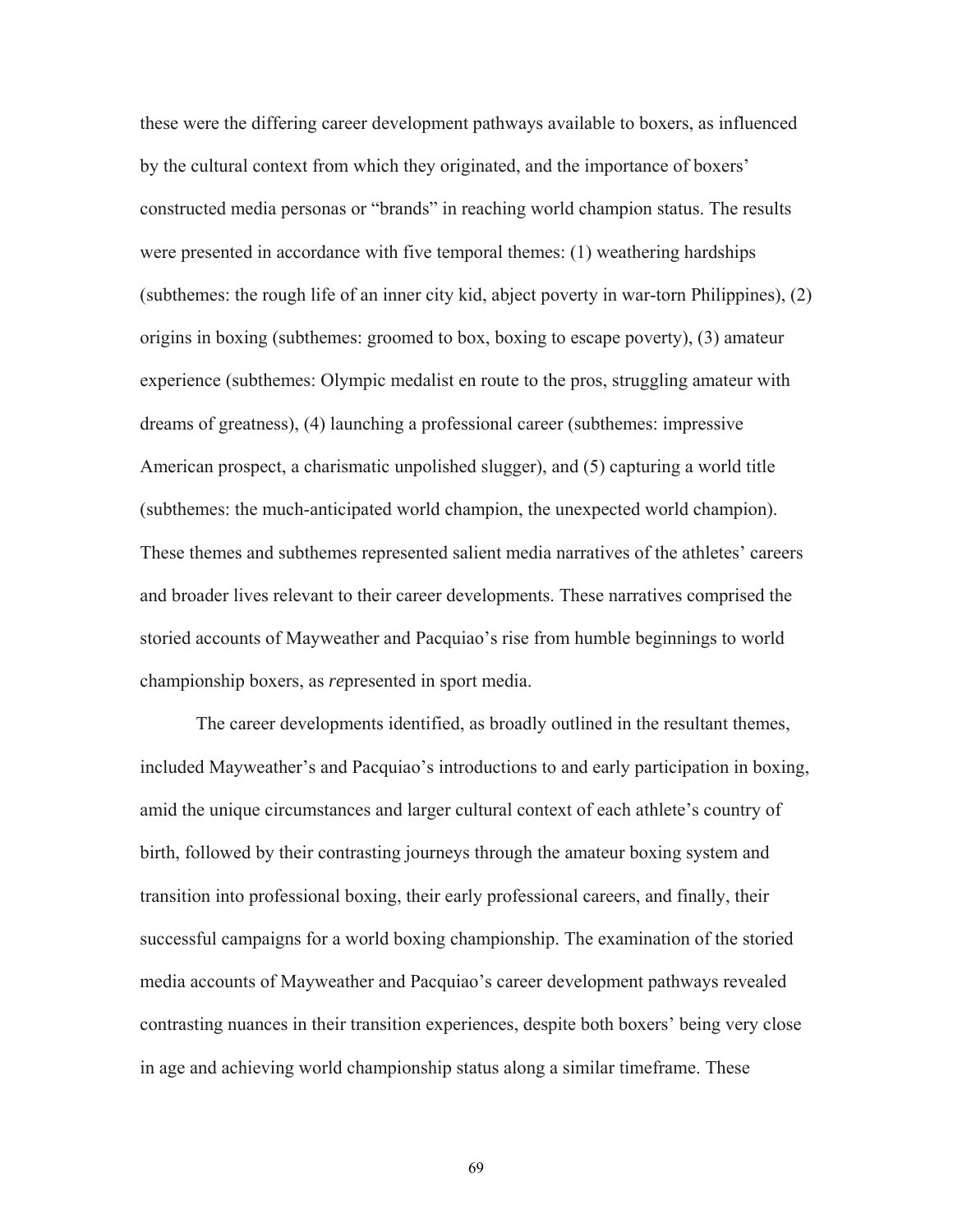differences were understood by considering the wider context of athletes' presented career development career experiences, which included adopting a culturally informed view (see Stambulova & Ryba, 2014)

# **5.1 Understanding Boxers' Developments in Context**

The unique cultural contexts, in which the athletes' careers developed, entailed national differences in sporting systems and available opportunities for athletes, in addition to differing cultural norms regarding assumed roles in relation to family and society. These factors influenced the specific trajectory of athletes' career development, as well as their personal foci and motivations in relation to their boxing careers, which informed each boxer's espoused persona represented in sport media.

Looking at career trajectory, cultural factors were seen to influence how the boxers constituted their unique career paths. Both athletes initiated their formal involvement in boxing during childhood, subsequent to differential antecedents. Mayweather, raised in a family of accomplished boxers, began his amateur career with his first bout at age 10, after having been involved in boxing training throughout early childhood. Media retellings of his childhood suggest that Mayweather underwent early specialization in boxing, under the stern tutelage of his father, gradually transitioning to more intensive training over the course of his upbringing. Mayweather's early career development is presented as being increasingly rigid and compelled, though beginning far enough back in childhood to afford him ample preparation for his initiation into an amateur boxing career. Pacquiao's was formally introduced to boxing at ~age 12 after demonstrating a curiosity towards the sport, and began competing as an amateur shortly thereafter. Pacquiao's amateur career was presented as being initiated organically, driven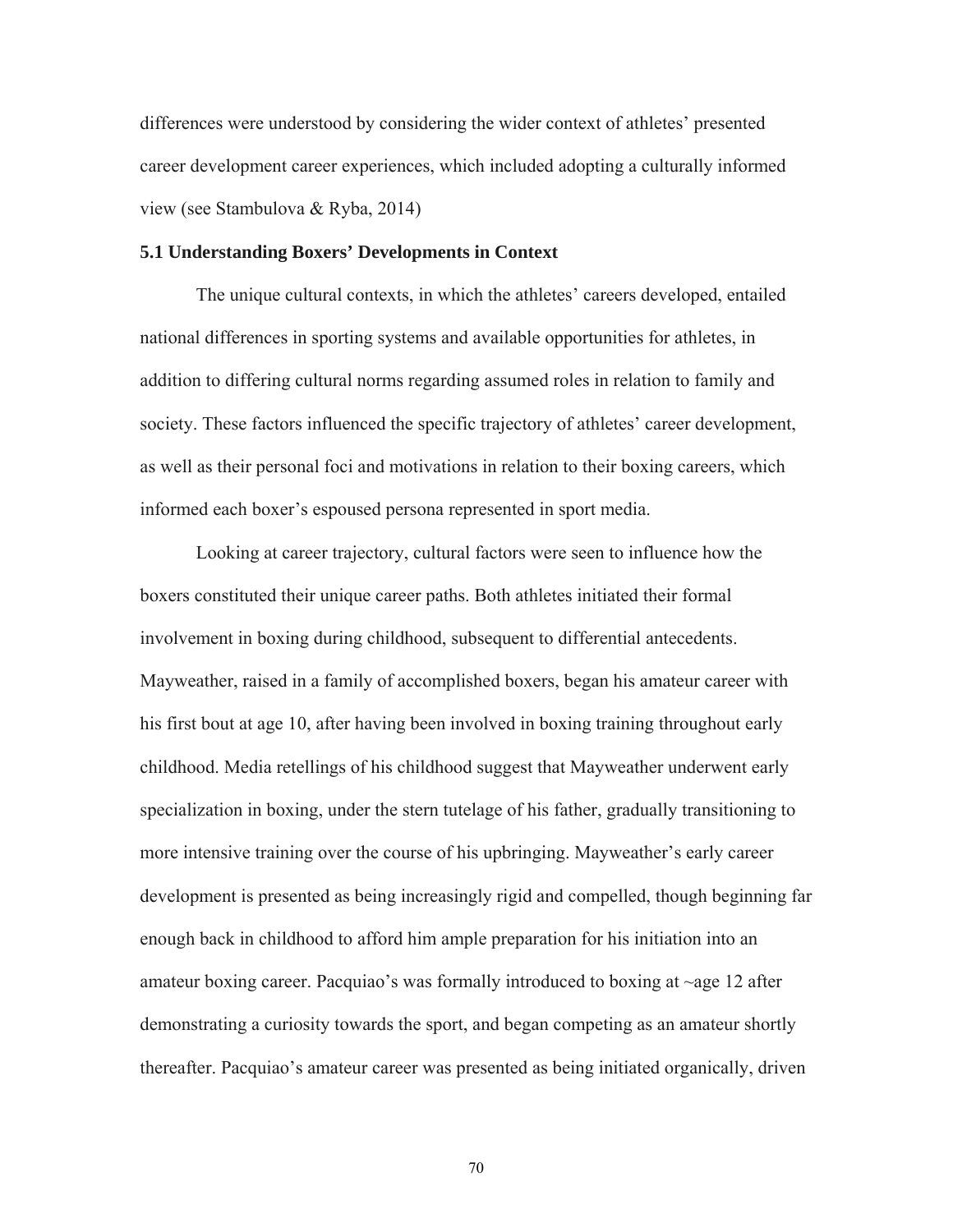by his own interest without forcible influence from others, which aligns more closely with current recommendations for athlete development (Martindale, Collins, and Daubney, 2005). As Mayweather and Pacquiao's careers progressed, the athletes expanded their networks of social support to form new professional relationships with individuals to assist in their professional career development (i.e., professional trainers, managers, promoters, etc.). These evolving social support networks provided the athletes with the guidance and preparation commensurate with the demands of transitions experienced through the development of their athletic careers. These boxers' developmental trajectories are further understood in terms of the cultural norms that shaped their motivations and personal foci, and their national sporting systems and available opportunities as young athletes.

**5.1.1 Cultural norms inform motivations and personal foci.** The influence of cultural norms, including social roles in relation to family, was understood to have shaped each athlete's personal development and motivations towards success in professional boxing. Media narratives that detail Pacquiao's early life and career underline a deeply felt responsibility to his family, which required his departure from school in order to help feed his mother and siblings. The desire to lift his family out of poverty and better his community are presented as motivating Pacquiao toward a professional boxing career. This is in keeping with a cultural orientation in his native Philippines that emphasizes collectivism. In contrast, Mayweather's motivations are portrayed as being more self-centred in nature, namely a desire to carve out a lasting legacy as a boxing legend. This strong focus on personal achievement for its own sake is consistent with a culture of individualism, more commonly seen in mainstream North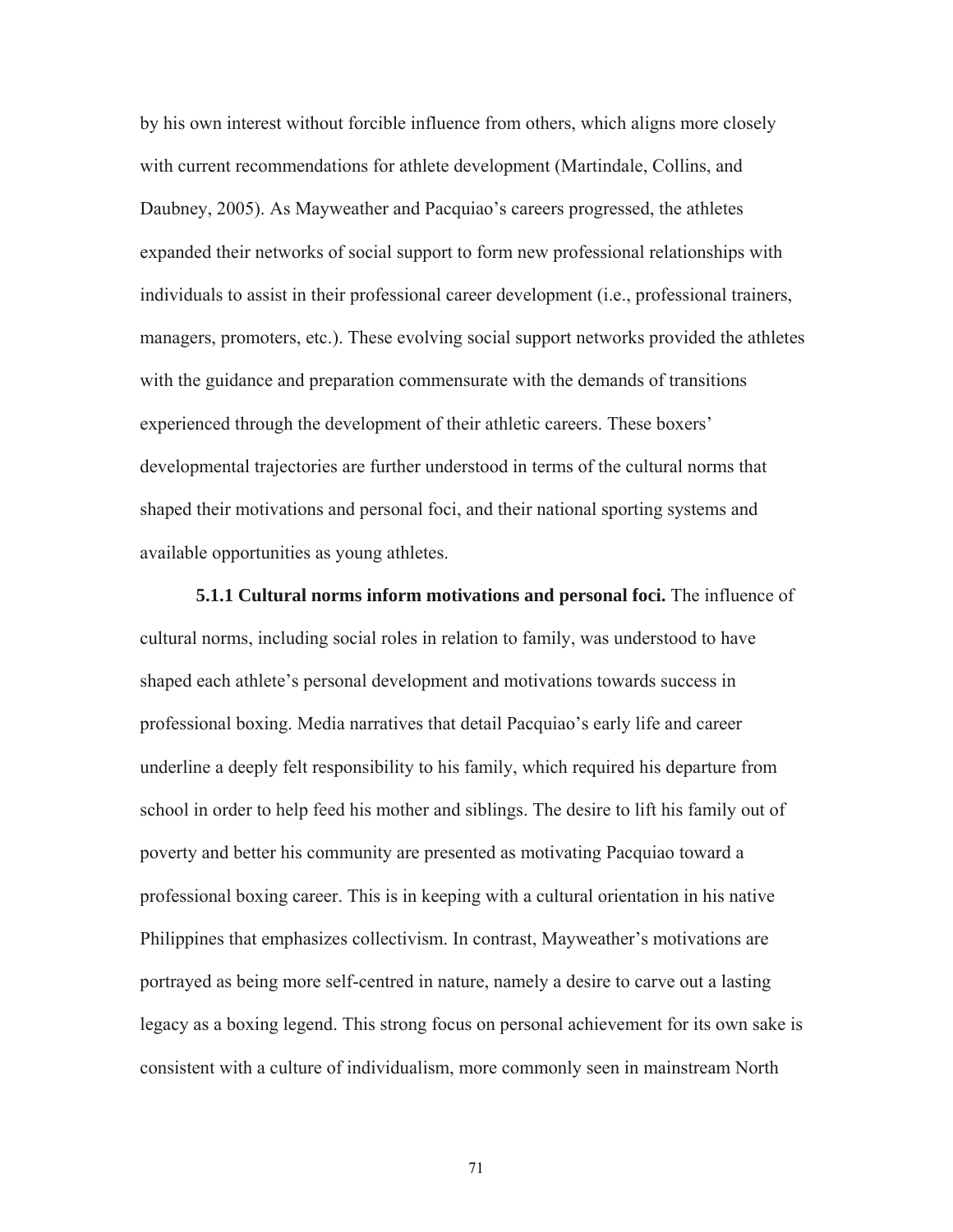American athletes (Kontos & Breland Noble, 2002). These contrasting cultural orientations prompted different foci as the athletes embarked on their career paths, as reflected in their espoused media personas. What was important is that both athletes developed a deep motivation and profound sense of duty to achieve success, regardless of how these motivations were expressed.

## **5.1.2 National sporting systems and available athletic opportunities.**

Mayweather's development as a boxer took place within the context of a North American boxing system, which led, in his case, to a decorated amateur career, affording him several years to hone his craft as an elite amateur before transitioning into the professional boxing. Approaching a professional career in this manner positioned Mayweather as promising professional prospect, garnering him the business of prominent promoters and support staff to facilitate his transition into professional boxing. These professional relationships afforded Mayweather greater financial security, marketing efforts, and a more controlled ascent through the lower boxing ranks. Pacquiao's career was comparatively expedited, turning professional at age 16 with a relatively tenuous amateur career. This early transition into professional boxing is not unusual, globally speaking, where, in some regions, the minimum age to become a professional boxer is 15 years (e.g., Mexico). With far fewer resources available for aspiring athletes in the Philippines, and relatively undeveloped amateur boxing system, opportunities to gain elite experience as an amateur boxer were slim to none for Pacquiao. Thus, Pacquiao's early professional experience effectively stood in place of an elite amateur career, entailing a steeper learning curve as a young professional. The career development pathway exemplified by Pacquiao highlighted a unique feature of career transitions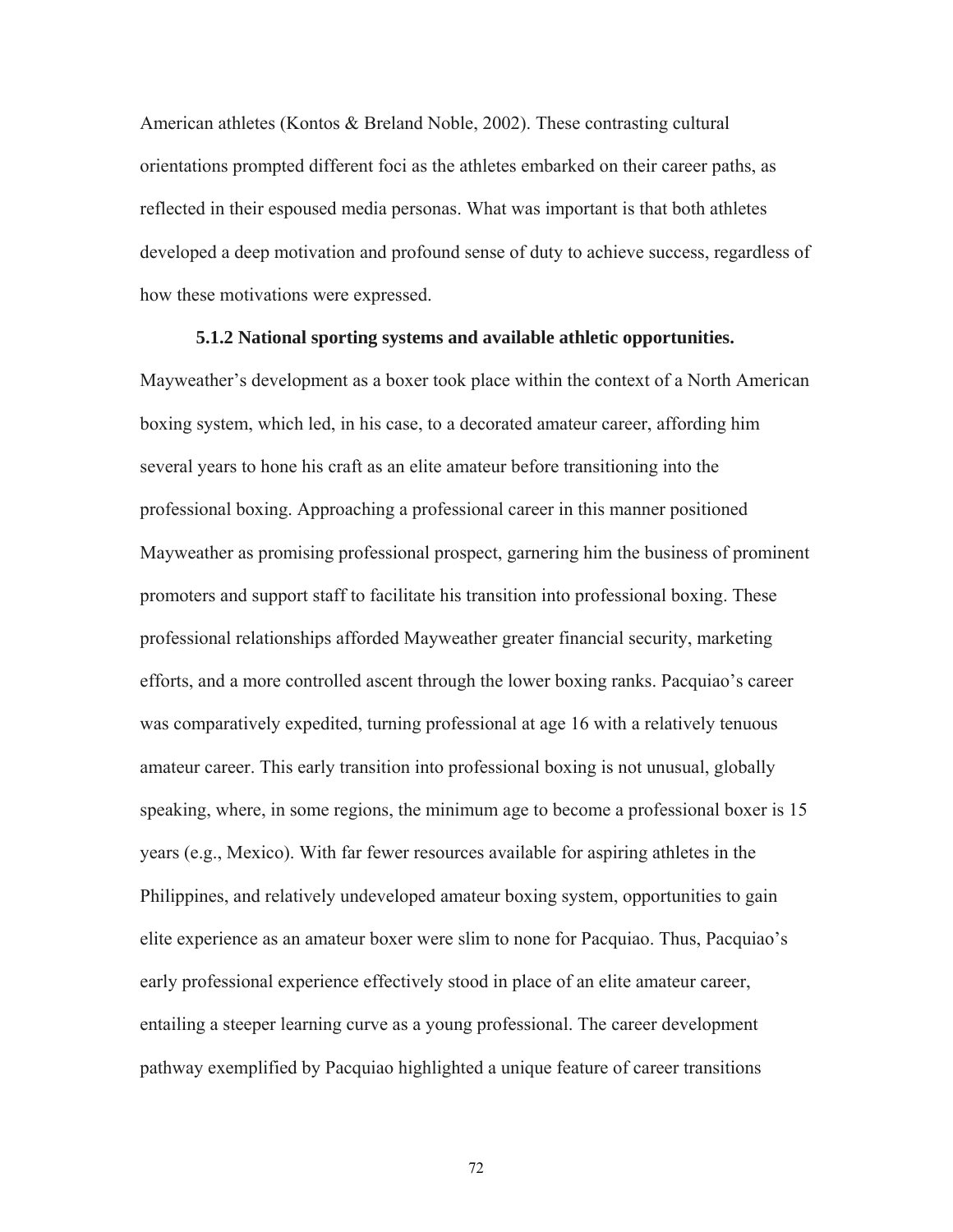specific to boxing: that athletes can graduate to a professional boxing career during adolescence without having ever competed as an elite senior amateur. Both Mayweather and Pacquiao were able to elevate their careers to world championship status, though the developmental path that each traversed to reach the same destination was greatly influenced circumstances unique to each athlete, which were understood by taking a culturally-informed view of the athletes' career developments. The career transition experiences of athletes cannot be understood separately from the contexts in which the athletes are immersed; National sporting systems and available athletic opportunities, together with sociocultural norms and values, and personal histories and circumstances interacted to shape Mayweather and Pacquiao's developmental trajectories, and resulted in their differential career paths. These career paths of Mayweather and Pacquiao represent two of the more common career paths available to aspiring professional boxers and demonstrate the versatility possible in the career developmental trajectories of professional boxers.

#### **5.2 Building an Effective 'Brand'**

Mayweather and Pacquiao's careers, as represented through sport media, augment our understanding of professional sport personas by illuminating how athletes' personal histories, sport performances, and media portrayals are layered to create a public athletic persona or "brand." Mayweather and Pacquiao's personal histories and developmental experiences are portrayed as having uniquely prepared them for the challenges inherent in their career paths towards a world boxing championship. Examining media biographies of both athletes provided insight into how their experiences of career developments were recast as post hoc explanations of athletic achievements to help build compelling and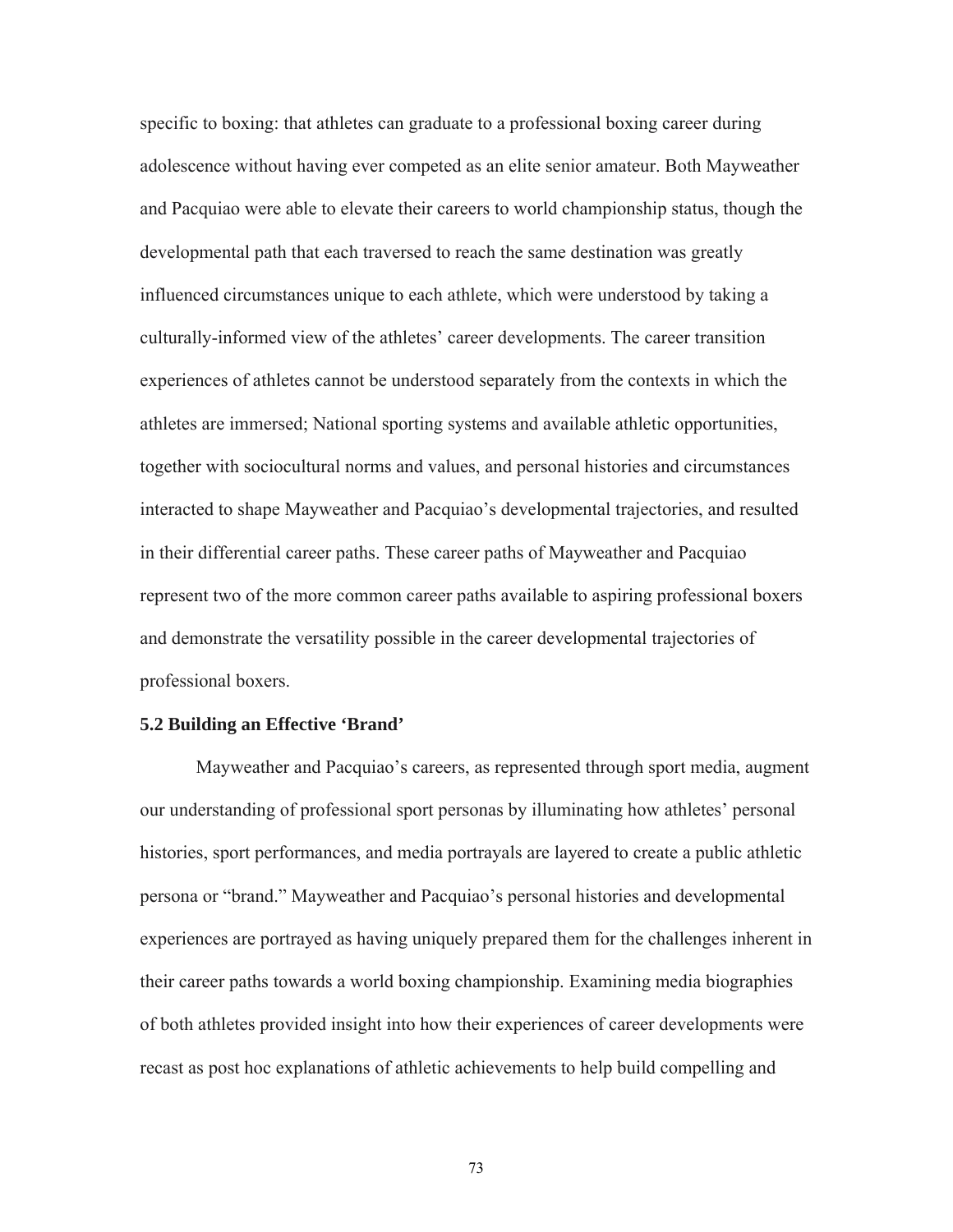effective brands that both: (1) made sense of prior athletic successes and/or failures; and (2) positioned the athlete towards success in the future, both in the eyes of the public and in mind of the athlete.

**5.2.1 Hardships of early life presented as strengths.** Media narratives present Mayweather and Pacquiao as having cultivated the internal qualities to facilitate their success throughout their early lives and career developments. Their memories of hardships, which included poverty, unstable home environments, and the departure of their fathers, have been consistently cited as sources of strength. Collins and MacNamara (2012) noted that a disproportionately high incidence of trauma is historically common among elite athletes. The authors asserted that for highly resilient athletes, "influential low points" during these athletes' formative years often result in a refocusing and increasing of efforts, wherein challenges or traumas endured are interpreted as opportunities for positive growth. Consistent with Collins and MacNamara's writings, the biographies of Mayweather and Pacquiao are replete with exposure to trauma. In storied media accounts, both athletes assert that the hardships they faced as children and adolescents were essential to fostering the psychological characteristics critical to their success. The overcoming of early trauma and being hardened, when continually expressed in the boxers' media portrayals, enabled media to construct a compelling redemption narrative, which supplied meaning to the athletes' successes. These narratives then became a fundamental part of Mayweather's and Pacquiao's respective brands. In this way, the athletes were portrayed as being psychologically prepared to endure and not be broken by any novel challenges encountered in the boxing ring. Mayweather and Pacquiao demonstrate that professional boxers can put forth details of their personal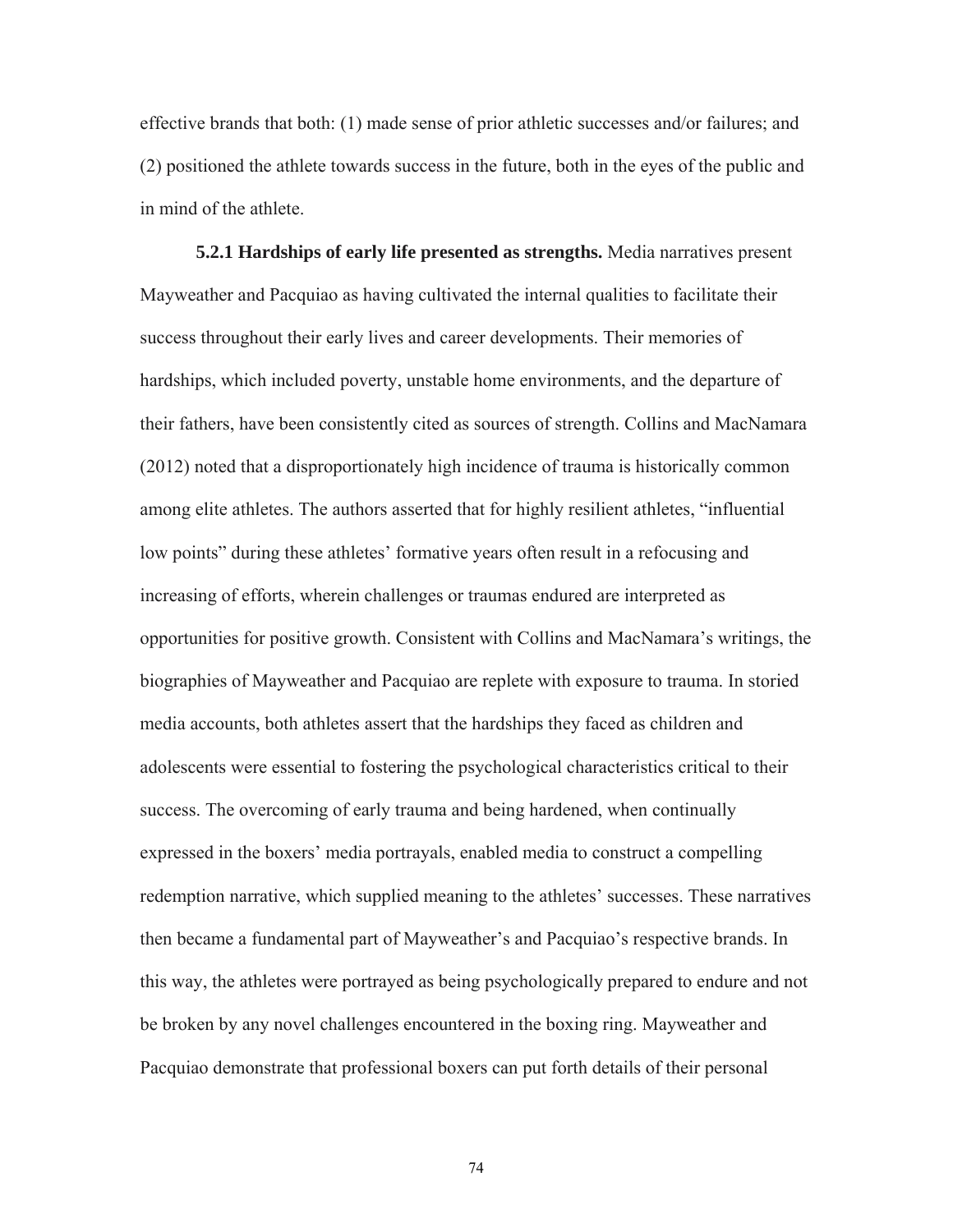histories to feed media narratives that are positive/adaptive in nature and can help to build a compelling brand, which follows boxers into every career challenge.

**5.2.2 Athletic identities align with context of professional boxing.** Mayweather and Pacquiao exemplified how their behaviours matched with the unique context of professional boxing. Both boxers had an espoused persona that was reflected in media portrayals. Mayweather was portrayed as a self-proclaimed superstar and inevitable world champion, who boasted of his athletic attributes and past accomplishments. Pacquiao was promoted as a charismatic fighter for the people whose stories spoke of his commitment to his family and religion, and who expressed his unwavering determination to succeed as a professional boxer against the odds. Schinke et al. (2012) identified that athletes whose individual narratives match with broader narratives from their sport culture are more successful through transitions. It's also understood that media representations of athletes, while shaping public perception, influence how athletes view themselves (McGannon et al., 2012). Although Schinke et al. (2012) considered this phenomenon in the context of a single tournament, Mayweather and Pacquiao's broader careers exemplify the success obtainable when athletes' identities align with the demands of their sport context. From early on in their careers, both athletes positioned boxing as the central focus and driving force in their lives. They competed frequently early in their professional careers, insulating themselves from distractions. Similar to the boxers examined by Schinke et al. (2012), Mayweather and Pacquiao's behaviours aligned with the demands of their professional boxing context to foster their successes.

Mayweather and Pacquiao both passed through a monumental checkpoint towards eminence by winning a world championship title, and, in doing so, successfully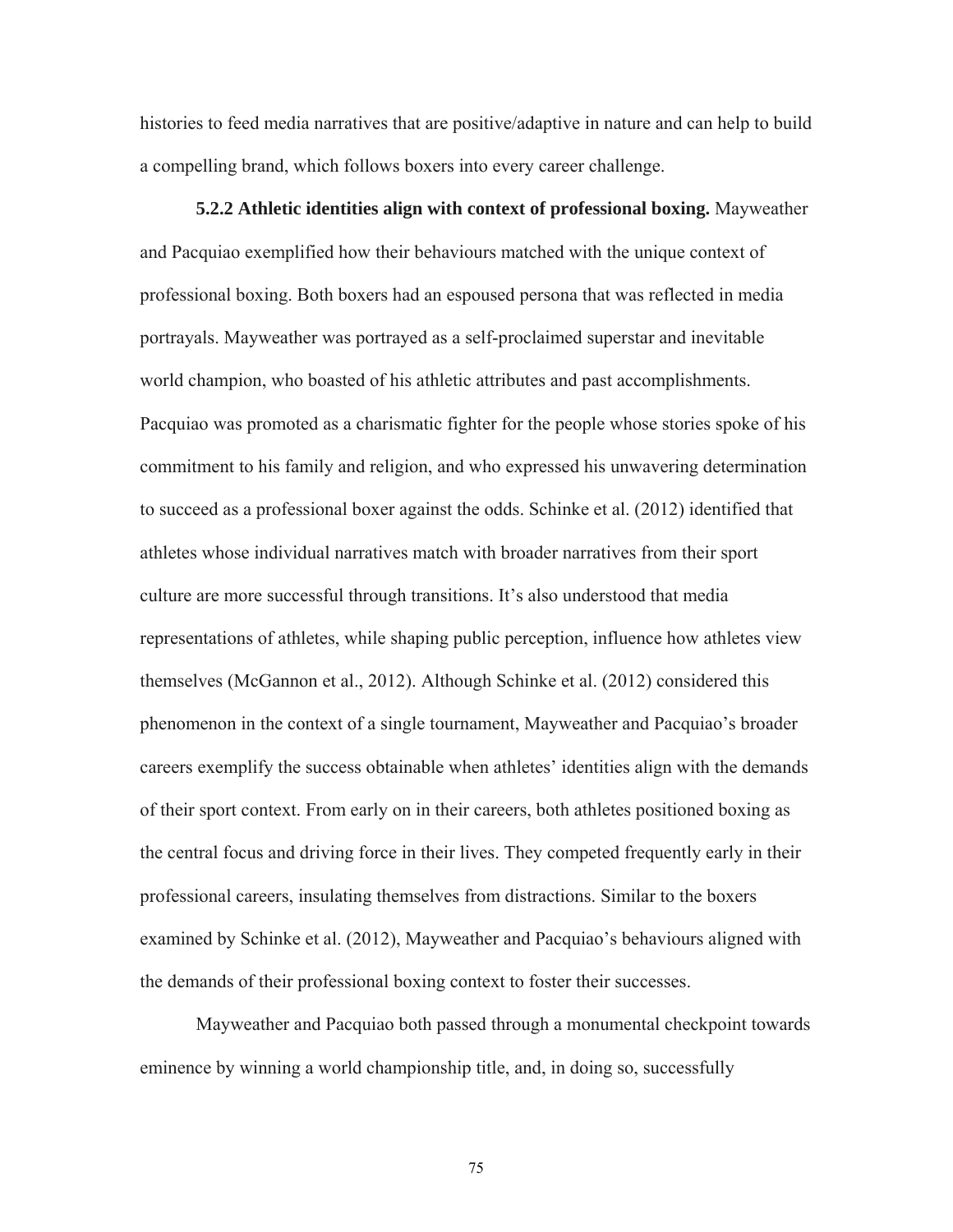navigating a paramount quasi-normative transition. These transitions encountered throughout athletic development entail remarkable stress for athletes, not yet certain of their place in their post-transition context, despite having anticipated their respective pathways (Stambulova, et al., 2009). Schinke et al. (2015) found that preparing for the Olympic games, another quasi-normative transition, necessitated targeted information about the Olympic context, which helped athletes to feel more prepared to tackle their upcoming transition. Similarly, both Mayweather and Pacquiao's careers uniquely prepared them for the stressors accompanying their world championship bouts. Throughout Mayweather's career, he was inundated with praise and prognostications of his inevitable world champion status. In the lead up to his world title bout, Mayweather was portrayed in the media as a rising star on the verge of the biggest win of his young career. Consequently, he possessed a keen awareness of his attributes (e.g., speed, defensive ability, and conditioning) that gave him confidence that he had the requisite skills entering into his world championship opportunity. Contrastingly, going into world title bout, Pacquiao was portrayed as a courageous underdog with only a puncher's chance. Pacquiao, though, was routinely victorious in situations where he was perceived as the underdog. Pacquiao's determination to succeed in bouts where he was deemed overmatched psychologically prepared him to endure a difficult several rounds of punishment without discouragement in order to implement a strategy that would bring him towards victory despite his obvious shortcomings as a boxer. What proved important for both athletes was the self-efficacy to implement effective strategies in the ring that played to their relative strengths (for Mayweather, his speed and agility; for Pacquiao, his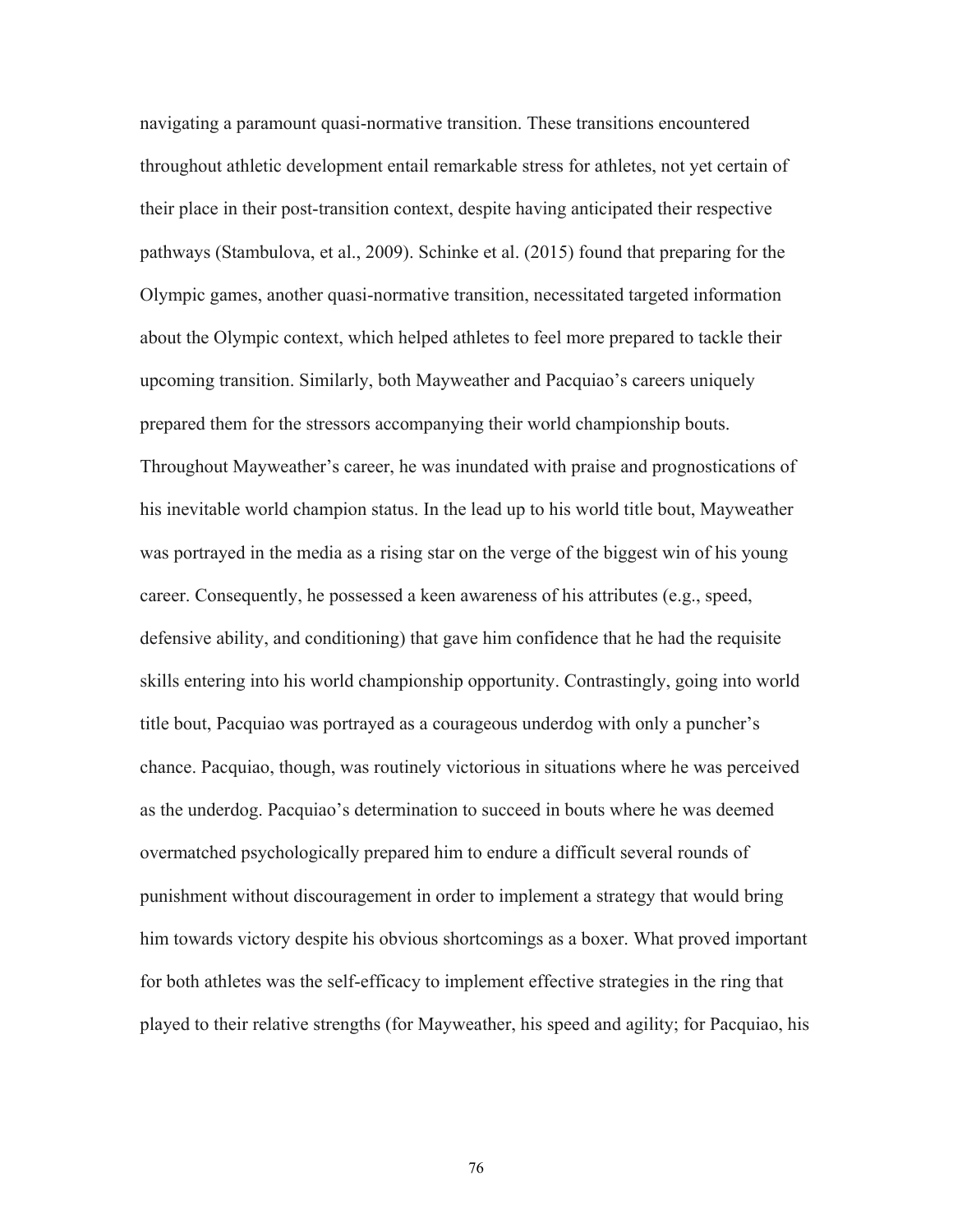explosive punching power) and, at least in Pacquiao's case, the mental toughness to endure setbacks (e.g., losing a round) and proceed forward adaptively.

## **5.3 Recommendations for Applied Practitioners, Boxers, and Support Staff**

The results of this project carry a number of implications for applied practitioners in sport psychology working with boxers, boxers, and their support staffs. Central to these recommendations is the need for practitioners who work with professional boxers to adequately familiarize themselves with boxing subculture and contextual subtleties that underpin athletes career developments and career paths (Schinke & McGannon, 2015). This familiarity with the contextual nuances of boxing subculture should be coupled with a comprehensive understanding of athletic career development and career transitions literature, as well as an appreciation of broader cultural influences on boxers' career developments.

Mayweather and Pacquiao's careers present unique considerations for practitioners working with professional athletes. Both athletes present themselves as having succeeded "against the odds." Mayweather came from a family with a criminogenic background and a father-coach whose methods were draconian, whereas Pacquiao developed amidst the trials and tribulations of growing up poor in a third world country ravaged by civil war. It's implied in media portrayals that without exposure to these "stressors" of their early lives and careers, Mayweather and Pacquiao may have lacked the critical coping resources they utilized to attain their highest successes. Though it must be pondered whether these appraisals would have maintained if the athletes' careers culminated with a lesser stature, or whether their early childhood struggles would have instead been presented as barriers to their developments. Practitioners may be able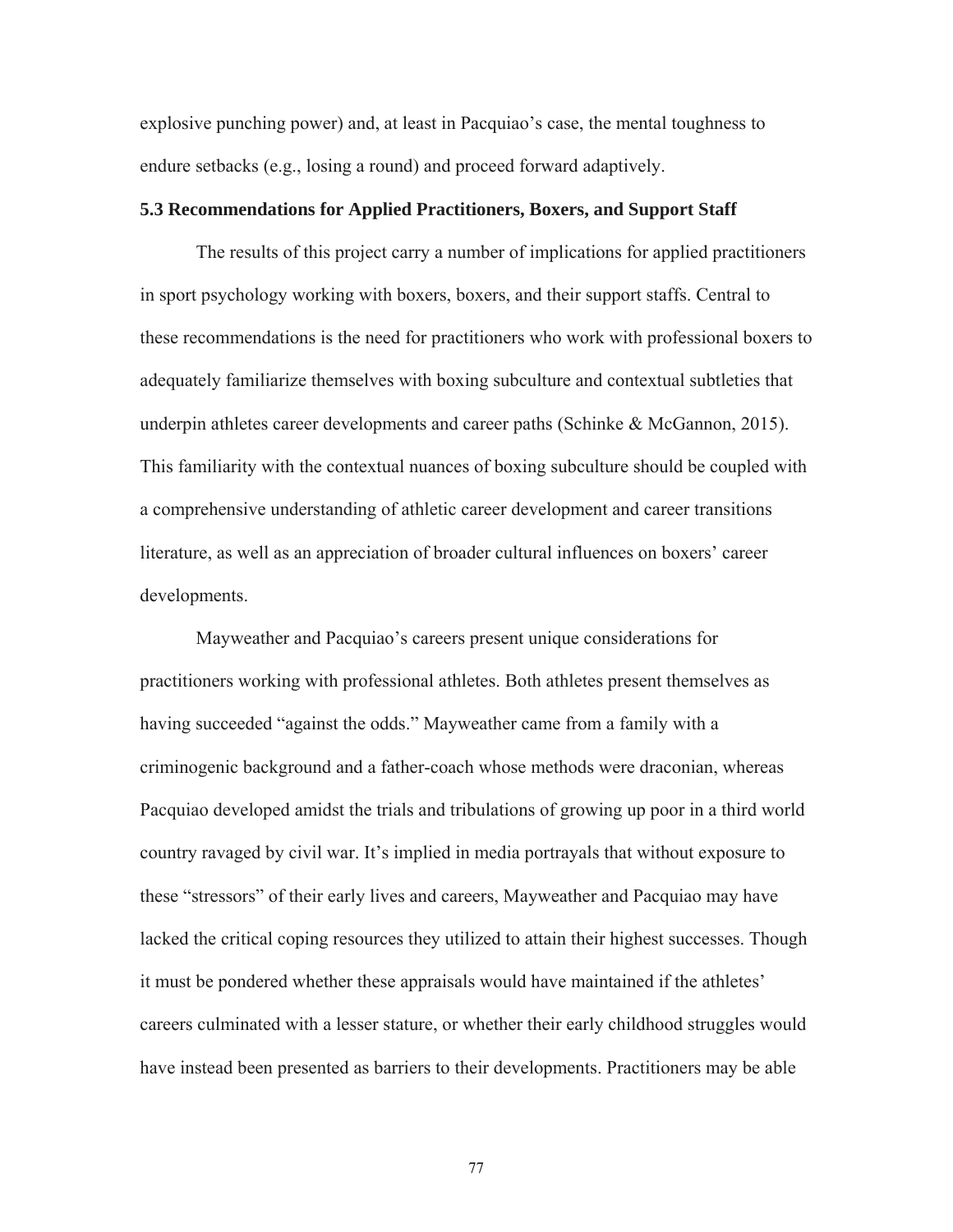to help athletes develop critical psychological characteristics by publically reframing past experiences in alignment with current contextual demands (McGannon et al., 2012).

Considering the relationship between media representations and athletes' identities, McGannon and McMahon (2016) recently highlighted that practitioners working with professional athletes may encounter difficulties if they employ narrowly focused individual solutions that overlook broader cultural influences from the media. Mayweather's and Pacquiao's professional identities portrayed congruence between their cultural backgrounds and their storied media *re*presentations, showcasing how athletes' cultural identities can be respected within their media personas. One challenge for practitioners working with athletes through major events, such as a world title bout, is that these events do not happen frequently. Athletes may only have one opportunity throughout a career to experience such a monumental high-performance context. Practitioners working with athletes through these quasi-normative transitions (e.g., Olympic Games, professional world title bout, etc.) can improve athletes' preparedness by drawing similarities between the athletes' past experiences and their "novel" posttransition context. Although researchers generally acknowledge that transitions are facilitated when athletes are informed about their post-transition context (Stambulova et al., 2009), Mayweather and Pacquiao's careers highlight how practitioners can pull from experiences throughout a career pathway to create familiarity in potentially "once in a lifetime" opportunities. Practitioners working with athletes through normative and quasinormative career transitions can support athletes by re-framing post-transition contexts in alignment with their past experiences.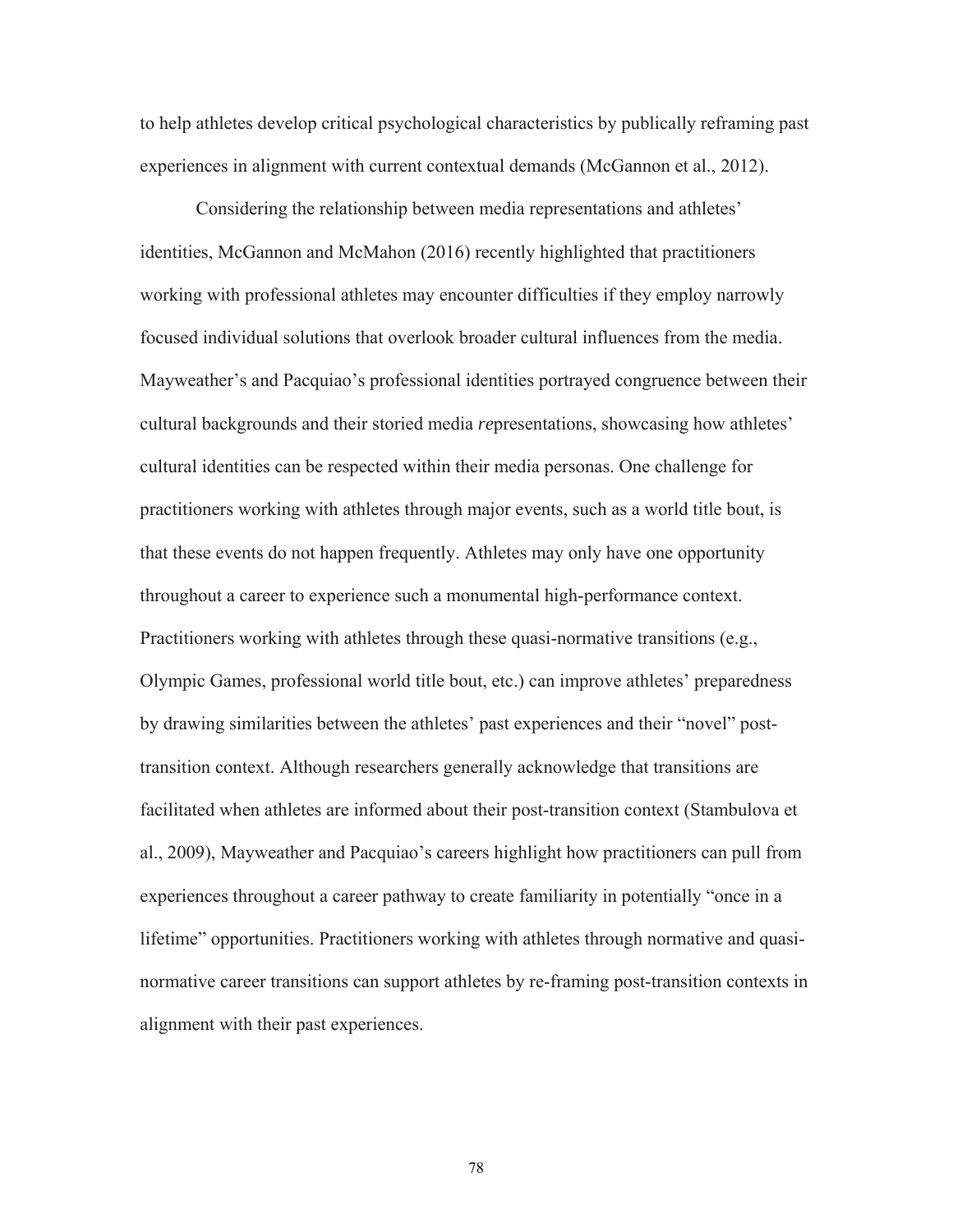Beyond reframing past experiences in alignment with contextual demands, practitioners and support staff should be mindful of boxers' personal and career histories to help inform important future decisions regarding boxers' careers, including matchmaking and more general career planning. When a boxer's management and promotional teams receive bout offers from a potential opponent's representatives, those personnel must help decide whether the bout on offer is in the best interest of their boxer before entering negotiations. These decisions regarding opponent selection and bout scheduling are of great importance in shaping the athlete's career, for better or worse. Thus, in addition to several important considerations, practitioners may also wish to consider each bout offer in light of the athlete's career with regards to their history of facing and rebounding from disappointments. For instance, athletes who have previously faced difficult opposition, and consistently shown an ability to rebound for setbacks, may be better suited to accept bout proposals that offer high risk-high reward. In contrast, athletes who have been carefully protected throughout their professional campaigns, and not consistently demonstrated the capacity to overcome novel challenges, may be better suited by a bout selection designed to incrementally introduce challenges of greater difficultly over a longer period to ensure a certain level of psychological preparedness before accepting potential "make or break" bouts.

Results of this study provide some insight into the importance of practitioners and support staff in helping an athlete to reinforce and project a strong athletic identity that will be represented in the media portrayals and help to constitute a boxer's brand. It is important to acknowledge that in professional boxing, an athlete's career potential is not only determined by athletic accomplishments, but also the ability to generate revenue in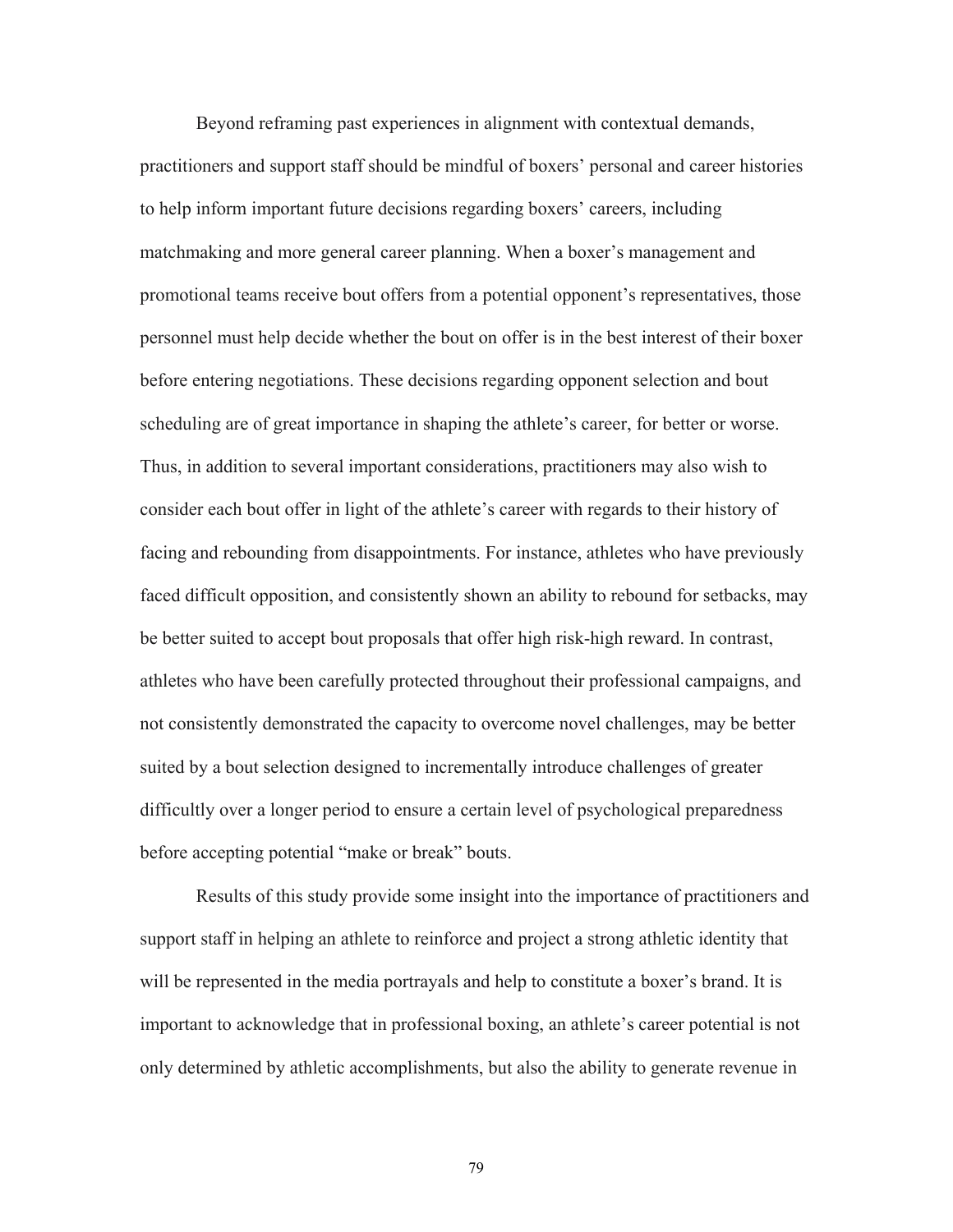the form of ticket sales. Both boxers were presented to their fans through enticing media personas. Mayweather's audiences could anticipate a boxing match wrought with technical prowess and skill whereas Pacquiao's audiences could count on an action packed bout that promised "big blows" and a dramatic finish, in keeping with how they were branded. As much as career paths can be culturally differentiated on a broad scale, practitioners once again need to be aware of contextualized underpinnings within their sport subcultures (Schinke & McGannon, 2015). Mayweather and Pacquiao's storied media personas augments our understanding that practitioners in professional sport contexts need to consider their client's marketability alongside their sport specific development.

Media plays an enormous role in constructing an athlete's identity and public persona, and therefore it is media professionals who make determinations about how any athlete should be portrayed and what information about them should be presented, based on what those professionals believe will garner their media corporations greatest readership/viewership – whether flattering or unflattering to the athlete. Athletes though, have the power to choose what they do (and do not) present to media professionals. Professional boxers should use this power to present themselves in a way that will likely appeal to the public, in terms of garnering interest (and potential fans) and putting forth narratives that evoke images of strength and success. These narratives may be endearing to audiences, though need not be. As an illustration, Floyd Mayweather was not considered to be an exciting fighter outside of boxing purists, and was not especially charismatic. Despite many casual sports fans finding his style of boxing to be tedious and frustrating to watch, Mayweather projected himself as a sure-of-himself boxing master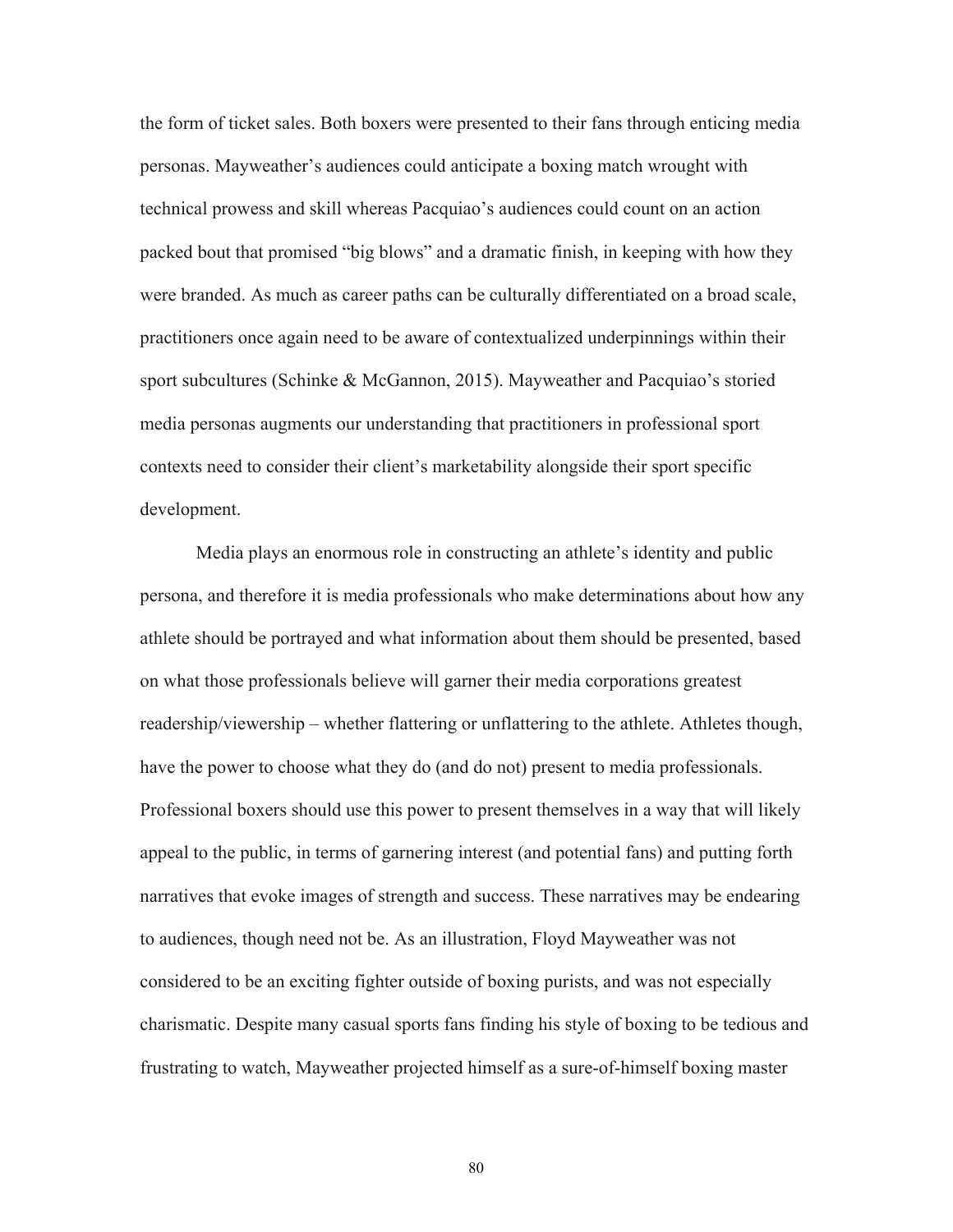whose ability could not be matched – a public persona (or brand) that appealed to masses, even if they were tuning in in hopes to see him lose.

Finally, for practitioners, considering the boxers' life stories through a broad lens, including both their sport and personal experiences, provided insight into how media sources layer athlete identities in relation to their sport context. Athletes working through transitions in their development will benefit if practitioners pull from many facets of the athlete's stories to create an athlete "brand" conducive to their subscribed sport. McGannon and McMahon (2016) stated that through "...data derived from media sources, sport psychology researchers might learn not only how the athlete's identity is constituted, but how that constitution consequently affects the athlete and who he/she must train alongside" (p 45). To our knowledge, although the relationship between athletes' self-perceptions and their publicised identities has been recognized (McGannon et al., 2012), practitioners have yet to consider how they could use the media as a tool to develop their athletes. The media analysis of Mayweather and Pacquiao's careers suggest that, if managed effectively, practitioners may be able to harness the power of a holistically aligned media identity.

## **5.4 Directions for Future Research**

The current study represents a step forward in understanding career developments in the context of elite professional boxing, and brings to mind some potential directions for future research. Career developments were examined through media portrayals up until each athlete captured a world boxing championship title. Although the world boxing title represents the most coveted prize in boxing, the vast majority of these boxers have fleeting careers at the top, often losing their title within one or two title defenses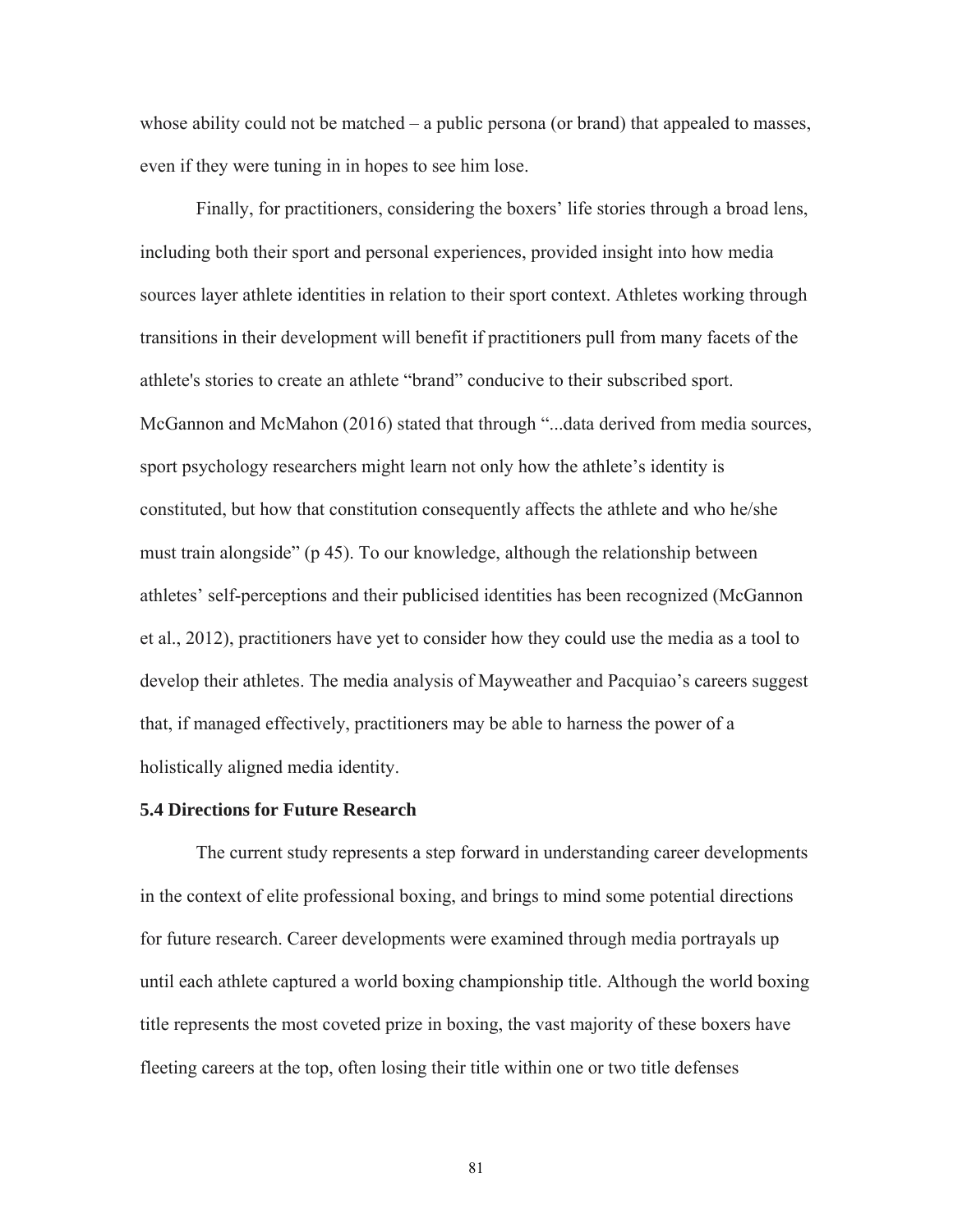(Schinke, 2004; Schinke & Ramsay, 2009). What is far less common is for boxers to maintain their status as world champions over many years to reach a state of true eminence in the sport. Both Mayweather and Pacquiao achieved this feat in their own careers, going on to win numerous world titles in different weight divisions and building themselves into iconic athletes whose fame and recognition transcended boxing into the greater public consciousness. Future research may wish to examine the career developments of these, or other iconic athletes, as they progress beyond initial professional triumphs and continue to elevate their stature to approach eminence or iconic status as they near the culmination of their careers. Media data could be vital to researchers interested in exploring career development as athletes ascend towards eminence. Since eminence is as much a measure of public recognition as it is of achievement, research could examine athletes' evolving identities and brands – represented through sport media – as they work to remain at the pinnacle of their sport.

As this research has helped to illuminate the importance of both boxers building an effective brand, it is not unreasonable to infer that constructed media identities and an athlete's brand would be of paramount importance to understanding these athletes' continued development towards greatness. Furthermore, examining how an athlete's brand and espoused athletic identity changes and evolves beyond a world championship victory and towards potentially greater recognition and eventual retirement. Exploring constructed athletic identities and brands is especially interesting in the context of elite professional boxing, given the sport's unique economic structure. Bout viewership drives ticket sales (at the box office and through pay-per-view services) and boxers are, in effect, marketed as products for consumption. In this way, "success" as a professional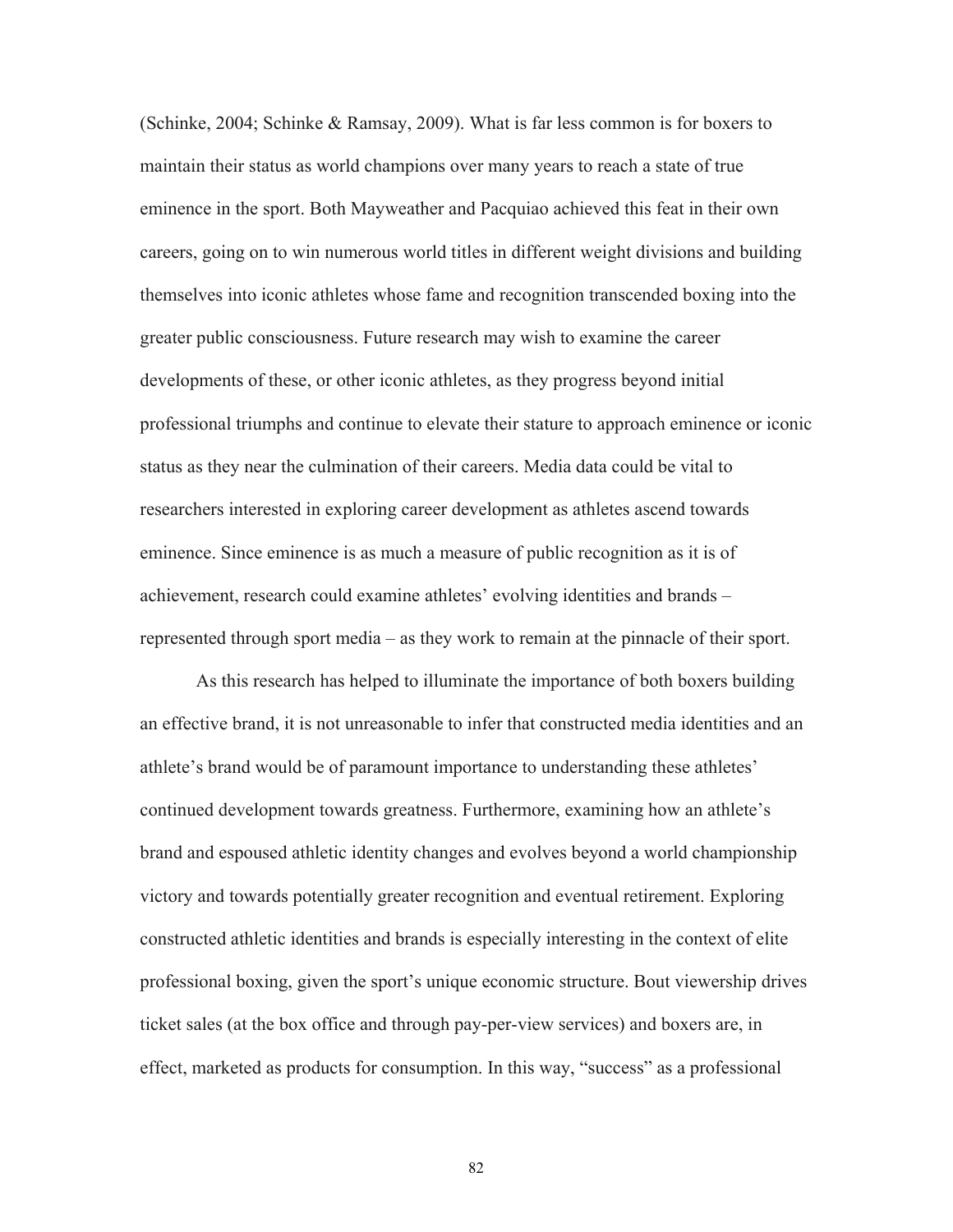boxer, in terms of popularity, opportunities, earning potential, longevity, etc., is not a pure meritocracy dependent only on an athlete's skills and successes in the ring. Rather, it is to some significant degree based on the effectiveness of a boxer's brand in attracting an audience for his bouts and building a fan base. Researchers may be interested in further exploring athletes' constructed "brands." In particular, research could be aimed at identifying the factors that may differentiate between the effective brands of boxers who've reached eminence, and the less effective brands of professional boxers who, despite tremendous talent and success in the boxing ring, have been unable to penetrate mainstream boxing audiences and reach eminence.

# **5.5 Final Remarks**

The current project explored storied media narratives representing the career developments of two world champion boxers, from their earliest involvements in boxing towards winning their first world boxing championship titles. Media narratives offered a whole-person presentation of both athletes that, rather than requiring a narrow focus on training and competition experiences, made it possible to consider athletes more broadly as people. This exploration revealed interesting nuances in athletes' career paths, including differentiated transitions into a professional career, influenced by contextual and circumstantial idiosyncrasies, which were understood though adopting a culturally informed view. While it must be acknowledged that media data contained narratives of athlete experiences as selected and recast by boxing writers, the utilization of media data both made this project possible, and provided insight into the interplay between athletes' personal biographies, projected identities, and media portrayals to construct a coherent athlete "brand." This project helps to position professional boxing as fascinating context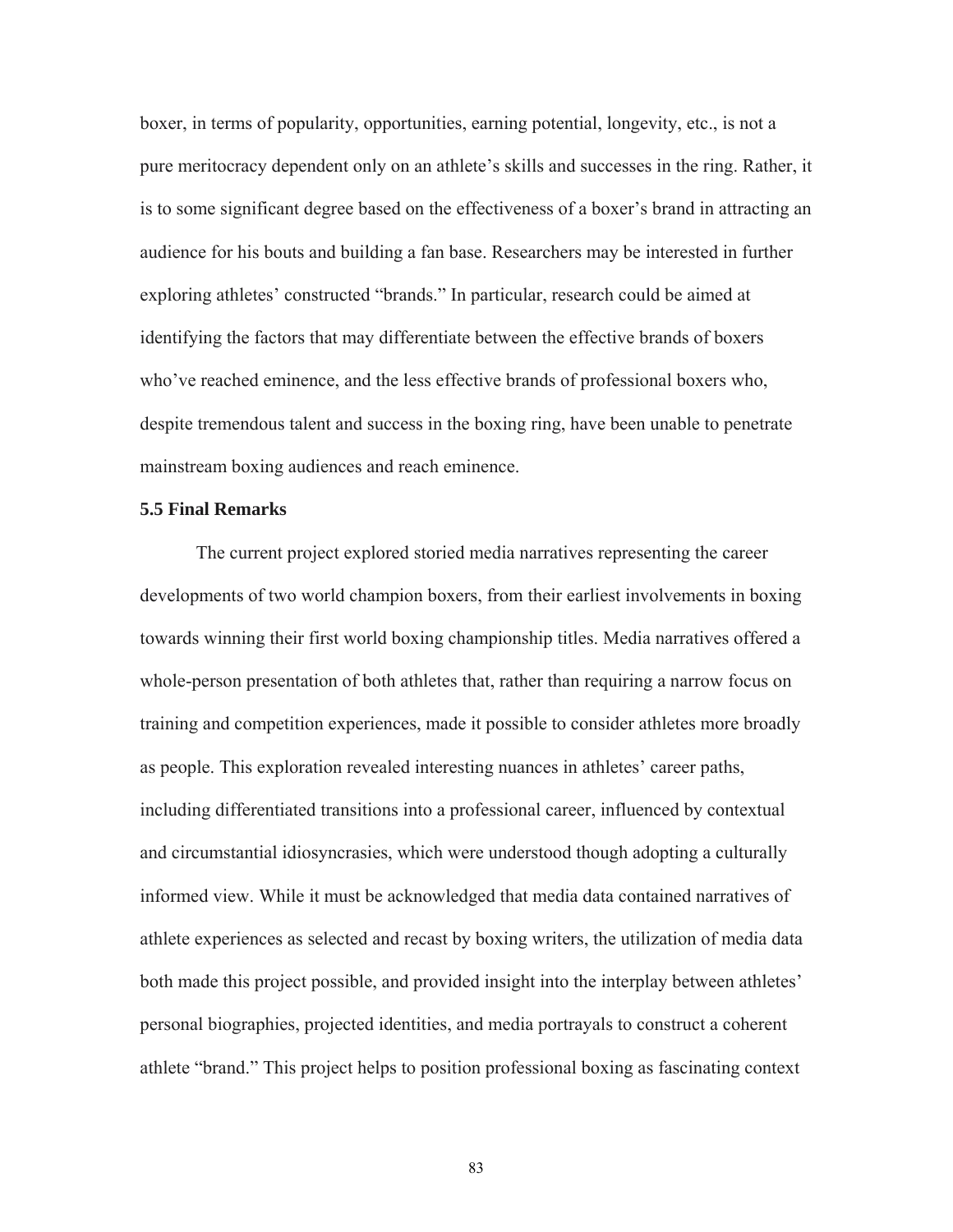within which future research may wish to further explore athletic career developments and the role of sport media shaping in athletes' professional careers.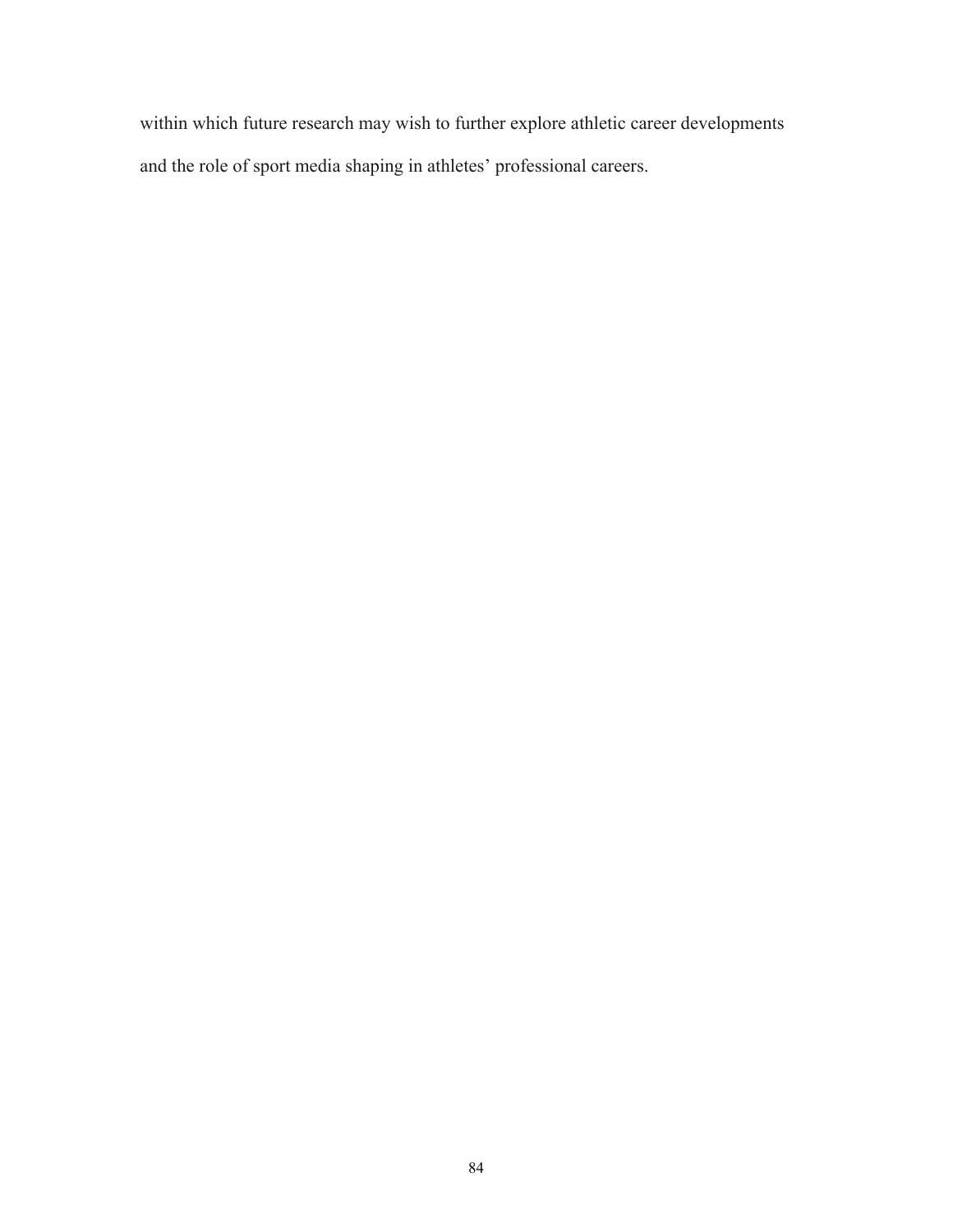#### **References**

- Alfermann, D., & Stambulova, N. B. (2007). Career transitions and career termination. In G. Tenenbaum & R. C. Eklund (Eds.), *Handbook of Sport Psychology* (3rd ed., pp. 712–733). Hoboken, NJ: John Wiley & Sons, Inc.
- Battochio, R. C., Schinke, R. J., Battochio, D. L., Halliwell, W., & Tenenbaum, G. (2010). The adaptation process of National Hockey League players. *Journal of Clinical Sport Psychology*, *4*, 282–301.
- Battochio, R. C., Schinke, R. J., McGannon, K. R., Tenenbaum, G., Yukelson, D., Crowder, T. (2013). Immigrated professional athletes' support networks and immediate post-relocation adaptation: A directed content analysis of media data. *International Journal of Sport and Exercise Psychology, 11*, 101-113*.*
- Bernstein, R. (Executive Producer). (2012, April 21). *Floyd Mayweather: Speaking out* [Television broadcast]. New York: Home Box Office.
- Bernstein, R., & Greenburg, R. (Executive Producers). (2007). *24/7: De La Hoya-Mayweather* [Television miniseries]. New York: Home Box Office.
- Bloom, B. (1985). *Developing talent in young people*. New York: Ballantine Books.
- Boddy, K. (2008). *Boxing: A cultural history.* London: Reaktion.
- [Boxing Unlimited]. (2015, January 10). *Manny Pacquiao documentary.* [Video file]. Retrieved from https://www.youtube.com/watch?v=iPfCxOJYEok
- Braun, V., & Clarke, V. (2012) Thematic analysis. *APA handbook of research methods in psychology, Vol 2: Research designs: Quantitative, qualitative, neuropsychological, and biological*, 57–71. http://dx.doi.org/10.1037/13620-004.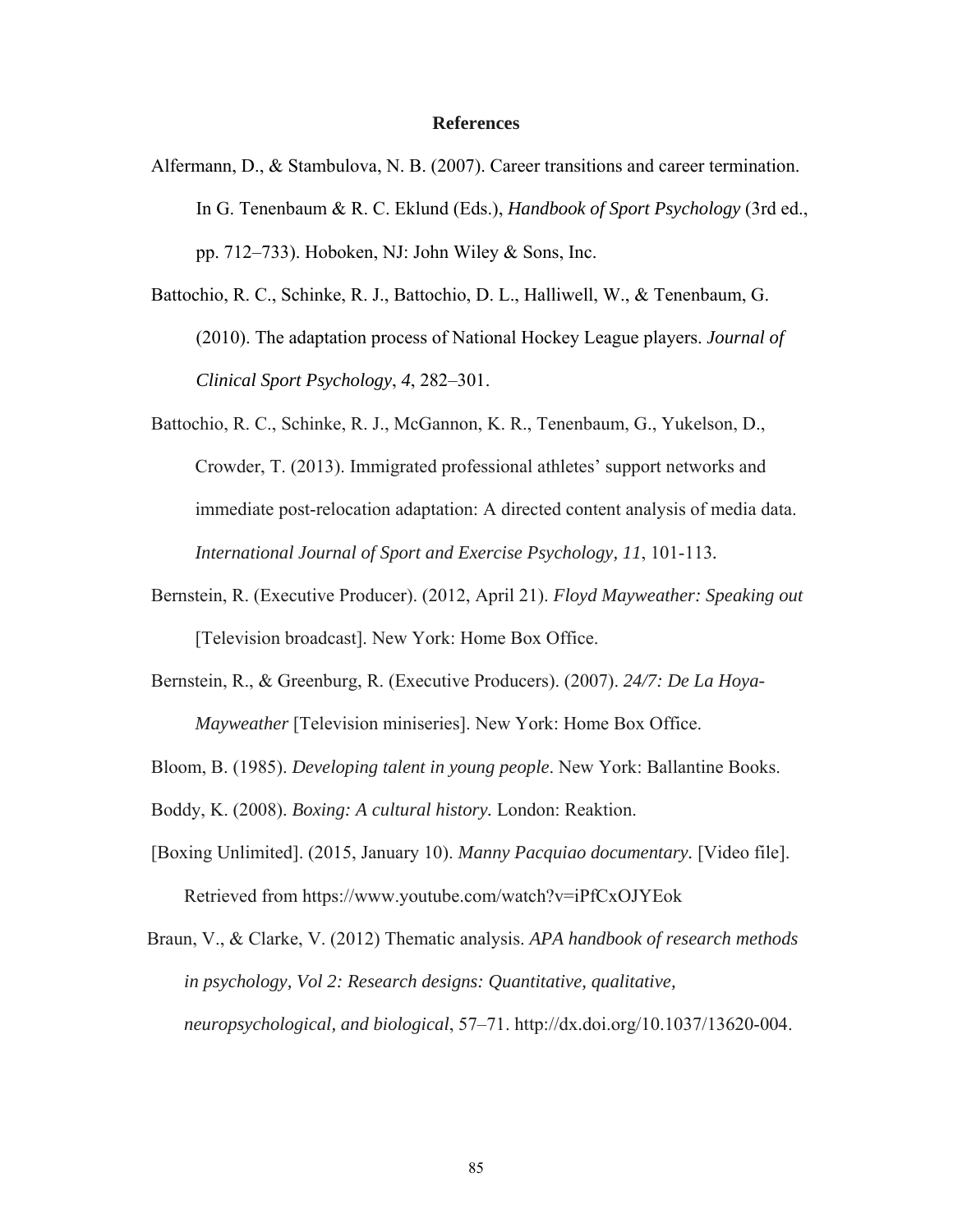- Capranica, L., Minganti, C., Billat, V., Hanghoj, S., Piacentini, M. F., Cumps, E., & Meeusen, R. (2005). Newspaper coverage of women's sports during the 2000 Sydney Olympic Games: Belgium, Denmark, France, and Italy. *Research Quarterly for Exercise and Sport*, *76*, 212–223. doi:10.5641/027013605X13080719840474
- Chase, W. G., & Simon, H. A. (1973) The mind's eye in chess. In W. G. Chase (Ed.) *Visual information processing* (pp. 215-281). San Diego, CA: Academic Press.
- Collins, D., & MacNamara, A. (2012). The rocky road to the top: why talent needs trauma. *Sports Medicine*, *42*, 907-914. Available at: https://doi.org/10.2165/11635140-000000000-00000
- Cosh, S., Crabb, S. Tully, T. J. (2015). A champion out of the pool? A discursive exploration of two Australian Olympic swimmers' transition from elite sport to retirement. *Psychology of Sport and Exercise, 19*, 33-41.
- Côté, J. (1999). The influence of the family in the development of talent in sport. *The Sport Psychologist*, *13*, 395–417.
- Crolley, L., & Teso, E. (2007). Gendered narratives in Spain: The representation of female athletes in Marca and El Pais. *International Review for the Sociology of Sport*, *42*, 149–166.
- Dettloff, W. (1999, February). The day I won the title: 10 champions recall the day that changed their lives. *Ring, 78*(2), 27-33.
- Durand-Bush, N. & Samela, J. (2002). Development and maintenance of expert performance: Perceptions of world champions. *Journal of Applied Sport Psychology, 14*, 154-171. http://dx.doi.org/10.1080/10413200290103473ag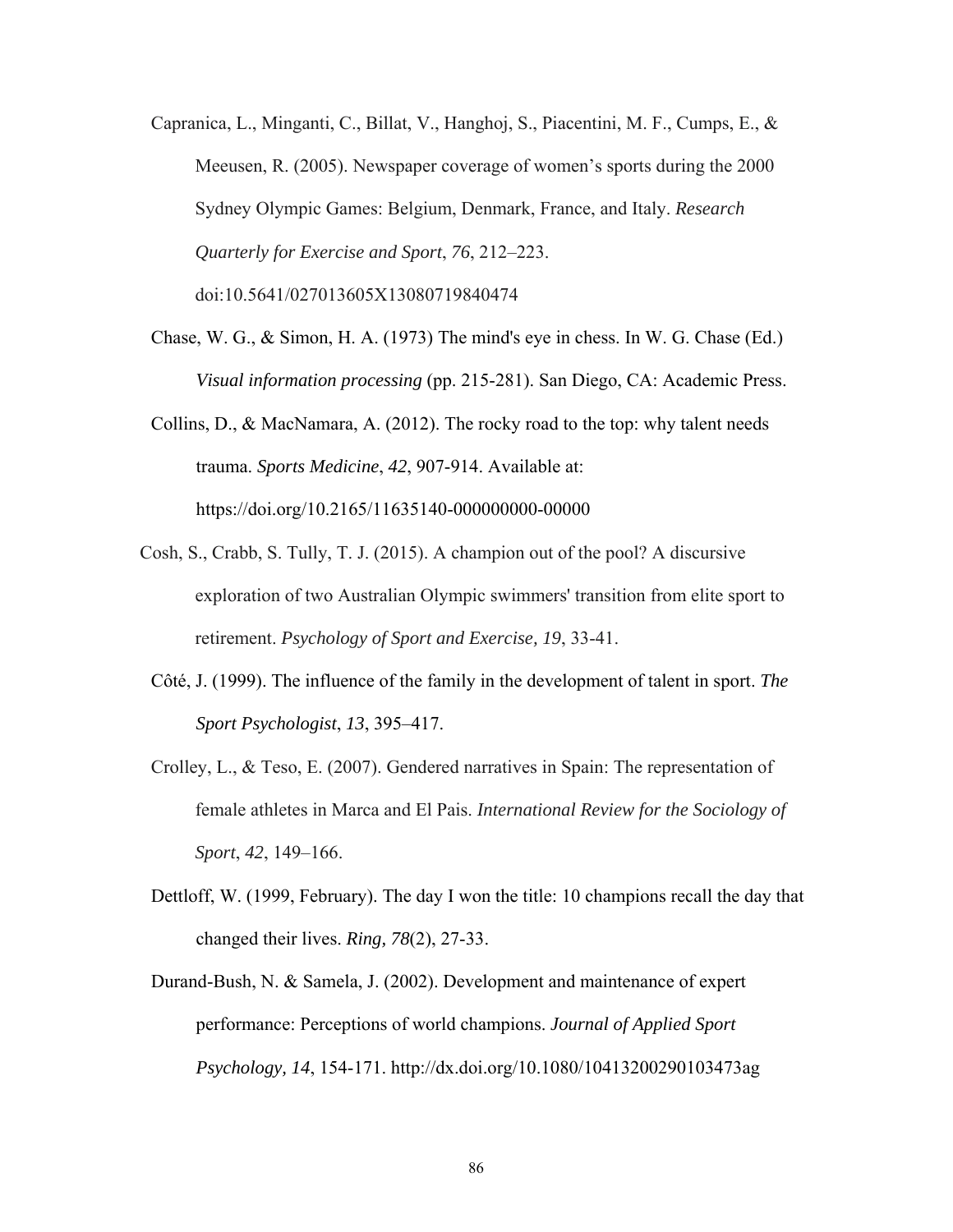- Ericsson, A. K. (1996). *The road to excellence: The acquisition of expert performance in the arts and sciences, sports, and games*. Hillsdale, NJ: Lawrence Erlbaum Associates.
- Ericsson, A. K., Krampe, R. T., Tesch-Römer, C. (1993). The role of deliberate practice in the acquisition of expert performance. *Psychological Review, 100*, 363-406.

Fitzsimmons, L. (2015, April 15). Controversial Olympic loss may have set Mayweather on historic path. *CBS Sports*. Retrieved from http://www.cbssports.com/general/news/controversial-olympic-loss-may-haveset-mayweather-on-historic-path/

Fried, J. S. (2004). The sweet science, legally speaking (professional boxing). *Journal of Legal Aspects of Sport*, *14*, 75–112.

Galton, F. (1869). *Hereditary genius*. London: Macmillan.

- Gems, G. R. (2014). *Boxing: A concise history*. Lanham, MD: Rowman & Littlefield
- Greenburg, R. (Executive Producer). (1998, October 3). *HBO sports: Boxing after dark* [Television broadcast]. New York: Home Box Office.
- Hauser, T. (1986). *The black lights: Inside the world of professional boxing.* New York: McGraw-Hill.
- Heiskanen, B. (2012). *The urban geography of boxing: Race, class and gender in the ring.* New York: Routledge.
- Kian, E. M., Vincent, J., & Mondello, M. (2008). Masculine hegemonic hoops: An analysis of media coverage of March Madness. *Sociology of Sport Journal*, *25*, 223–242.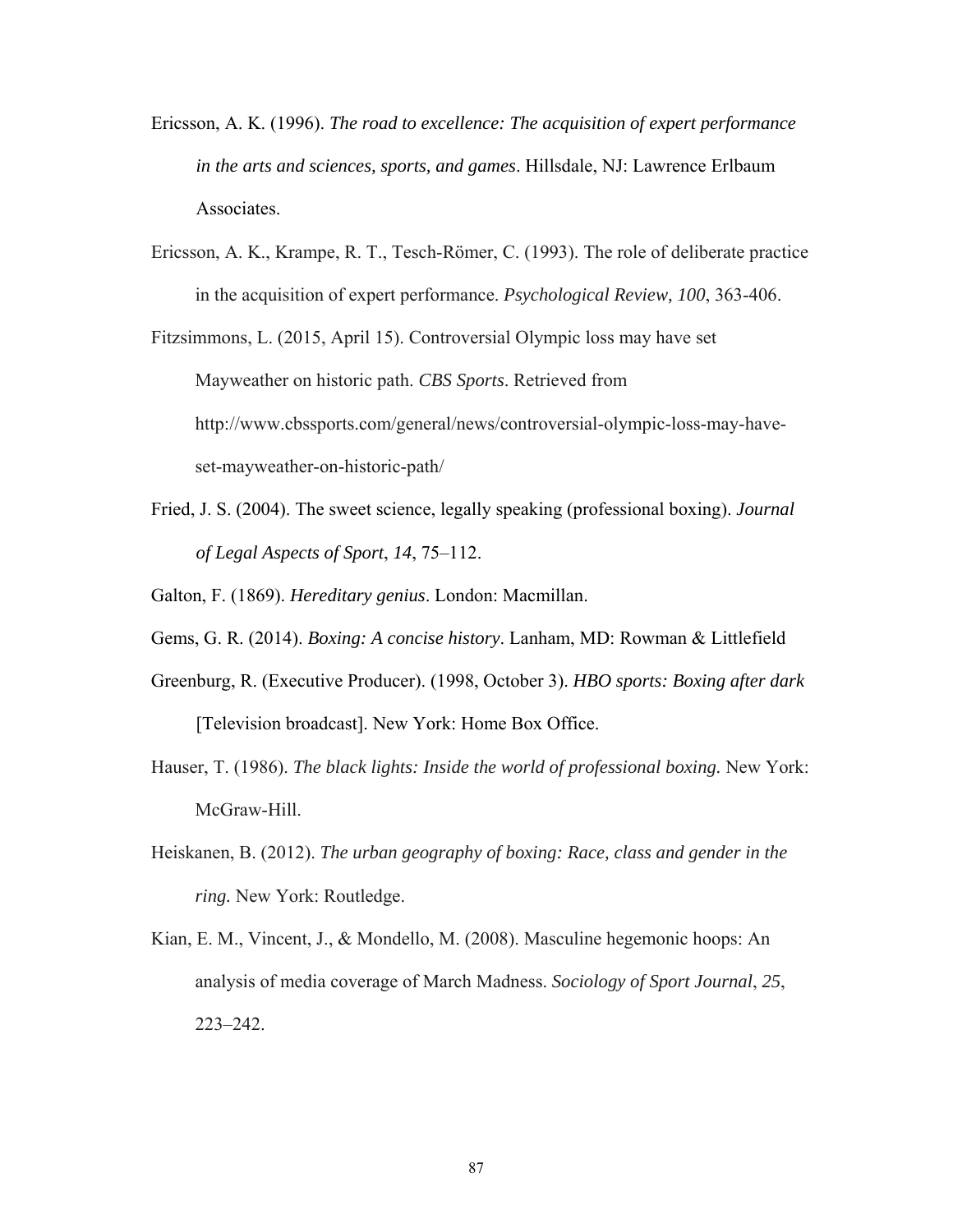- Kontos, A. P. and Breland-Noble, A. M. (2002). Racial/ethnic diversity in applied sport psychology: A multicultural introduction to working with athletes of color. *The Sport Psychologist*, *16*, 296–315. https://doi.org/10.1123/tsp.13.3.296
- Lozada, B. (2015, March 25). Manny Pacquiao gets visit from first title opponent Chatchai Sasakul. *Inquirer.net*. Retrieved from http://sports.inquirer.net/176685/manny-pacquiao-gets-visit-from-first-titleopponent-chatchai-sasakul
- Lugay, E. (2015, April 3). Old-time coach recalls Pacquiao's early days. *Inquirer.net*. Retrieved from http://globalnation.inquirer.net/120286/old-time-coach-recallspacquiaos-early-days
- Mannix, C. (2011, November). The evolution of Manny Pacquiao. *Sports Illustrated*, *115*(18), 94
- Martindale, Russell & Collins, Dave & Daubney, Jim. (2005). Talent development: A guide for practice and research within sport. *Quest, 57*, 353-375. 10.1080/00336297.2005.10491862.
- Mayer, K. and Moore, R. (Producers), Gast, L., and Moore, R. (Directors). (2014). *Manny* [Motion Picture]. United States: Gravitas Ventures.
- Mayo, D. (2008, January). Is Floyd Mayweather dancing with disaster …: Or multitasking his way in to the mainstream? *Ring, 87*(1), 30-35.
- McGannon, K. R., Hoffmann, M. D., Metz, J. L., & Schinke, R. J. (2012). A media analysis of a sport celebrity: Understanding an informal "team cancer" role as a socio-cultural construction. *Psychology of Sport & Exercise*, *13*, 26–35. doi:10.1016/j.psychsport.2011.08.001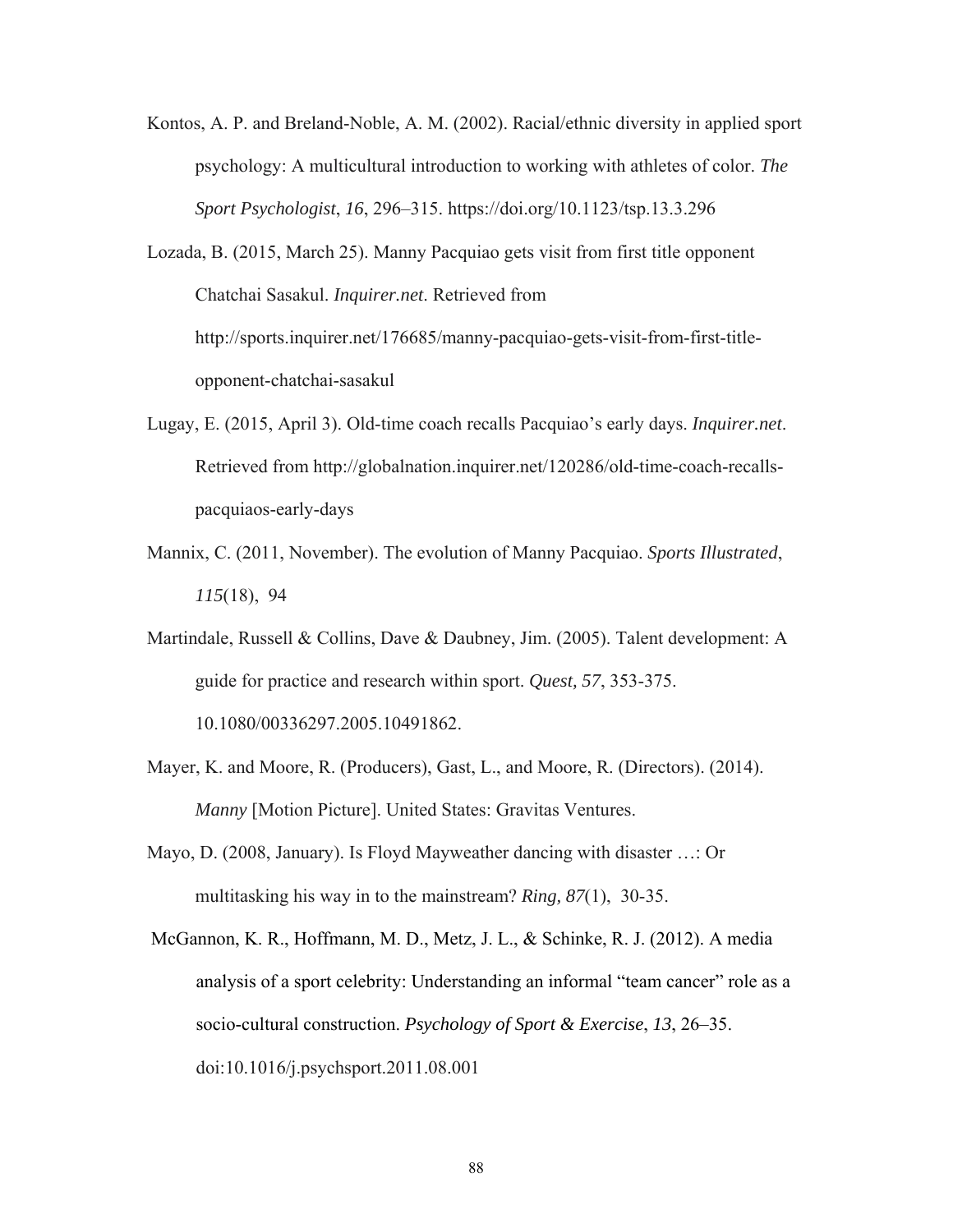- McGannon, K.R., & McMahon, J. (2016). Media representations and athlete identities: Examining benefits for sport psychology. *Qualitative Methods in Psychology, 22*, 43-53.
- McGannon, K.R., McMahon, J., Schinke, R.J., & Gonsalves, C.A. (2017). Understanding athlete mother transition in cultural context: A media analysis of Kim Clijsters' tennis comeback and self-identity implications. *Sport, Exercise & Performance Psychology, 6,* 20-34*.* http://dx.doi.org/10.1037/spy0000079
- Millington B., & Wilson, B. (2016). Media research: From text to context. In Smith, B. & Sparkes, A. C. (Eds.), *Routledge handbook of qualitative research in sport and exercise* (pp. 152-163). New York: Routledge.
- Mladinich, R. (1998, January). The Sanchez-Mayweather feud heats up!" *Ring, 77*(1), 22-23, 56-57.
- Pugmire, L. (2015, April 27). Floyd Mayweather's Jr.'s greatest fights. *Los Angeles Times*. Retrieved from http://www.latimes.com/sports/la-sp-floyd-mayweathergreatest-fights-20150427-story.html
- Raskin, E. (1998, October). Mayweather vs. Hernandez: Has dad pushed Floyd to the top … or over the edge? *Ring, 77*(10), 40-42, 58-59.
- Samuel, R. D., & Tenenbaum, G. (2011). The role of change in athletes' careers: A scheme of change for sport psychology practice. *The Sport Psychologist*, *25*, 233- 252. http://dx.doi.org/10.1123/tsp.25.2.233
- Schinke, R. J. (2004). The contextual side of professional boxing: One consultant's experience. *Athletic Insight*, *6*. Retrieved from

http://www.athleticinsight.com/Vol6Iss2/ProfessionalBoxing.htm.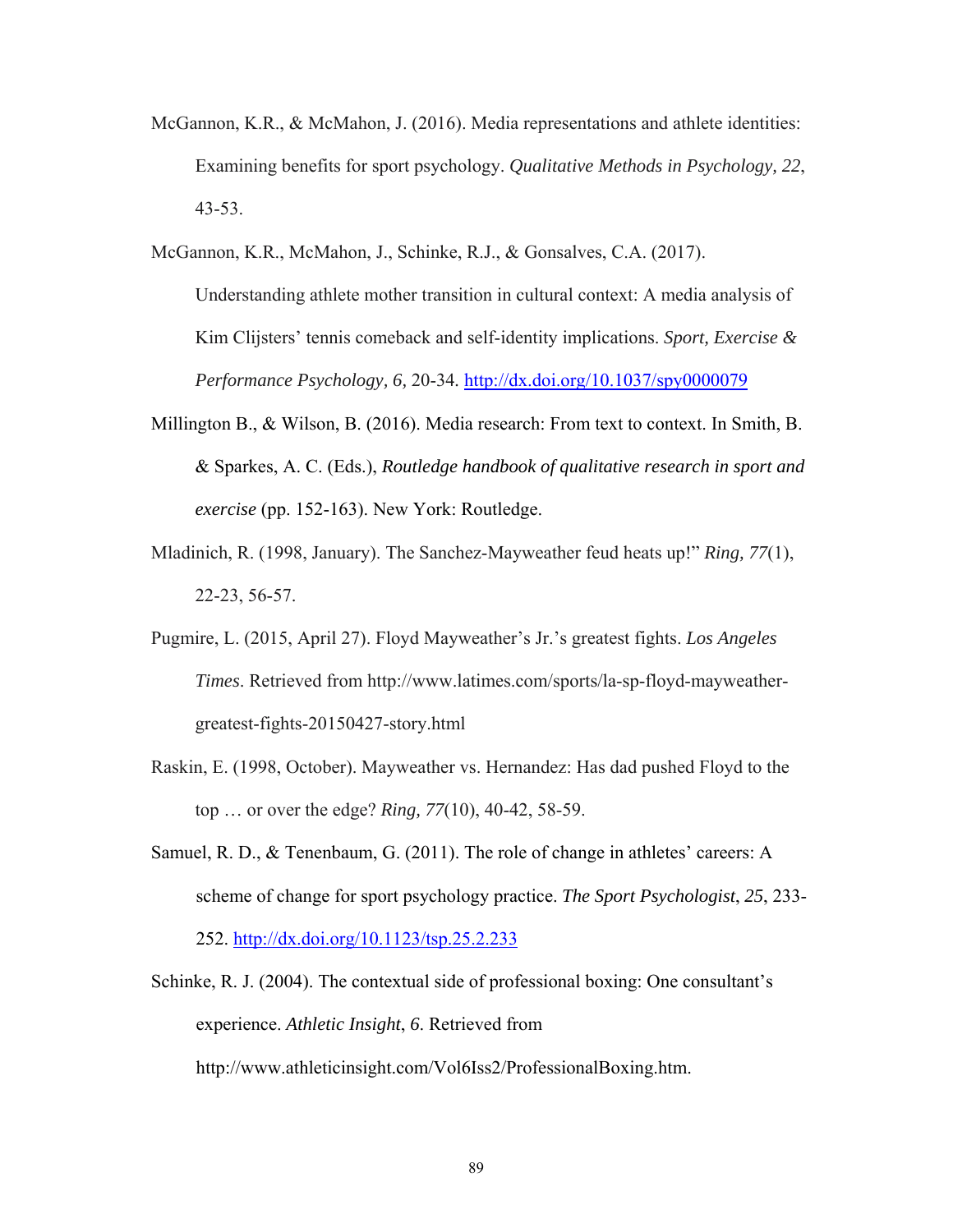- Schinke, R. J. (2007). A four-year chronology with national team boxing in Canada. *Journal of Sport Science and Medicine, 6*(CSSI-2), 1-5. Retrieved from https://www.ncbi.nlm.nih.gov/pmc/articles/PMC3809046/
- Schinke, R. J., Battochio, R. C., Dubec, N. G., Swords, S., Apolloni, G., Tenenbaum, G. (2008). Understanding the adaptation strategies of Canadian Olympic athletes using archival data. *Journal of Clinical Sport Psychology, 2*, 337-356.
- Schinke, R. J., Bonhomme, J., McGannon, K. R., & Cummings, J. (2012). The internal adaptation processes of professional boxers during the Showtime Super Six Boxing Classic: A qualitative thematic analysis. *Psychology of Sport and Exercise*, *13*, 830–839. doi:10.1016/j.psychsport.2012.06.006
- Schinke, R. J., Gauthier, A. P., Dubuc, N. G., & Crowder, T. (2007). Understanding athlete adaptation in the national hockey league through an archival data source. *The Sport Psychologist*, *21*, 277–287.
- Schinke, R.J., & McGannon, K.R. (Eds.). (2015). *The psychology of sub-culture in sport and physical activity: Critical perspectives.* New York: Routledge.
- Schinke, R. J., & Ramsay, M. (2009). World title boxing: From early beginnings to the first bell. *Journal of Sports Science & Medicine, 8*(CSSI-3), 1–4.
- Schinke, R.J., Stambulova, N.B., Trepanier, D., & Oghene, O. (2015). Psychological support for the Canadian Olympic Boxing Team in meta-transitions through the National Team Program. *International Journal of Sport & Exercise Psychology, 13*(1), 74–89. http://dx.doi.org/10.1080/1612197x.2014.959982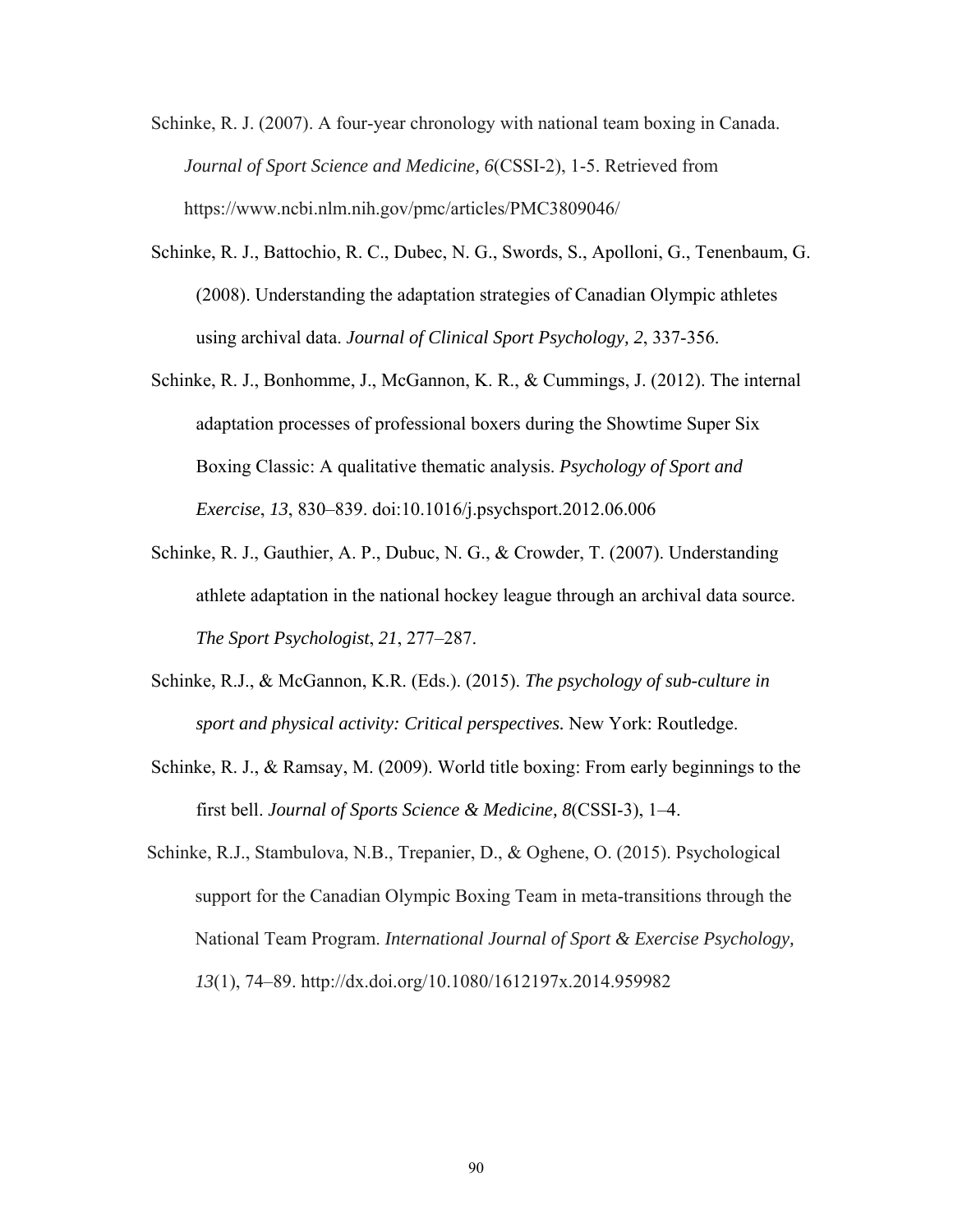- Simonton, D. K. (1999). Significant samples: The psychological study of eminent individuals. *Psychological Methods*, *4*(4), 425–451. doi:10.1037/1082- 989X.4.4.425
- Simonton, D. K. (2006). Historiometric Methods. In Ericsson, K. A., Charness, N., Feltovich, P. J., Hoffman, R. R. (Eds.), *The Cambridge Handbook of Expertise and Expert Performance* (pp. 319–335). New York: Cambridge University Press.
	- Sinclair, D. A., & Orlick, T. (1993). Positive transitions from high-performance sport. *The Sport Psychologist*, *7*, 138–150.
	- Stambulova, N. B. (1994). Developmental sports career investigations in Russia: A post-perestroika analysis. *The Sport Psychologist*, *8*, 221–237.
	- Stambulova, N. B. (2000). Athlete's crises: A developmental perspective. *International Journal of Sport Psychology*, *31*, 584–601.
- Stambulova, N. B. (2016). Athletes' transitions in sport and life: Positioning new research trends within the existing system of athlete career knowledge. In Schinke, R. J., McGannon, K. R., & Smith, B. (Eds.), *Routledge international handbook of sport psychology* (pp. 519-535). New York: Routledge.
- Stambulova, N. B., Alfermann, D., Statler, T., & Côté, J. (2009). Career development and transitions of athletes: The ISSP Position Stand. *International Journal of Sport & Exercise Psychology*, *7*, 395–412.

https://doi.org/10.1080/1612197X.2009.9671916

Stambulova, N.B., & Ryba, T.V. (2014). A critical review of career research and assistance through the cultural lens: Towards cultural praxis of athletes' careers.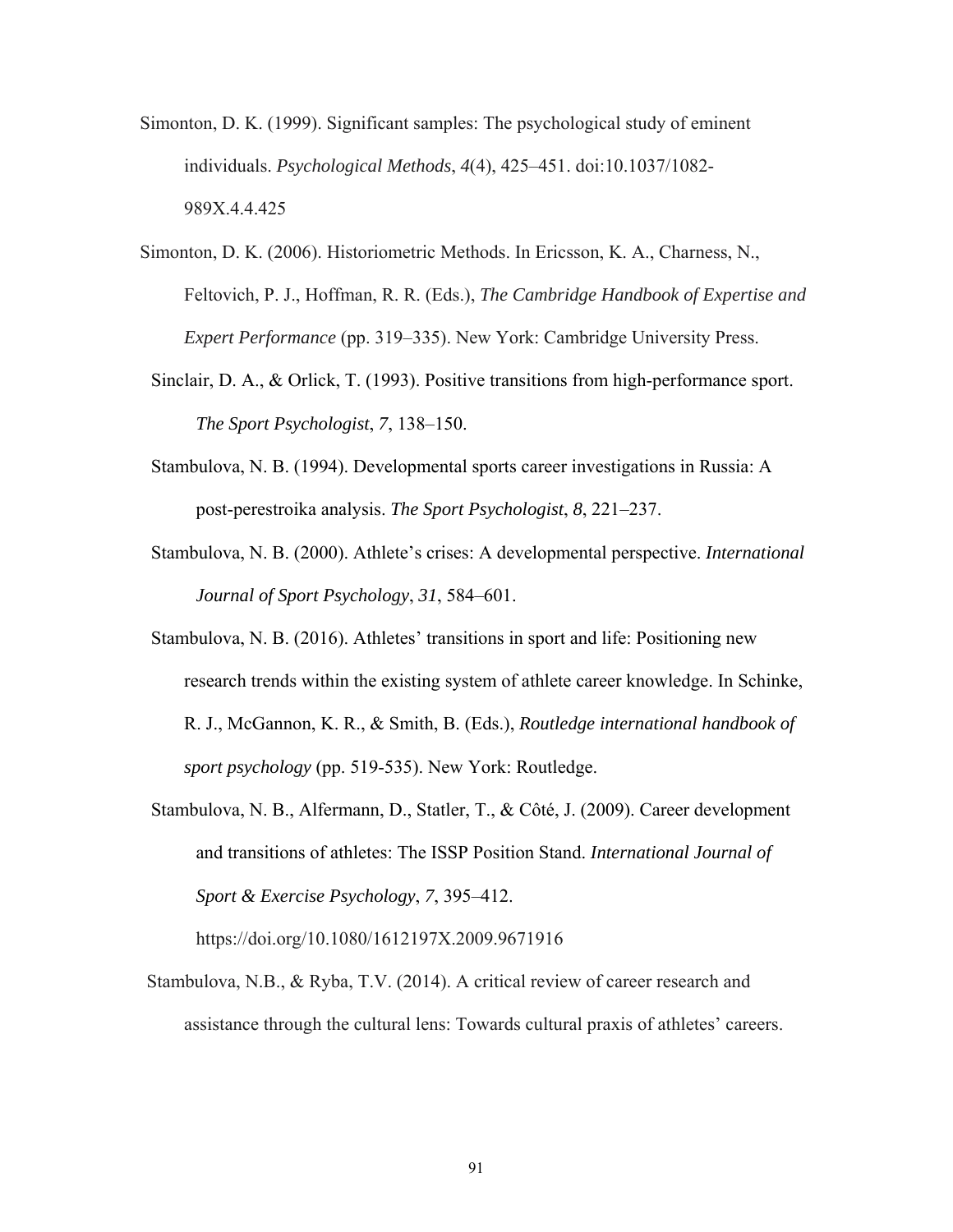*International Review of Sport & Exercise Psychology, 7*(1), 1-17. https://doi.org/10.1080/1750984x.2013.851727

- Swann, C., Moran, A., & Piggott, D. (2014). Defining elite athletes: Issues in the study of expert performance in sport psychology. *Psychology of Sport & Exercise, 16*, 3- 14. doi:10.1016/j.psychsport.2014.07.004.
- Taylor, J., & Ogilvie, B. C. (1994). A conceptual model of adaptation to retirement among athletes. *Journal of Applied Sport Psychology*, *6*, 1–20.
- Tenorio, R. (2000). The economics of professional boxing contracts. *Journal of Sports Economics*, *1*, 363–384.
- Terry, G., Hayfield, N., Clarke, V. and Braun, V. (2017). Thematic analysis. In Willig, C. & Stainton-Rogers W. (Eds.). *The Sage handbook of qualitative research in*   $p$ *sychology* ( $2<sup>nd</sup>$  ed.) (pp. 17-37). London: Sage.
- Uphill, M. A. & Dray, K. (2009). Giving yourself a good beating: appraisal, rumination, and counter-factual thinking. *Journal of Sport Science and Medicine, 8*(CSSI-3), 5- 12.
- USA Today. (2013, May 4). *Floyd Mayweather Jr. discusses his life and boxing career* [Video file]. Retrieved from http://usatoday30.usatoday.com/video/floydmayweather-jr-discusses-his-life-and-boxing-career/2351337873001
- Wacquant, L. (1995). The pugilistic point of view: How boxers think and feel about their trade. *Theory & Society, 24*, 489-535.
- Werthner, P., & Orlick, T. (1986). Retirement experiences of successful Olympic athletes. *International Journal of Sport Psychology*, *17*, 337–363.

Woodward, K. (2014). *Globalizing boxing.* New York: Bloomsbury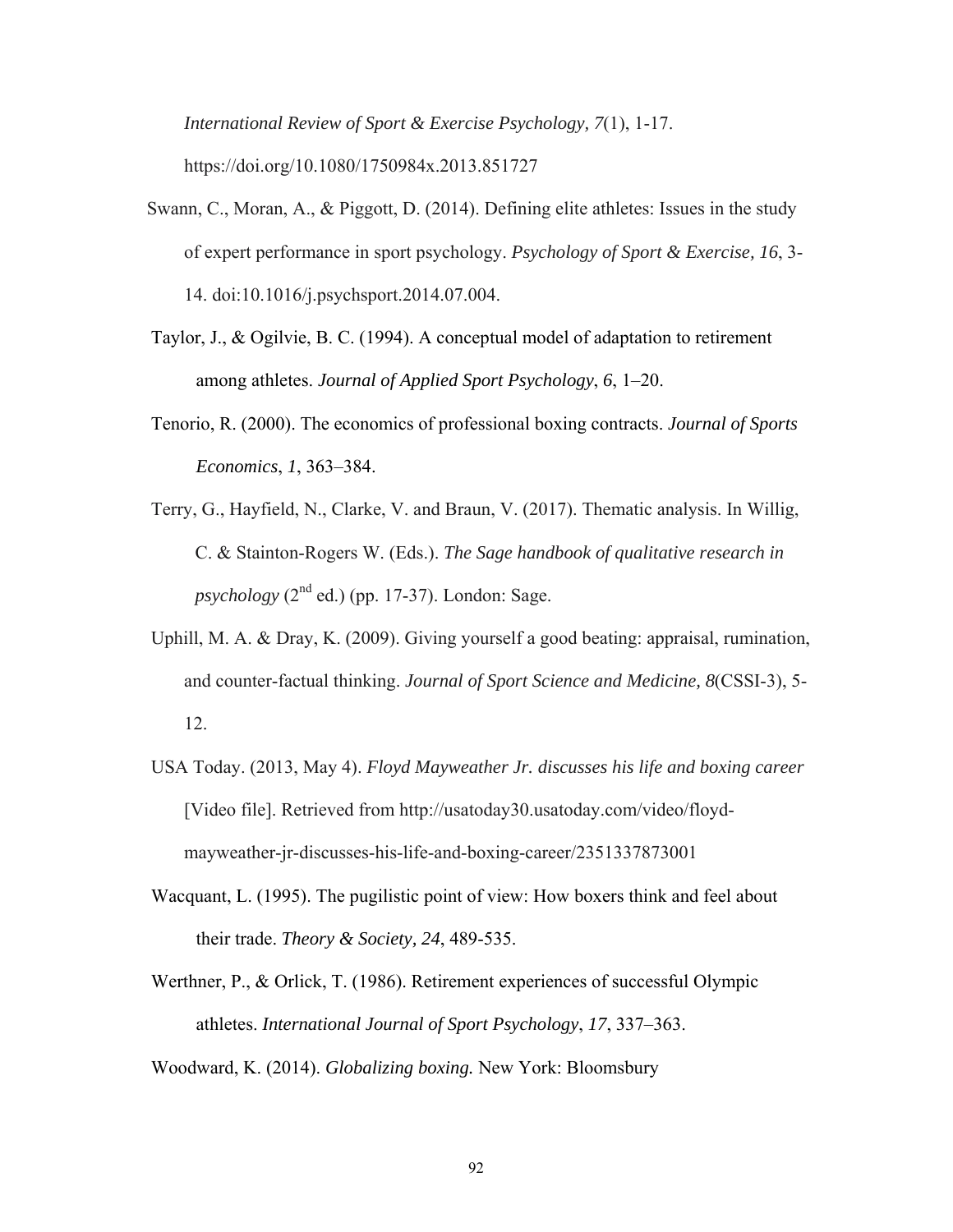- Wylleman, P., Alfermann, D., & Lavallee, D. (2004). Career transitions in sport: European perspectives. *Psychology of Sport and Exercise*, *5*, 7–20. doi:10.1016/S1469-0292(02)00049-3
- Wylleman, P., De Knop, P., & Reints, A. (2011). Transition in competitive sport. In Holt, N. L., and Talbot, M. (Eds.), *Lifelong engagement in sport and physical activity* (pp. 63-76). London: Routledge.
- Wylleman, P., & Lavallee, D. (2004). A developmental perspective on transitions faced by athletes. In M. R. Weiss (Ed.), *Developmental sport and exercise psychology: A lifespan perspective* (pp. 503–523). Morgantown, WV: Fitness Information Technology.
- Wylleman, P., Theeboom, M., & Lavallee, D. (2004). Successful athletic careers. In C. Spielberg (Ed.), *Encylopedia of applied psychology* (3rd vol.) (pp. 511-517). New York: Elsevier.
- Zazryn, T. R., McCrory, P. R. & Cameron, P. A. (2009). Injury rates and risk factors in competitive professional boxing. *Clinical Journal of Sport Medicine*, *19*, 20-25.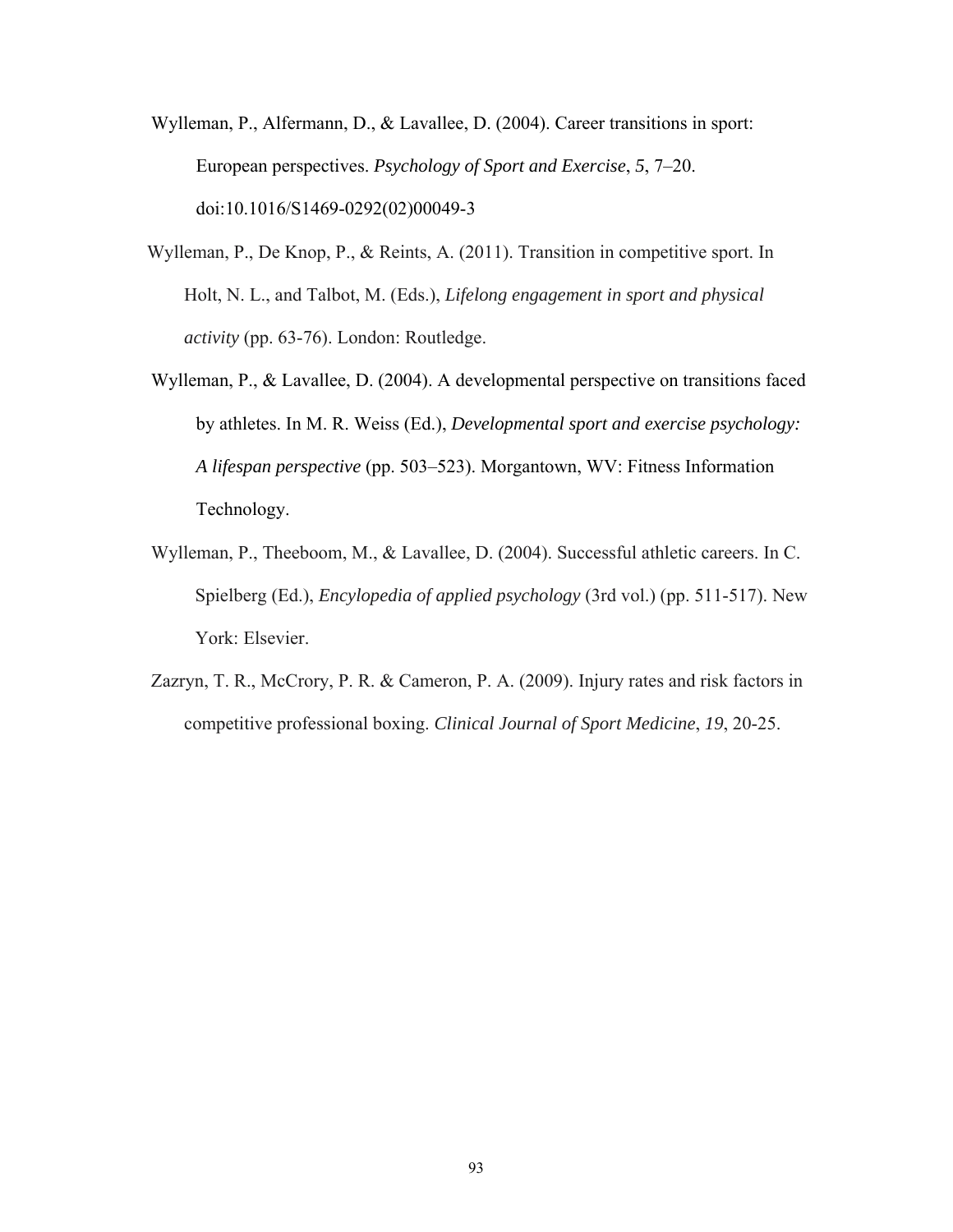**Appendix A – Exemption Form from the Laurentian University REB** 



# **Laurentian University Research Ethics Board**

*The role of career transitions in reaching athletic eminence: A qualitative study of two iconic professional boxers* **2012-11-04** 

This is to certify that Justin Bonhomme has submitted this proposal to the Laurentian University Research Ethics Board on November 9, 2012.

Considering

- The project does not involve direct participation of human subjects
- The data will be collected from resources freely available to the public where the boxers of interest to the researcher would have no expectation of privacy

the project has been declared by the Laurentian University Research Ethics Board to not be subject to ethics review at this time.

Any modification of the purpose of the project will immediately require a new REB application.

**Signed Chair**

**Date: November 12, 2012 Appendix B – Contrasting Mayweather and Pacquiao's Career Paths**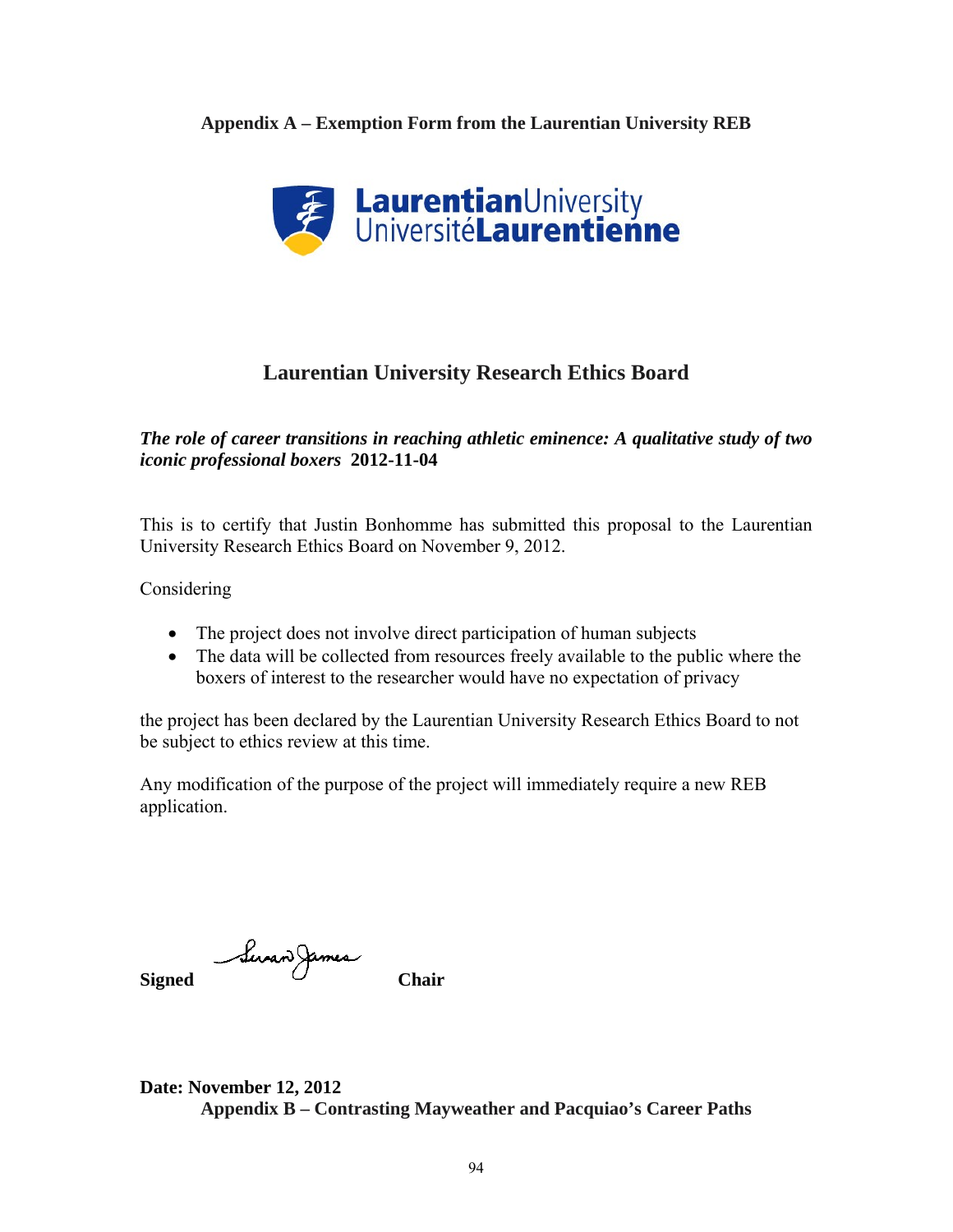|                                                                                    | <b>Floyd Mayweather Jr.</b>                                               | <b>Manny Pacquiao</b>                                                   |
|------------------------------------------------------------------------------------|---------------------------------------------------------------------------|-------------------------------------------------------------------------|
| Date of Birth                                                                      | 1977-02-24                                                                | 1978-12-17                                                              |
| <b>National Origin</b>                                                             | United States of America                                                  | Philippines                                                             |
| <b>Family Boxing Legacy</b>                                                        | Yes                                                                       | N <sub>0</sub>                                                          |
| <b>Family Income Status</b>                                                        | Poverty / Near poverty                                                    | Extreme poverty                                                         |
| <b>Sociocultural Orientation</b>                                                   | Relatively individualistic                                                | Relatively collectivistic                                               |
| <b>Early Boxing Participation</b>                                                  | Unelected;<br>Relatively parent-directed                                  | Elected;<br>Relatively self-directed                                    |
| <b>Amateur Sporting System</b>                                                     | Well-funded                                                               | Poorly-funded                                                           |
| <b>Amateur Status Attained</b><br>Olympic bronze medalist,<br>3x National champion | Highly decorated;<br>Regional amateur experience,<br>No notable accolades | Non-decorated;                                                          |
| <b>Entry Into Professional Boxing</b>                                              | Age $19$                                                                  | Age 16                                                                  |
| <b>Motivation to Succeed</b>                                                       | Primarily selfish;<br>Carve out personal legacy                           | Primarily selfless;<br>Lift family out of poverty                       |
| <b>Professional Representation</b>                                                 | Outstanding; Highly qualified,<br>Large financial backing                 | Mediocre; Lesser qualified,<br>Modest financial backing                 |
| <b>Quality of Opponents</b>                                                        | Relatively linear progression;<br>Increasing quality of opponents         | Relatively non-linear progression;<br>Variable quality of opponents     |
| <b>Early Professional Reputation</b>                                               | Boxing prodigy;<br>Impressive young prospect,<br>Extraordinary skill      | Tough club fighter;<br>Exciting charismatic slugger,<br>Remarkable grit |
| <b>World Title Victory</b>                                                         | Long-anticipated by pundits                                               | Unanticipated by pundits                                                |